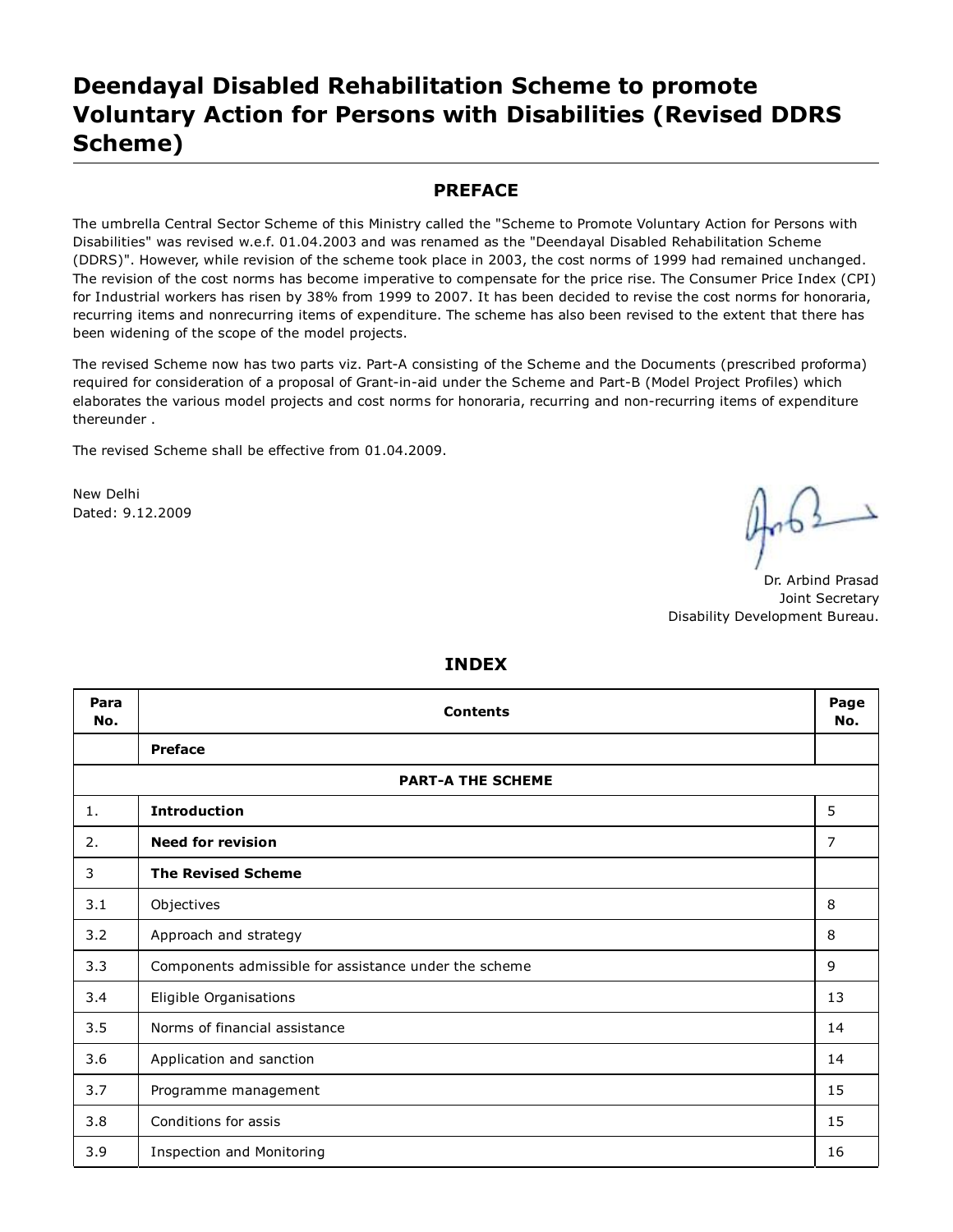| 3.10 | Periodic returns                                                                                                                        | 16 |  |
|------|-----------------------------------------------------------------------------------------------------------------------------------------|----|--|
| 3.11 | Utilization Certificates                                                                                                                | 16 |  |
|      | <b>ANNEXURES</b>                                                                                                                        |    |  |
| Ι.   | Documents/information required for submission of proposals for grant-in-aid under the<br>Deendayal Disabled Rehabilitation Scheme       | 17 |  |
| Н.   | Application Form for Grant-In-Aid to Voluntary Organisations Working in the Field of Disabilities<br>(for 1st instalment and new cases) | 21 |  |
| III. | Utilization Certificate (Form-I)                                                                                                        | 41 |  |
| IV.  | Details of staff employed (Form-II)                                                                                                     | 42 |  |
| V.   | List of beneficiaries (Form-III)                                                                                                        | 43 |  |

| Para<br>No. | <b>Contents</b>                                                                                                          | Page<br>No. |
|-------------|--------------------------------------------------------------------------------------------------------------------------|-------------|
| VI.         | Details of Office bearers/Managing Committee of the Organization (Form-IV)                                               | 44          |
| VII.        | Standardised calculation sheet                                                                                           | 45          |
| VIII.       | Proforma for submission of audited item wise/post wise break up of expenditure made by the<br>organization               | 46          |
| IX.         | Assets acquired wholly or substantially out of Government grants. Register maintained by<br>grantee institution          | 47          |
| Х.          | Resolution                                                                                                               | 48          |
| XI.         | Bond                                                                                                                     | 49          |
| XII.        | Authorization Letter for sending Grants-in-aid/Funds directly into the Bank Accounts of the<br>Organization              | 51          |
| XIII.       | Acceptance of the terms and conditions of the sanctions                                                                  | 52          |
| XIV.        | Cost Ceilings for honoraria (recurring expenditure) alongwith details of qualification for each<br>category of staff.    | 53          |
| XV.         | Cost ceilings for recurring items of expenditure other than honoraria                                                    | 57          |
| XVI.        | Cost ceilings for Non-Recurring items of expenditure.                                                                    | 59          |
| XVII.       | Proforma for Half Yearly Progress Report for the Model Project on Community Based<br>Rehabilitation.                     | 60          |
| XVIII.      | Proforma For Half Yearly Progress Report for the Model Project on Survey, Identification,<br>Awareness and Sensitization | 62          |
|             | <b>PART-B:MODEL PROJECT PROFILES</b>                                                                                     |             |
| Ι.          | Project for Pre-school and early intervention training                                                                   | 64          |
|             | (A) Hearing Handicapped Segment                                                                                          | 64          |
|             | (B) Mentally Retarded and Cerebral Palsied Segment                                                                       | 65          |
| Н.          | Special Schools for persons with disabilites                                                                             | 67          |
|             | (A) Special Schools for mentally challenged.                                                                             | 68          |
|             | (B) Special Schools for hearing and speech impaired                                                                      | 73          |
|             | (C) Special Schools for visually challenged                                                                              | 78          |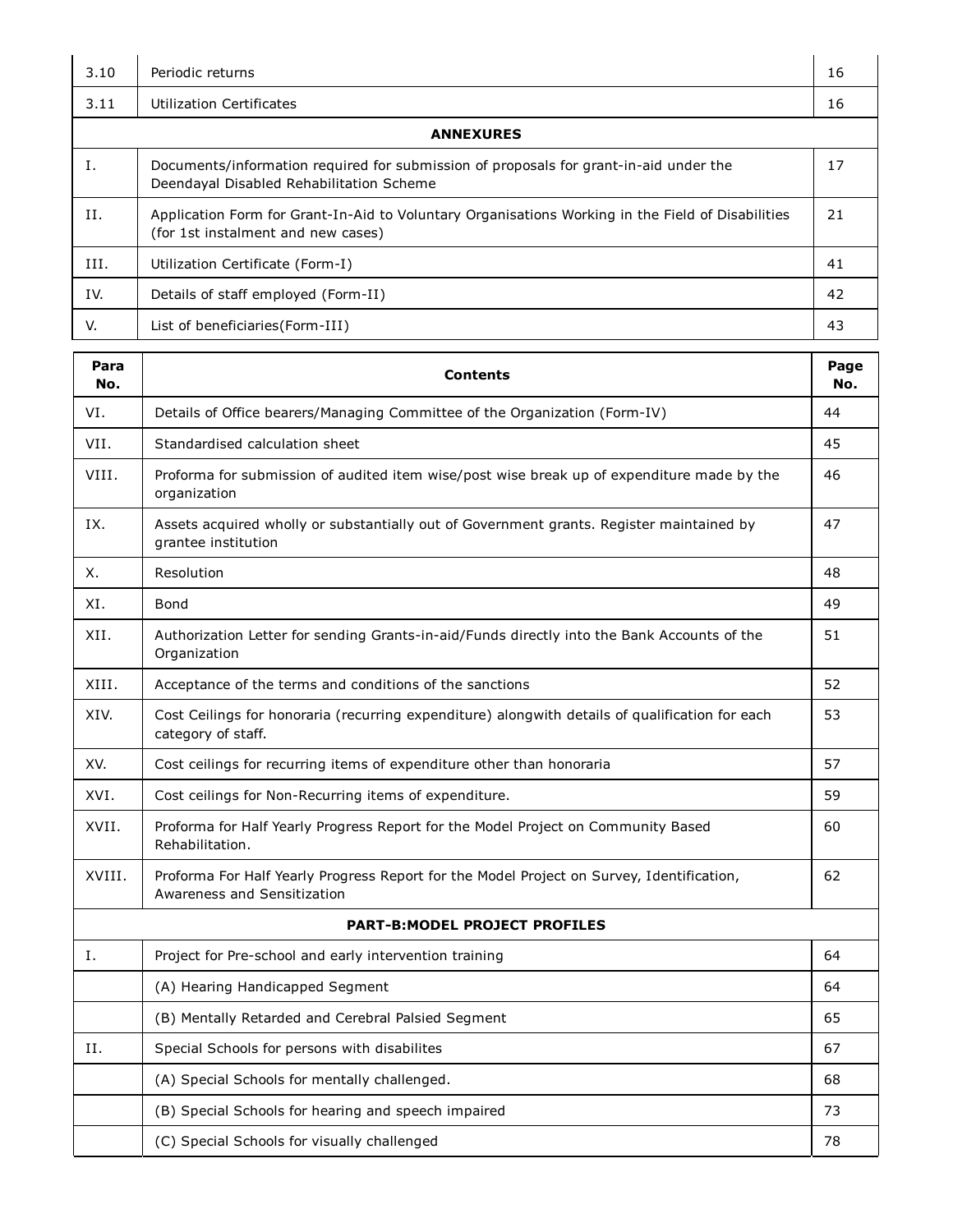| III. | Project for cerebral palsied children               | -83 |
|------|-----------------------------------------------------|-----|
| IV.  | Vocational training centres                         | 85  |
| V.   | Sheltered Workshops                                 | 94  |
| VI.  | Project for rehabilitation of leprosy cured persons | -97 |

| Para<br>No. | <b>Contents</b>                                                                                                      | Page<br>No. |
|-------------|----------------------------------------------------------------------------------------------------------------------|-------------|
| VII.        | Half way home for psycho-social rehabilitation of treated and controlled mentally ill persons                        | 100         |
| VIII.       | Project relating to survey, identification and awareness sensitization.                                              | 102         |
| IX.         | Home based rehabilitation programme /Home management programme                                                       | 104         |
| X.          | Project for community based rehabilitation.                                                                          | 106         |
| XI.         | Project for low vision centres                                                                                       | 110         |
| XII.        | Projects for human resource development                                                                              | 110         |
| XIII.       | Seminars/Workshops/Rural Camps                                                                                       | 112         |
| XIV.        | Environment friendly and eco-promotive projects for the handicapped                                                  | 113         |
| XV.         | Grant for Computer/specialised software                                                                              | 114         |
| XVI.        | Construction of building                                                                                             | 115         |
| XVII.       | Project for legal literacy, including legal counselling, legal aid and analysis, and evaluation of<br>existing laws. | 116         |
| XVIII.      | District disability rehabilitation centres                                                                           | 117         |

# **DEENDAYAL DISABLED REHABILITATION SCHEME**

# **1. INTRODUCTION**

1.1 According to Census 2001, there were about 2.2 crore persons with disabilities in India, constituting 2.1% of the total population. The estimated population of persons with disabilities in 2008 is 2.44 crore.

1.2 The mandate of the Constitution of India is to ensure equality, freedom, justice and dignity of all individuals, which implies an inclusive society for all, especially the disadvantaged. Article 41 of Part IV ["Directive Principles of State Policy"] which is particularly relevant with regard to persons with disabilities, reads as follows:

# "**41. Right to work, to education and to public assistance in certain cases -**

The State shall, within the limits of its economic capacity and development, make effective provision for securing the right to work, to education and to public assistance in cases of unemployment, old age, sickness and **disablement**, and in other cases of undeserved want."

1.3 In pursuance of the above provision of the Constitution, the following initiatives have been taken by the Government for the welfare and empowerment of persons with disabilities:

- i. Enactment of the "**Persons with Disabilities (Equal Opportunities, Protection of Rights and Full Participation) Act, 1995**" (hereinafter, the PwD Act), which provides for education, employment, non-discrimination and social security for persons with disabilities.
- ii. Adoption of the **National Policy for Persons with Disabilities**, in February, 2006, to address various concerns regarding physical, educational and economic rehabilitation of persons with disabilities.
- iii. Ratification of the UN Convention on the Rights of Persons with Disabilities (UNCRPD), which has come into force on 3rd May, 2008.

1.4 Section 2(w) of the PwD Act, 1995, defines "rehabilitation" as "a process aimed at enabling persons with disabilities to reach and maintain their optimal, physical, sensory, intellectual, psychiatric or social functional levels". Some of the main components of rehabilitation are: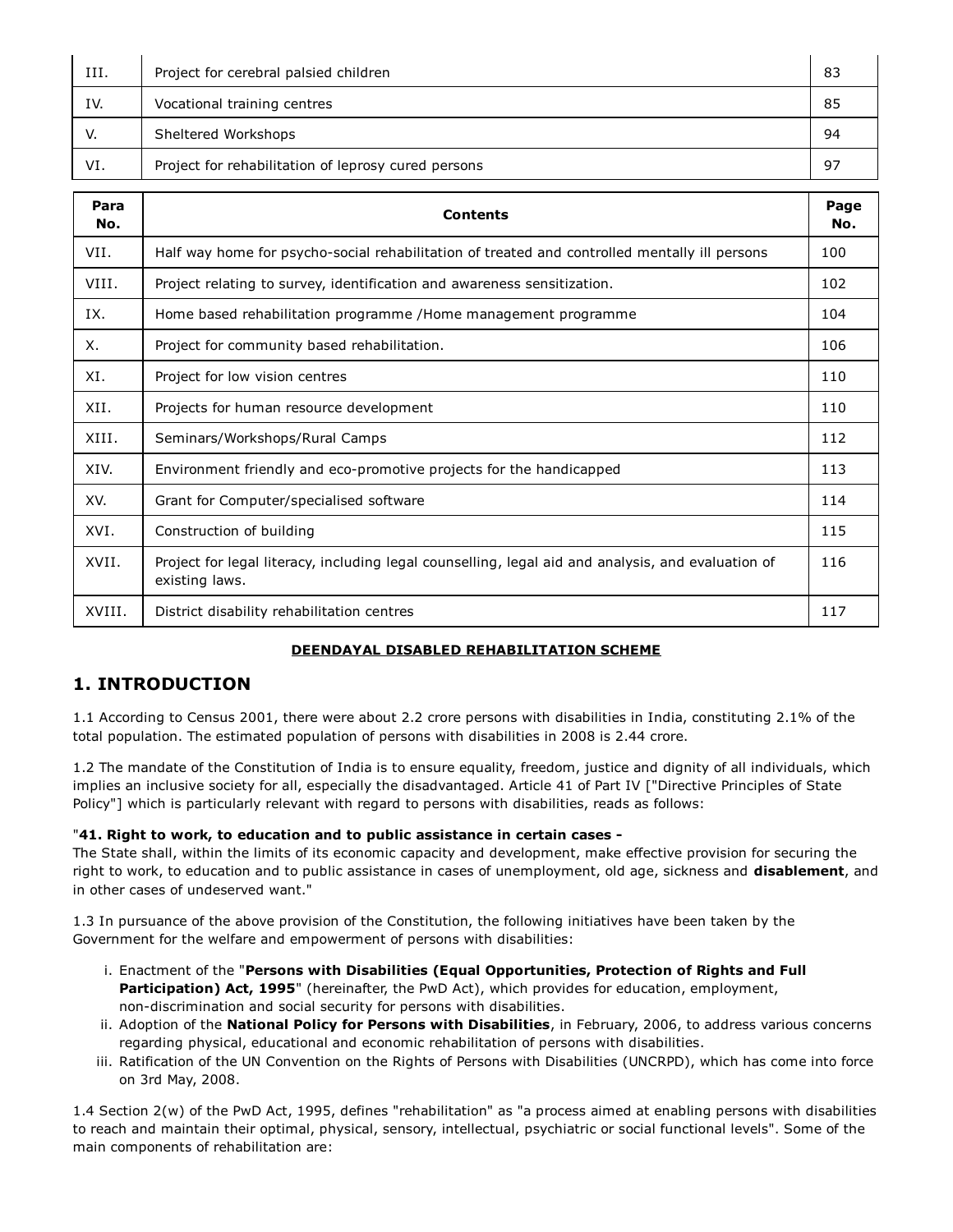- i. provision of assistive aids and appliances
- ii. education
- iii. vocational training
- iv. assistance for employment
- v. training in or assistance for independent living

1.5 Rehabilitation is a specialized profession. The Rehabilitation Council of India, set up under a 1992 Act of Parliament, regulates and monitors the training of rehabilitation professionals and personnel, and promotes research in rehabilitation and special education.

1.6 Section 66 of the PwD Act, which deals with rehabilitation, reads as below:

# "**66. Appropriate Governments and local authorities to undertake rehabilitation**

- 1. The appropriate Governments and the local authorities shall within the limits of their economic capacity and development undertake or cause to be undertaken rehabilitation of all persons with disabilities.
- 2. For purposes of sub-section (1), the appropriate Government and local authorities shall grant financial assistance to non-governmental organizations.
- 3. The appropriate Governments and local authorities while formulating rehabilitation policies shall consult the non-governmental organizations working for the cause of persons with disabilities."

1.7 The Central Government has been providing grant-in-aid to non-governmental organizations over successive Five Year Plans through various schemes for projects relating to rehabilitation of persons with disabilities.

1.8 In 1999, to enable more effective implementation of Section 66, PWD Act, the four schemes then existing for rehabilitation of persons with disabilities were amalgamated into a single scheme called the "Scheme To Promote Voluntary Action for Persons with Disabilities" as an umbrella Central Sector Scheme. The amalgamated scheme was revised with effect from 1.04.2003 with the approval of the then Minister-in-charge, and renamed as the "Deendayal Disabled Rehabilitation Scheme (DDRS)". However, cost norms were not revised in 2003.

1.9 NGOs are being given assistance under DDRS for providing a wide range of services to children/persons with disability, e.g.,

- i. programmes for pre-school and early intervention
- ii. special education,
- iii. vocational training and placement
- iv. community based rehabilitation
- v. manpower development
- vi. psycho-social rehabilitation of persons with mental illness
- vii. rehabilitation of leprosy-cured persons, etc.

1.10 Assistive aids and appliances to PwDs are provided under another Central Sector Scheme of the Ministry called "Scheme of Assistance to Disabled Persons for Purchase/Fitting of Aids/Appliances (ADIP)".

1.11 The DDRS guidelines include model projects covering various services provided by voluntary agencies which can be supported through grant-in-aid. Model projects give the following details:

- i. objective, needs to be addressed, target group in terms of type of disability and age and minimum permissible number of beneficiaries
- ii. teacher-beneficiary ratio (for pre-schools and special schools)
- iii. number of trades and an illustrative list of trades (for vocational training)
- iv. maximum amount of recurring and non-recurring assistance admissible for a specified number of beneficiaries in the form of cost norms

1.12 Grant-in-aid upto 90% of the project cost, found admissible on the basis of the prescribed cost norms in the relevant model project, can be provided to support a project under the Scheme. Tapering of grant every alternate year by 5% of the total admissible project cost has been introduced w.e.f. 2007-08 in the case of urban projects already funded for 7 years, to encourage gradual self-reliance of NGOs. The tapering is to continue till support comes down to 75% of the project cost admissible.

1.13 If grant is provided for all admissible non-recurring items in a model project in a year, on an average, about 80% of grant would be for recurring and 20% for non-recurring proposals.

However, as per norms, grant for non-recurring items can be provided only once in 2-3 years and most organizations do not seek grant for non-recurring items. Hence, in practice, the non-recurring component usually accounts for only upto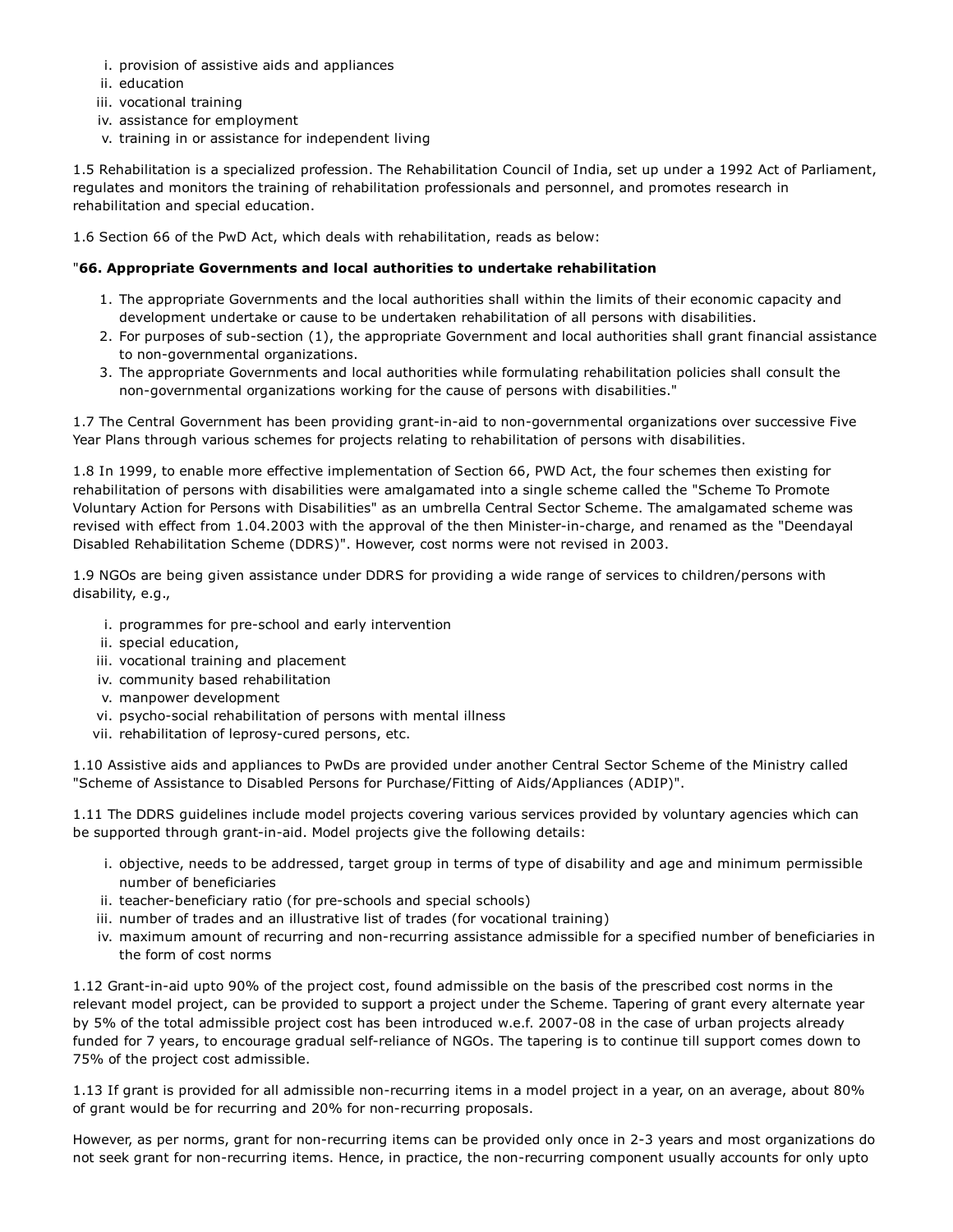5 % of the total grant in a year.

1.14 The Ministry has been widening the scope of model projects under the Scheme as per need. Revision is done on the advice of disability-wise Expert Technical Committees (ETCs) constituted for the purpose.

# **2. NEED FOR REVISION**

2.1 Revision of DDRS has become necessary for the following reasons:

- i. In 2003, when the scheme was last revised, cost norms of 1999 had remained unchanged. Hence, revision of cost norms is necessary to compensate for price rise since 1999.
- ii. It is necessary to periodically revise existing model projects and add new ones.

2.2 The Consumer Price Index (General) for Industrial Workers (CPI) rose by 38% from 1999 to 2007. Cost norms for honoraria, other recurring items, and non-recurring items of expenditure are being revised as shown in the table below:

| S.<br>No. | <b>Item of Expenditure</b>           | <b>Change Proposed</b>                                                        |
|-----------|--------------------------------------|-------------------------------------------------------------------------------|
| 1.        | Recurring                            |                                                                               |
| (i)       | Honoraria for technical staff        | Increase - 33% to 38%                                                         |
| (ii)      | Honoraria for non-technical<br>staff | Increase - upto 25%                                                           |
| (iii)     | Other recurring items                | Increase - 33% to 43%                                                         |
| 2.        | Non-recurring                        | Most items-increase- 28% to 50% 2 items- decrease-50% and 75%<br>respectively |

2.3 Rationalization and merger of manpower categories in various model projects has been carried out. As against 80 categories in the original scheme, the revised list (at Part A, Annexure XIV), contains 66 manpower categories comprising 48 technical, 4 technical (part-time), and 14 non-technical categories.

2.4 Some model projects have been revised, as indicated below:

- i. Model Project for Vocational Training Centres (Model Project IV in Part B)
	- (a) Updating of illustrative list of trades

The illustrative list of trades being offered in Vocational Training Centres comprised 152 trades. Considering the demand for new skills like computer applications and programming, web designing and internet management, mobile repairing, etc., 14 new trades have been added (revised list given in Annexure to Model Project IV in Part B). Further new trades will continue to be added as and when required, since the list is only illustrative.

2.5 The Ministry will continue to widen the scope of model projects, based on recommendations of Expert Technical Committees (ETCs), within the revised cost norms (given in Part A, Annexure XIV to XVI)

# **3. THE REVISED SCHEME**

Pursuant to the above the Central Government has approved the revised scheme, the main elements of which are as follows:

# **3.1 OBJECTIVES**

The objectives of the scheme are:

3.1.1 To create an enabling environment to ensure equal opportunities, equity, social justice and empowerment of persons with disabilities.

3.1.2 To encourage voluntary action for ensuring effective implementation of the People with Disabilities (Equal Opportunities and Protection of Rights) Act of 1995.

# **3.2 APPROACH AND STRATEGY**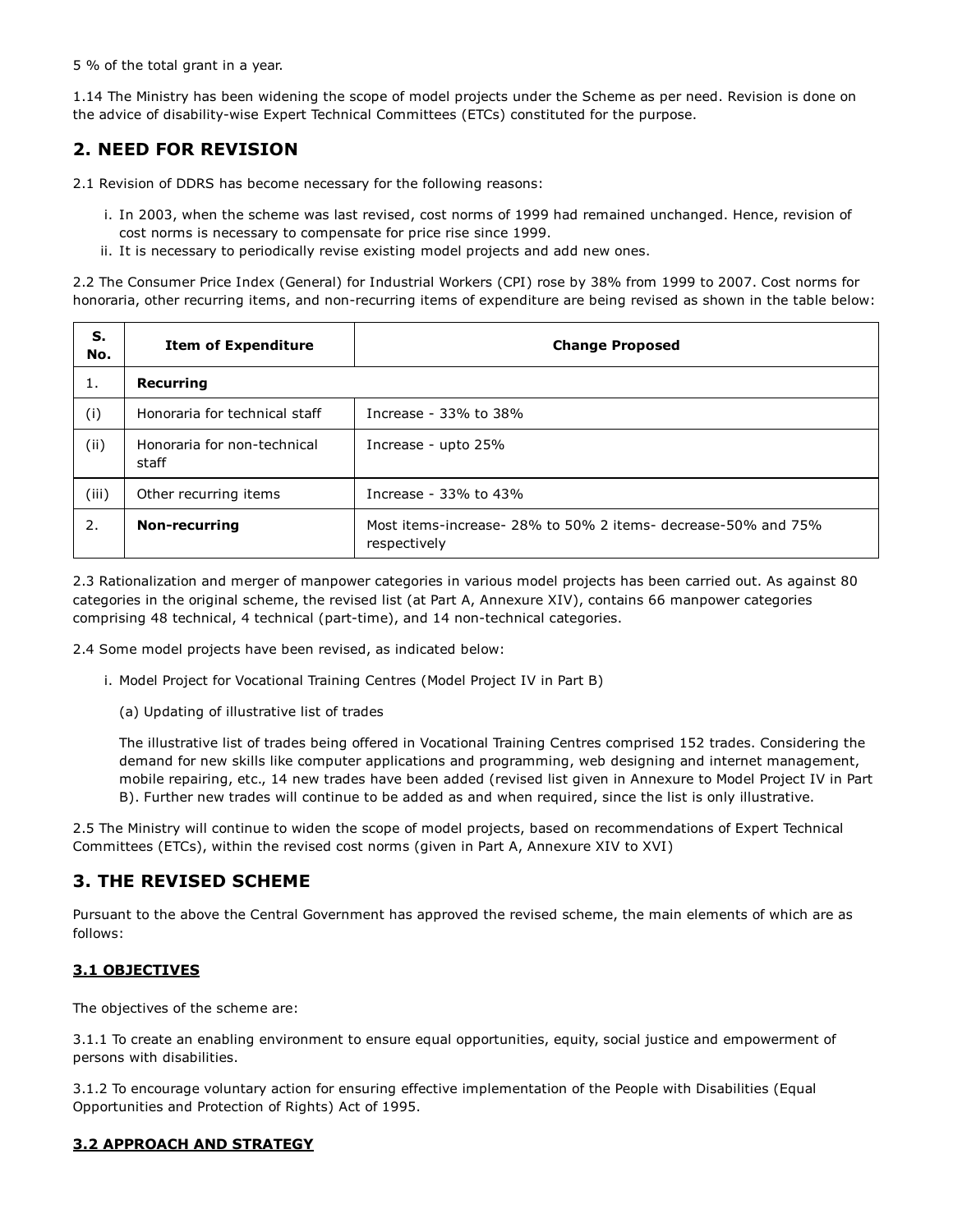The approach of this Scheme is to provide financial assistance to voluntary organizations to make available the whole range of services necessary for rehabilitation of persons with disabilities including early intervention, development of daily living skills, education, skill-development oriented towards employability, training and awareness generation. With a view to inclusion of persons with disabilities in the mainstream of society and actualizing their potential, the thrust would be on education and training programmes. In order to achieve the objectives of the scheme the key strategies will be as follows:

- i. To enhance educational opportunities at all levels and in all forms and enlarge the scope of vocational and professional opportunities, income generation and gainful occupations.
- ii. To support all such measures as may be necessary for promoting formal as well as nonformal employment and placement opportunities.
- iii. To implement outreach and comprehensive Community Based Rehabilitation programmes in urban and rural environments.
- iv. To support manpower development activities to train required personnel at different levels for all programmes/ projects/activities for persons with disabilities.
- v. To support the development, publication and dissemination of information, documentation and training materials.
- vi. To set up well equipped resource centres at different levels. To promote and support the development of self-help groups, parent organizations and independent living.
- vii. To encourage coordination, cooperation and networking and multi-sectoral linkages.
- viii. To support people with disabilities in projects which are environment friendly and ecopromotive.
- ix. To support construction and maintenance of buildings, provision of furniture and fixtures and installation and maintenance of machinery and equipment.
- x. To establish and support facilities for sport, recreation, leisure-time activities, excursions, creative and performing arts, cultural and socially inclusive activities.
- xi. To support and acilitate the availability of appropriate housing, homes and hostel facilities.
- xii. To support the conduct of surveys and other forms of epidemiological studies.
- xiii. To promote research in various development areas, innovative strategies, assistive devices and enabling technologies and support production of such devices ensuring quality control.
- xiv. To support effort to ensure protection of human, civil and consumer rights of persons with disabilities.
- xv. To support legal literacy, including legal counseling, legal aid and analysis and evaluation of existing laws.
- xvi. To support such other measures, which may meet the needs of the persons with disability and fulfill the obligations as prescribed in the People with Disabilities (Equal Opportunities and Protection of Rights) Act of 1995.

# **3.3 COMPONENTS ADMISSIBLE FOR ASSISTANCE UNDER THE SCHEMES**

# **3.3.1 Broad Details of Norms**

3.3.1.1 Project profiles, norms of honorarium, types of equipment/teaching material and trades, duration of programme, parameters for funding etc. are listed in Part A and Part B of these guidelines. These are illustrative and not exhaustive in nature. However, the Ministry, reserves the right to adopt parameters below the ceiling norms where there is justification to do so. These parameters can also be considered for relaxation with the approval of Secretary (Social Justice and Empowerment) in exceptional and deserving cases in general and particularly in the case of project proposals from North East Region or regions affected by natural calamities, provided the Ministry is satisfied that there are reasonable and valid grounds for doing so. The decision of the Ministry in this regard shall be final.

3.3.1.2 The assistance for the project as a whole will be determined with reference to the model project profiles and the total annual cost worked out and illustrated in Part B. New model projects and amendments to existing model projects would be made by the Ministry from time to time as per the cost norms indicated in Part B and summarized in Part A (Annexure XIV to XVI), based on need and experience of implementation.

3.3.1.3 There could be situations where projects of an already funded organization could comprise a variety of activities - for instance a project which has one or more of the components of assessment, creation of awareness, early intervention, special school cum VTC - falling under more than one illustrated project profiles. The cost norms would be extended to such existing hybrid projects also and the organization would be expected to identify the beneficiaries, staff and cost items for each such activity separately. In order to facilitate the organizations, in such situations, which may require a time frame to fall in line with the current requirements, a time frame could be considered for compliance but this would not extend to the application of financial norms. Assistance to projects will be considered for recurring and non-recurring cost items. The cost norms, which would be one of the guiding factors for determining assistance, are given Part A (Annexure XIV to XVI).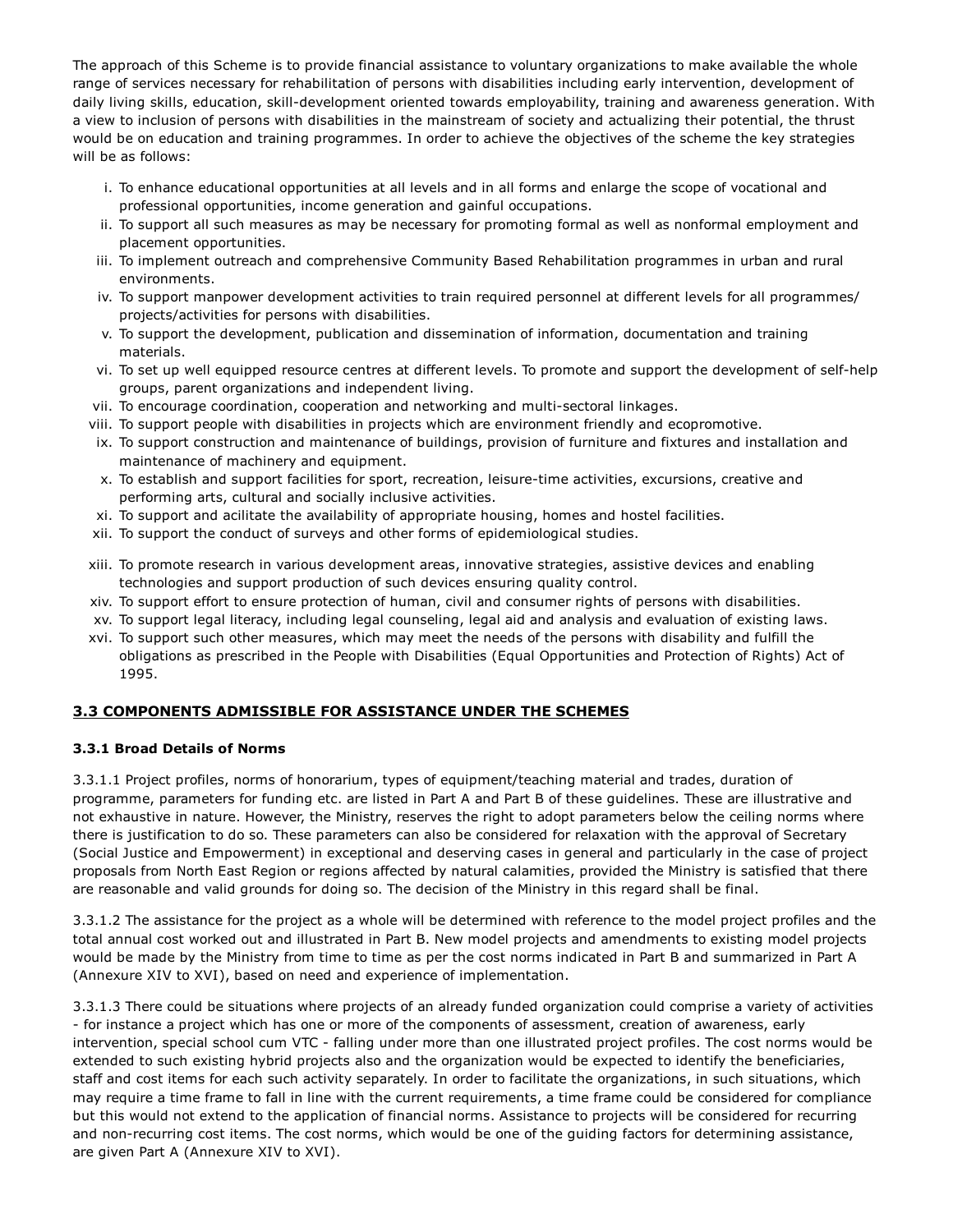3.3.1.4 Though attempts to standardize the cost norms have been made, there could be instances where there would be variation in the cost of items. Some common examples where there is likelihood of variation are rent & transport costs. The rent for running a Vocational Training Center may not be the same as for Special Schools. Also the rent rates may vary from one project location to the other. The ceilings for rent admissible have therefore been fixed in accordance with the type of project and project location.

3.3.1.5 The voluntary organizations are at liberty to provide for any additional services for the welfare of the disabled, for which user charges may be collected as a supplement to the assistance meted out by this Ministry. However, user charges should not be recovered from beneficiaries of BPL families. The basis of user charge in the case of non-BPL beneficiaries should be the capacity to pay.

The user charges so collected should be accounted for and reflected in the audited statements so as to facilitate understanding of the criterion and extent of such charges collected as well as their usage thereof. The organization would be required to give a certificate duly signed by an authorized signatory to the effect that stipend/hostel maintenance claimed is in respect of dependent beneficiaries whose annual family income does not exceed Rs. 1 lakh and user charges are being recovered in respect of only those who are from families that are not below the poverty line.

3.3.1.6. The Human Resource Personnel assisting the non-governmental organizations are not the employees of Govt. of India or the Ministry. References in this Annexure to enlisting of the services of Human Resource personnel with prescribed qualifications of RCI should not be construed as giving rise to claims of honorarium at par with personnel of other institutions/bodies in the Governmental sector.

3.3.1.7 Funds may be earmarked by the Ministry as required for meeting the expenditure on monitoring, inspection of projects of the voluntary organization by designated agencies, exemptions required if any in the case of directions of High Court/Supreme Court etc.

#### **3.3.2 The following model projects are supported under the scheme:-**

#### **Project for Pre-School and Early Intervention and Training** I.

The primary objective is to prepare infants and children upto 6 years of age for schooling in special schools and/or integration at the appropriate stage in regular schools. The project also provides for therapeutic services, day care and counseling of parents.

#### **Special Schools** II.

Special school projects for the mentally challenged, the hearing and speech impaired and the visually challenged are supported. The main thrust of special education is to develop communication skills and other sensory abilities, with the end objective varying from acquiring daily living skills to integration in regular institutions of learning and society in general. Residential facilities can also be covered under the grant. Continuing projects for special schools for Orthopaedically Handicapped children are being funded, but there is no model project.

#### **Project for Cerebral Palsied Children** III.

The objective is similar to projects for special schools, with more emphasis on catering to the therapy needs of the individual.

#### **IV. Vocational Training Centres**

These projects are meant for persons with disabilities in the age group of 15-35 years and are expected to provide skills to enable such persons to move towards economic independence. An illustrative list of trades and the maximum period of training has been specified in the scheme.

#### **Sheltered Workshops** V.

The objective is similar to vocational training centres and the projects are meant for creating income generation opportunities.

#### **Project for Rehabilitation of Leprosy Cured Persons** VI.

The basic aim of this project is to empower leprosy cured persons with skills to enable them to improve their socio-economic condition. The projects can include vocational training units and homes (only for severely disabled).

#### **Half Way Home for Psycho-Social Rehabilitation of Treated and Controlled Mentally Ill Persons** VII.

The objective of this project is to provide a facilitating mechanism for rehabilitation of persons whose mental illness is treated and controlled, after their discharge from mental hospitals/asylums. The project provides vocational training for such persons and counseling for them and their families to facilitate reintegration with the family/society. Medical advice/treatment relating to their illness is also provided so that periodic psychiatric disturbances can be managed.

#### **Project relating to Survey, Identification, Awareness and Sensitization** VIII.

The objectives include identification of disability to facilitate early intervention through awareness creation, sensitization of parents/guardians on management needs of persons with disabilities, suggesting appropriate rehabilitation programmes and facilitation of research on trends relating to various disabilities.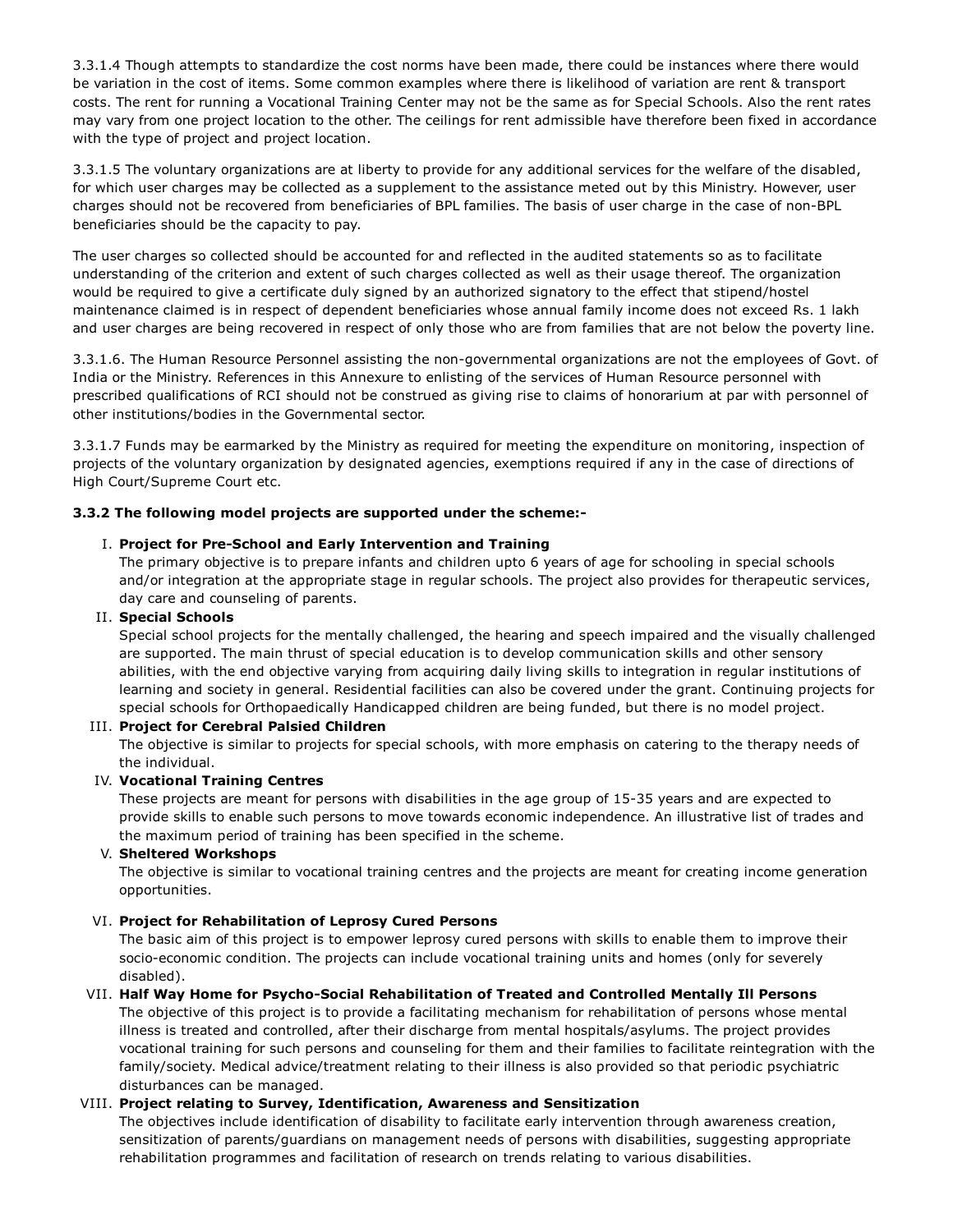# **Home Based Rehabilitation Programme/Home Management Programme** IX.

The objectives of this project include guidance and provision for mobility skills, development of basic communication skills and daily living skills, training and sensitization of families of children with disabilities, in the context of the home environment.

### **Project for Community Based Rehabilitation** X.

The objective of this project is to rehabilitate and train disabled individuals and integrate them into their communities. The focus is on partnership between the disabled persons, families, community and health professionals to provide needed services in a non-institutional setting, in an environment where services for disabled persons are seriously limited or absent. These projects are particularly relevant in rural areas

### **Project for Low Vision Centres** XI.

These projects provide facilities for medico-rehabilitation of persons with low vision. The centres provide identification, assessment, rehabilitation and counseling services and assist individuals with low vision to reach their maximum potential through guidance and improvement of visual efficiency.

### **Projects for Human Resource Development** XII.

These projects provide training for trainers in special education, develop resource centres and networking of resources in the field of rehabilitation of the disabled.

**Seminars/Workshops/Rural Camps** XIII. Lump-sum grant is provided under this project to support seminars/ workshops/ rural camps with specified objectives, outcomes and tangible outputs.

### **Environment Friendly and Eco-Promotive Projects for the Handicapped** XIV.

Environment friendly and eco-promotive projects by the disabled like gardening, horticulture, raising of nurseries and planting of trees are supported.

### **Grant for Computer** XV.

Computers of appropriate configuration as per requirement can be provided under this project. Grant for computers is also an admissible component under various other projects under this scheme.

#### **Construction of Building** XVI.

Support for construction of class rooms, vocational training or employment centres and hostel buildings is provided under this project.

### **Project for Legal Literacy, including Legal Counseling, Legal aid and Analysis and Evaluation of** XVII. **Existing Laws.**

Support for such projects is provided in the form of honoraria for para-legal trainers and other staff, contingencies and court expenses.

# **District Disability Rehabilitation Centres** XVIII.

The objective is to support the functioning of District Disability Rehabilitation Centres set up by the Government, after these are handed over to voluntary agencies. These Centres are involved in awareness generation, rehabilitation and training at the grassroot level.

### **3.3.3 The following components are admissible for assistance under the Scheme under various model projects:**

#### **I. Recurring expenditure**

- i. Honorarium against staff deployed for the project by the voluntary organisation
- ii. Transportation for beneficiaries
- iii. Stipend for beneficiaries/hostel maintenance
- iv. Cost of Raw Materials
- v. Contingencies to meet office expenses, electricity and water charges, etc.
- vi. Rent

#### **II. Non-recurring expenditure**

- i. furniture
- ii. equipment
- iii. building construction
- iv. books

Cost norms for expenditure are indicated in the scheme as cost ceilings for all recurring and nonrecurring items of expenditure.

# **3.4 ELIGIBLE ORGANISATIONS**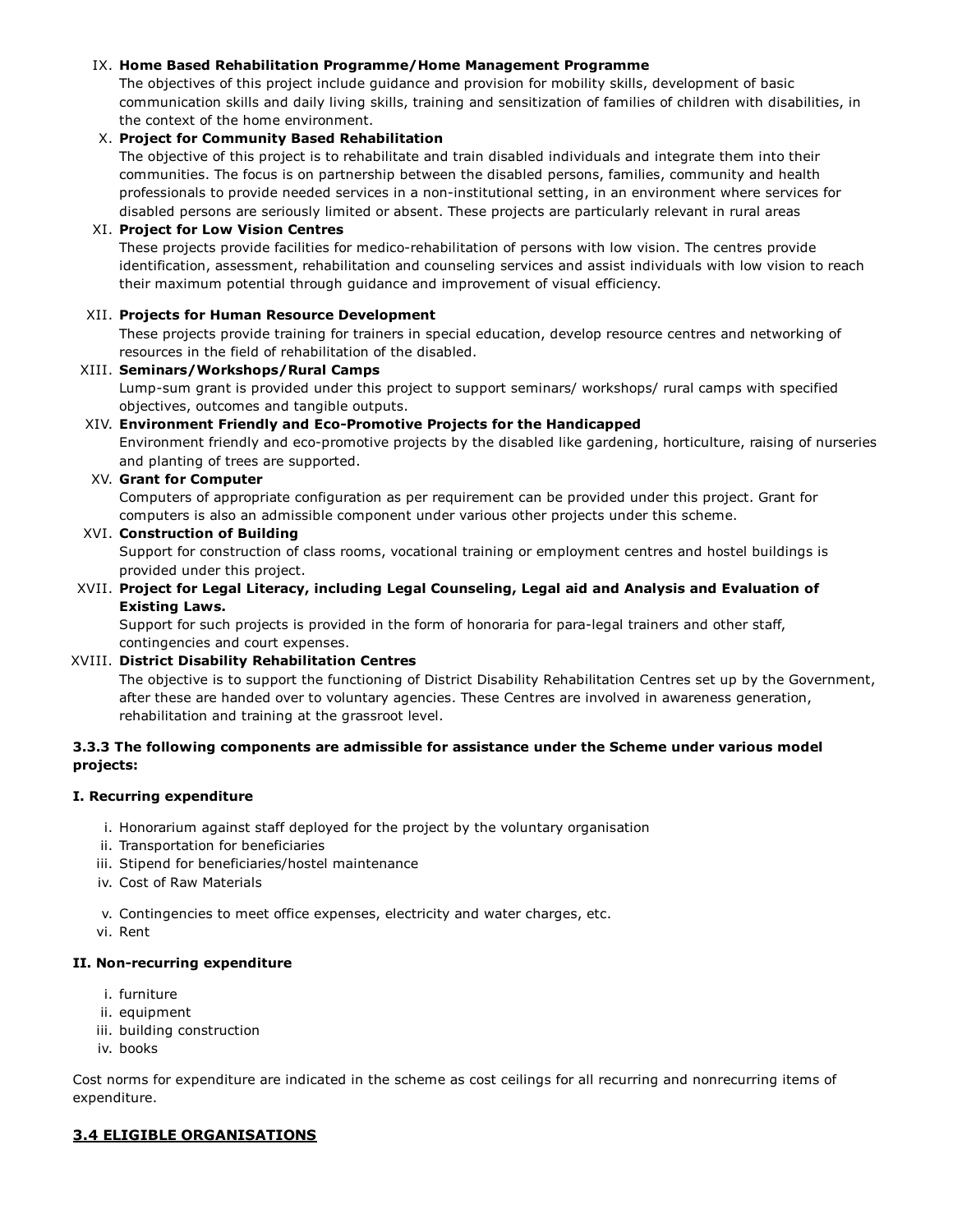3.4.1 The following organizations/institutions shall be eligible for assistance under this scheme:

- i. Organisations registered under the Societies Registration Act, 1860 (XXI of 1860), or any relevant Act of the State/Union Territory; or,
- ii. A public trust registered under the law for the time being in force; or,
- iii. A charitable company licensed under section 25 of the Companies Act, 1958,

Further, the registration should have been in force for at least 2 years at the time of applying for grant under this scheme.

Note: In exceptional cases, Secretary, Ministry of Social Justice & Empowerment is empowered to waive the condition of minimum time period, for reasons to be recorded in writing, based on detailed justification.

3.4.2 An organization/institution specified in Para 3.4.1(i) to (iii) should have the following characteristics:

- i. It should have a properly constituted managing body with its powers, duties and responsibilities clearly defined and laid down in writing.
- ii. It should have resources, facilities and experience for undertaking the programme.
- iii. It should not be run for profit to any individual or a body of individuals.
- iv. It should not discriminate against any person or group of persons on the grounds of sex, religion, caste or creed.
- v. It should ordinarily have existed for a period of two years.
- vi. Its financial position should be sound.

**Note:** The conditions related to experience, period of existence and financial soundness may be relaxed by the Secretary in consultation with Financial Advisor, in rare and exceptional cases, for reasons to be recorded in writing.

# **3.5 NORMS OF FINANCIAL ASSISTANCE**

3.5.1 The quantum of support/ grant-in-aid, determined on the basis of the scope and merits of the project proposal, could be upto 90% of the budgeted amount for a project, based on prescribed cost norms. To encourage gradual self-reliance of NGOs, tapering of grant is applied in projects already funded for 7 years in urban areas by 5% every alternate year, so as to reduce the level of funding to 75%.

3.5.2 The details of norms for grant-in-aid are indicated in **Annexure XIV to XVI in Part A** 3.5.3 If an organisation has already received or is expecting to receive a grant from some other official source for a project for which application is being made under this scheme, the grant under this scheme will be sanctioned after taking that into account. The application will have to give information/ declaration to that effect.

# **3.6 APPLICATION AND SANCTION**

#### **3.6.1 For new projects**

Grants-in-aid for new projects will be sanctioned keeping in view the recommendations of the State Government/State Commissioners /National Institutions/Organisations/any other system designated by the Ministry of Social Justice & Empowerment for this purpose on the form prescribed **(PART-A, ANNEXURE-II)**. However, for new projects dealing with training of professionals, applications should be submitted to the Rehabilitation Council of India (RCI) for approval and support.

#### **3.6.2 For continuing projects**

I. Application is to be submitted on prescribed form for release of grant-in-aid (as per **PART A, ANNEXURE-II**. The required documents to secure release of grant-in-aid are:

- i. Budget Estimates for the financial year for which grant-in-aid is required (show recurring and non-recurring items separately).
- ii. Audited/unaudited accounts for the previous year indicating the expenditure incurred on each sanctioned item vis-à-vis the grant sanctioned.
- iii. Receipt and Payments statement, Income & Expenditure Statement and Balance Sheet.
- iv. Annual Report of the previous year.
- v. Audited utilisation certificate with itemwise expenditure as per the sanctioned items of grant (as per **PART A, ANNEXURE-III**).
- vi. Details of staff employed (as per **PART A, ANNEXURE-IV**)
- vii. Details of beneficiaries (as per **PART A, ANNEXUREV**)
- viii. Details of office bearers and members of managing committee(as per **PART A, ANNEXURE-VI**)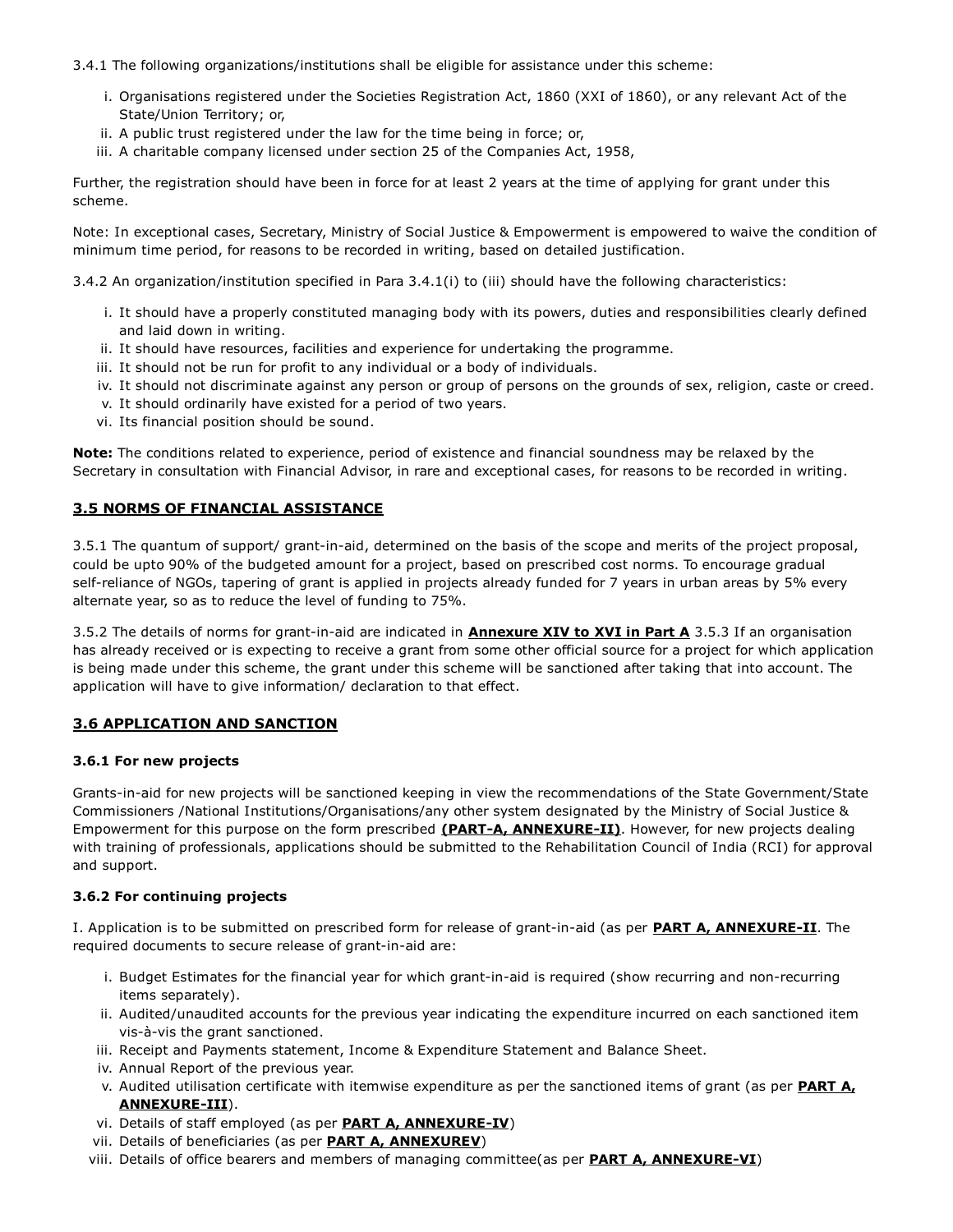- ix. Any other information considered necessary by the organisation or as asked.
- II. Additional documents required in the case of projects for DDRCs
	- i. Summary of physical and financial progress as per quarterly progress report prescribed in DDRC manual (Table **I & II at Annex-III of DDRC manual.)**
	- ii. Certificate to the effect that the grants towards contingencies are not being utilized for payment of rent / maintenance / repair of the building or installation of electrical or water connection or towards purchase of furniture.
	- iii. Applications for the continuing projects will be sanctioned on the recommendation of the State Government/ State Commissioners/ National Institutions/ Organisations/any other system designated by the Ministry of Social Justice & Empowerment for this purpose. The NGO will maintain separate account for each Scheme/Project. The organisation will also be open to inspection by Govt. authorities etc. and for internal audit/concurrent audit and audit by the CAG, whenever required.
	- iv. NGOs will submit their applications after calculating the amount required to be released under grant-in-aid in a standardized calculation sheet (as per **PART-A, ANNEXURE-VII**) as per the norms prescribed.

# **3.7 PROGRAMME MANAGEMENT**

# **3.7.1 Nodal Department in the State Government/UT Administration**

Every State Government/UT Administration will designate one of its Departments as the Nodal Department for the programme. The Nodal Department should be so chosen that it can most efficiently carry out nodal responsibility for effective implementation of the programme all over the State/UT.

# **3.7.2 Nodal Responsibility at the District Level**

Every State Government/UT Administration will also be expected to designate one nodal officer or agency at the district level which will be assigned overall responsibility of effective implementation of the programme at the district level.

# **3.7.3 Management at the Local Level**

At the local level, the state Governments will be expected to assign responsibility for effective implementation and supervision of the programme to an appropriate body e.g. Gram Panchayat, Municipality/ Corporations as the case may be.

# **3.8 CONDITIONS FOR ASSISTANCE**

3.8.1 An aided organization/institution/establishment shall be open to inspection by an officer of the Central Government and the State Government or a nominee of their authorities or any other agency so designated by the Ministry.

3.8.2 An aided organization organizing a seminar, conference, refresher course or a workshop at Government's expense could invite foreign delegates only with the prior approval of the Govt. of India.

3.8.3 If an organization has already received or is expected to receive a grant from some other official sources for the purpose for which the application is being made under this Scheme, assessment for central grant will normally be made after taking into account grant from such other official sources.

3.8.4 An aided organization shall maintain separate accounts of the Grants received under this Scheme. They shall always be open to check by an officer deputed by the Government of India. This shall be open to a system of internal audit or concurrent audit. They shall also be open to test check by the Comptroller and Auditor General of India.

3.8.5 An aided organization shall maintain a record of all assets acquired wholly or substantially out of Government grant in the Stock Register and present these to the Auditor when required to do so. In this regard the provisions of the General Financial Rules, 2005 (Govt. of India) would be applicable.

# **3.9 INSPECTION AND MONITORING**

3.9.1 The organizations/institutions receiving grants under this Scheme shall submit periodic reports to the Ministry in prescribed proforma for regular feedback and monitoring. The State Governments/UT Administration or any other agency prescribed by the Ministry would conduct regular inspections of the agencies and send their reports to the Ministry of Social Justice and Empowerment. In addition, there shall be independent evaluation by designated monitoring and inspecting agencies.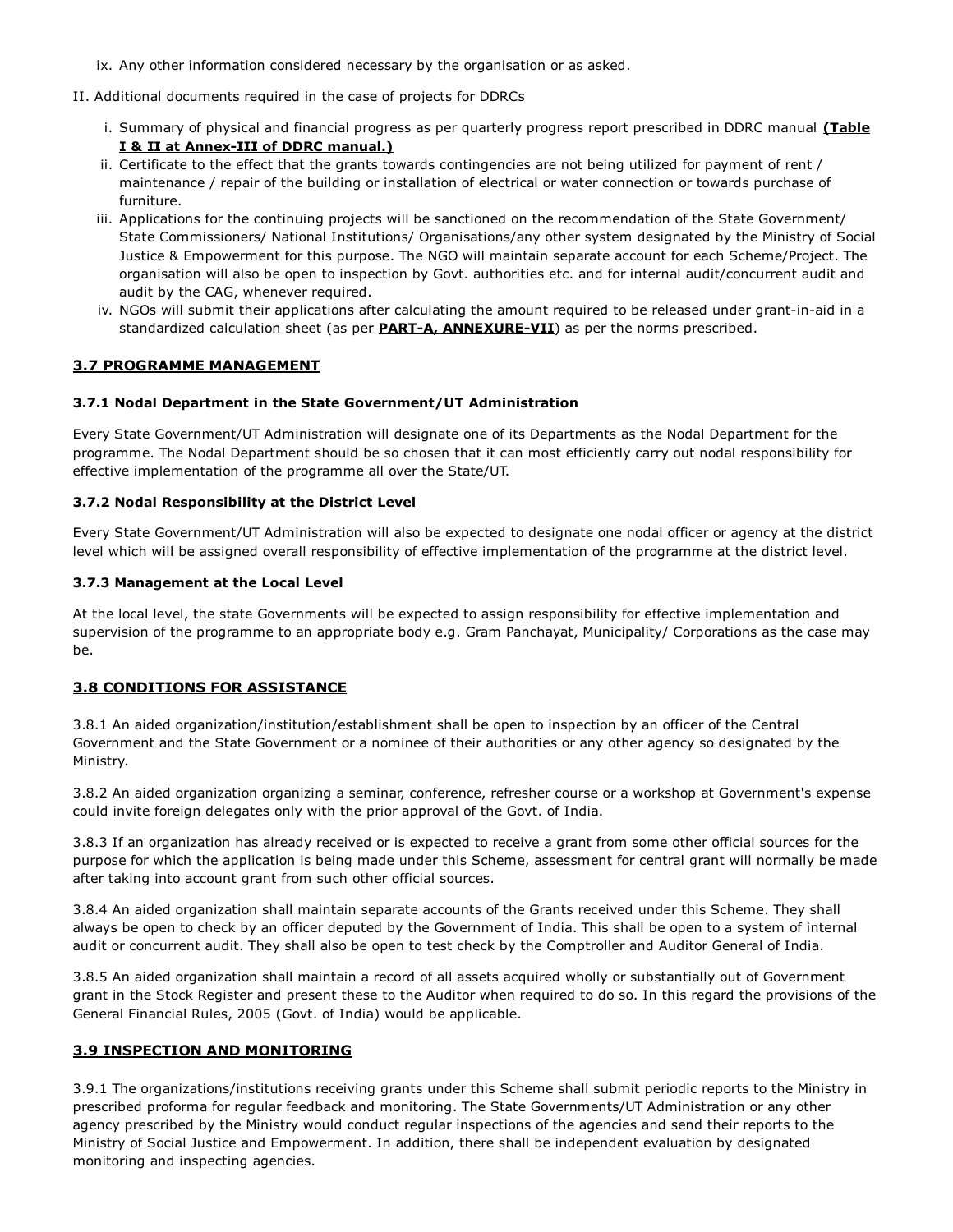3.9.2 The Ministry may outsource preliminary examination of proposals received under the scheme and database development so as to enhance the operational capability within the Ministry.

3.9.3 It is important that the funded NGOs also establish and maintain a computerized database. This would enhance effective communication along with timely submission of prescribed reports for evaluation purposes.

3.9.4 The remuneration and overhead expenses on independent evaluation and outsourcing by the Ministry for preliminary examination of proposals and database development shall not exceed 2% of the total allocation of the Scheme.

### **3.10 PERIODIC RETURNS**

Half-yearly periodic returns have been prescribed for projects relating to Community Based Rehabilitation and relating to Survey, Identification, Awareness and Sensitization. The formats are at **PART A, ANNEXURE-XVII and ANNEXURE XVIII.**

# **3.11 UTILIZATION CERTIFICATES(UCs)**

Every organization/institution receiving grants under this Scheme shall submit Utilization Certificates (UCs) at the end of each financial year as per the format in **PART A, ANNEXURE-III.**

# **ANNEXURE-I**

#### **DOCUMENTATION**

#### **The following documents/information are required for submission of proposals for grant-in-aid under the Deendayal Disabled Rehabilitation Scheme:**

| S.No.          | <b>Item</b>                                                                                             | <b>Remarks</b>                                                                                                                                                                                                                                       |
|----------------|---------------------------------------------------------------------------------------------------------|------------------------------------------------------------------------------------------------------------------------------------------------------------------------------------------------------------------------------------------------------|
| $\mathbf{1}$ . | Application                                                                                             | In the same format as the application form in the scheme for the<br>first instalment in continuing cases or for new cases (Annexure-II).                                                                                                             |
| 2.             | Registration Certificate under<br>Registration of Societies Act                                         | Duly attested copies of valid Registration and PWD certificates are<br>required to be submitted when grant-inaid is to be granted for the                                                                                                            |
| 3.             | Registration Certificate under PWD<br>Act 1995                                                          | first time. In case the Registration or PWD certificate has a fixed<br>validity period, it should be submitted afresh when it is renewed.                                                                                                            |
| 4.             | Memorandum of Association/Trust<br>Deed including Rules &<br>Regulations/Byelaws                        | As prescribed in the scheme. Only required in new proposals for<br>grant-in-aid or when there is any change.                                                                                                                                         |
| 5.             | Details of the Managing/Executive<br>Committee                                                          | Names, residential addresses, telephone numbers, email addresses<br>of members and website address of the organisation, if website is<br>maintained.                                                                                                 |
| 6.             | Attested copy of Rent Agreement<br>indicating validity period and details<br>of accommodation available | As prescribed in the scheme. Only required in new proposals for<br>grant-in-aid or when rent agreement is renewed or executed afresh.                                                                                                                |
| 7.             | Location of the project                                                                                 | It should be indicated whether the project is based in Rural or<br>Urban Area and if rural, certificate from concerned authority should<br>be provided and the year of commencement of grant to the project<br>under the Scheme should be indicated. |
| 8.             | <b>Staff List</b>                                                                                       | As per prescribed format in the scheme. The staff list should clearly<br>indicate their date of appointment, complete qualification (if<br>abbreviation used, details may be given), experience etc.                                                 |
| 9.             | Certificate of Special Education                                                                        | Copies of certificates of all staff appointed under the project are<br>required in case of new proposals for grantin- aid and details of new<br>staff appointed under the project are required in the case of<br>continuing projects.                |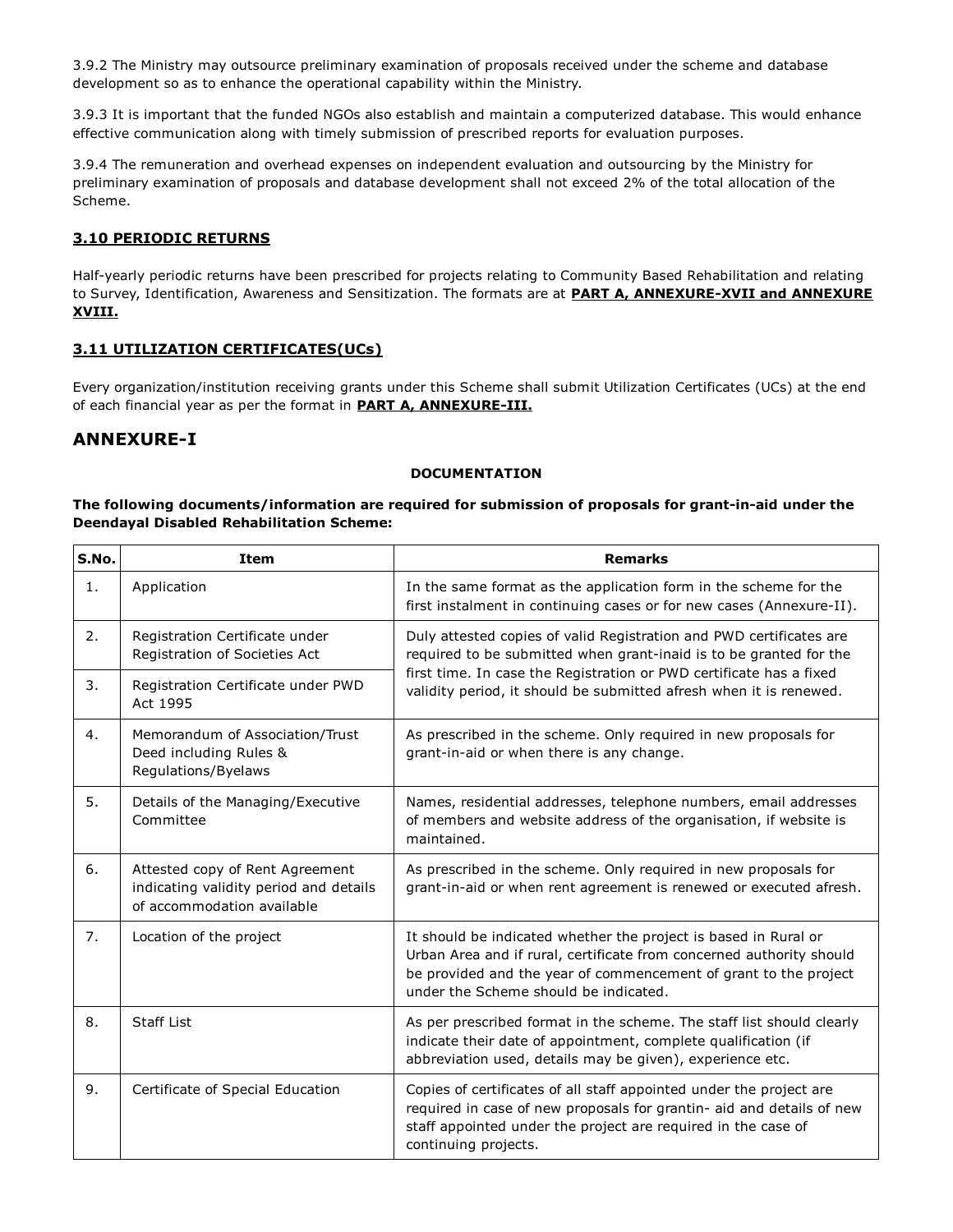| S.No. | <b>Item</b>                                                                                                                                                                           | <b>Remarks</b>                                                                                                                                                                                                                                                                                                                                                                                                                                                                                                                          |
|-------|---------------------------------------------------------------------------------------------------------------------------------------------------------------------------------------|-----------------------------------------------------------------------------------------------------------------------------------------------------------------------------------------------------------------------------------------------------------------------------------------------------------------------------------------------------------------------------------------------------------------------------------------------------------------------------------------------------------------------------------------|
| 10.   | List of Beneficiaries                                                                                                                                                                 | As per the prescribed format in the scheme, clearly indicating date of<br>birth, date of admission under the project (total time spent under the<br>project), category & percentage of disability, class/standard in case of<br>school and trade in case of Vocational Training, family income per<br>annum (only for hostellers).                                                                                                                                                                                                      |
| 11.   | <b>Total Budget Estimate</b>                                                                                                                                                          | This should include details of estimated expenditure separately on each<br>item and post, as per scheme/project.                                                                                                                                                                                                                                                                                                                                                                                                                        |
| 12.   | Certificate regarding claim of<br>stipend/ hostel maintenance                                                                                                                         | The certificate should clearly state that stipend/hostel maintenance<br>claimed under the budget is only in respect of those beneficiaries whose<br>family income does not exceed Rs.1.00 lakh p.a.                                                                                                                                                                                                                                                                                                                                     |
| 13.   | List of Assets (moveable &<br>immovable)                                                                                                                                              | List of assets acquired under the project from the grant-in-aid to be<br>enclosed.                                                                                                                                                                                                                                                                                                                                                                                                                                                      |
| 14.   | Annual Report/Progress Report                                                                                                                                                         | Details of activities of the organisation in the previous year are to be<br>indicated. In the case of new proposals for grant-in-aid, Annual Reports<br>for the previous 2 years are required.                                                                                                                                                                                                                                                                                                                                          |
| 15.   | Statement of Accounts<br>(Consolidated and for the project<br>being funded under the scheme)<br>- Balance Sheet, Receipt &<br>Payment Statement and Income<br>& Expenditure Statement | Statement of Accounts comprising, inter alia, a copy each of the<br>statement of (i) Receipt and Payment Statement, (ii) Income and<br>Expenditure Statement (iii) Balance Sheet and (vii) item wise<br>comparative statement should be submitted along with the UC, while<br>applying for release of grants-in-aid in ongoing cases. Audited<br>statement of accounts should be provided as soon as it is available. In<br>the case of new proposals for grant-in-aid, Statement of Accounts for<br>the previous 2 years are required. |
| 16.   | Item-wise breakup of<br>expenditure                                                                                                                                                   | Item-wise/post-wise break up of expenditure in respect of the last grant<br>received is to be furnished in the prescribed form, with grant proposals<br>for continuing cases, to enable assessment whether expenditure has<br>been incurred by the NGO in the last financial year within the<br>item-wise/post-wise sanction. Audited itemwise breakup of expenditure<br>should be provided as soon as it is available.                                                                                                                 |

| S.No. | Item                       | <b>Remarks</b>                                                                                                                                                                                                                                                                                                                                                                                                                                                                                                                                                                                                                                      |
|-------|----------------------------|-----------------------------------------------------------------------------------------------------------------------------------------------------------------------------------------------------------------------------------------------------------------------------------------------------------------------------------------------------------------------------------------------------------------------------------------------------------------------------------------------------------------------------------------------------------------------------------------------------------------------------------------------------|
| 17.   | Utilisation<br>Certificate | a. Original ink-signed Utilization Certificate (UC) should be provided along with the audited<br>item-wise breakup of expenditure, in the prescribed form and not fax or photocopy of<br>the UC, will be treated as a proper and reliable document. The structure or arrangement<br>of the words of the form of the UC may not be altered or substituted or changed in any<br>manner.<br>b. Utilization Certificate (UC) should bear the signature of the authorised signatory/<br>signatories as per the resolution. Signature of the auditor $(CA)$ alone or any person(s)<br>other than the authorised signatory/ signatories is not acceptable. |
| 18.   | Resolution                 | a. Original ink-signed resolution in the format prescribed, and not fax or photocopy of the<br>resolution, will be treated as proper and reliable instrument of authorization.<br>b. Resolution should be enclosed with the bond.<br>c. Resolution should be signed by a majority of the members of the Managing/Executive<br>Committee, authorising representative member/s of the NGO to sign the Bond on behalf<br>of the NGO.<br>d. Date of resolution should be indicated on resolution.<br>e. In pursuance of the resolution, the bond, prestamped receipt etc. should bear the<br>signature of the authorised signatory/ signatories.        |

| S.No. | Item | Remarks                                                                                                                                              |
|-------|------|------------------------------------------------------------------------------------------------------------------------------------------------------|
| 19.   | Bond | a. The Indemnity Bond document, on a non-judicial stamp paper worth Rs.<br>20/- (Rupees twenty only), should be submitted in advance, along with the |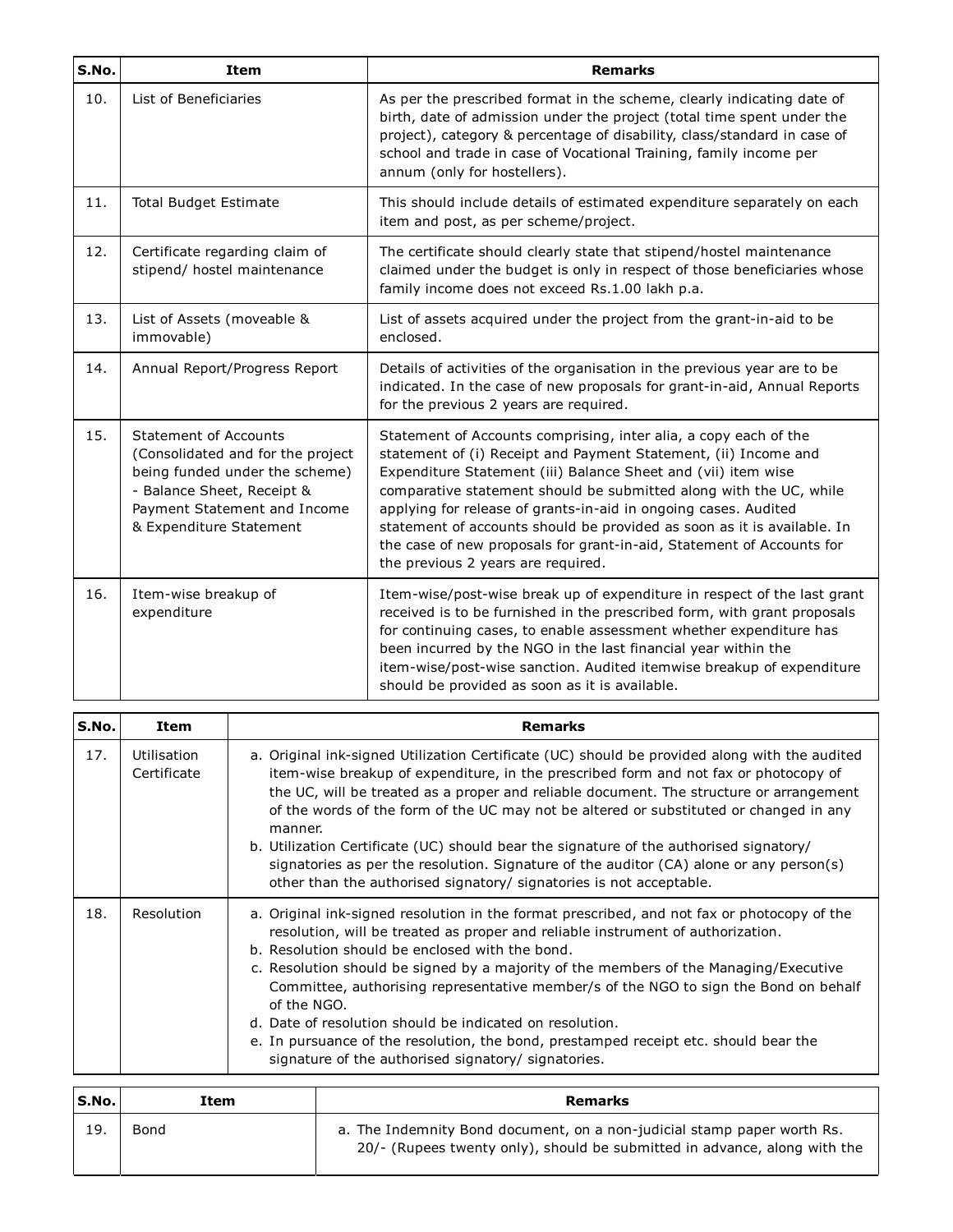|     |                                                                                        | grant application, as per the new procedure, in the revised Indemnity Bond<br>format.<br>b. The Indemnity Bond should be duly signed by the authorised signatory/<br>signatories of the NGO and executed in favour of this Ministry.<br>c. The Bond should cite the penal interest as $@10\%$ (and not 6% as was<br>prevalent earlier).                                                                                                                                                                                                                                                                       |
|-----|----------------------------------------------------------------------------------------|---------------------------------------------------------------------------------------------------------------------------------------------------------------------------------------------------------------------------------------------------------------------------------------------------------------------------------------------------------------------------------------------------------------------------------------------------------------------------------------------------------------------------------------------------------------------------------------------------------------|
| 20. | Authorisation letter for<br>sending grants-in-aid<br>directly into the Bank<br>Account | a. It is preferable to transfer the funds directly into the account of the NGO,<br>therefore, an authorization letter for sending grants-in-aid directly into the<br>bank account of the NGO, is to be submitted along with the grant<br>application, in the prescribed format.<br>b. Essential details [such as details of Bank Branch, Bank Branch Code No.,<br>MICR Code of the Bank, mode of electronic transfer available in the bank<br>(i.e. whether ECS or RTGS or NEFT or CBS or code No.)] as required are to<br>be given in the authorization letter.                                              |
| 21. | Pre-stamped Receipt<br>(PSR)                                                           | a. In cases where release of grant-in-aid is to be made through Demand<br>Draft/TT, a Pre-stamped Receipt (PSR) is to be submitted by the NGO in<br>advance, along with the grant application, as per the new procedure, in the<br>revised form. No PSR is required in case of release of grant-in-aid by<br>e-mode directly into the account of the NGO.<br>b. The PSR must bear the signature of the authorised signatory/ signatories of<br>the NGO. PSR without the signature of any of the authorised signatory/<br>signatories will not be accepted.<br>c. The PSR must bear a revenue stamp of Re.1/-. |

# **ANNEXURE-II**

# **Application Form for Grant-In-Aid to Voluntary Organisations Working in the Field of Disabilities**

(for 1st instalment and new cases)

# **PART-A**

| 1. Financial year for which grant-in-aid is applied:                                                       |                                                 |
|------------------------------------------------------------------------------------------------------------|-------------------------------------------------|
| 2. Name of the Organisation:                                                                               |                                                 |
| 3. (a) Nature of the Project:<br>[See note 1 at the end of Part A]                                         |                                                 |
| (b) Date of commencement of the Project:                                                                   |                                                 |
| (c) Year of Commencement of Grant-in-aid from G.O.I for the Project:                                       |                                                 |
| (d) Whether the Project is recognised by the state government. [see note 2<br>at the end of Part A]:       | Yes / No                                        |
| 4. (a) Date of Registration of the organization:                                                           |                                                 |
| b) Registration Valid Upto [with documentary Support]:                                                     |                                                 |
| 5. Address of Registered Office                                                                            |                                                 |
|                                                                                                            | (STD Code) Tel. No. (STD Code) Fax<br>No. Email |
| 6. (a) Complete Address of location(s)/location wherever<br>programme/project/scheme is being implemented: | (STD Code) Tel. No. (STD Code) Fax<br>No. Email |
| (b) Nearest Railway Station/Bus stand:                                                                     |                                                 |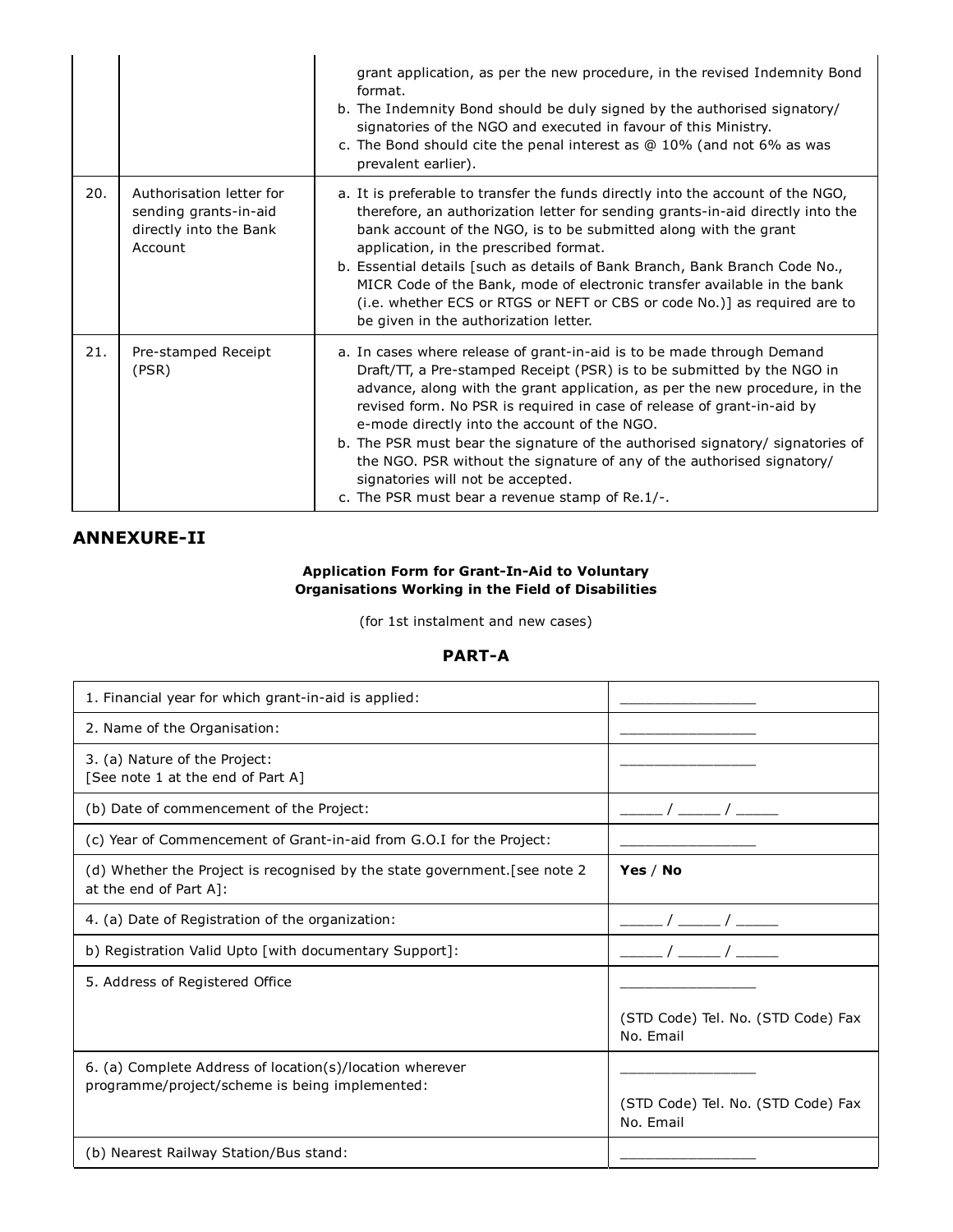(To be supported by appropriate documentary evidence such as rent agreement, lease deed etc) (Please indicate √ against appropriate box)

| 8. (a) Is the building being utilized exclusively for this program?:                                                           | Yes / No           |
|--------------------------------------------------------------------------------------------------------------------------------|--------------------|
| 9. (a) Area of building:                                                                                                       | (in sq.<br>meters) |
| (b) Total number of rooms:                                                                                                     |                    |
| 10. Whether separate project-wise accounts for both Grants received and<br>Expenditure incurred thereon have been maintained?: | Yes / No           |
| 11. Whether Practice of joint Operation of Bank Accounts is being followed?:                                                   | Yes / No           |

12. Details of bank accounts in which grant-in-aid released, during last three financial years, were deposited:

| S.<br><b>No</b> | Grant-in-aid<br>for Financial<br>vear | <b>Sanction</b><br>letter No.<br>and Date | Recurring<br><b>Amount</b> | Non-recurring<br><b>Amount</b> | Bank A/c No.<br>and date of<br>deposit | Name and<br>address of<br><b>Bank</b> | <b>Person</b><br><b>Operating the</b><br>joint Account |  |
|-----------------|---------------------------------------|-------------------------------------------|----------------------------|--------------------------------|----------------------------------------|---------------------------------------|--------------------------------------------------------|--|
| <b>.</b>        |                                       |                                           |                            |                                |                                        |                                       |                                                        |  |
| 2.              |                                       |                                           |                            |                                |                                        |                                       |                                                        |  |

**Note:** [One row may be used for each instalment. In the case of new projects details of Bank No opened maybe given]

13. Whether the statements of accounts both for the project and consolidated for the organisation submitted along with the application: (**Audited**) (**Unaudited**)

(Please indicate  $\sqrt{ }$  against appropriate box)

14. The amount of support sought from the Ministry for grant-in-aid for the project.

**(Rs. in lacs)**

| <b>Cost Head</b><br>Group | (i) Total<br><b>Budget</b> | (ii) To be Met from<br><b>Ministry's Grant</b> | (iii) To be met by Management<br>from their sources | (iv) To be met from<br>other sources |
|---------------------------|----------------------------|------------------------------------------------|-----------------------------------------------------|--------------------------------------|
| (a) Recurring             |                            |                                                |                                                     |                                      |
| (b)<br>Non-recurring      |                            |                                                |                                                     |                                      |
| (c) Total                 |                            |                                                |                                                     |                                      |

**Note:** The Budget Estimates should also give information under all the cost components under which assistance is sought, clearly giving justifications, wherever necessary for additional items/posts, new post/items in a separate annexure. A mere reference to the ceilings given under the cost norms would not be sufficient.

### 15. Whether Annual Report is enclosed: **Yes** / **No**

[The report should interalia contain details of performance of each component/ activity of the project in specific physical terms of persons benefited, special achievements, problems and difficulties faced etc, steps taken for resource mobilization through community]

| 16. Whether List of Beneficiaries added as per Form - III:     | Yes / No |
|----------------------------------------------------------------|----------|
| 17. Whether List of Managing Committee added as per Form - IV: | Yes / No |
| 18. Whether the List of Employees added as per Form - II       | Yes / No |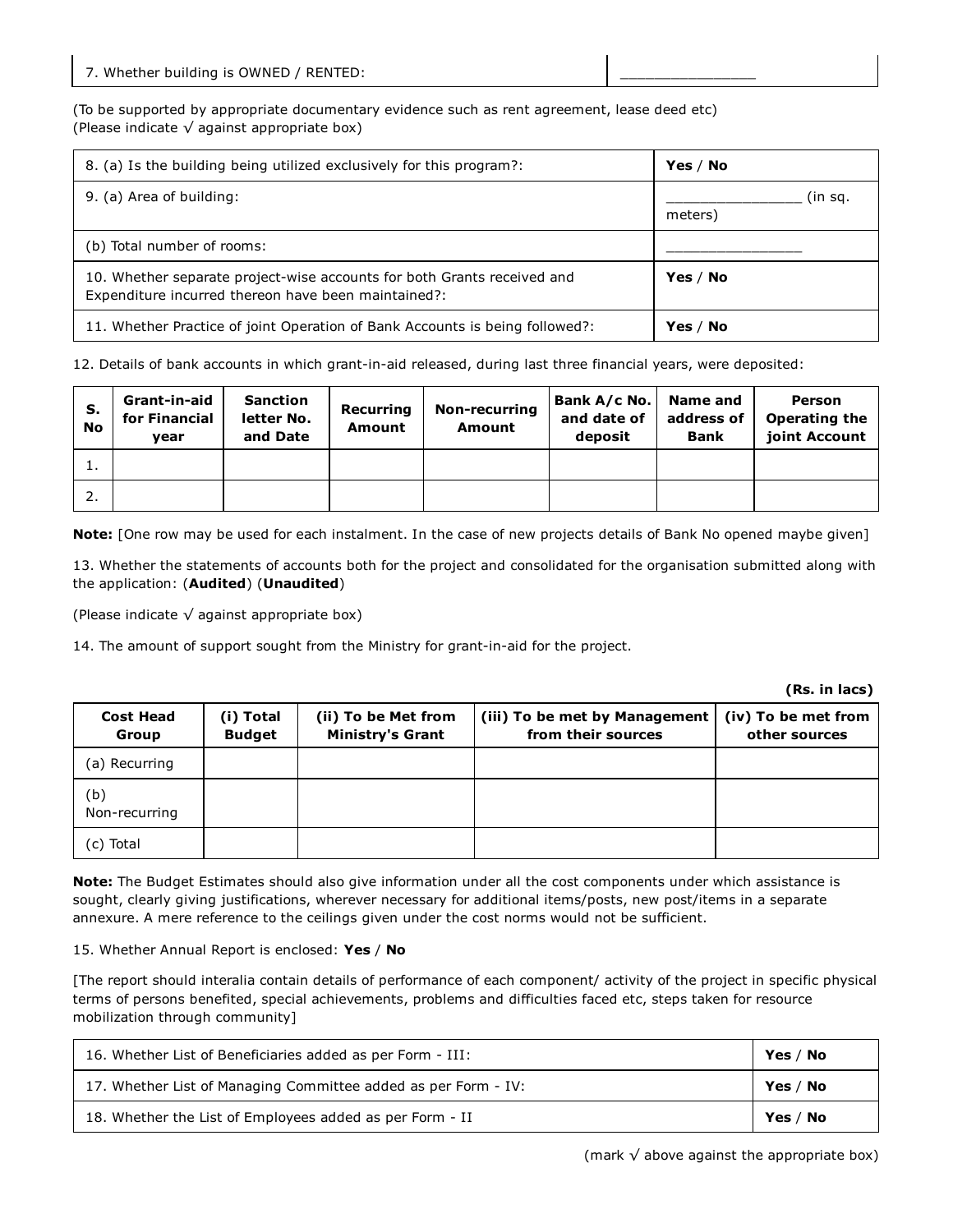#### **Notes:** Refer to 3a and 3d above

1. Separate Annexe may be added wherever required. Broad description of the project should interalia necessarily address the following:

- a. Category of Disability, viz., Orthopaedically Handicapped, Visually Handicapped, Hearing Handicapped, Mentally Handicapped, Multiple Handicapped, Leprosy Cured etc or a combination of them which the project intends to cater to.
- b. Programmes covered by the project namely (one or combination of them)
	- i. Centre Based Special School providing formal education for one or more categories of disabled.
	- ii. Integrated School with or without residential facility, levels such as primary, secondary etc.
	- iii. Centre Based Special School providing informal education and training in the form or in combination with pre school intervention, skills of basic management encompassing inputs of personal care, self help skills, daily living skills, functional academics etc. or such other interventions.
- iv. Home Based informal education and training consisting of components illustrated in (iii) above or rehabilitative services envisaged in (v) below b.
	- v. Centre Based intervention meeting the rehabilitation needs (para medical) of in-house beneficiaries or outpatients through the services of specialists such as Physiotherapists, Occupational Therapists, Audiologist, behavioral specialists, Pediatrician, Speech Therapist, Psychologist, Clinical Psychologist, Psychiatrist etc
	- vi. Pre-Vocational training and Sheltered Workshop, Vocational Training for Adult Beneficiaries, placement and employment services, projects in the nature of production units such Braille press etc.
	- vii. Projects for Man Power Development comprising Teachers Training Programmes
	- viii. Projects for Leprosy Cured bringing out the components of services to be provided
	- ix. Community Based Rehabilitation Programmes
	- x. Awareness generation, identification, survey, research etc
- c. The fact that a programme/activity/component is residential or non-residential should be clearly brought out.
- d. If the project contains one or more of the above components efforts to identify the number of beneficiaries associated with the components should be made.
- e. In the case of new projects or new proposals the date from which the project is in operation; need for the project extent and nature of problem proposed to be addressed, existing projects or facilities available in the area; experience of the organisation/members of the management committee etc. should be explained.
- f. In the case of proposals for construction of building the information provided should cover the following:
	- i. Whether the Building is new one or expansion of existing structure
	- ii. In case of expansion whether the original structure was financed with the assistance from the Ministry and details of sanction etc. vide which assistance extended.
	- iii. Blue Print (site Plan) of the proposed building or expansion iv Detailed structural estimates of the construction
	- iv. Detailed structural estimates of the construction
	- v. Total cost of Construction, Amount already spent, Sources of finance for the total cost
		- vi. Certificate to the effect that proposed cost of construction is not more than the prevailing PWD rates
		- vii. Proof of possession of land in the name of the organisation and permission from the local authorities to construct the building
		- viii. The purpose for which the building will be put to use

2. This refers to recognition by State Govt. or its agencies in respect of schools, State Health Agencies in the case of Leprosy projects, RCI in the case of Man Power Development Programmes, Registration with respective Commissioner with Disability whichever is applicable.

# **PART-B**

19. Details related to beneficiaries to be given for. each of the programmes/activities for which assistance has been applied for, preferably in separate annexures

# **A. Abstract of Beneficiaries**

f.

|                            |   | <b>Category of Disability</b> |                 |  |    |  |    |  |            |     |                                    |  |                            |  |       |  |
|----------------------------|---|-------------------------------|-----------------|--|----|--|----|--|------------|-----|------------------------------------|--|----------------------------|--|-------|--|
| <b>No. of Benficiaries</b> |   |                               | <b>MR</b>       |  | VH |  | HН |  | <b>LCP</b> |     | <b>Multiple</b><br><b>Disabled</b> |  | <b>Others</b><br>(Specify) |  | Total |  |
|                            | м |                               | F M F M F M F M |  |    |  |    |  |            | LE. | M                                  |  | м                          |  | м     |  |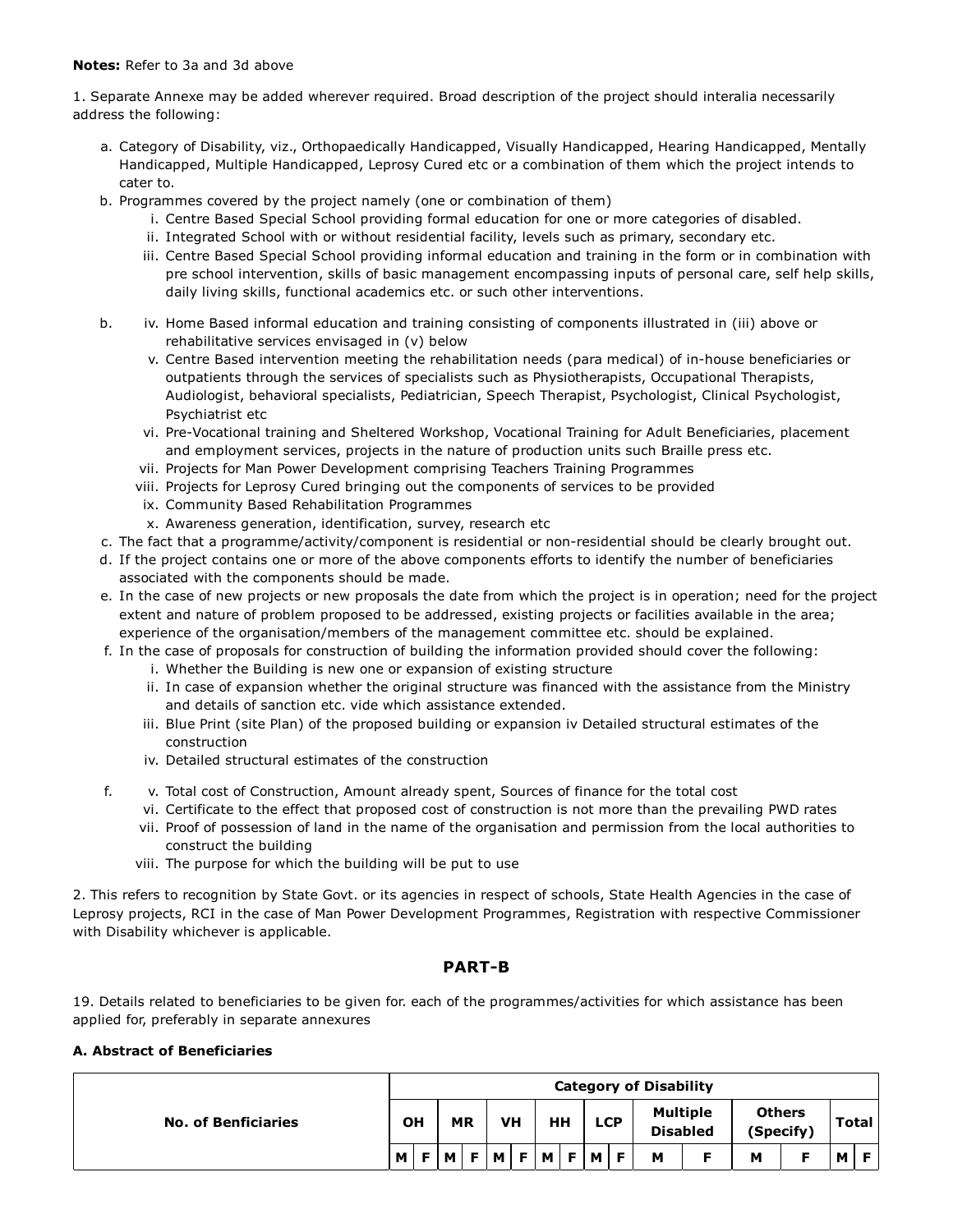| i. At the start of the previous year:                                                 |  |  |  |  |  |  |  |  |
|---------------------------------------------------------------------------------------|--|--|--|--|--|--|--|--|
| ii. Additions during the previous year:                                               |  |  |  |  |  |  |  |  |
| iii. Dropouts/ Left outs:                                                             |  |  |  |  |  |  |  |  |
| iv. Successfully completed (those who have<br>left the institution after completion): |  |  |  |  |  |  |  |  |
| v. At the end of the previous year<br>$[(i+ii)-(iii+iv)]$ :                           |  |  |  |  |  |  |  |  |
| vi. Out of (v) above:                                                                 |  |  |  |  |  |  |  |  |
| a. Residential:                                                                       |  |  |  |  |  |  |  |  |
| b. Non - Residential:                                                                 |  |  |  |  |  |  |  |  |
| vii. No. of beneficiaries as on the date of<br>application for the current year:      |  |  |  |  |  |  |  |  |
| viii. out of (vii) above:                                                             |  |  |  |  |  |  |  |  |
| a. Residential:                                                                       |  |  |  |  |  |  |  |  |
| b. Non - Residential:                                                                 |  |  |  |  |  |  |  |  |

**Note:** The list of beneficiaries will be given as per format contained in Form - III. The total number in the list should normally be equal to totals of row (i) plus row (ii) in respect of previous years and row (vii) in respect of the current year. In the case of Vocational Training Centres /Sheltered Workshops the information as required above and associated list in Form III may be provided tradewise/ vocationwise. Previous year means the immediately preceding financial year to the year for which the grant is applied for.

# **B. Classification of period of stay with the organisation (With reference to the information given in row A (v) above):**

# **[i] Skill Development Component (For VTCs)**

|                    | <b>Category of Disability</b> |           |  |           |  |                             |                                 |              |  |  |  |  |  |  |  |
|--------------------|-------------------------------|-----------|--|-----------|--|-----------------------------|---------------------------------|--------------|--|--|--|--|--|--|--|
| No. of years stay  | <b>OH</b>                     | <b>MR</b> |  | VH HH LCP |  | <b>Multiple Handicapped</b> | <b>Others (to be Specified)</b> | <b>Total</b> |  |  |  |  |  |  |  |
| Upto 1 year:       |                               |           |  |           |  |                             |                                 |              |  |  |  |  |  |  |  |
| $1 - 2$ years:     |                               |           |  |           |  |                             |                                 |              |  |  |  |  |  |  |  |
| $2 - 3$ years:     |                               |           |  |           |  |                             |                                 |              |  |  |  |  |  |  |  |
| More than 3 years: |                               |           |  |           |  |                             |                                 |              |  |  |  |  |  |  |  |

# **[ii] Schools / training components other than [i] above.**

|                      |    | <b>Category of Disability</b> |  |  |                  |                             |                                 |              |  |  |  |  |  |  |  |  |
|----------------------|----|-------------------------------|--|--|------------------|-----------------------------|---------------------------------|--------------|--|--|--|--|--|--|--|--|
| No. of years stay    | OН |                               |  |  | $MR$ VH $HH$ LCP | <b>Multiple Handicapped</b> | <b>Others (to be Specified)</b> | <b>Total</b> |  |  |  |  |  |  |  |  |
| Upto 5 years:        |    |                               |  |  |                  |                             |                                 |              |  |  |  |  |  |  |  |  |
| From $5 - 10$ years: |    |                               |  |  |                  |                             |                                 |              |  |  |  |  |  |  |  |  |
| More than 10 years:  |    |                               |  |  |                  |                             |                                 |              |  |  |  |  |  |  |  |  |

**[iii] For Teachers Training/ Man Power Development Programs:**

|                                                                |  |  |                 | <b>Training on Category of Disability</b> |                             |              |
|----------------------------------------------------------------|--|--|-----------------|-------------------------------------------|-----------------------------|--------------|
| Name of the course, duration, batch size<br>and no. of batches |  |  | OH MR VH HH LCP | <b>Multiple</b><br><b>Handicapped</b>     | Others (to be<br>Specified) | <b>Total</b> |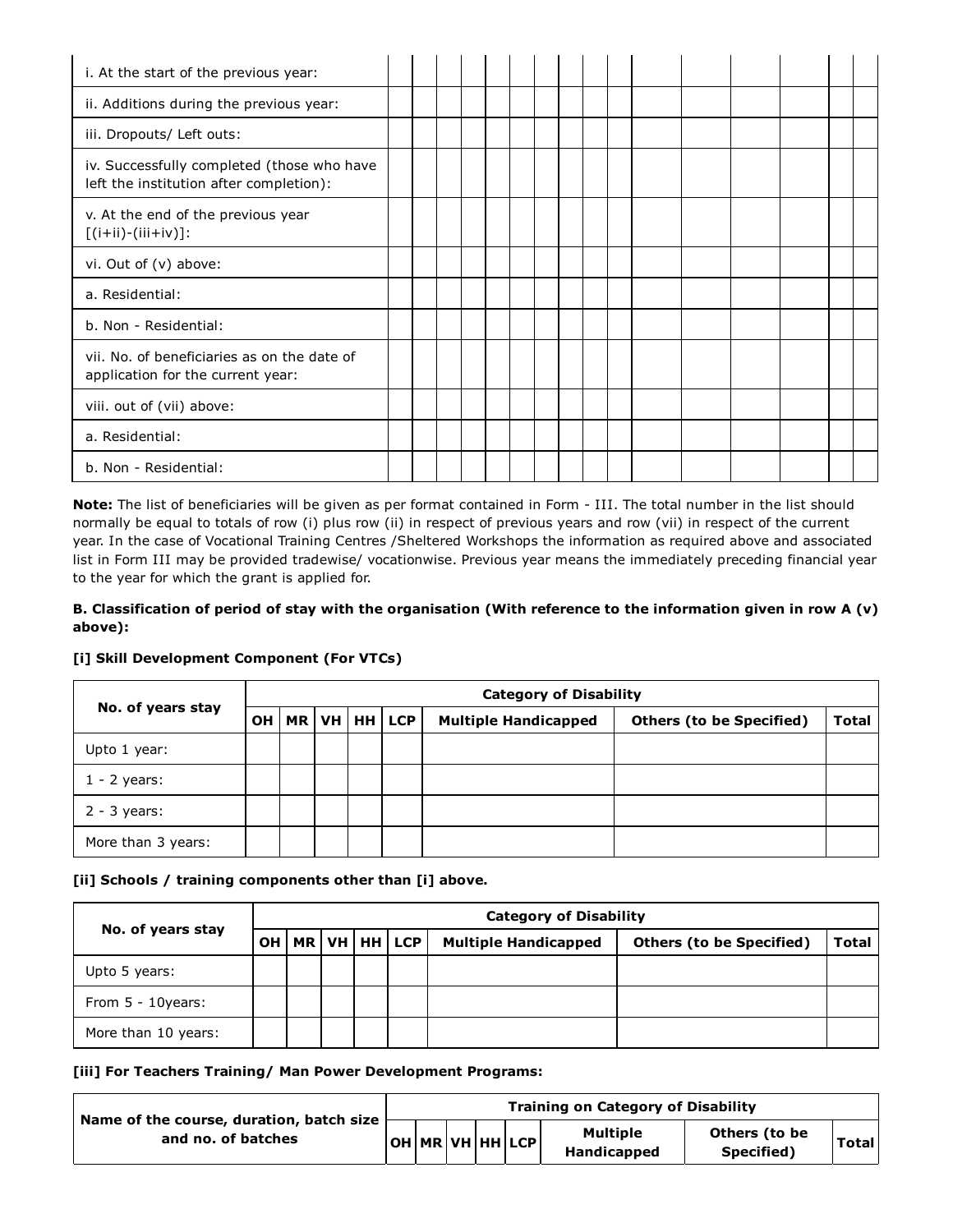Note: B (i) to B (iii) to be given where applicable

# **C. Information on Process and Procedure of selection of beneficiaries**

|                                                                                                                                                    | <b>Previous Year</b> | <b>Current year</b> |
|----------------------------------------------------------------------------------------------------------------------------------------------------|----------------------|---------------------|
| a. Number of Applications Received:                                                                                                                |                      |                     |
| b. Number selected during the relevant year:                                                                                                       |                      |                     |
| c. No. of beneficiaries for whom Disability Certificate Obtained (out of (b)<br>above):                                                            |                      |                     |
| d. If VTC whether an undertaking has been obtained from all<br>beneficiaries that they have not availed of similar vocational training<br>earlier: |                      |                     |
| e) Mode of Selection and broad criterion adopted:                                                                                                  |                      |                     |

# **D. Community Based Rehabilitation Programme (Only if there is a component in the project)**

#### a) Inputs on Coverage of the Programme

| i. In terms of number of village:         |  |
|-------------------------------------------|--|
| ii. In terms of Area in Sq Kms:           |  |
| iii. In terms of number of Beneficiaries: |  |

#### b) Core area of rehabilitative services:

| i. Awareness Creation: | Yes $/$ No |
|------------------------|------------|
| ii. Education:         | Yes $/$ No |
| iii. Training:         | Yes $/$ No |
| iv. Rehabilitation:    | Yes $/$ No |

(Detail of activities undertaken, phasing of components in the area of awareness creation, education, training and rehabilitation may be added as separate annexure clearly indicating the financial year, no. of beneficiaries covered in that year etc.)

c) Details of strategies and time frame for BOT(Build, Operate & Transfer) of the Programme to the community.

E. Whether the NGO is networking with other institutions to obtain the benefits of services which it cannot provide internally? If so details, thereof

20. Annual impact assessment at the end of the previous year (During Prev. Year/Upto the End of Prev. Year)

#### **(A) Total No. of Beneficiaries:** \_\_\_\_\_\_\_\_\_\_\_\_\_\_\_\_

Out of the above:

| (i) Those passed out of the Institution successfully:       |  |
|-------------------------------------------------------------|--|
| (ii) Promoted to next grade in the same organization:       |  |
| (iii) Pursuing further studies/care in other organizations: |  |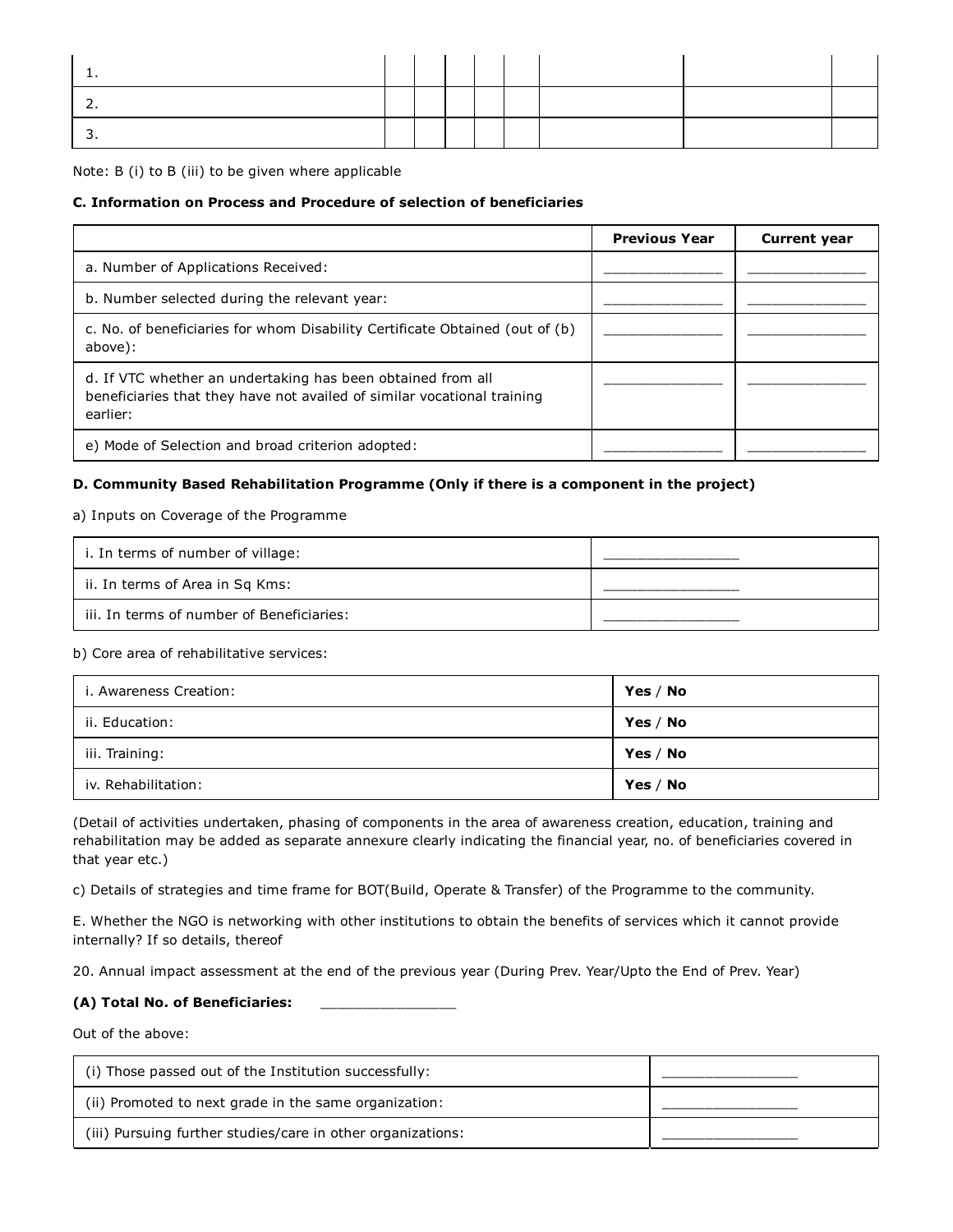### **(B) Total No. of Beneficiaries successfully trained and have left the Center during the last three years**

(For Vocational /Skill Development Projects only) Out of the above :

| (i) Those who got employed / placement: |  |
|-----------------------------------------|--|
| (ii) Those who are self-employed:       |  |

#### **Details on Remuneration from Placements: (Ref. B(i) above)**

| <b>Preceding Three Years</b> | Indicate the No. of Employed under each range of earnings from gainful<br>employment / placements in Govt. or Private Sector |               |                            |  |  |  |  |
|------------------------------|------------------------------------------------------------------------------------------------------------------------------|---------------|----------------------------|--|--|--|--|
| (e.g. entered)               | below Rs.1000 p.m                                                                                                            | Above Rs 4000 | <b>Total beneficiaries</b> |  |  |  |  |
| $97-98$                      |                                                                                                                              |               |                            |  |  |  |  |
| 98-99                        |                                                                                                                              |               |                            |  |  |  |  |
| $99 - 00$                    |                                                                                                                              |               |                            |  |  |  |  |

#### **Details on Remuneration from Self-Employment: (Ref B(ii)above)**

| Preceding Three Years (e.g. | Indicate the No. of Self-employed under each range of earnings accruing from<br>Self-employment |                                  |                      |                                   |  |  |
|-----------------------------|-------------------------------------------------------------------------------------------------|----------------------------------|----------------------|-----------------------------------|--|--|
| entered)                    | <b>below Rs.1000</b><br>p.m                                                                     | <b>Rs.1000 to Rs 4000</b><br>p.m | Above Rs 4000<br>p.m | <b>Total beneficiaries</b><br>p.m |  |  |
| 97-98                       |                                                                                                 |                                  |                      |                                   |  |  |
| 98-99                       |                                                                                                 |                                  |                      |                                   |  |  |
| $99 - 00$                   |                                                                                                 |                                  |                      |                                   |  |  |

# **Community Based Rehabilitation Programme: (Add separate Sheets if necessary)**

- i. Details of extent of involvement of community Groups:
	- a. Through financial support
	- b. Participation in the project as resource Persons
	- c. Through other means
- ii. Details of achievements in terms of making the local community take over and operate the project:

| Name of the<br><b>Activity</b> | % of activity taken over by<br>community | Details of Activities taken over by the<br>community |
|--------------------------------|------------------------------------------|------------------------------------------------------|
|                                |                                          |                                                      |
|                                |                                          |                                                      |
|                                |                                          |                                                      |

#### **VERIFICATION**

Certified that above information is in accordance with the records and accounts audited/ to be audited and is correct to the best of knowledge and belief of the office-bearers of the organization, and after its perusal and satisfaction, they have authorized the undersigned by a resolution dated\_\_\_\_\_\_\_\_\_\_\_to verify and submit the statement of information for purposes of monitoring the scheme for which grants-in-aid was received from the Ministry of Social Justice & empowerment, Govt. of India.

2. I also hereby certify that I have read the rules and regulations of the scheme and I undertake to abide by them. On behalf of the Management. I further agree to the following condition :-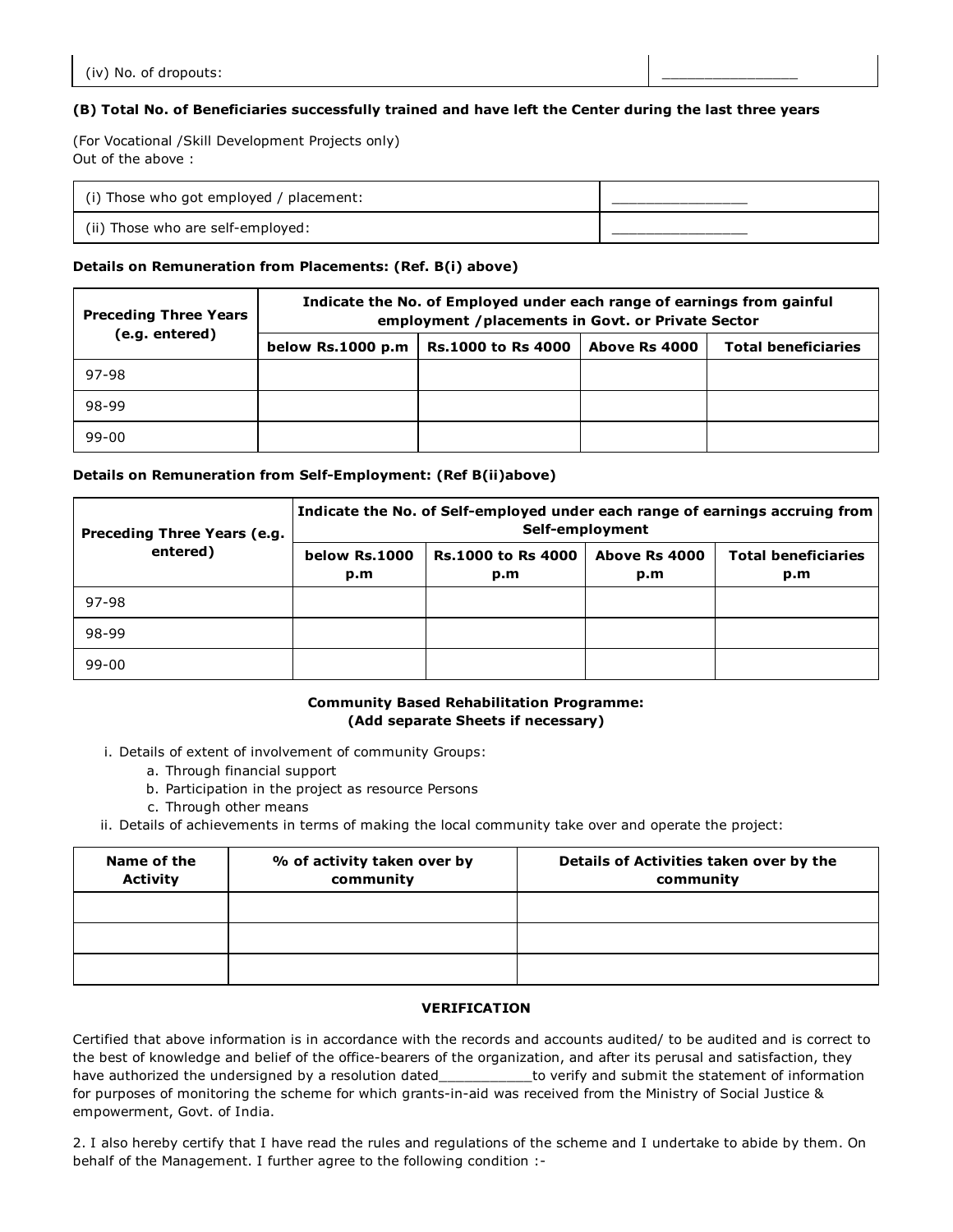- a. All moneys given as Grant in Aid and all assets acquired wholly or substantially out of the central grant shall not be encumbered or disposed of or utilised for purposes other than those for which the grant is given. Should the organisation cease to exist or violate the above condition at any time, such properties shall revert to the Government of India.
- b. The accounts of the project shall be properly and separately maintained. They shall always be open to check by an officer deputed by the Government of India or the State Government. They shall also be open to a test check by the Comptroller and Auditor General of India at his discretion.
- c. If the State or the Central Government have reasons to believe that the grant is not being utilised for approved purposes; the Government of India may stop payment of further installments and recover earlier grant in such manner as they may decide.
- d. The institution shall exercise reasonable economy in its working and particularly in respect of expenditure on building.
- e. In the case of grant for buildings, the construction will be completed within a period of two years from the date of receipt of the first instalment of grant unless the Government of India grants further extension.
- f. No change in the Plan of buildings, the construction will be made without the prior approval of the Government of India.
- g. Progress reports on the project will be furnished at regular intervals as may be specified by the Government.
- h. The organisation will bear 10% of the estimated expenditure or the balance of the estimated expenditure on the project as per the guidelines
- i. The organisation agrees to make reservation for the Scheduled Castes/Schedule Tribe candidate/Disabled persons for appointment against the posts required for the working of the organisation in accordance with instructions issued by the Government of India from time to time.
- j. It is hereby certified that no grant is being received for the same project from any other (Govt, Private or foreign) source.

# **Yours faithfully**

Signature of the Authorised Signatory Name, Designation, Address, Date, Office Stamp

# **List of Documents to be submitted along with Application for Ist instalment or new case**

- a. Accounts in 4 parts for the project for which grant-in-aid is sought and for the organisation as a whole and for the project for which Grant in applied for.
	- i. Income & Expenditure Statement
	- ii. Receipt & Payments Statement
	- iii. Balance Sheet
	- iv. Auditors Report
- b. Activity/ Annual Report of The Organisation for the previous year.
- c. Budget Estimates for the project for current year with detailed justifications for various cost items.
- d. Details of Beneficiaries on Form-III(ANNEXURE-V)
- e. Details of Managing committee on Form-IV(ANNEXURE-VI)
- f. Details of Employees on Form-II(ANNEXURE-IV)
- g. Copy of Registration Certificate
- h. Memorandum of Association/bye-laws/articles/trust deed
- i. Utilisation Certificate in respect of grants released in the previous year in Form I (ANNEXURE-III)
- j. Such other documents to substantiate submissions made in the application.
- k. Copy of PWD Certificate.

#### **NOTES**

- i. In the case of new projects accounts should be audited and the accounts submitted for the last (preceding) two year. Utilisation Certificate does not apply.
- ii. The term audited means accounts duly audited by the Chartered Accountant along with audit report and not mere compilation/preparation of reports on the basis of books produced.
- iii. The documents mentioned in Annexure-I may also be submitted.

# **PART-C**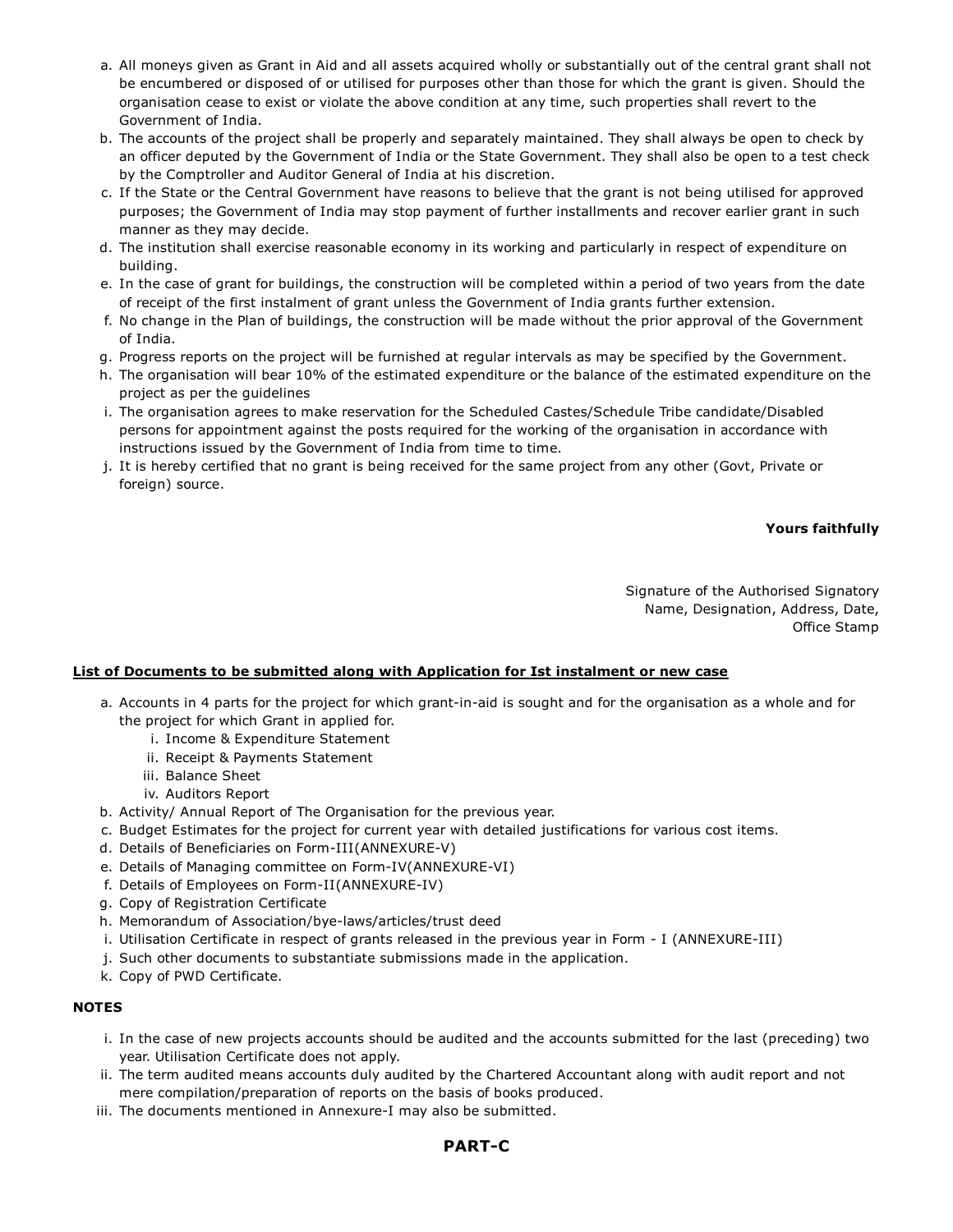#### **21. Organisations Funds Flow**

|                                                                                                                                                                            |                         |                                   | FOR THE ORGANISATION AS AS A WHOLE     | <b>FOR THE PROJECT</b>  |                                   |                                                |
|----------------------------------------------------------------------------------------------------------------------------------------------------------------------------|-------------------------|-----------------------------------|----------------------------------------|-------------------------|-----------------------------------|------------------------------------------------|
| <b>Particulars</b>                                                                                                                                                         | Year of<br>commencement | <b>Previous</b><br>Year<br>Actual | <b>Current Year</b><br>budgeted/actual | Year of<br>commencement | <b>Previous</b><br>Year<br>Actual | <b>Current</b><br>Year<br>budgeted<br>/ actual |
| I. Financial year                                                                                                                                                          |                         |                                   |                                        |                         |                                   |                                                |
| II. Total Income of<br>which (each major<br>source within the<br>group to be<br>specified)<br>i.<br>a. funded by<br>office-bearers<br>b. donations from<br>private sector. |                         |                                   |                                        |                         |                                   |                                                |

|                                                                                                                         | FOR THE ORGANISATION AS AS A WHOLE |                                   | <b>FOR THE PROJECT</b>                 |                         |                                   |                                                |
|-------------------------------------------------------------------------------------------------------------------------|------------------------------------|-----------------------------------|----------------------------------------|-------------------------|-----------------------------------|------------------------------------------------|
| <b>Particulars</b>                                                                                                      | Year of<br>commencement            | <b>Previous</b><br>Year<br>Actual | <b>Current Year</b><br>budgeted/actual | Year of<br>commencement | <b>Previous</b><br>Year<br>Actual | <b>Current</b><br>Year<br>budgeted<br>/ actual |
| ii. funded by foreign<br>contribution<br>iii. funded by local<br>bodies/ public sector<br>organisation / State<br>Govt. |                                    |                                   |                                        |                         |                                   |                                                |
| iv. grant from Central<br>Govt. indicate from<br>each (Ministry/Deptt<br>/CAPART separately.)                           |                                    |                                   |                                        |                         |                                   |                                                |
| v. beneficiaries<br>contribution/User<br>Charges                                                                        |                                    |                                   |                                        |                         |                                   |                                                |
| vi. Miscellaneous<br>income                                                                                             |                                    |                                   |                                        |                         |                                   |                                                |
| vii. Any Other<br>sources not<br>mentioned above<br>(viz sale of products<br>etc) (specify)                             |                                    |                                   |                                        |                         |                                   |                                                |
| III. Total<br>EXPENDITURE, of<br>which:                                                                                 |                                    |                                   |                                        |                         |                                   |                                                |
| Recurring                                                                                                               |                                    |                                   |                                        |                         |                                   |                                                |
| Non-recurring                                                                                                           |                                    |                                   |                                        |                         |                                   |                                                |

**IV Details of FOR THE ORGANISATION AS AS A WHOLE FOR THE PROJECT**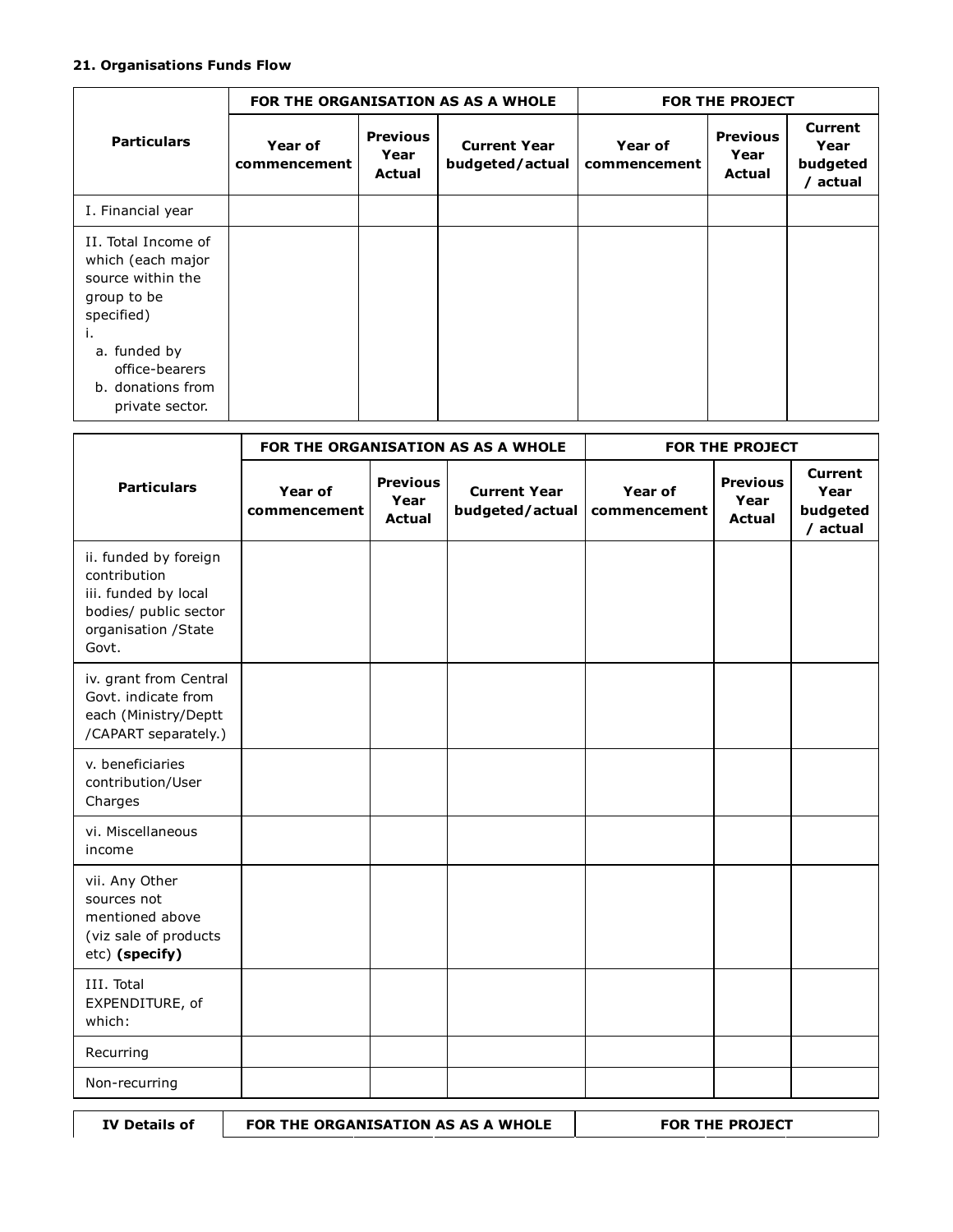| <b>Expenditure on</b>                                                                                                                             | Year of<br>commencement | <b>Previous</b><br>Year<br><b>Actual</b> | <b>Current Year</b><br>budgeted/actual | Year of<br>commencement | <b>Previous</b><br>Year<br><b>Actual</b> | <b>Current</b><br>Year<br>budgeted /<br>actual |
|---------------------------------------------------------------------------------------------------------------------------------------------------|-------------------------|------------------------------------------|----------------------------------------|-------------------------|------------------------------------------|------------------------------------------------|
| (i) Honorarium<br>etc.                                                                                                                            |                         |                                          |                                        |                         |                                          |                                                |
| (ii) Rental:<br>a. Building<br>b. Furniture &<br>fixture<br>c. Plant &<br>Machinery<br>d. Others (to<br>specify)                                  |                         |                                          |                                        |                         |                                          |                                                |
| (iii) Direct<br>expenses on<br>beneficiaries<br>(given in<br>cash/cheque)<br>a. Stipend<br>b. Transport<br>Allowance<br>c. Others (to<br>specify) |                         |                                          |                                        |                         |                                          |                                                |

|                                                                                                                                                                                                                                   |                         |                                          | FOR THE ORGANISATION AS AS A WHOLE     | <b>FOR THE PROJECT</b>  |                                   |                                                |
|-----------------------------------------------------------------------------------------------------------------------------------------------------------------------------------------------------------------------------------|-------------------------|------------------------------------------|----------------------------------------|-------------------------|-----------------------------------|------------------------------------------------|
| <b>IV Details of</b><br><b>Expenditure on</b>                                                                                                                                                                                     | Year of<br>commencement | <b>Previous</b><br>Year<br><b>Actual</b> | <b>Current Year</b><br>budgeted/actual | Year of<br>commencement | <b>Previous</b><br>Year<br>Actual | <b>Current</b><br>Year<br>budgeted<br>/ actual |
| (iv) Direct expenses<br>incurred on<br>beneficiaries (in<br>kind)<br>a. Food Charges<br>b. Transport<br>Allowance (if not<br>directly<br>disbursed)<br>c. Medicines<br>d. Excursions,<br>Recreations<br>e. Others (to<br>specify) |                         |                                          |                                        |                         |                                   |                                                |
| (v) Expenditure<br>against contingencies<br>(Printing and<br>Stationery,<br>telephone,<br>conveyance, etc<br>items to be<br>specified)                                                                                            |                         |                                          |                                        |                         |                                   |                                                |
| (vi) Building<br>Maintenance, repairs                                                                                                                                                                                             |                         |                                          |                                        |                         |                                   |                                                |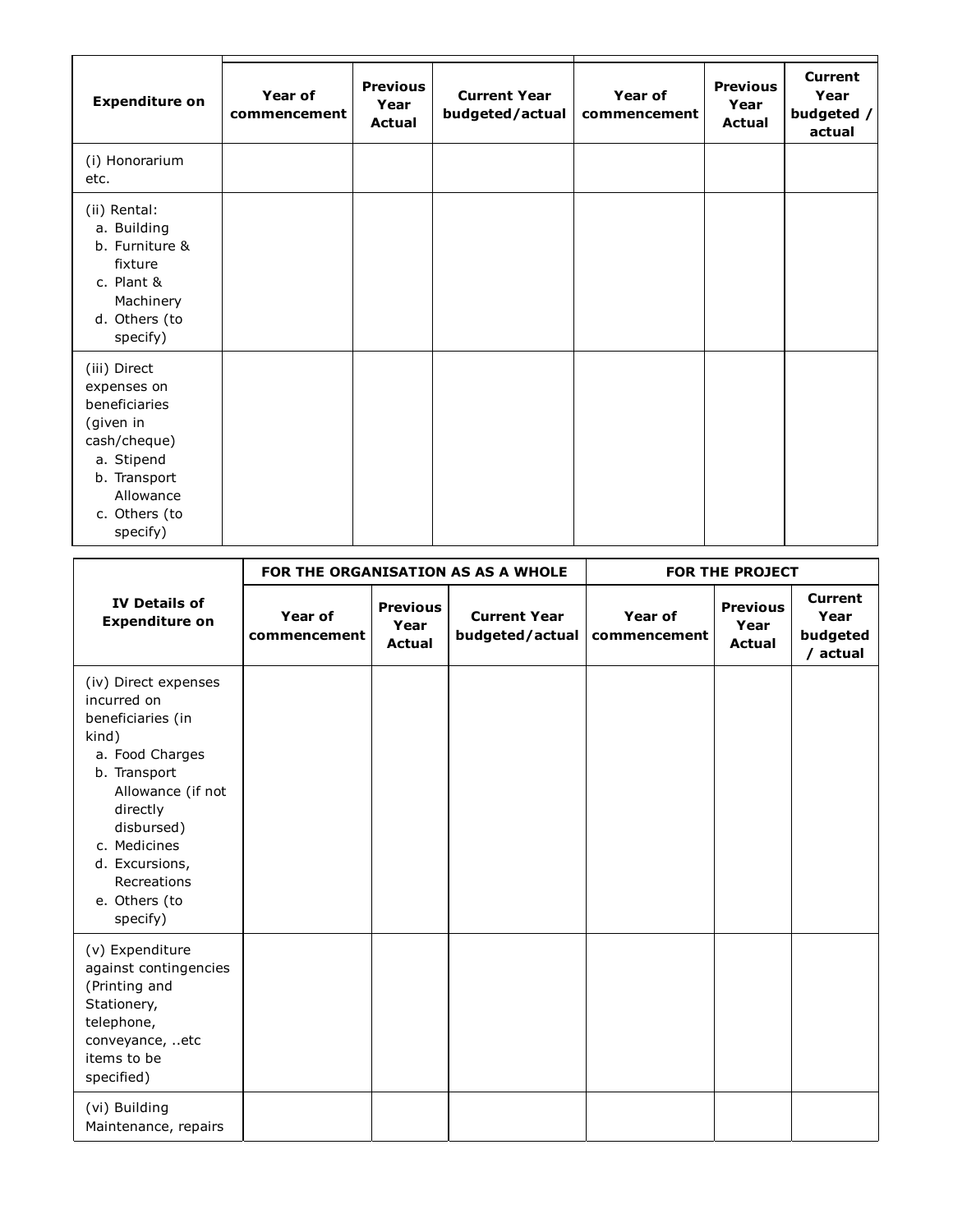| (vii) Material costs<br>incurred (For<br>imparting Vocational<br>Training etc)<br>b)<br><u> 1989 - Johann Barnett, fransk politik (</u><br>C)<br>C. |  |  |  |
|-----------------------------------------------------------------------------------------------------------------------------------------------------|--|--|--|
| (viii) Others (to be<br>specified)                                                                                                                  |  |  |  |
| (V). Total Cost and<br>cost per beneficiary:                                                                                                        |  |  |  |

Ministry of Social Justice & Empowerment

#### **Application Form For 2nd Instalment**

(To be submitted in duplicate)

# **Name of the Scheme/Project**

1. Organisation Name: Address Office: Project Location:

2. Grant-in-aid applied for

#### **Recurring Non-recurring**

- i. Applied in the current Year
- ii. Received as 1st Instalment
- iii. Applied for 2nd Instalment
- 3. Annual Report of the previous year whether enclosed
- 4. Audited statement of account of previous year of the organisation as whole and for the project
	- i. Receipt and Payment Statement,
	- ii. Income & Expenditure Statement
	- iii. Balance Sheet
	- iv. Audited utilisation certificate with Item wise/post wise expenditure as per the sanctioned items of grant
- 5. Assets acquired wholly or substantially out of Government grants. 6. Any other information considered necessary by the organisation or as asked for
- 7. Whether the organisation is receiving or expecting to receive any grant from some other source for the project
- for which application is being made?
- I hereby certify that I have read the rules and regulations of the scheme and I undertake to abide by them. On 8. behalf of the Management, I further agree to the following conditions:
	- a. All moneys given as Grant in Aid and all assets acquired wholly or substantially out of the central grant shall not be encumbered or disposed of or utilised for purposes other than those for which the grant is given. Should the organisation cease to exist at any time or violate the above condition at any time, such properties shall revert to the Government of India.
- b. The accounts of the project shall be properly and separately maintained. They shall always be open to check by an officer deputed by the Government of India or the State Government. They shall also be open to a test check by the Comptroller and Auditor General of India at his discretion. 8.
	- c. If the State or the Central Government have reasons to believe that the grant is not being utilised for approved purposes the Government of India may stop payment of further installments and recover earlier grant in such manner as they may decide.
	- d. The institution shall exercise reasonable economy in its working in general and in particular in respect of expenditure on building.
	- e. In the case of grant for buildings, the construction will be completed within a period of two years from the date of receipt of the first instalment of grant unless further extension is granted by the Government of India.
	- f. No change in the Plan of buildings, or of the construction or of project location will be made without the prior approval of Government of India.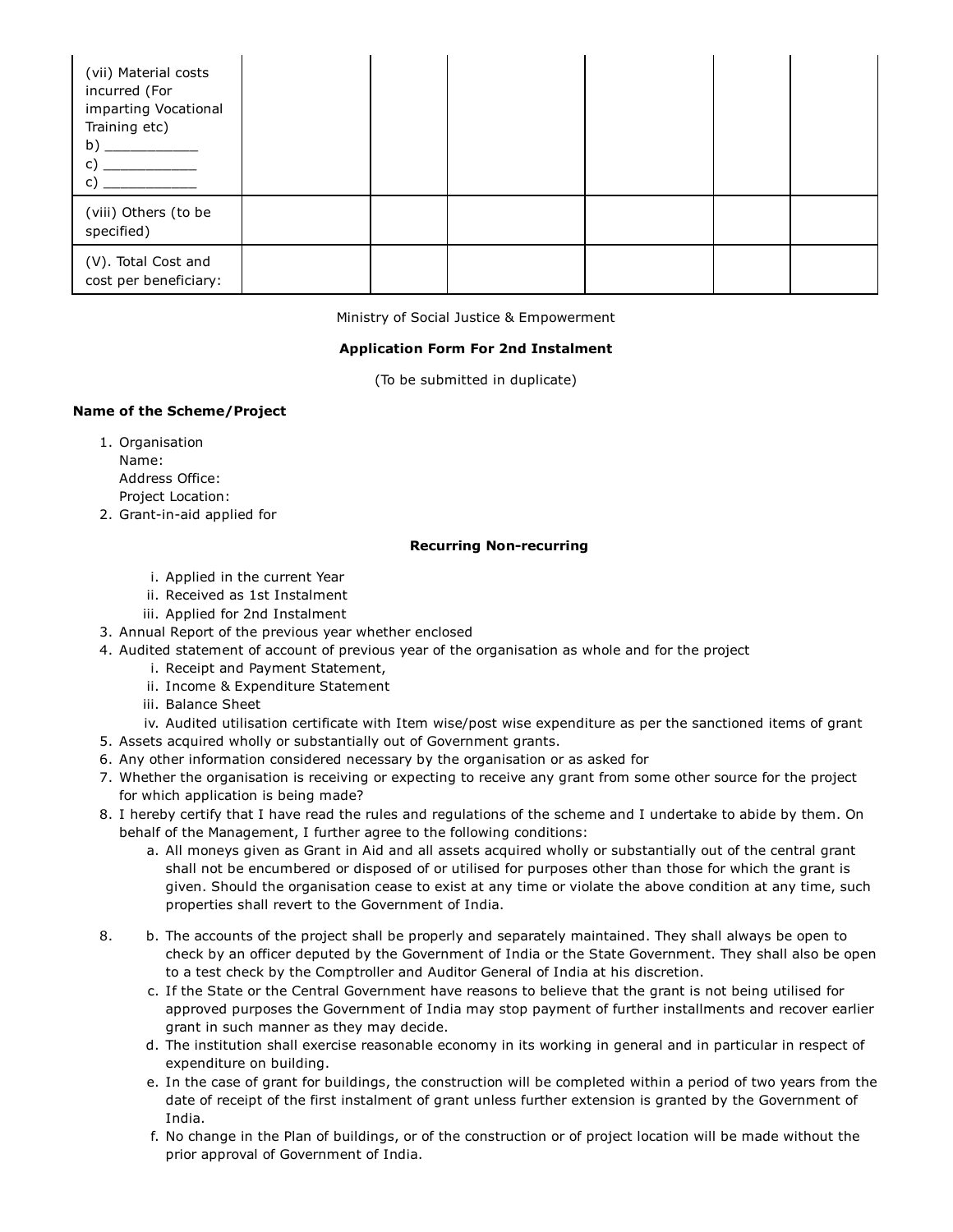- g. Progress reports on the project will be furnished at regular intervals as may be specified by the Government.
- h. The organisation will bear 10% of the estimated expenditure or the balance of the estimated expenditure on the projects as per the guidelines.
- i. The organisation agrees to make reservation for the. Scheduled Castes/Schedule Tribes/Other Backward Classes candidate/Disabled persons for appointment against the posts required for the working of the organisation in accordance with instructions issued by the Government of India from time to time.

It is hereby certified that no grant is being received for the same project from any other (Govt. private or foreign) sources.

Yours faithfully

Signature of the Authorised Signatory Name Designation Address Date Office Stamp

# **ANNEXURE-III**

#### GFR 19-A [See Rule 212(1)] **Form of Utilization Certificate**

| S. No. | Letter No. & Date | Amount | Certified that out of Rs. ______________ of grant-in-aid<br>sanctioned during the year __________ in favour of |  |
|--------|-------------------|--------|----------------------------------------------------------------------------------------------------------------|--|
|        |                   |        | _____________________________ under this                                                                       |  |
|        |                   |        | Ministry/Department Letter No. given in the margin and                                                         |  |
|        |                   |        | Rs. _______________ on account of unspent balance of the                                                       |  |
|        |                   |        | previous year, a sum of Rs. ______________ has been                                                            |  |
|        |                   |        | utilized for the purpose of ___________________ for which                                                      |  |
|        |                   |        | it was sanctioned and that the balance of Rs.                                                                  |  |
|        |                   |        | remaining unutilized at the end of the                                                                         |  |
|        |                   |        | year has been surrendered to Government (vide No.                                                              |  |
|        |                   |        |                                                                                                                |  |
|        |                   |        | adjusted towards the grant-in-aid payable during the                                                           |  |
|        |                   |        | next year ________________.                                                                                    |  |
|        |                   |        |                                                                                                                |  |
|        |                   |        |                                                                                                                |  |
|        |                   |        |                                                                                                                |  |
|        |                   |        |                                                                                                                |  |
|        |                   |        |                                                                                                                |  |
|        |                   |        |                                                                                                                |  |
|        |                   |        |                                                                                                                |  |
|        |                   |        |                                                                                                                |  |
|        |                   |        |                                                                                                                |  |
|        |                   |        |                                                                                                                |  |
|        |                   |        |                                                                                                                |  |
|        |                   |        |                                                                                                                |  |
|        |                   |        |                                                                                                                |  |
|        | Total             |        |                                                                                                                |  |
|        |                   |        |                                                                                                                |  |
|        |                   |        |                                                                                                                |  |

2. Certified that I have satisfied myself that the conditions on which the grant-in-aid was sanctioned have been duly fulfilled/are being fulfilled and that I have exercised the following checks to see that the money was actually utilized for the purpose for which it was sanctioned.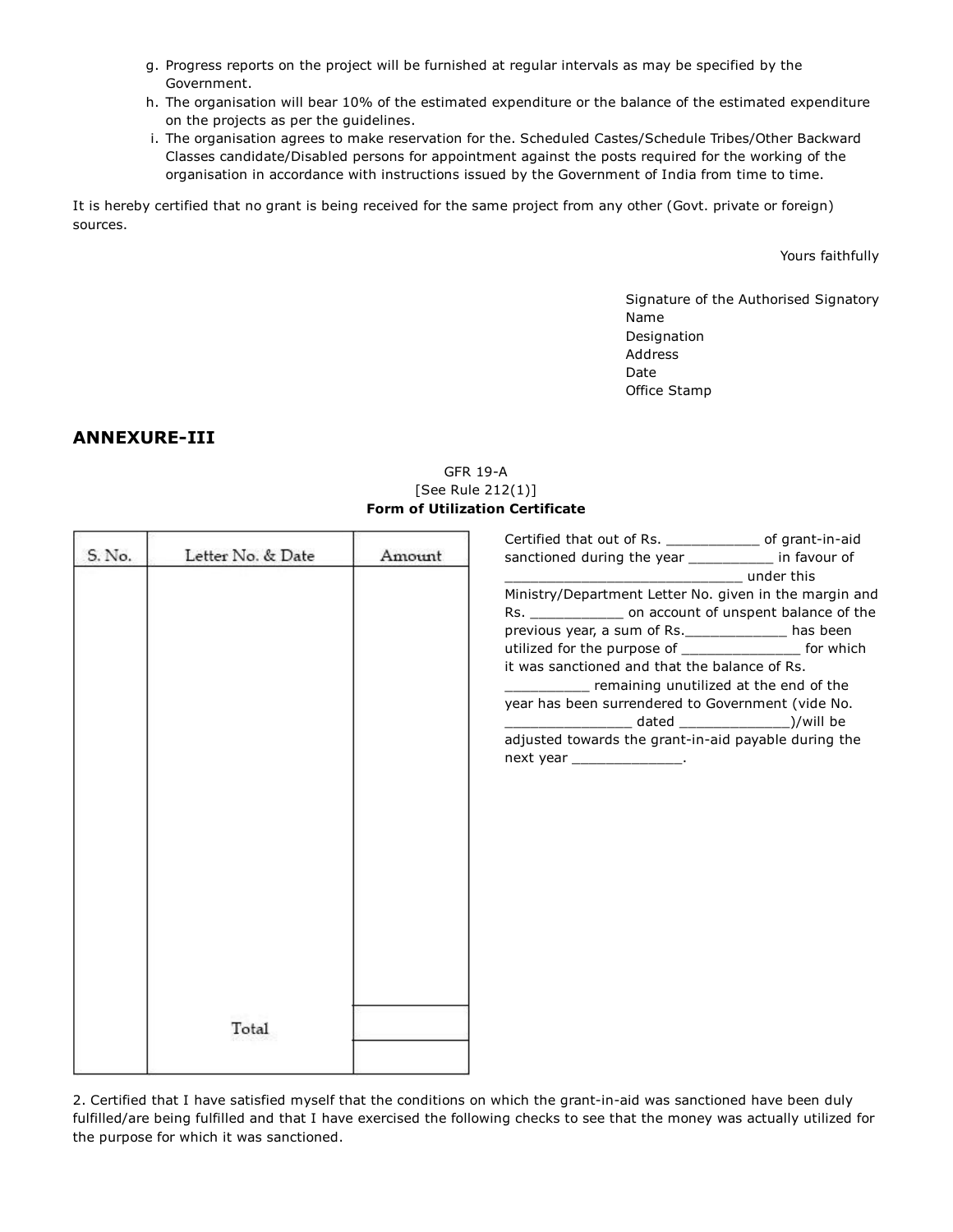#### **Kinds of checks exercised.**

- 1. Registers and records maintained for recording receipt of grant
- 2. Bank Statements/Cash Book/Ledgers
- 3. All Vouchers/Bills maintained
- 4. Others to be specified.

| Signature   |  |
|-------------|--|
| Designation |  |
| Date        |  |

#### **Chartered Accountant**

# **ANNEXURE-IV**

### **FORM-II**

Name of the Scheme/Project:

### **DETAILS OF STAFF EMPLOYED**

- i. Name of the Organization
- ii. Name and address of the Project

iii. Project Year of Grant

| SI.No. | Name,<br><b>Designation</b><br>and address | <b>Educational</b><br>qualification<br>and<br>experience | Date of<br>appointment<br>and period for<br>which<br>employed<br>during the year | <b>Honorarium</b><br>per month | Total<br><b>Honorarium</b><br>paid during<br>the previous<br>vear | <b>Total</b><br>Honorarium<br>proposed to be<br>paid during the Remarks<br>current<br>year(the grant<br>year) |  |
|--------|--------------------------------------------|----------------------------------------------------------|----------------------------------------------------------------------------------|--------------------------------|-------------------------------------------------------------------|---------------------------------------------------------------------------------------------------------------|--|
|        |                                            |                                                          |                                                                                  |                                |                                                                   |                                                                                                               |  |
|        |                                            |                                                          |                                                                                  |                                |                                                                   |                                                                                                               |  |
|        |                                            |                                                          |                                                                                  |                                |                                                                   |                                                                                                               |  |
|        |                                            |                                                          |                                                                                  |                                |                                                                   |                                                                                                               |  |

Note:

- 1. If services of personnel are used for more than one project this may suitably be brought out.
- 2. It may be confirmed that the provisions of scheme/cost norms relating to honorarium have been made known to the Human Resource personnel engaged by way of a note.

Sd/ Secretary/General Secretary NGO NAME

# **ANNEXURE-V**

# **FORM-III Name of the Scheme/Project**

# **LIST OF BENEFICIARIES**

(Refer to item no 19 in Part B of the application)

i. Name of the Organisation:

ii. Name and address of the Project:

iii. Year:

|  | $ S $ S.No Name of the Father's/ Date $ S_{ex} $ Type and $ A_{\text{address}} $ Date of |  |  |  |  |  |  | No. of | Remarks about |
|--|------------------------------------------------------------------------------------------|--|--|--|--|--|--|--------|---------------|
|--|------------------------------------------------------------------------------------------|--|--|--|--|--|--|--------|---------------|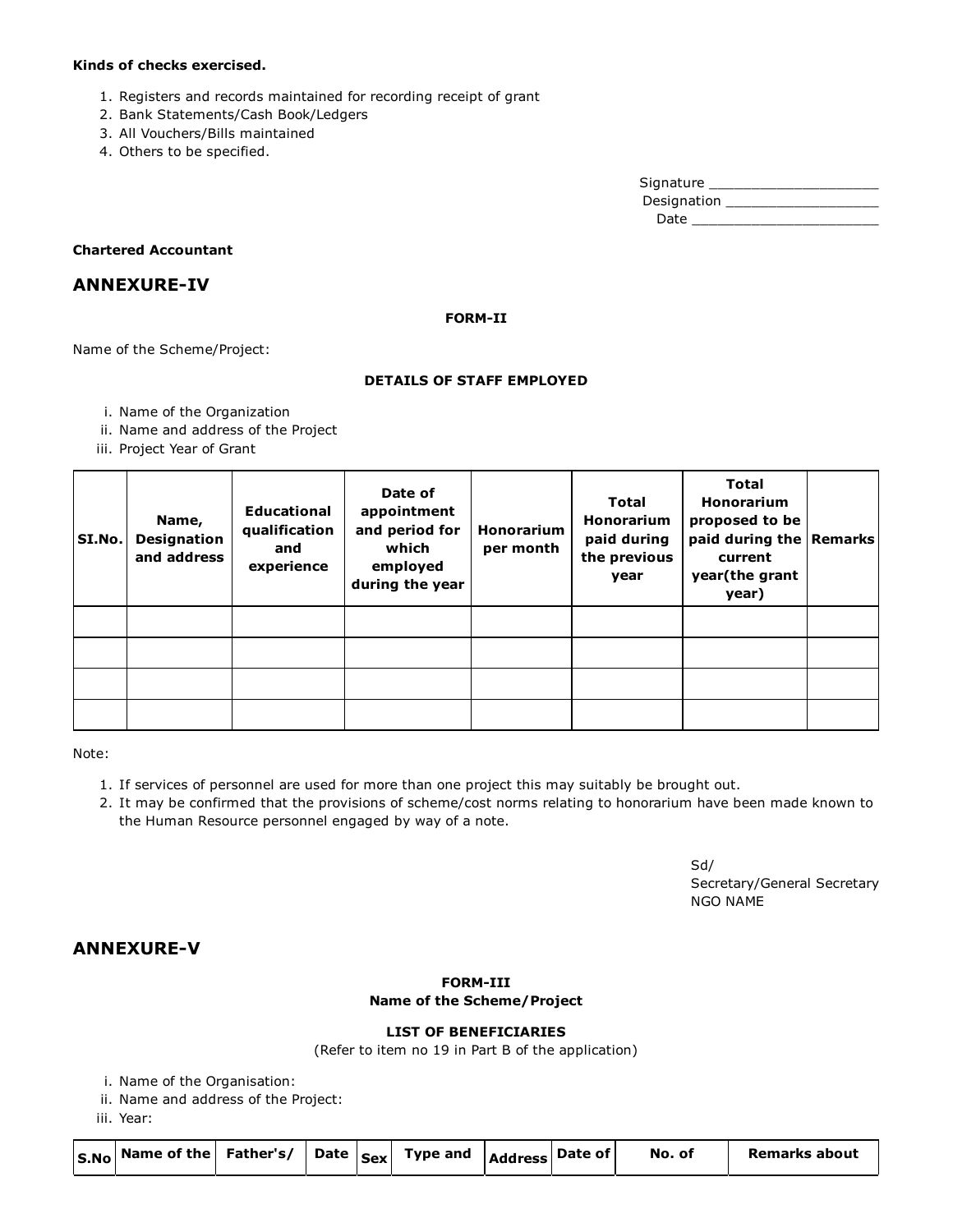|    | beneficiary | Mother's<br><b>Name</b> | of<br><b>Birth</b> | % severity<br>of Disablity | entry<br>in<br>instn. | completed<br>institution | years with the Outcome/Results |
|----|-------------|-------------------------|--------------------|----------------------------|-----------------------|--------------------------|--------------------------------|
| ι. |             |                         |                    |                            |                       |                          |                                |
| 2. |             |                         |                    |                            |                       |                          |                                |
| 3. |             |                         |                    |                            |                       |                          |                                |

Note:

- a. The list should include all the beneficiaries who were with the institution for any part of the previous financial year. The total number should tally with the total of row (i) plus row (ii) of para 19 of part B of the application.
- b. As far as possible the list should be separate for each identified activity or facilitate identification of beneficiary with an activity/component of the project.
- c. The list should preferably in alphabetical order or some other well-defined order and followed from year to year.
- d. The fact whether the beneficiary is residential /non-residential may be brought out in remarks column or in a separate column.

Sd/ Secretary/General Secretary NGO NAME

# **ANNEXURE-VI**

### **FORM-IV Name of the Scheme/Project**

### **Details of Office-bearers/Managing Committee of the Organization**

- i. Name of the Organization:
- ii. Name and address of the Project:
- iii. Year of Grant:

| SI.  | <b>Name</b> | Occupation | <b>Address</b> | Tel. No. | <b>Edu. Qualification</b> | <b>Experience</b> | <b>Remarks</b> |
|------|-------------|------------|----------------|----------|---------------------------|-------------------|----------------|
| $1.$ |             |            |                |          |                           |                   |                |
| 2.   |             |            |                |          |                           |                   |                |
| 3.   |             |            |                |          |                           |                   |                |
| 4.   |             |            |                |          |                           |                   |                |
| 5.   |             |            |                |          |                           |                   |                |
| 6.   |             |            |                |          |                           |                   |                |
| 7.   |             |            |                |          |                           |                   |                |
| 8.   |             |            |                |          |                           |                   |                |
| 9.   |             |            |                |          |                           |                   |                |
| 10.  |             |            |                |          |                           |                   |                |

Note: (i) The tenure upto which the above management committee will be valid is to be indicated and that it has been constituted legally after following the prescribed procedure may be confirmed. In case if any of the above members is an office bearer in any other organisation receiving assistance from the Ministry, this may be suitably indicated.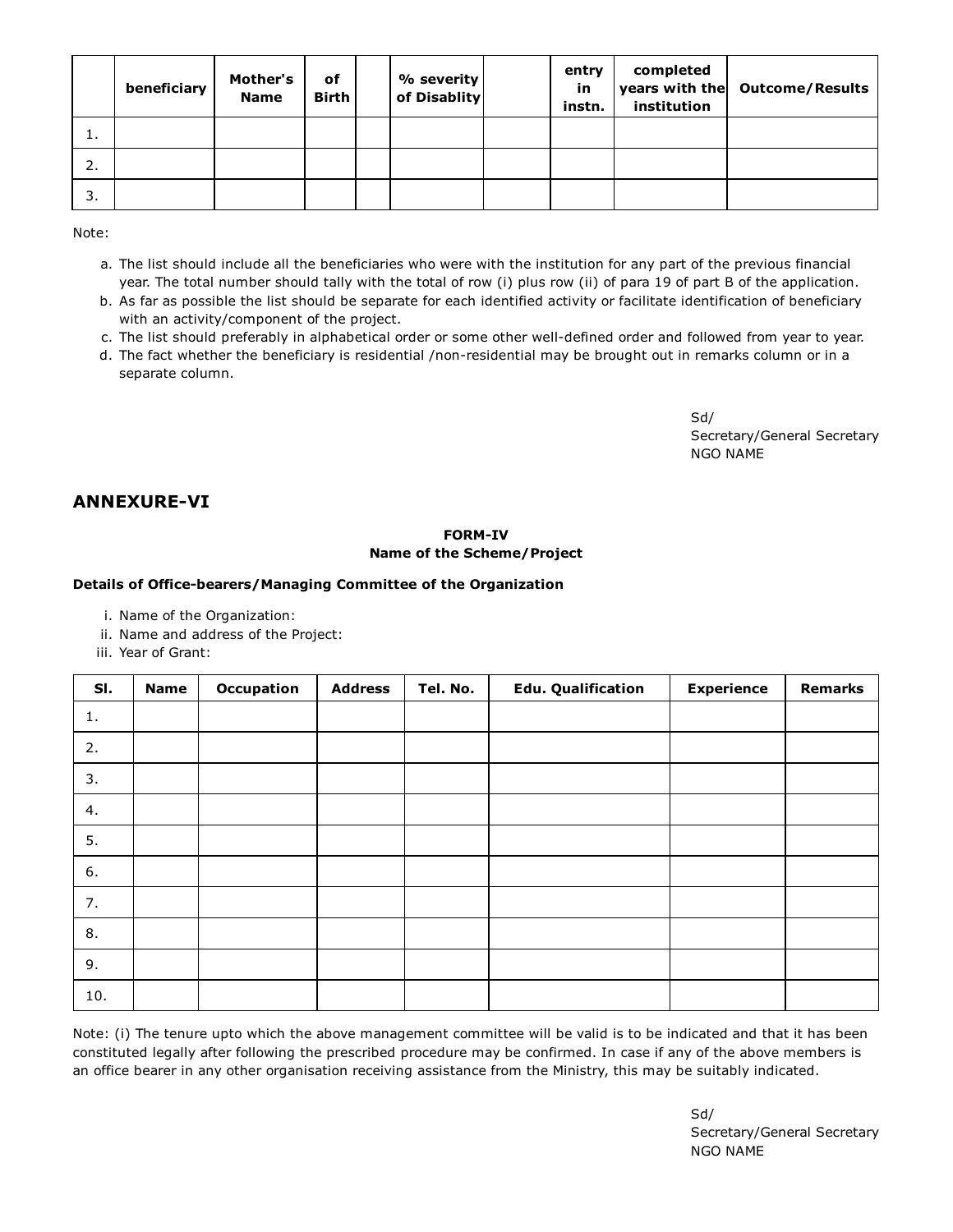# **Annexe-VII**

# **STANDARDISED CALCULATION SHEET FOR NEW PROJECTS AND CONTINUING PROJECTS**

Ministry of Social Justice & Empowerment

**Name of the Organisation: .................................................................**

**Purpose for which grant requested: ....................................................**

|         | <b>No. of Beneficiaries</b>     |                                              | <b>Last Year</b>                               |  | <b>Current year</b>                                                  |                                     |                                         | <b>Recurring/ Non-recurring</b>                                                 |                                                         |
|---------|---------------------------------|----------------------------------------------|------------------------------------------------|--|----------------------------------------------------------------------|-------------------------------------|-----------------------------------------|---------------------------------------------------------------------------------|---------------------------------------------------------|
| 1       | $\overline{\mathbf{2}}$         | 3                                            | $\overline{\mathbf{4}}$                        |  | 5                                                                    | 6                                   | 7                                       | 8                                                                               | 9                                                       |
| lS.No.l | Name of<br>Post/item<br>of cost | Honorarium<br>Amount<br>Last year<br>(Total) | <b>Grants</b><br><b>Allowable</b><br>per month |  | No. of Posts/<br>items/<br><b>Beneficiaries</b><br>(Current<br>year) | Whether<br>rates as<br>per<br>norms | Whether<br>staff<br>qualified<br>or not | Grant<br>proposed/<br>recommended<br>by N.G.O. State<br>Govt. (Current<br>year) | To be<br>sanctioned<br>during<br>current<br>year (p.a.) |
| 1       |                                 |                                              |                                                |  |                                                                      |                                     |                                         |                                                                                 |                                                         |
| 2       |                                 |                                              |                                                |  |                                                                      |                                     |                                         |                                                                                 |                                                         |
| 3       |                                 |                                              |                                                |  |                                                                      |                                     |                                         |                                                                                 |                                                         |
| 4       |                                 |                                              |                                                |  |                                                                      |                                     |                                         |                                                                                 |                                                         |
| 5       |                                 |                                              |                                                |  |                                                                      |                                     |                                         |                                                                                 |                                                         |

Total ................................. 90/85/80/75 Percent ...................................

1<sup>st</sup> Instalment .................................. Unspent Balance ........................

2<sup>nd</sup> & Final .................................. Instalment

**Signature of the Authorised Signatory Name: Designation: Address: Date: Office Stamp:**

- i. Separate Sheet may be used for Recurring & Non-recurring Grants.
- ii. Separate Sheets may be used for each project.
- iii. New posts/items may be indicated in a separate block.

# **Annexe-VIII**

### **(REFER TO FORM I, ANNEXURE-III)**

**Proforma for submission of audited item wise/post wise break up of expenditure made by the organization during the year in respect of for the Project of ......................................at..........................................**

|  | S.No.   Post/item | Total<br>admissible<br>amount<br>$(100\%)$<br>(Rs.) as | Amount<br>Sanctioned<br>$(Rs.)$ [upto]<br>75-90% 1 of<br>the | Amount (Rs.)<br>spent by<br>organization<br>⊩out of amount   out of its own  <br>sanctioned as | Amount(Rs.)<br>spent by the<br>organization<br>resources | Total amount  <br>$(Rs.)$ spent by<br>the<br>organization<br>$(Col. 5 + 6)$ | Remarks if<br>any (excess<br>amount/less<br>spending - in I<br><b>Rs.</b> ) |
|--|-------------------|--------------------------------------------------------|--------------------------------------------------------------|------------------------------------------------------------------------------------------------|----------------------------------------------------------|-----------------------------------------------------------------------------|-----------------------------------------------------------------------------|
|--|-------------------|--------------------------------------------------------|--------------------------------------------------------------|------------------------------------------------------------------------------------------------|----------------------------------------------------------|-----------------------------------------------------------------------------|-----------------------------------------------------------------------------|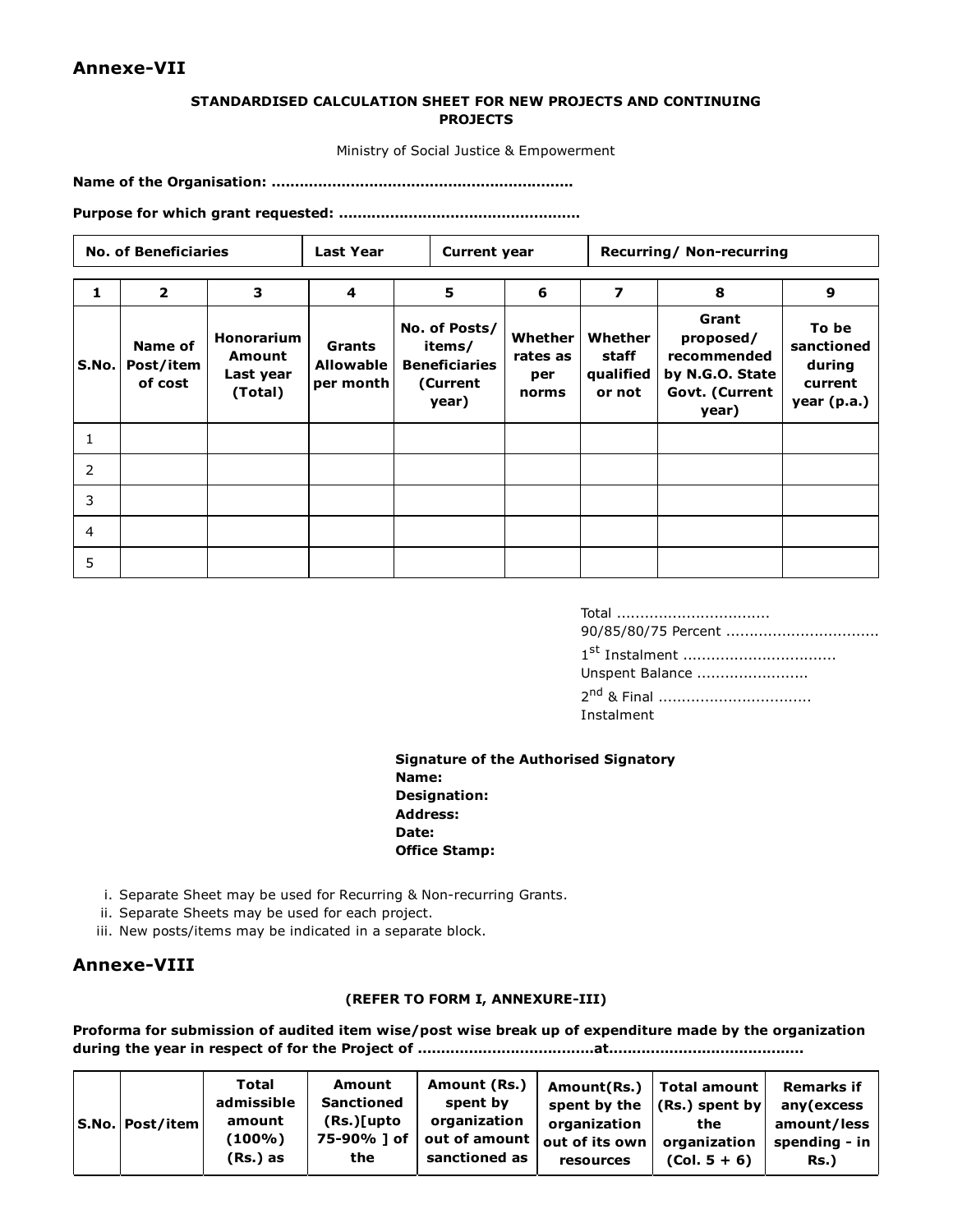|   |                | shown in<br><b>Ministry's</b><br>sanction<br>order | admissible<br>amount<br>shown in<br>column 3 | shown in<br>column 4 |   |   |   |
|---|----------------|----------------------------------------------------|----------------------------------------------|----------------------|---|---|---|
| 1 | $\overline{2}$ | 3                                                  | $\overline{a}$                               | 5                    | 6 | 7 | 8 |
|   |                |                                                    |                                              |                      |   |   |   |
|   |                |                                                    |                                              |                      |   |   |   |
|   |                |                                                    |                                              |                      |   |   |   |
|   |                |                                                    |                                              |                      |   |   |   |
|   |                |                                                    |                                              |                      |   |   |   |
|   |                |                                                    |                                              |                      |   |   |   |

Name, Signature, with Date of the President/Secretary Seal of the Organisation

Name, Signature, with Date and Seal of the Charted Accountant

### **Note:**

- 1. At the time of 1st installment unaudited item wise/post wise break up of expenditure statement can be submitted.
- 2. At the time of second installment audited item wise/post wise break up of expenditure statement is to be submitted.

# **Annexe-IX**

# Assets acquired wholly or substantially out of Government grants Register maintained by grantee institution

..........................................

Block Account maintained by Sanctioning Authorities Name of the Sanctioning Authority

- 1. Serial No.
- 2. Name of the Grantee institution
- 3. No. and date of sanction
- 4. Amount of the sanctioned grant
- 5. Brief purpose of the grant
- 6. Whether any condition regarding the right of ownship of government in the property or other assets acquired out of the grant was incorporated in the grant-in-aid sanctioned.
- 7. Particulars of assets actually credited or acquired
- 8. Value of the Assets as on
- 9. Purpose for which utilized at present
- 10. Encumbered or not
- 11. Reasons if Encumbered
- 12. Dispose or not
- 13. Reason and authority, if any, for disposal
- 14. Amount realized on disposal
- 15. Remark

Place

Signature: Name of the Secretary/President: Seal of the Organisation:

Date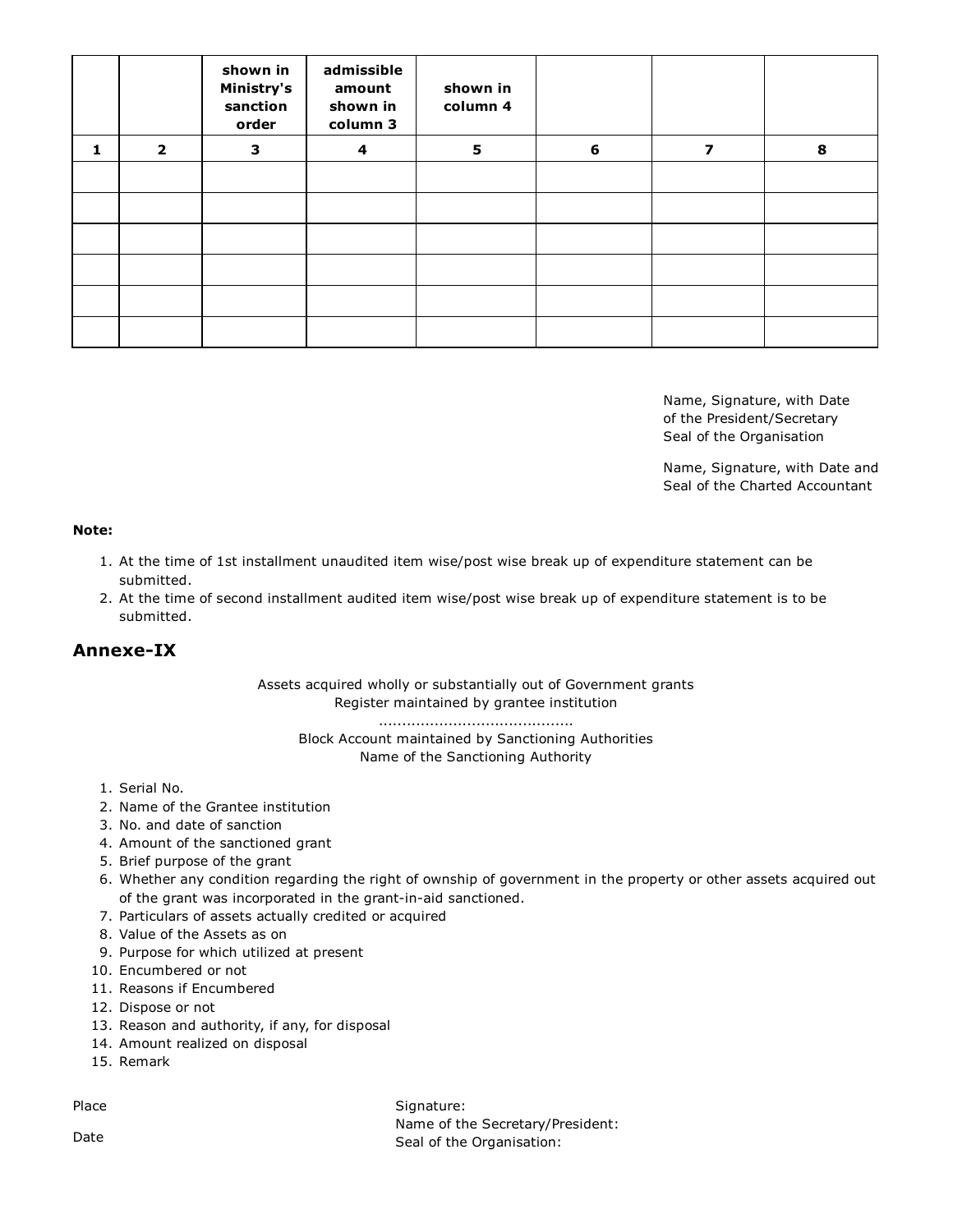Note: In case there is no change from the previous year a photocopy of the statement of the previous year be furnished with the following statement

"No change from the year ............................ ............................."

# **Annexe-X**

(----- Name and Address of the NGO ---)

#### **RESOLUTION**

No.: ..................

Date of the Resolution: ..................

Shri/Smt............ (name of the authorised signatory), ..................(designation of the authorised signatory) and/or "Shri/Smt.................(name of the alternative authorised signatory, if any), .................(designation of the alternative authorised signatory) is/are hereby authorised to make all correspondence including, signing on the utilisation certificate and the Bond on behalf of this NGO, with the Ministry of Social Justice & Empowerment, Government of India, New Delhi.

| SI.No.         | <b>Name</b> | Designation of the Management/Executive Committee | Signature |
|----------------|-------------|---------------------------------------------------|-----------|
|                |             |                                                   |           |
| $\overline{2}$ |             |                                                   |           |
| 3              |             |                                                   |           |
| 4              |             |                                                   |           |
| 5              |             |                                                   |           |
| 6              |             |                                                   |           |
| $\overline{7}$ |             |                                                   |           |
| $\,8\,$        |             |                                                   |           |
| 9              |             |                                                   |           |
| 10             |             |                                                   |           |

# **Annexe-XI**

(To be furnished on a Rs.20/- Non-Judicial Stamp Paper)

#### **BOND**

KNOW ALL MEN BY THESE PRESENTS THAT we the ........................................................................ (**name of the Organization as in Registration Certificates**) as association registered under the Societies RegistrationAct,1860 having been registered by the office of ............ (**Name and full address of Registering Authority**), vide Registration Number ............ dated ............ office at ............ in the State of ............ (herein after called the obligor/obligors) are held and firmly bound to the President of India (hereinafter called the Government) in the sum of Rs. ............(in words Rs ............ only) with interest therein @ 10% per annum well and truly to be paid to the President on demand and without demur, for which payment we bind ourselves and our successors and assigns by these presents.

2. SIGNED this ......... day of ......... in the year two thousand and ............

3. WHEREAS the obligors has sent a request proposal to Government through the Union Ministry of Social Justice & Empowerment for grants of Rs............ (**write the amount of grants-in-aid applied for/estimated budget**) vide his letter number ............ dated............ (**write the no. and date of the forwarding letter of the NGO**), the obligors has agreed to execute this bond in advance, in favour of Union Ministry of Social Justice & Empowerment for entire amount of Rs............ as requested in the proposal sent to the Government. The obligor is willing to accept the proposed amount or any other amount approved/sanctioned by the Government. The obligor is willingly executing this bond of proposed amount with the stipulation that obligor will be bound upto this amount or by the actual amount approved/sanctioned by the Government, whichever is less. The obligor is also willing to accept all terms and conditions mentioned in the "Letter of Sanction" to be issued by the Government.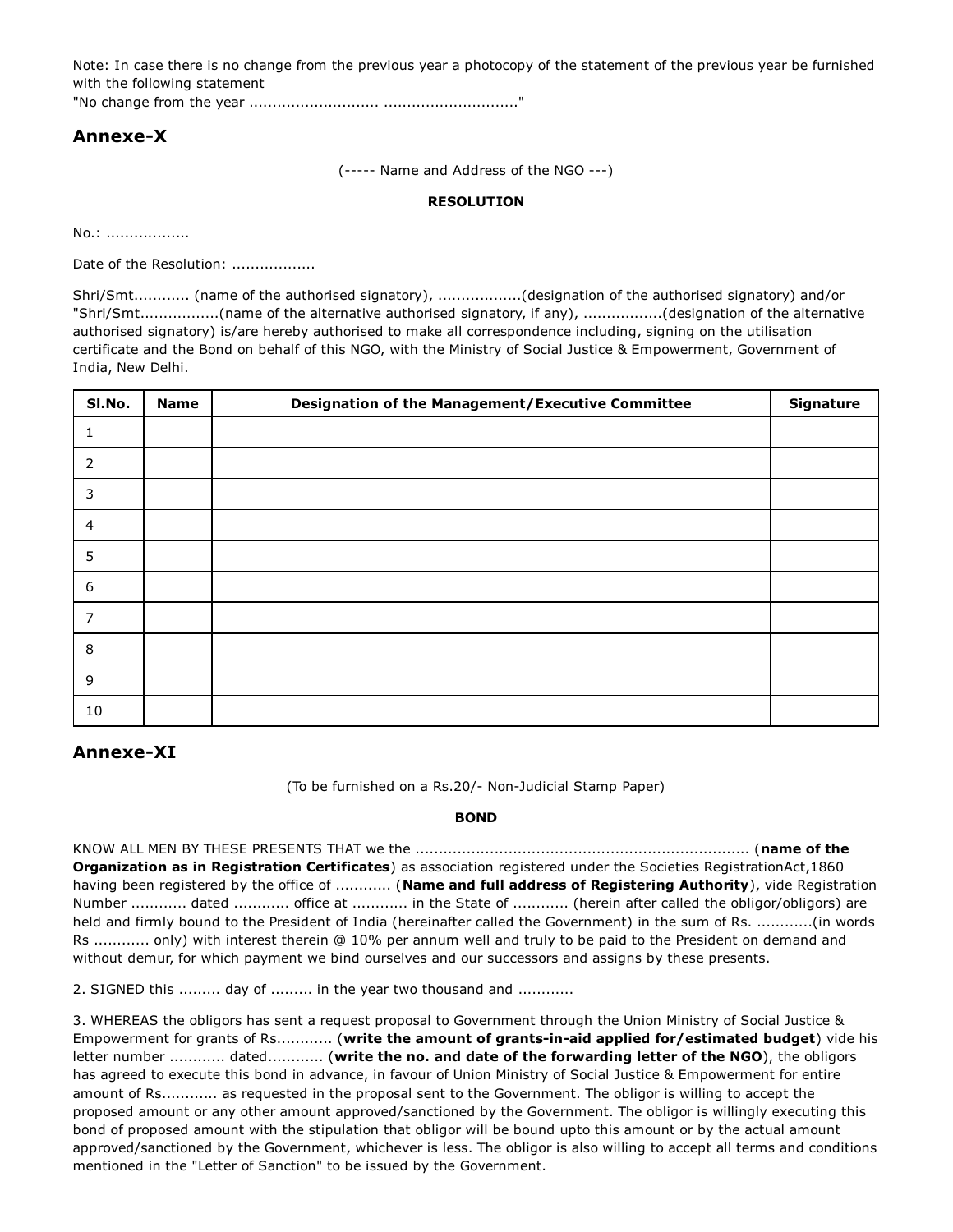4. Now the condition of the above written obligation is such that if the obligors duly fulfil and comply with all the conditions mentioned in the letter of sanction, then above written bond or obligation shall be void and of no effect. But otherwise it shall remain in full force and virtue. If a part of the grant is left unspent after the expiry of the period within which it is required to be spent, the obligors agree to refund the unspent balance along with interest at the rate of 10% (ten percent) per annum unless it is agreed by the sanctioning authority to be carried over to the next financial year. The amount of grant shall be refunded along with interest earn thereon.

5. The Society/Trust agrees and undertakes to surrender/pay to Government the monetary value of all such pecuniary or other benefits which it may receive or derive/have received or derived through/upon unauthorized use (such as letting out premises for adequate or less than adequate consideration or use of the premises for any purpose other than that for which the grant was intended) of the property/building or other assets created/acquired/constructed largely from out of Government grant. The decision of the Secretary to the Government of India in the Ministry of Social Justice & Empowerment or the administrative Head of the Department concerned shall be final and binding on the Society/Trust, in respect of all matter relating to the monetary value mentioned above to be surrendered/paid to the Government.

6. The member of the executive committee of the grantee will

- a. abide by the conditions of the grants-in-aid by the target dates, specified in the letter of sanction; and
- b. not divert the grants or entrust execution of the scheme or work concerned to other institution (s) or organization (s); and
- c. abide by any other conditions specified in the agreement governing the grants-in-aid.

In the events of grantee failing to comply with the conditions or committing breach of the conditions of the bonds, the signatories to the bonds shall be jointly and severally liable to refund to the President of India, the whole or a paramount of the grant with interest @ 10% per annum thereon.

# 7. AND THESE PRESENTS ALSO WITNESS THAT

- i. The decision of the Secretary to the Government of India in the Ministry of Social Justice & Empowerment on the question whether there has been breach or violation of any of the terms and conditions mentioned in the sanction letter shall be final and binding on the obligors; and
- ii. The Government shall bear the stamp duty payable on these bonds. The cost can be adjusted from the grants

In witness whereof these presents have been executed as under on behalf of the obligors and day herein above written in pursuance of the Resolution No  $*$ ............ dated  $*$ ............ passed by the Governing Body of the obligors, a copy whereof is annexed hereto as Annexure B.

 $($   $)$ 

Signed for and on behalf of  $**$ ............

Signature of the grantee  $***$ 

(Name of the Obligor Association, as registered) Full Mailing Address ......................... Telephone Number/Mobile No ....................... E-mail address (if available) ........................ Fax Number ........................

(in the presence of) Witness name, address and signature

(i)

(ii)

\_\_\_\_\_\_\_\_\_\_\_\_\_\_\_\_\_\_\_\_\_\_\_\_\_\_\_\_ 2. Date of Registration

3. Registration Authority (RA):

Accepted for an on behalf of the President of India

4. Telephone no./ Email, etc. of RA \_\_\_\_\_\_\_\_\_\_\_\_\_\_\_\_\_\_\_\_\_\_\_\_\_\_\_\_

1.Registration Number of Association

**Designation**

**Date**

(Sign)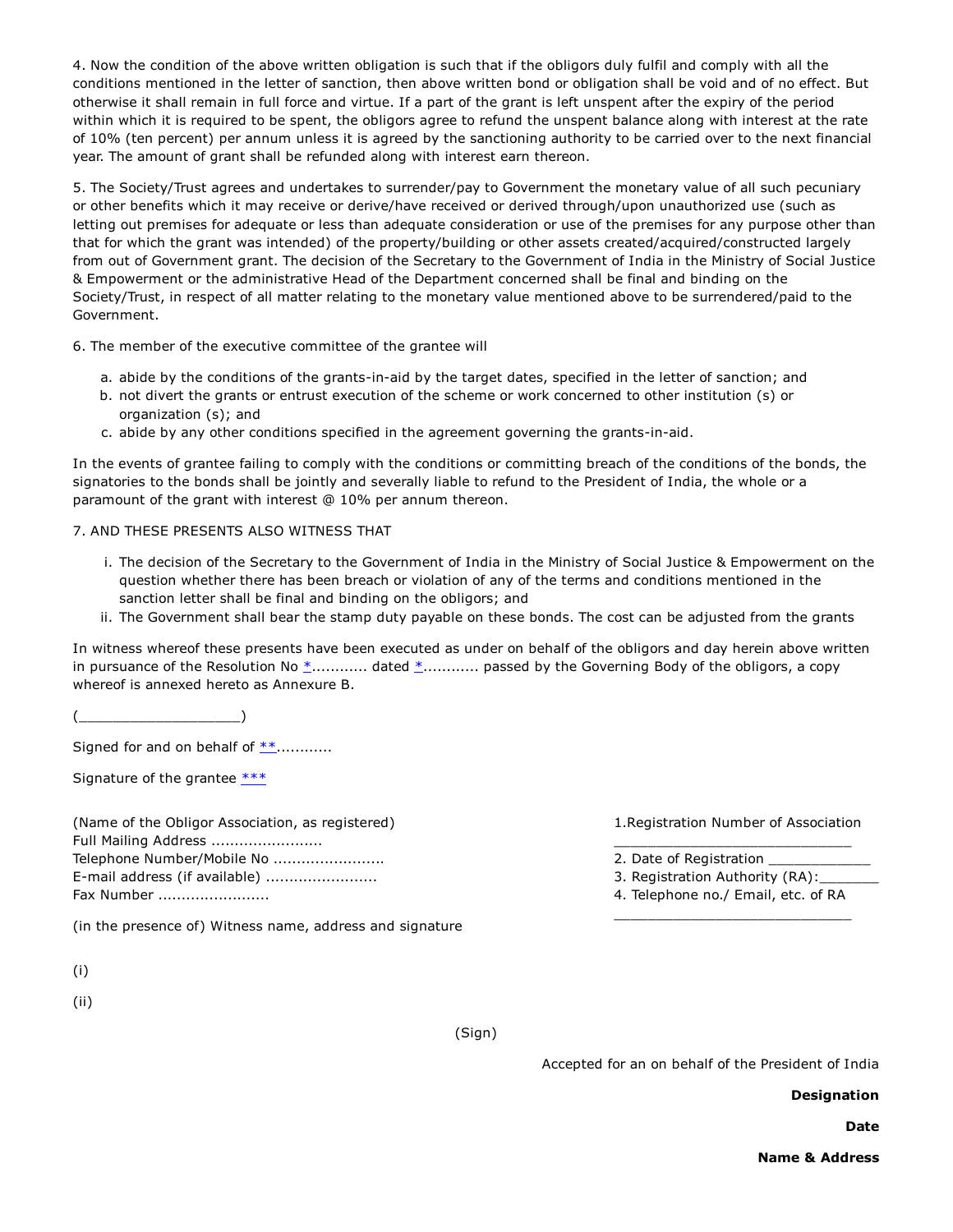\* No. & date of the Resolution of the Management/Executive Committee vide which Organization has authorised the designated person to sign its bond.

\*\* Name of the NGO.

\*\*\* Name and Signature of the Office Bearer authorised by a Resolution of the NGO to sign such Bond.

# **ANNEXURE-XII**

# **Authorization Letter for sending Grants-in-aid/Funds directly into the Bank Accounts of the Organization**

I/We ................... (name of the entity/Society/Organization) would like to receive the grants-in-aid disbursed by the Union Ministry of Social Justice & Empowerment directly into the bank account of the society/institution/ organization etc. through electronic mode of transfer. The particular are as under:

- 1. Name of the payee (as in the bank accounts)
- 2. Name of the Bank
- 3. Bank Branch (full address)...............State.......................District....................... Pin...................
- 4. Branch Code number
- 5. Bank Account Number .......................(In words ......................)
- 6. Type of Bank Account......Saving/Current
- 7. MI CR code of the Bank .....................
- 8. Mode of Electronic transfer Available in the Bank ECS/TRGS/NEFT/CBS/ Code number (if any):

Place: New Delhi

Dated:

#### Signature of grantee Name of Grantee Designation Rubber Stamp of the Organization

Full Address of the Institute/NGO/Society (village/sub-division/district/Pin/State)

Telephone number/Fax number/Mobile number.....................

E-mail (if any)

# **ANNEXURE-XIII**

Ref No.

Date

To

# **The Under Secretary to the Government of India**

Ministry of Social Justice & Empowerment (DD.II/V Section) Room No. 622, A Wing, Shastri Bhavan, New Delhi - 110001.

**Subject:** Grant in aid for the project titled................for the year................ regarding.

We do hereby confirm that the Terms and conditions contained in the sanction letter No. dated.................. on the above mentioned subject are acceptable to the Organization and agree to abide by them.

#### **Yours sincerely,**

Signature with Date Name & Designation

Name of the NGO with Rubber Stamp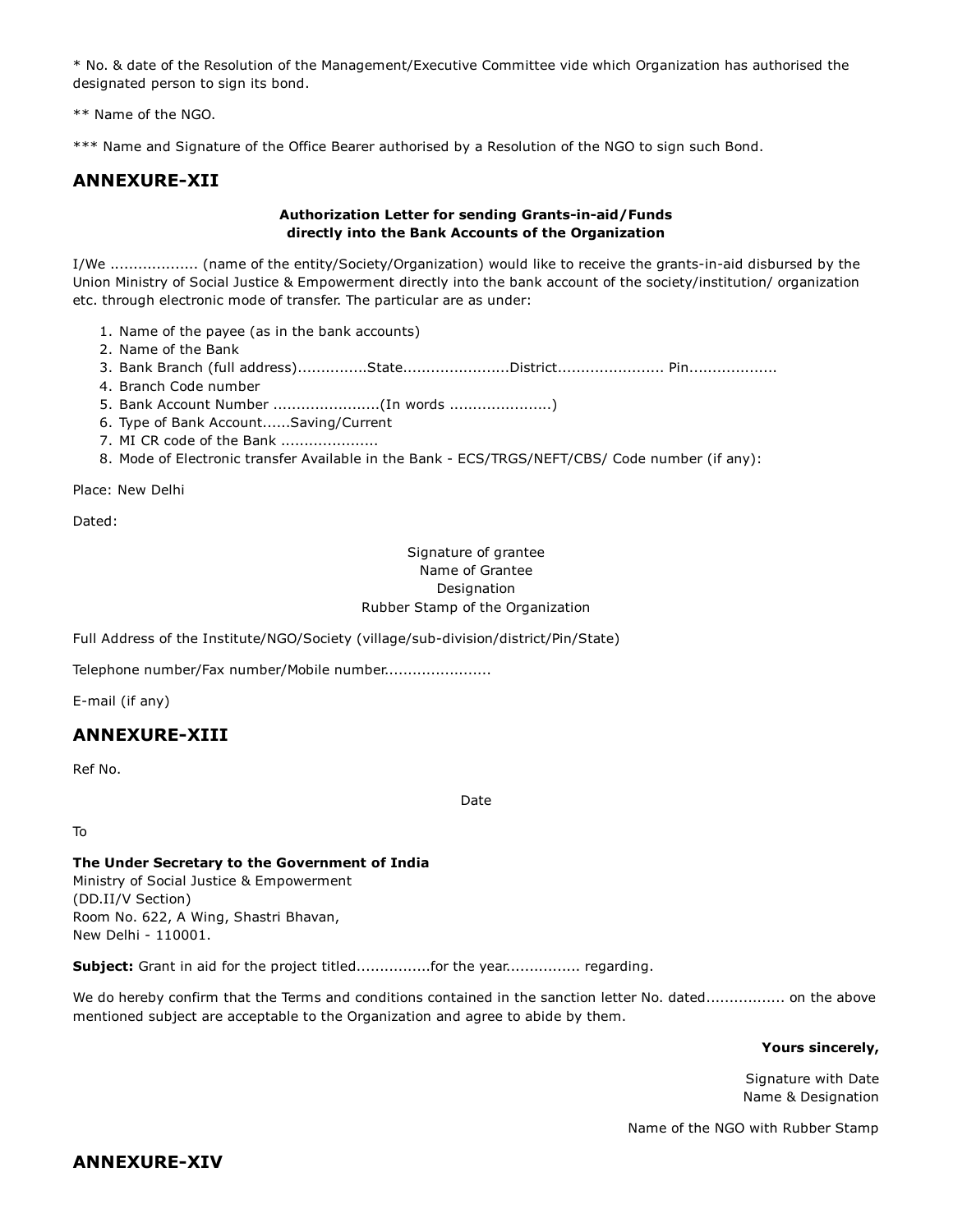# **Details of Human Resource Personnel and the Amount of Honorarium along with Qualifications**

| SI.No.       | <b>Posts</b>                                                                                            | Honoraria<br>(in Rs.) | Qualification                                                                                           |
|--------------|---------------------------------------------------------------------------------------------------------|-----------------------|---------------------------------------------------------------------------------------------------------|
|              | <b>Technical Staff</b>                                                                                  |                       |                                                                                                         |
| $\mathbf{1}$ | Project Director/Coordinator                                                                            | 11500                 | Post Graduate in related field from any<br>recognized University with7 Years experience                 |
| 2            | Medical Doctor (Pediatrician/ Psychiatrist/<br>ENT Specialist/ Neurologist/ Orthopedic<br>Surgeon/etc.) | 8200                  | MD or PG Diploma in area of Specialization                                                              |
| 3            | <b>Nurse</b>                                                                                            | 3800                  | Degree or Diploma in nursing                                                                            |
| 4            | Senior Occupational Therapist                                                                           | 8200                  | Post Graduate in related field with 5 Years<br>experience                                               |
| 5            | Junior Occupational Therapist                                                                           | 5800                  | PG in related field with 2 years experience or<br>Graduate in related field with 5 years<br>experience. |
| 6            | O.T. Assistant                                                                                          | 3800                  | Diploma in Occupational Therapy                                                                         |
| 7            | Senior Physiotherapist                                                                                  | 8200                  | Post Graduate in related field with 5 years<br>experience                                               |
| 8            | Junior Physiotherapist                                                                                  | 5800                  | P G in related field with 2 years experience<br>or Graduate in related field with 5 years<br>experience |
| 9            | P.T. Assistant                                                                                          | 3800                  | Diploma in Physiotherapy                                                                                |
| 10           | Orthotist/Prosthetist                                                                                   | 5800                  | Diploma in Orthotics/Prosthetics with 3<br>years Experience.                                            |
| 11           | Assistant Orthotist/Prosthetist                                                                         | 3800                  | Dip/Certificate in Orthotics/Prosthetics                                                                |
| 12           | Senior Speech Therapist                                                                                 | 8200                  | Post Graduate in related field with 2 years<br>experience                                               |
| 13           | Junior Speech Therapist                                                                                 | 5800                  | Graduate in related field with 5 years<br>Experience                                                    |
| 14           | Assistant Speech Therapist                                                                              | 3800                  | Diploma in Speech Therapy                                                                               |
| 15           | Audiometrician                                                                                          | 5800                  | DHLS with 2 years experience                                                                            |
| 16           | Assistant Audiometrician                                                                                | 3800                  | <b>DHLS</b>                                                                                             |
| 17           | Earmould Technician                                                                                     | 3300                  | Dip/Certificate in relevant area                                                                        |
| 18           | Clinical Psychologist                                                                                   | 8200                  | M. Phil in Clinical Psychology or Ph.D. in<br>Clinical Psychology                                       |
| 19           | Junior Psychologist                                                                                     | 5800                  | PG in Clinical Psychology Plus 2 years<br>experience                                                    |
| 20           | <b>Braille Instructor</b>                                                                               | 5800                  | Graduate from Recognized University and<br>sound knowledge of Braille                                   |
| 21           | Mobility Instructor                                                                                     | 5800                  | Degree/Dip. in Orientation/Mobility                                                                     |
| 22           | Housekeeper (for Half-Way Home for<br>Mentally Ill)                                                     | 3000                  | Class 10                                                                                                |

| .<br>- - - -<br>. | SI.No | Posts | .<br>но<br>noraria | ---<br>. .<br>Nualit<br>ication |
|-------------------|-------|-------|--------------------|---------------------------------|
|-------------------|-------|-------|--------------------|---------------------------------|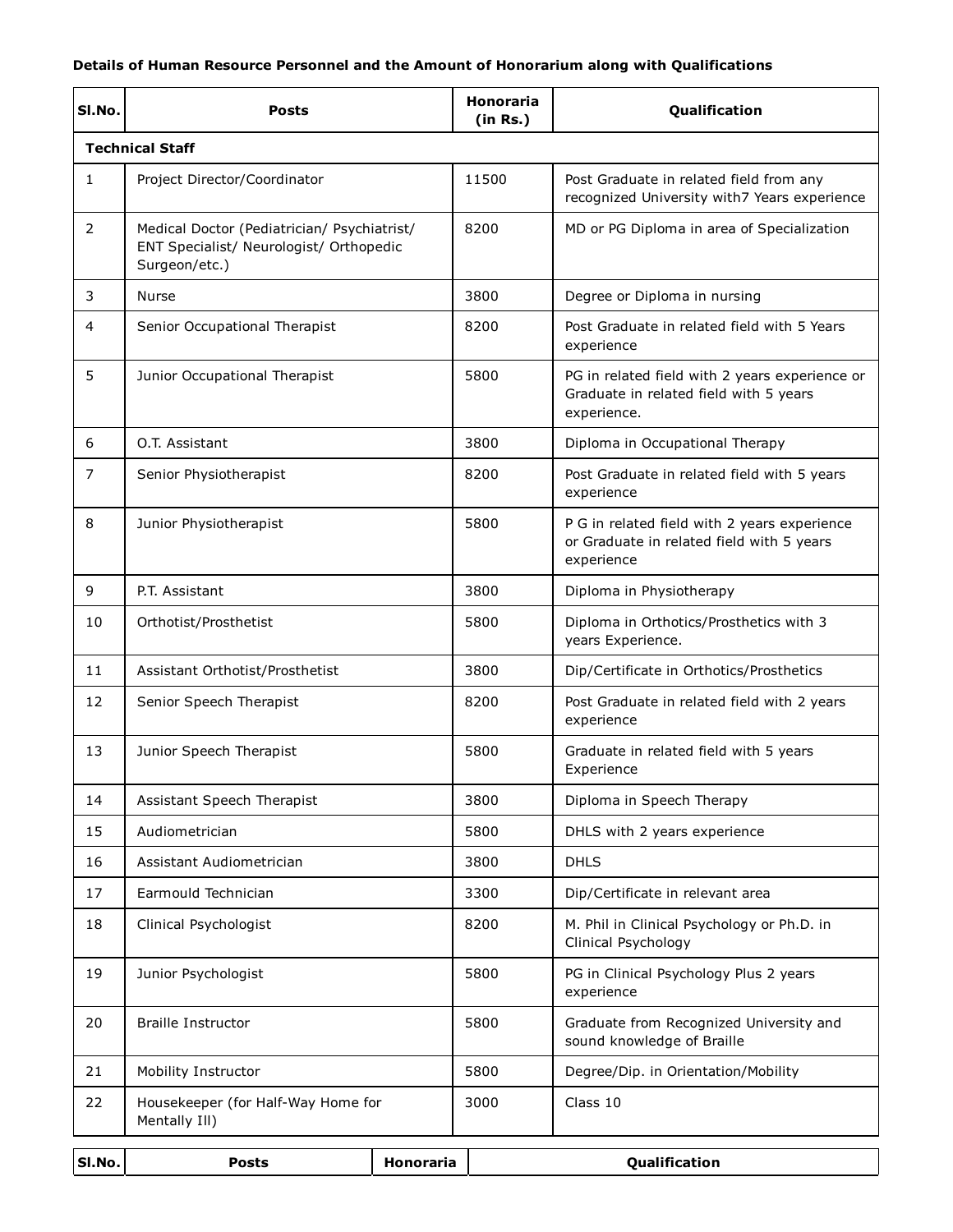|     |                                                                       | (in Rs.) |                                                                                                                                                                                                    |
|-----|-----------------------------------------------------------------------|----------|----------------------------------------------------------------------------------------------------------------------------------------------------------------------------------------------------|
| 23. | Supervisor for Home Based<br>Rehabilitation / Management<br>Programme | 6900     | Graduate plus Diploma in the relevant field with 3 years<br>experience [preferably BRS]                                                                                                            |
| 24  | Principal/Headmaster of<br>Secondary/ Middle School                   | 8200     | Post Graduate or Graduate plus BEd (General); BEd in<br>Spl. Education with 4 years experience or Diploma in Spl.<br>Education with 6 years experience or BRS Graduates with<br>5 years experience |
| 25  | Special Teacher                                                       | 6900     | Graduate plus BEd or Graduate (General); BEd in Special<br>Education with 2 years experience or Diploma in Special<br>Education with 3 years experience, Or BRS with one year<br>experience.       |
| 26  | Trained Graduate Teacher/Head<br>Master of Primary School             | 5800     | Graduate or Graduate with BEd General); B.Ed. in<br>Special Education with no experience or Diploma in<br>Special Education with 1 year experience Or BRS<br>graduates                             |
| 27  | Assistant Teacher                                                     | 3800     | Graduate or Matric or 10+2 (General); Dip in Special<br>Education with no experience for Graduates or Dip in Spl<br>Education with 1 year experience for Matric and 10+2                           |
| 28  | Music Teacher                                                         | 3800     | Diploma in related field                                                                                                                                                                           |
| 29  | Dance Teacher                                                         | 3800     | Diploma in related field                                                                                                                                                                           |
| 30  | Craft Teacher                                                         | 3800     | Diploma in related field                                                                                                                                                                           |
| 31  | Drawing Teacher                                                       | 3800     | Diploma in related field                                                                                                                                                                           |
| 32  | Yoga Instructor/Teacher                                               | 3800     | Diploma in related field                                                                                                                                                                           |
| 33  | Social Worker                                                         | 5800     | PG in Social Work from recognized university with 2 years<br>experience                                                                                                                            |
| 34  | Rural Rehabilitation Workers/<br>Volunteers                           | 3800     | Graduate with 2 years experience in rehabilitation and<br>social work                                                                                                                              |
| 35  | Editor                                                                | 5800     | Degree from recognized University and Diploma in<br>Journalism                                                                                                                                     |
| 36  | Foreman                                                               | 5800     | Graduate from Recognized University, Diploma in related<br>field and experience in supervision and maintenance                                                                                     |
| 37  | <b>Vocational Counselor</b>                                           | 5800     | Graduate from Recognized University and Diploma in<br>Counseling                                                                                                                                   |
| 38  | Vocational instructor for any<br>trade                                | 3800     | Matric or Equivalent and certificate course in related<br>trade                                                                                                                                    |
| 39  | Book Binder                                                           | 3800     | Matric or Equivalent and Diploma course in related trade                                                                                                                                           |
| 40  | Composer                                                              | 3800     | Matric or Equivalent and Diploma course in related trade                                                                                                                                           |
| 41  | Proof Reader                                                          | 3800     | Matric or Equivalent and Diploma course in related trade                                                                                                                                           |
| 42  | Copy Holder                                                           | 3800     | Matric or Equivalent and Diploma course in related trade                                                                                                                                           |

| ISI.No. | <b>Posts</b>     | Honoraria<br>(in Rs.) | <b>Qualification</b>                                     |  |  |  |  |
|---------|------------------|-----------------------|----------------------------------------------------------|--|--|--|--|
| 43      | Machine Operator | 3800                  | Matric or Equivalent and Diploma course in related trade |  |  |  |  |
| 44      | Map Maker        | 3800                  | Matric or Equivalent and Diploma course in related trade |  |  |  |  |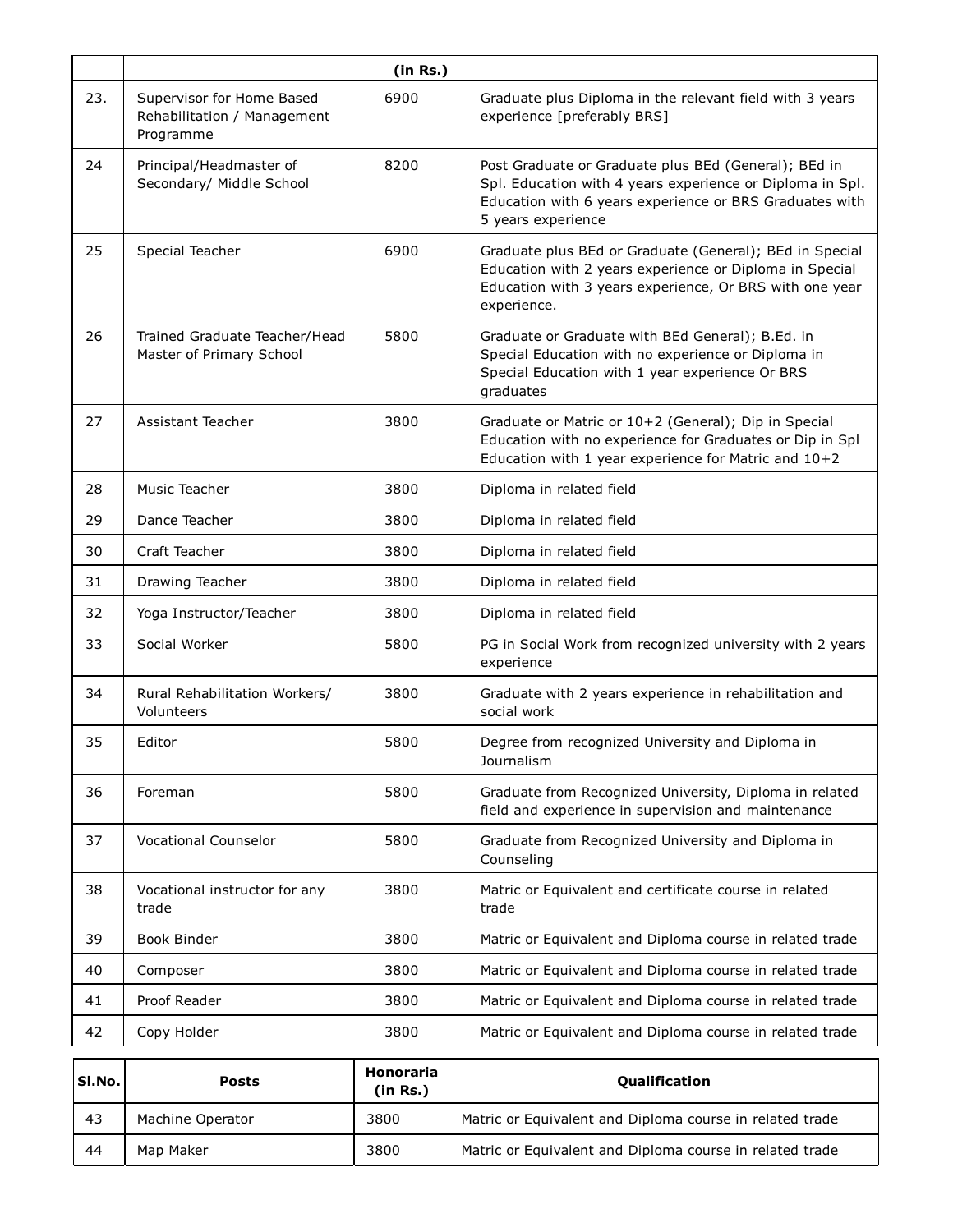| 45 | Treadle man                                                    | 3000 | Matric or Equivalent and Diploma course in related trade                                                                                                                                                     |  |  |  |  |
|----|----------------------------------------------------------------|------|--------------------------------------------------------------------------------------------------------------------------------------------------------------------------------------------------------------|--|--|--|--|
| 46 | Packer                                                         | 2700 | Matric or Equivalent and Diploma course in related trade                                                                                                                                                     |  |  |  |  |
| 47 | Early Intervention Therapist                                   | 6900 | Graduate plus Post Graduate Diploma in Early Intervention                                                                                                                                                    |  |  |  |  |
| 48 | Para Legal Trainer                                             | 8200 | Law degree                                                                                                                                                                                                   |  |  |  |  |
|    | <b>Non-Technical Staff</b>                                     |      |                                                                                                                                                                                                              |  |  |  |  |
| 49 | Supervisor/Office Incharge                                     | 5200 | Graduate from Recognized University BRS or MRS and/or<br>Graduate from Recognized University plus experience in<br>super vision of rehabilitation project administration matters,<br>accounting, budget etc. |  |  |  |  |
| 50 | Warden                                                         | 5200 | Degree from recognized University                                                                                                                                                                            |  |  |  |  |
| 51 | Office Assistant cum Typist/<br>Data Entry Operator            | 3500 | Graduate from Recognized University                                                                                                                                                                          |  |  |  |  |
| 52 | Accountant                                                     | 3500 | B.Com from Recognized University and preferably 2 years<br>experience                                                                                                                                        |  |  |  |  |
| 53 | Store Keeper                                                   | 2700 | Class 10                                                                                                                                                                                                     |  |  |  |  |
| 54 | Cook                                                           | 2500 | Experience in cooking                                                                                                                                                                                        |  |  |  |  |
| 55 | Ward Boy                                                       | 2500 | Matric/Higher Sec.                                                                                                                                                                                           |  |  |  |  |
| 56 | Peon/Ayah/Helper                                               | 2500 | Class 8                                                                                                                                                                                                      |  |  |  |  |
| 57 | Sweeper                                                        | 2500 | Nil                                                                                                                                                                                                          |  |  |  |  |
| 58 | Chowkidar/Watchman                                             | 2500 | Nil                                                                                                                                                                                                          |  |  |  |  |
| 59 | Placement Officer                                              | 6200 | Graduate with experience of 2 years                                                                                                                                                                          |  |  |  |  |
| 60 | Librarian                                                      | 5200 | Graduate from Recognized University and degree in Library<br>Science with 2 years experience                                                                                                                 |  |  |  |  |
| 61 | Assistant Librarian                                            | 3500 | Graduate from Recognized University and diploma in Library<br>Science                                                                                                                                        |  |  |  |  |
| 62 | Driver-cum-Attendant                                           | 3700 | Class 10, with valid Driving License                                                                                                                                                                         |  |  |  |  |
|    | Part-time staff                                                |      |                                                                                                                                                                                                              |  |  |  |  |
| 63 | Doctors (various<br>specialities)(per visit)                   | 340  | MD or PG Diploma in area of Specialization                                                                                                                                                                   |  |  |  |  |
| 64 | Therapists/Braille/Sign<br>Language Instructors (per<br>visit) | 340  | Graduate from Recognized University with adequate<br>knowledge of the specific work area                                                                                                                     |  |  |  |  |
| 65 | Rural Rehabilitation<br>Volunteers (Per month)                 | 1100 | Graduate with 2 years experience in rehabilitation and<br>social work                                                                                                                                        |  |  |  |  |
| 66 | Guest Faculty (per hour)                                       | 400  | As per requirement for teaching/training                                                                                                                                                                     |  |  |  |  |

# **NOTES**

- a. The qualifications prescribed above are the desirable minimum and should be read and interpreted with reference to qualifications recognised by RCI.
- b. The Human Resource Personnel are the employees of Non Governmental Organisations and not of Govt. of India. The organisations are free to offer higher honorarium from their own resources and the Ministry's funding under the scheme will not exceed the above ceilings. This should be made clear at the time of engaging the resource personnel.

c. The basic tenet of the Scheme is voluntary action and reference to or requirement of adherence to qualifications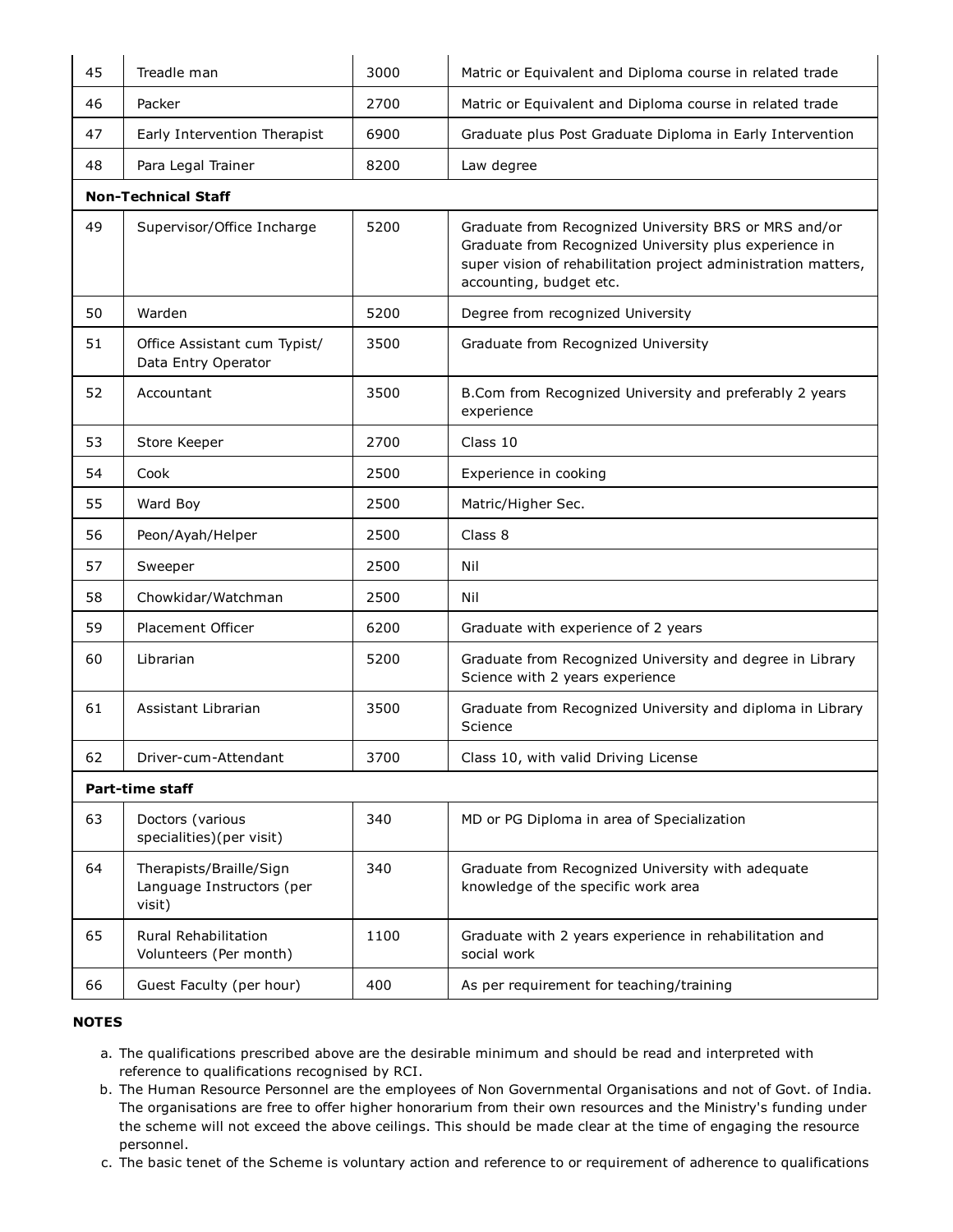in this scheme is not to be construed in any way as the basis to claim equivalent remuneration paid elsewhere. This should be made clear at the time of engagement of Human Resource Personnel.

- d. A mere listing of the post in this part of the annexure does not automatically entitle to funding of the post under any of the project profiles for major activities given in part B of this annexure, for a set of defined parameters and the extent of assistance will be regulated keeping in view these project profiles. The funding of each post will be considered on merits and keeping in view the ideal cost per beneficiary of a particular project profile.
- e. A number of posts pertaining to rehabilitation services such as Physiotherapist, Speech Therapist etc. have been given but these services should preferably be hired on part time basis.

# **ANNEXURE-XV**

#### **Cost Ceilings For Recurring Items Other Than Honoraria**

| S.No. | <b>Item</b>                                                        | Unit                            | <b>Parameters</b>                                                                   | Ceiling rates (in<br>Rs.)/Norms   |  |
|-------|--------------------------------------------------------------------|---------------------------------|-------------------------------------------------------------------------------------|-----------------------------------|--|
| 1.    | Rent (under model projects II(A,B & C),                            | Per month                       | A Class City                                                                        | 20000                             |  |
|       | IV and V                                                           |                                 | <b>B Class City</b>                                                                 | 14000                             |  |
|       |                                                                    |                                 | C Class City                                                                        | 10000                             |  |
| 2.    | Rent (under model projects III, I(A and                            | Per month                       | A Class City                                                                        | 14000                             |  |
|       | B) and VI                                                          |                                 | <b>B Class City</b>                                                                 | 11000                             |  |
|       |                                                                    |                                 | C Class City                                                                        | 7000                              |  |
| 3.    | Rent (under model project VII)                                     | Per month                       | A Class City                                                                        | 15000                             |  |
|       |                                                                    |                                 | <b>B Class City</b>                                                                 | 10000                             |  |
|       |                                                                    |                                 | C Class City                                                                        | 7500                              |  |
| 4.    | Rent (under model projects VIII)                                   | Per month                       | A Class City                                                                        | 7000                              |  |
|       |                                                                    |                                 | <b>B Class City</b>                                                                 | 5500                              |  |
|       |                                                                    |                                 | C Class City                                                                        | 3500                              |  |
| 5.    | <b>Building Maintenance</b>                                        | Per annum                       | i. 2% of cost of<br>building<br>ii. Previous year's<br>expenditure<br>iii. Rs.70000 | Lowest of options i,<br>ii & iii. |  |
| 6.    | Transport Allowance                                                | Per month                       | A Class City                                                                        | 400                               |  |
|       |                                                                    | per<br>beneficiary              | <b>B Class City</b>                                                                 | 350                               |  |
|       |                                                                    |                                 | C Class City                                                                        | 250                               |  |
| 7.    | Contingencies (under model projects IV, V,<br>$II(A,B & C)$ , VI   | Per month<br>per<br>beneficiary | $\overline{\phantom{a}}$                                                            | 1600                              |  |
| 8.    | Contingencies (under model projects III,<br>$I(A&B)$ , and $IX$ )  | Per month<br>per<br>beneficiary |                                                                                     | 700                               |  |
| 9.    | Contingencies (under model project VIII)                           | Per month                       | $\overline{\phantom{a}}$                                                            | 2000                              |  |
| 10.   | Contingencies (under model project XVII)                           | Per month                       | $\qquad \qquad \blacksquare$                                                        | 1400                              |  |
| 11.   | Contingencies (under model project XII)                            | Per annum                       | $\frac{1}{2}$                                                                       | 14000                             |  |
| 12.   | Administrative Expenses including Rent<br>(under model project XI) | Per annum                       |                                                                                     | 48000                             |  |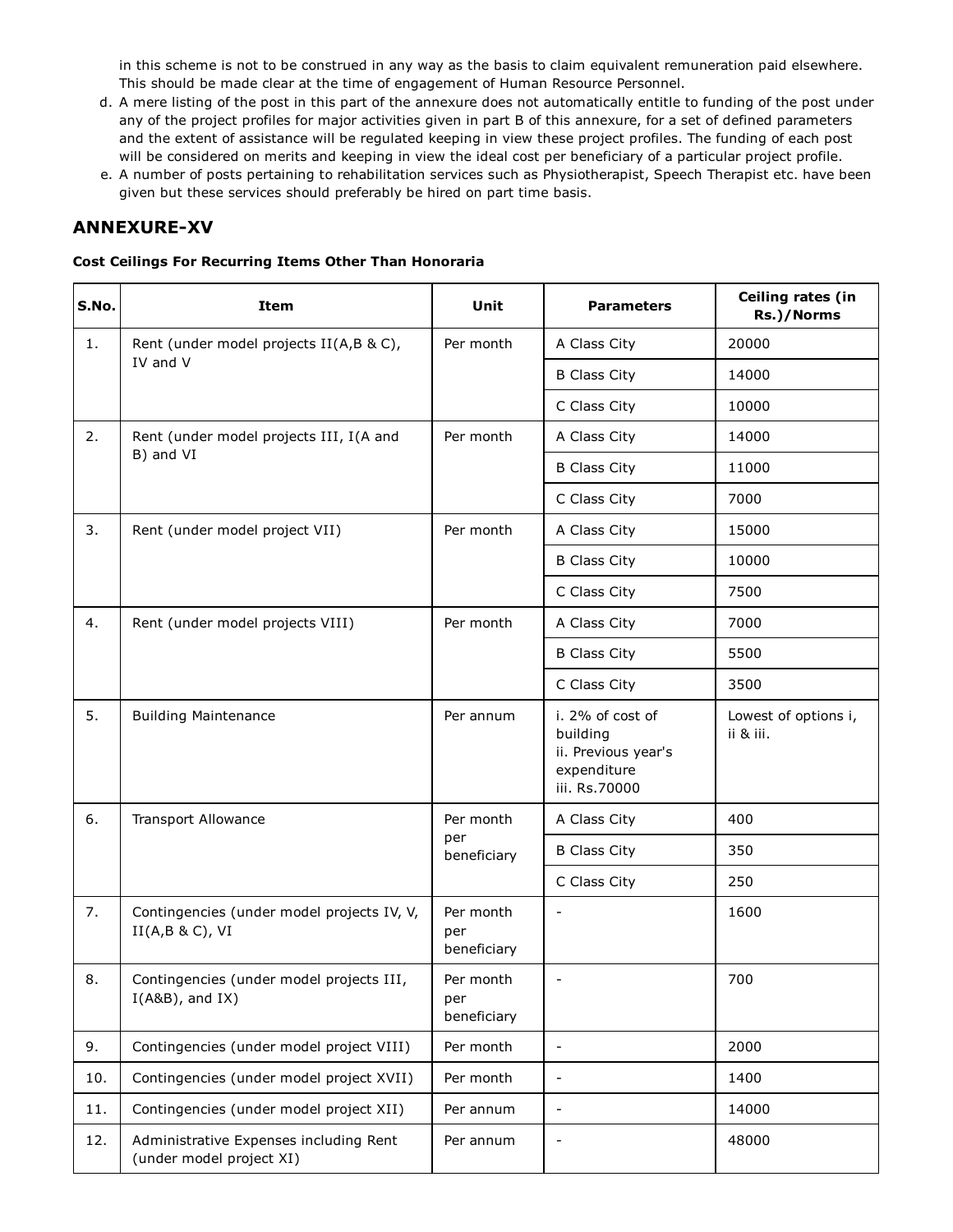| S.No. | Item                                                  | Unit                   | <b>Parameters</b>                      | Ceiling rates (in<br>Rs.)/Norms |  |
|-------|-------------------------------------------------------|------------------------|----------------------------------------|---------------------------------|--|
| 13.   | Stipend/Hostel Maintenance                            | Per month              | Residents                              | 850                             |  |
|       |                                                       | per<br>beneficiary     | Non-Residents                          | 200                             |  |
| 14.   | Raw material *                                        | Per annum<br>per trade | Project size of 15-20<br>beneficiaries | 10000 to 70000                  |  |
| 15.   | Legal aid (court expenses including<br>lawyer's fees) | Per case               |                                        | 9000                            |  |

\* Amount of assistance admissible would depend upon type of trade taken and no. of beneficiaries.

# **ANNEXURE-XVI**

# **Cost ceilings for Non-Recurring items**

| S.No. | Item                                                                                                                 | Ceiling rates (in Rs.)                  |  |  |
|-------|----------------------------------------------------------------------------------------------------------------------|-----------------------------------------|--|--|
| 1.    | Seminar/Workshop/Rural camp (Model Project XIII)                                                                     | 250000                                  |  |  |
| 2.A   | Computer Hardware & Accessories (in model projects, excluding separate project<br>XV Grant for Computer) $# (1 set)$ | 50000 $*$                               |  |  |
| 2B    | Specialised Software                                                                                                 | 60000 (subject to<br>actual cost $**$ ) |  |  |
| 3.    | Colour TV (1 TV)                                                                                                     | 10000                                   |  |  |
| 4.    | VCR / VCD/DVD player (1 player)                                                                                      | 5000                                    |  |  |
| 5.    | Books (once in 2 years)                                                                                              | 15000                                   |  |  |
| 6.    | Teaching and Training Material and Equipment (for 50 beneficiaries)                                                  | 60000                                   |  |  |
| 7.    | Trade Specific Equipment for Vocational Training and Rehabilitation (for upto 3)<br>trades) (for 150 beneficiaries)  | 200000                                  |  |  |
| 8.    | Sports Equipment/Adapted Sports Equipment/Toys and Play Equipment (for 50<br>beneficiaries)                          | 10000                                   |  |  |
| 9.    | Medicine & Lab Charges (Model Project VII)                                                                           | 25000                                   |  |  |
| 10.   | Furniture in residential projects per beneficiary once in 3 years (including<br>bedding/mattresses)                  | 2000                                    |  |  |
| 11.   | Furniture in special schools (for 15 beneficiaries once in 3 years)                                                  | 14000                                   |  |  |
| 12.   | Kitchen Equipment/Utensils in residential projects (for 100 beneficiaries once in<br>3 years)                        | 20000                                   |  |  |

# In existing model project XV, the cost has not been specified as it will depend on configuration which will be as appropriate for the requirement projected by the NGOs

\* Includes state of art accessories (scanner, CD/DVD player/writer, etc.) required for persons with disabilities. Rates for these items will be fixed on an year to year basis by the expert technical committees for review of model projects.

\*\* Includes specialized software now available for disabled persons, e.g. screen reading s/w JAWS for persons with visual disability, special keyboard/access technology for persons with cerebral palsy, text conversion in audio files for hearing impaired. Rates will be fixed on year to year basis by expert technical committees for review of model projects.

# **ANNEXURE-XVII**

# **Half-Yearly Physical Progress Report**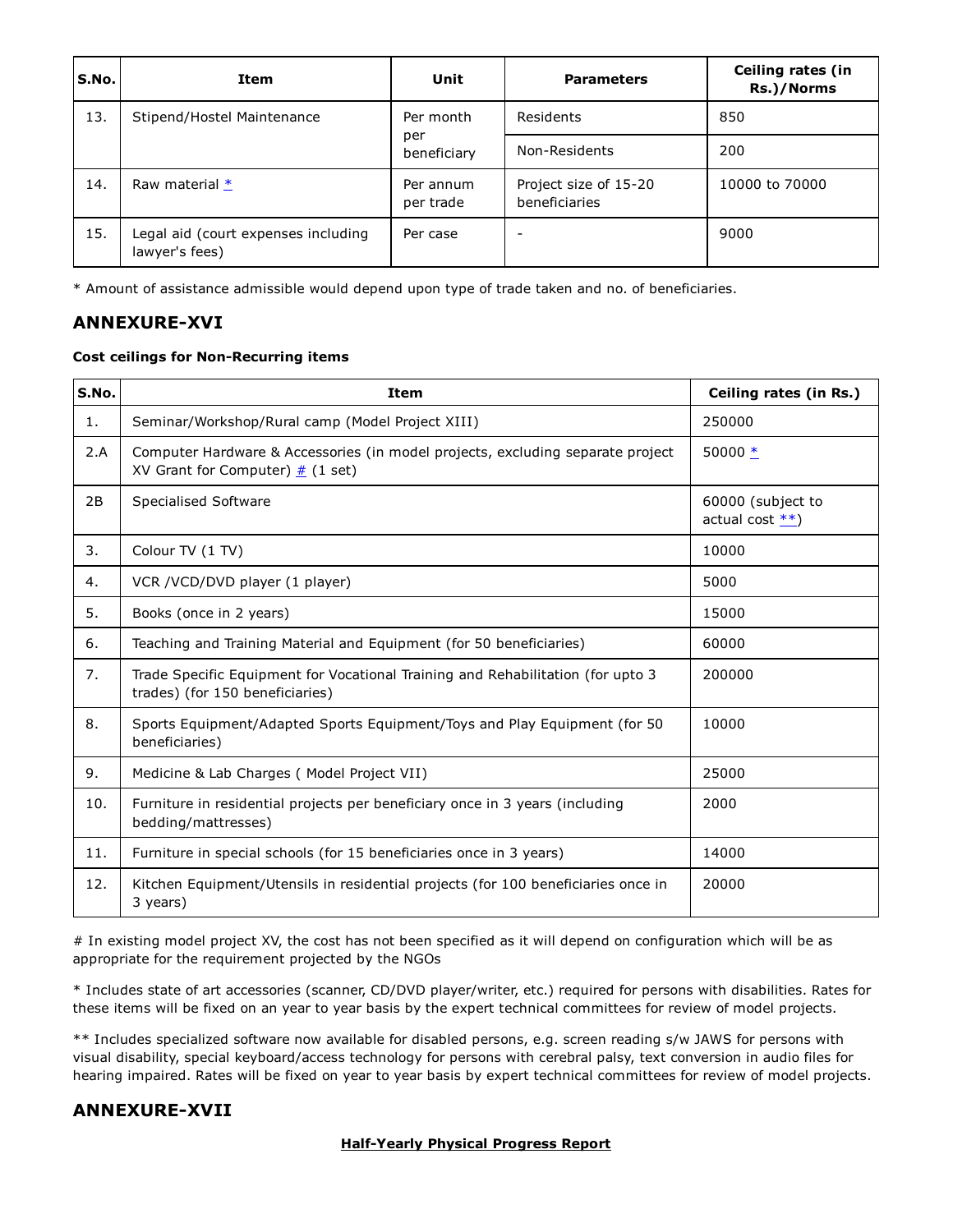Name of the Scheme: Deendayal Disabled Rehabilitation Scheme

Type of Model Project: Community Based Rehabilitation

Half-Year to which the Report pertains: April-Sept/Oct-March 200\_

Name/Address of Grantee NGO:

Project details:

# **Part I: Physical & Financial Progress**

|            | <b>Component of the</b><br><b>Scheme for which</b><br>central assistance<br>/ grant received | <b>Physical Progress</b>                                                                                  |                                                                   |               |                                                       |     |                                               |                                       |     |  |  |
|------------|----------------------------------------------------------------------------------------------|-----------------------------------------------------------------------------------------------------------|-------------------------------------------------------------------|---------------|-------------------------------------------------------|-----|-----------------------------------------------|---------------------------------------|-----|--|--|
| SI.<br>No. |                                                                                              |                                                                                                           | Physical Progress during the Financial Year                       |               |                                                       |     |                                               |                                       |     |  |  |
|            |                                                                                              | <b>Unit of Physical</b><br><b>Progress</b>                                                                | In prev. Half-Year of<br>the financial year<br>(where applicable) |               | <b>During the</b><br><b>Half-Year under</b><br>report |     |                                               | <b>Cumulative</b><br>Progress $(4+5)$ |     |  |  |
|            |                                                                                              |                                                                                                           | Male                                                              | <b>Female</b> | Total                                                 |     | Male   Female   Total   Male   Female   Total |                                       |     |  |  |
| (1)        | (2)                                                                                          | (3)                                                                                                       | (4)                                                               |               |                                                       | (5) |                                               |                                       | (6) |  |  |
| 1.         | Medical<br>assessment /<br>therapy                                                           | No. of<br>beneficiaries                                                                                   |                                                                   |               |                                                       |     |                                               |                                       |     |  |  |
| 2.         | Vocational<br>Training /<br>Education                                                        | No. of<br>beneficiaries                                                                                   |                                                                   |               |                                                       |     |                                               |                                       |     |  |  |
| 3.         | Sensitization                                                                                | i. No. of<br>camps<br>ii. No. of<br>sessions<br>iii. No. of<br>persons with<br>disabilities<br>counselled |                                                                   |               |                                                       |     |                                               |                                       |     |  |  |
|            | Total                                                                                        |                                                                                                           |                                                                   |               |                                                       |     |                                               |                                       |     |  |  |

#### **Note:**

- 1. Details of Blocks / Panchayats / Villages covered should be indicated in Part II.
- 2. Details of persons with disabilities integrated into the community or education system should be indicated in Part III, along with other notable achievements.

# **Part-II: Details of Blocks / Panchayats / Villages covered (mentioning the district in which they belong)**

# **Part-III: Details of Notable Events / Achievements / problems, if any during the Half-Year under report**

**(Signature of Authorised Signatory)**

\_\_\_\_\_\_\_\_\_\_\_\_\_\_\_\_\_\_\_\_\_\_\_\_\_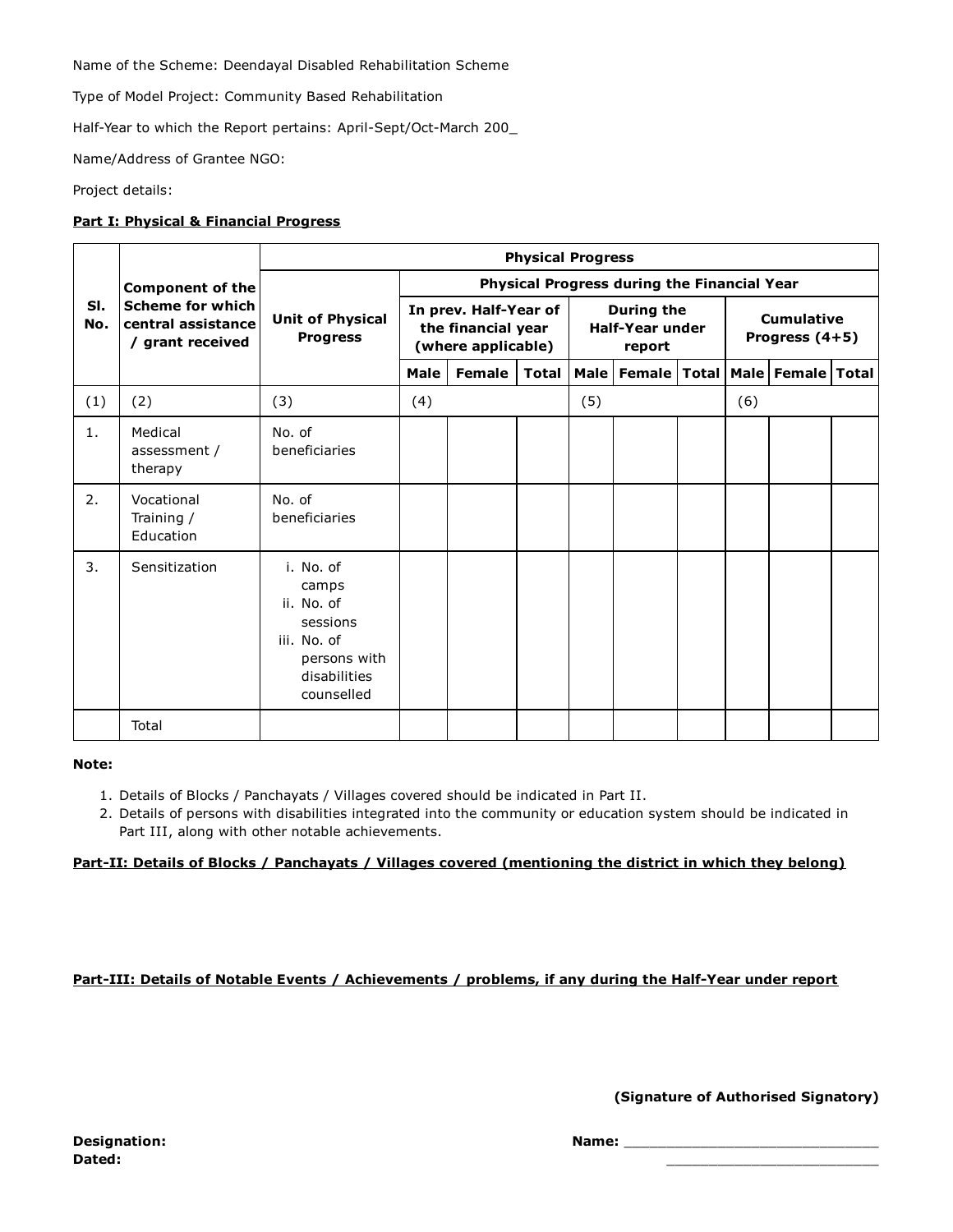# **ANNEXURE-XVIII**

## **Half-Yearly Progress Report**

\_\_\_\_\_\_\_\_\_\_\_\_\_\_\_\_\_\_\_\_\_\_\_\_\_

Name of the Scheme: Deendayal Disabled Rehabilitation Scheme

Type of Model Project: Survey, Identification, Awareness and Sensitisation

Half-Year to which the Report pertains: April-Sept/Oct-March 200\_

Name/Address of Grantee NGO:

Project details:

## **Part I: Physical & Financial Progress**

|            |                                                                                              | <b>Physical Progress</b>                                                                                                      |                                                                   |   |                                                       |     |                                                 |              |     |    |              |
|------------|----------------------------------------------------------------------------------------------|-------------------------------------------------------------------------------------------------------------------------------|-------------------------------------------------------------------|---|-------------------------------------------------------|-----|-------------------------------------------------|--------------|-----|----|--------------|
|            | <b>Component of the</b><br><b>Scheme for which</b><br>central assistance /<br>grant received |                                                                                                                               | <b>Physical Progress during the Financial Year</b>                |   |                                                       |     |                                                 |              |     |    |              |
| SI.<br>No. |                                                                                              | <b>Unit of Physical</b><br><b>Progress</b>                                                                                    | In prev. Half-Year<br>of the financial year<br>(where applicable) |   | <b>During the</b><br><b>Half-Year under</b><br>report |     | <b>Cumulative</b><br><b>Progress</b><br>$(4+5)$ |              |     |    |              |
|            |                                                                                              |                                                                                                                               | M                                                                 | F | <b>Total</b>                                          | М   | F                                               | <b>Total</b> | M   | F. | <b>Total</b> |
| (1)        | (2)                                                                                          | (3)                                                                                                                           | (4)                                                               |   |                                                       | (5) |                                                 |              | (6) |    |              |
| 1.         | Survey / identification                                                                      | i. No. of surveys<br>ii. No. of camps<br>iii. No. of persons<br>with disabilities<br>identified                               |                                                                   |   |                                                       |     |                                                 |              |     |    |              |
| 2.         | Sensitization /<br>awareness generation                                                      |                                                                                                                               |                                                                   |   |                                                       |     |                                                 |              |     |    |              |
|            | (a)Publicity campaigns<br>Camps / interactive<br>sessions/                                   | i. No. of publicity<br>campaigns<br>ii. No. of camps<br>iii. No. of<br>participants in<br>camps<br>[Male / Female<br>details] |                                                                   |   |                                                       |     |                                                 |              |     |    |              |
|            | (b) Individual<br>interaction                                                                | No. of beneficiaries<br>counselled                                                                                            |                                                                   |   |                                                       |     |                                                 |              |     |    |              |
|            | Total                                                                                        |                                                                                                                               |                                                                   |   |                                                       |     |                                                 |              |     |    |              |

### **Note:**

- 1. Names of Blocks / Panchayats / Villages covered under 1 i) & ii) and 2(a) i) & ii) should be indicated in Part II
- 2. Details of persons with disabilities integrated into the community or education system should be indicated in Part III, along with other notable achievements.

### **Part-II: Details of Blocks / Panchayats / Villages covered [mentioning the districts in which they belong]**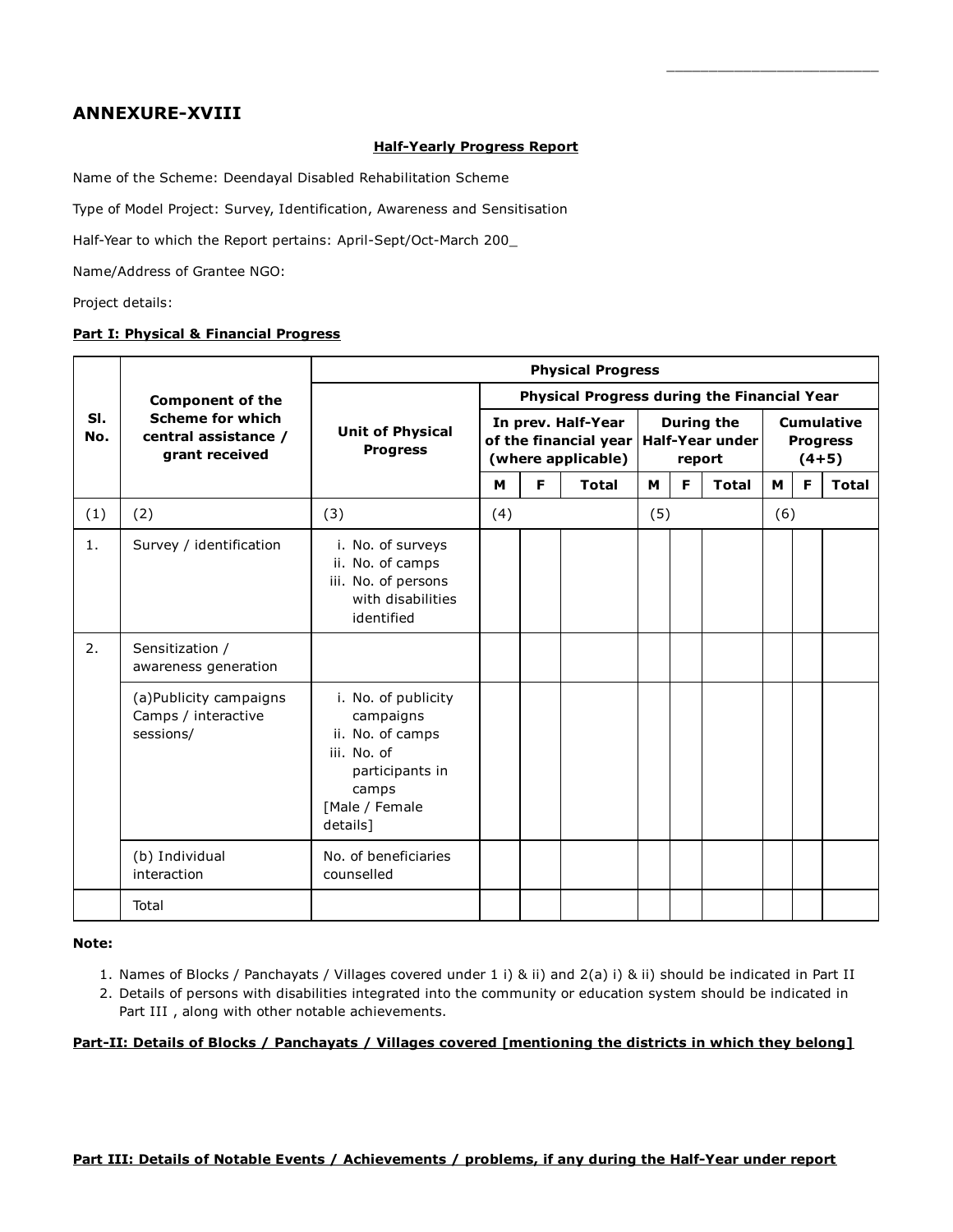**(Signature of Authorised Signatory)**

| Name:        |  |
|--------------|--|
| Designation: |  |
| Dated:       |  |

# **PART–B: MODEL PROJECT PROFILES**

# **I. PROJECT FOR PRE-SCHOOL AND EARLY INTERVENTION AND TRAINING**

The Projects for pre-school intervention are primarily to prepare the disabled for their schooling in special schools and/or integration at the appropriate stage in regular schools. These projects will serve infants and children upto 6 years of age.

## **IA. Hearing Handicapped Segment**

### **Objectives:** 1.

- i. To strive towards development of speech to facilitate integration in regular schools and the extent of effort in this respect would be the index for performance of the project. The transfer from this stage to special schools should be limited to the extent possible.
- ii. To identify the need for and to provide for appropriate therapeutic services in the area of speech and hearing.
- iii. To provide for day care management of the child.
- iv. To involve parents through counselling as an integral part of the preparatory intervention and ensure their participation in the programmes to be developed for early intervention.

## **Project size:** 2.

The strength of beneficiaries for the pre-school intervention units should be from 15 to 50 disabled children of a particular category. The project can cover more beneficiaries if more than one disability is covered.

## **Infrastructure:** 3.

The infrastructural arrangement of the School should be suitable also for the hearing impaired children.

### **Assistance admissible:** 4.

The admissible cost items are indicated below. If the project is an appendage to the Special Schools, no additional administrative post will be admissible.

| <b>Cost Item</b>                                                                                                             | No. of<br>Post/item | <b>Total Annual</b><br>Cost in Rs. |
|------------------------------------------------------------------------------------------------------------------------------|---------------------|------------------------------------|
| <b>Recurring Honorarium</b>                                                                                                  |                     |                                    |
| 1. Project Director/Coordinator $(11500 * 12 * 1)$                                                                           |                     | 138000                             |
| 2. Special Teacher (5800*12*2) (for 15 beneficiaries)                                                                        | 2                   | 139200                             |
| 3. Ayahs/Attendants (2500*12*1) (for 15 beneficiaries)                                                                       |                     | 30000                              |
| 4. Doctor/Pediatrician (part time per visit basis @ 340 per visit with one<br>mandatory visit per week) $(340 * 1 * 50)$     |                     | 17000                              |
| 5. Audiologist/therapist (part-time per visit basis @ Rs.340 per visit with two<br>mandatory visits per Week). (Rs.340*2*50) |                     | 34000                              |
|                                                                                                                              | $N_A$ of            | Tatal Annual                       |

| <b>Cost Item</b> | No. of    | <b>Total Annual</b> |  |
|------------------|-----------|---------------------|--|
|                  | Post/item | Cost in Rs.         |  |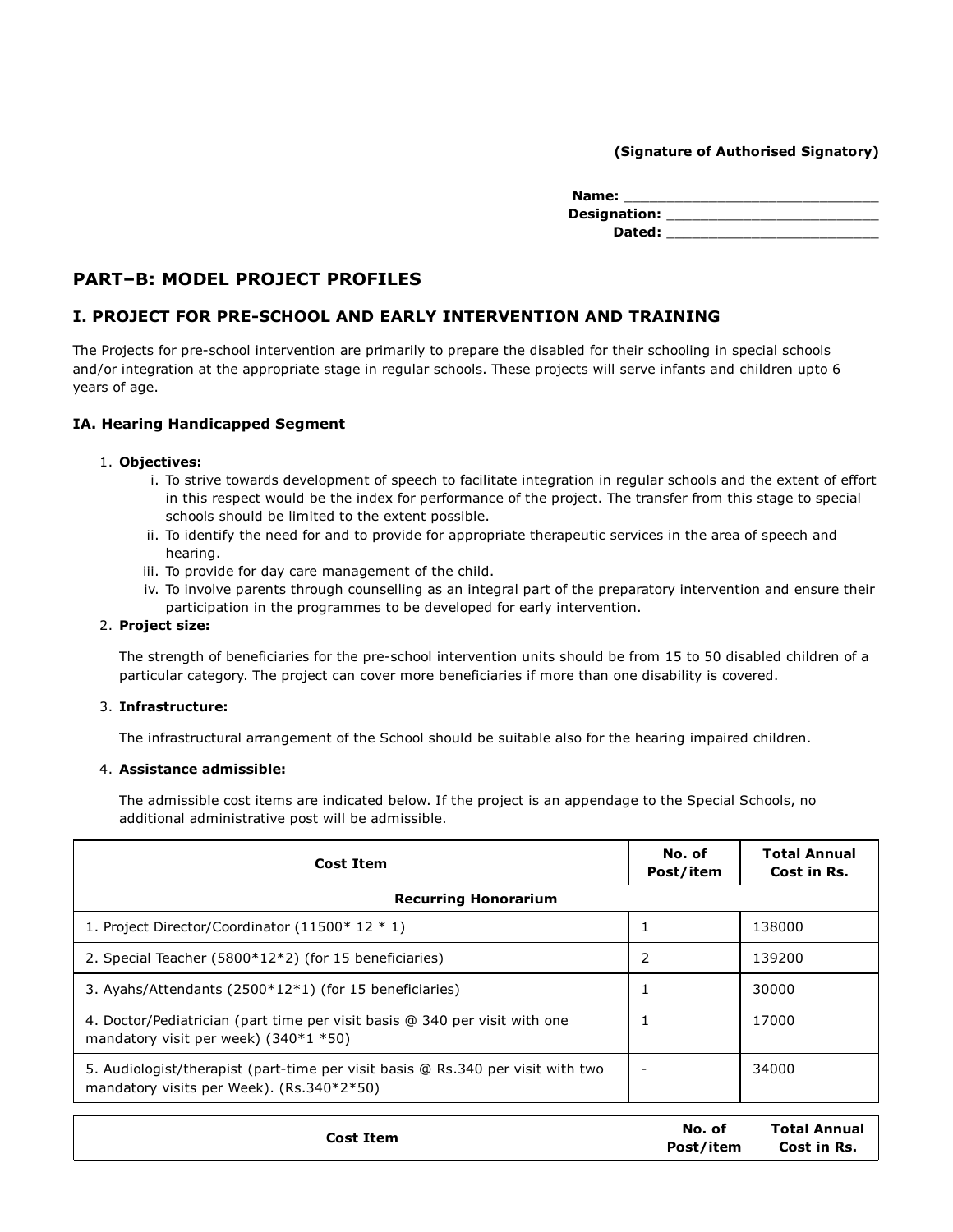| <b>Non Honorarium Recurring Items</b>                                                                                                                                     |  |       |  |  |
|---------------------------------------------------------------------------------------------------------------------------------------------------------------------------|--|-------|--|--|
| 1. Rent (upto 150 beneficiaries) For 50 beneficiaries in 'C' class Cities (7000 $*12)*$<br>(50/150) (Class 'A: Rs.14000, Class 'B': Rs.11000, Class 'C'/Others: Rs. 7000) |  | 28000 |  |  |
| 2. Contingencies Rs.700 per annum per beneficiary (Maximum) (700*50)                                                                                                      |  | 35000 |  |  |
| <b>Non Recurring</b>                                                                                                                                                      |  |       |  |  |
| 1. Equipment. (basic) Toys and Play Equipment                                                                                                                             |  | 10000 |  |  |
| 2. Furniture including one cupboard for 15 beneficiaries                                                                                                                  |  | 14000 |  |  |
| 3. Hearing Aid (As per justified needs)                                                                                                                                   |  |       |  |  |

# **IB. Mentally Retarded and Cerebral Palsied Segment**

## **Objectives:** 1.

- i. To identify the need for and to provide for appropriate therapeutic services.
- ii. To provide for early intervention by imparting skills for daily living to the disabled child teaching of ADL skills are the basic role of these institutions.
- iii. To provide for day care management of the child.
- iv. To involve parents through counseling as an integral part of the preparatory intervention and ensure participation in the programmes to be developed for preschool intervention.

### **Project size:** 2.

The strength of beneficiaries for the pre-school intervention units should be from 15 to 25 disabled children of a particular category.

### **Infrastructure:** 3.

The infrastructural arrangement of the school should be suitable for the Mentally Retarded and Cerebral Palsied.

### **Assistance admissible:** 4.

The admissible cost items are indicated below. If the project is an appendage to the Special Schools, no additional administrative post will be admissible.

| <b>Cost Item</b>                                                                                                         | No. of<br>Post/item | <b>Total Annual Cost</b><br>in Rs. |  |  |  |
|--------------------------------------------------------------------------------------------------------------------------|---------------------|------------------------------------|--|--|--|
| <b>Recurring Honorarium</b>                                                                                              |                     |                                    |  |  |  |
| 1. Project Supervisor (11500*12*1)                                                                                       | $\mathbf{1}$        | 138000                             |  |  |  |
| 2. Special. Teacher (5800*12*2) (for 15 beneficiaries)                                                                   | 2                   | 139200                             |  |  |  |
| 3. Attendant/Ayah (2500*12*2) (for 15 beneficiaries)                                                                     | 2                   | 60000                              |  |  |  |
| 4. Doctor/Pediatrician (part time per visit basis @ Rs.340 per visit with one<br>mandatory visit per week) (340*1 *50)   |                     | 17000                              |  |  |  |
| 5. Therapist (part-time per visit basis @ Rs.340 per visit with two mandatory<br>visits per Week). $(Rs.340*2*50)$       |                     | 34000                              |  |  |  |
| <b>Non Honorarium Recurring Items</b>                                                                                    |                     |                                    |  |  |  |
| 1. Rent (upto 150 beneficiaries) (7000*12)*(50/150) (Class 'A : Rs.14000<br>Class 'B': Rs.11000 Class C/Others: Rs.7000) |                     | 28000                              |  |  |  |
| 2. Contingencies Rs.700 per annum per beneficiary (Maximum) (700*15)                                                     |                     | 10500                              |  |  |  |
| <b>Non Recurring</b>                                                                                                     |                     |                                    |  |  |  |
| 1. Equipment (basic) Toys and Play Equipment                                                                             |                     | 10000                              |  |  |  |
| 2. Furniture (including one cup board for 15 beneficiaries)                                                              |                     | 14000                              |  |  |  |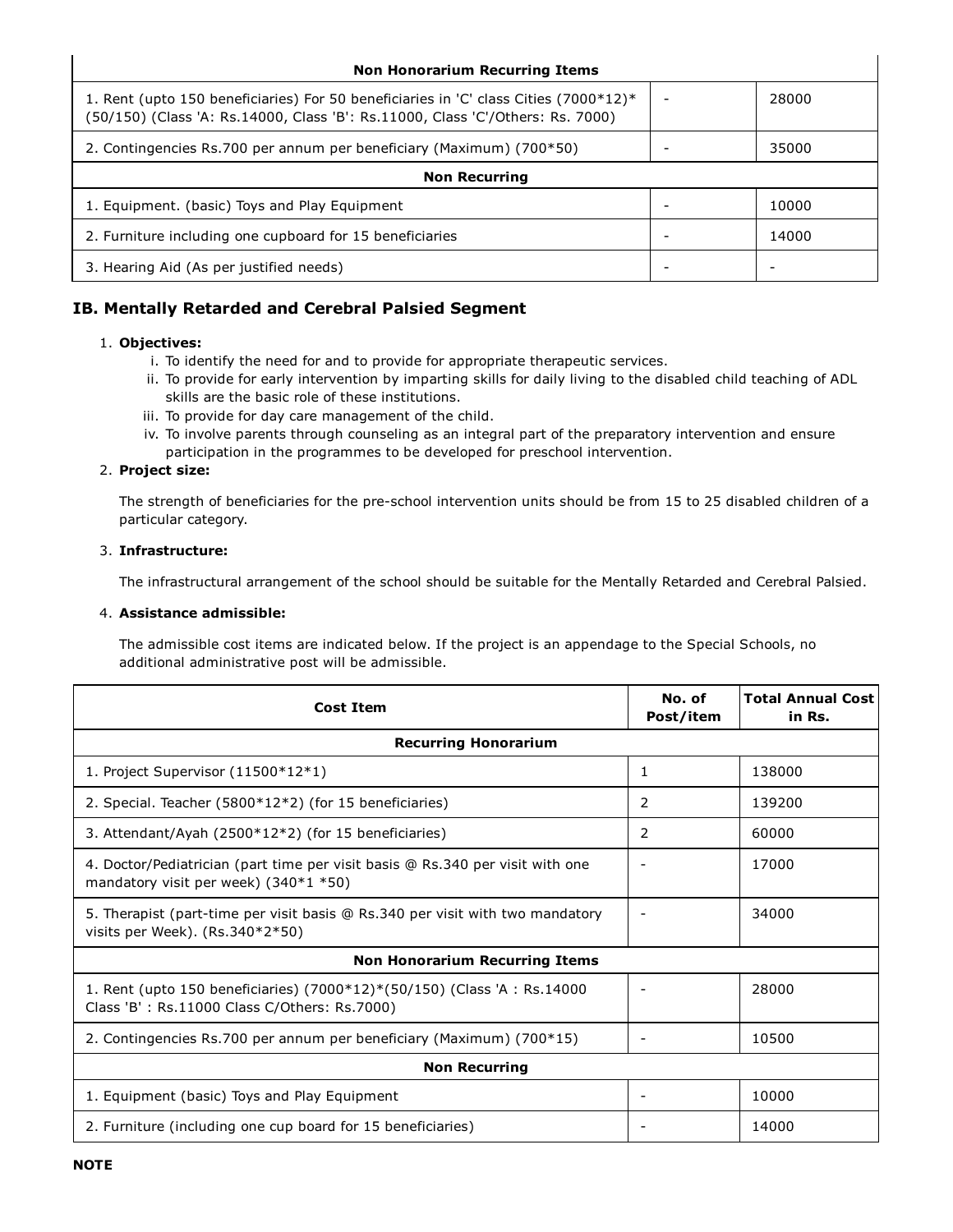- 1. The assistance on account of rent will be regulated within the above ceilings keeping in view the parameters associated with it, the area occupied and used for the project and the number of beneficiaries and the prevailing PWD assessment rates in that area and the rent agreement. If this project is part of a special school and rent is claimed for that project no additional assistance for rent would be considered.
- 2. Under the head of contingency expenses such as postage, transport, telephone, stationary, medicines, office expenses, electricity, water charges, routine repairs to building, equipments and their maintenance etc. would be covered.
- 3. The beneficiaries in such type of projects require attention only for a few hours in a day/week and efforts should be made to use the services of teachers, attendants and ayahs optimally. The actual number of posts would be regulated keeping this factor in view.

# **II. SPECIAL SCHOOLS FOR PERSONS WITH DISABILITIES**

Special schools are meant to provide for residential as well as non-residential care with the end objective of bringing about feasible improvement in the lives of the persons with disability through acquiring skills as basic as activities of daily living to their integration into regular institutions of learning and society in general. Prescribed inputs based on the needs of each of the sub categories of the disabled that are expected to bring about behavioral changes and enhancement of their cognitive abilities (specially with reference to the mentally challenged), and specialized skills that facilitate the process of rehabilitation should, in brief, constitute the curriculum of these institutions. Physical activities that bring about improvements in relation to the outside world such as dancing, play-acting, yoga, martial arts and activities that provide for aesthetic stimulus like music, painting and other creative vocational inputs are some of the expected inputs from these institutions.

It is desirable that voluntary organizations concentrate on one type of disability and/ or beneficiaries with multiple disabilities rather than spreading out their activities in assorted categories of disability. NGOs are encouraged to make optimal use of the related services provided by other existing institutions in the vicinity with a view to achieve synergy in services rendered to the disabled in their operational locations. The ultimate objective of the special schools, ideally, should be to move towards inclusion of differently- abled students in regular schools/institutions thereby facilitating their integration with the mainstream. In this scenario the role of these institutions should be that of resource providers and facilitators.

While assistance for the Special schools is released by the Ministry for the main subcategory of the disabled, for the orthopedically handicapped the Ministry subscribes to the approach of integrating persons in this category in the regular schools, rather than encouraging exclusive schools for the OH, the principle behind this being- that there is no requirement for special education for this category. The institutions presently being supported by the Ministry will however continue to be supported subject to performance being satisfactory.

The Special Schools that are encouraged for imparting Special Education to the disabled are:

- 1. Special School for the Mentally Challenged
- 2. School for special education of the Hearing and Speech Impaired
- 3. Special School for the Visually Challenged

# **II (A). SPECIAL SCHOOL FOR THE MENTALLY CHALLENGED**

The Special Schools are meant to provide for residential as well as non-residential care with the end objective of bringing about varying degrees of improvement in the lives of the persons with disability. These may range from acquiring skills as basic as activities of daily living to their integration into regular institutions of learning and society in general. With reference to the mentally challenged category, the main objectives are:

## **Objectives:** 1.

- i. To undertake a proper assessment and diagnosis of each child.
- ii. To identify the psychological and therapy needs of the child.
- iii. To assess the capacity of each child and thereafter place them in groupings and grades. (The prescribed standards and instructions of NIMH regarding development of Special Schools should be kept in view).
- iv. To manage behavioral problems and to impart special skills, self-help skills, and cater to the therapy needs of mentally challenged children.
- v. To manage the educational and vocational needs.
- vi. To give special inputs for the improvement of the communication skills of the MR child.
- vii. Trained Teachers with desirable minimum qualifications prescribed and recognized by RCI who are well attuned to the specific needs of mentally challenged children.
- viii. To apply the single window concept of providing for the plurality of therapy needs of the beneficiaries. RCI recognized BRS graduates who can provide for the above viz, speech therapy, physiotherapy, occupational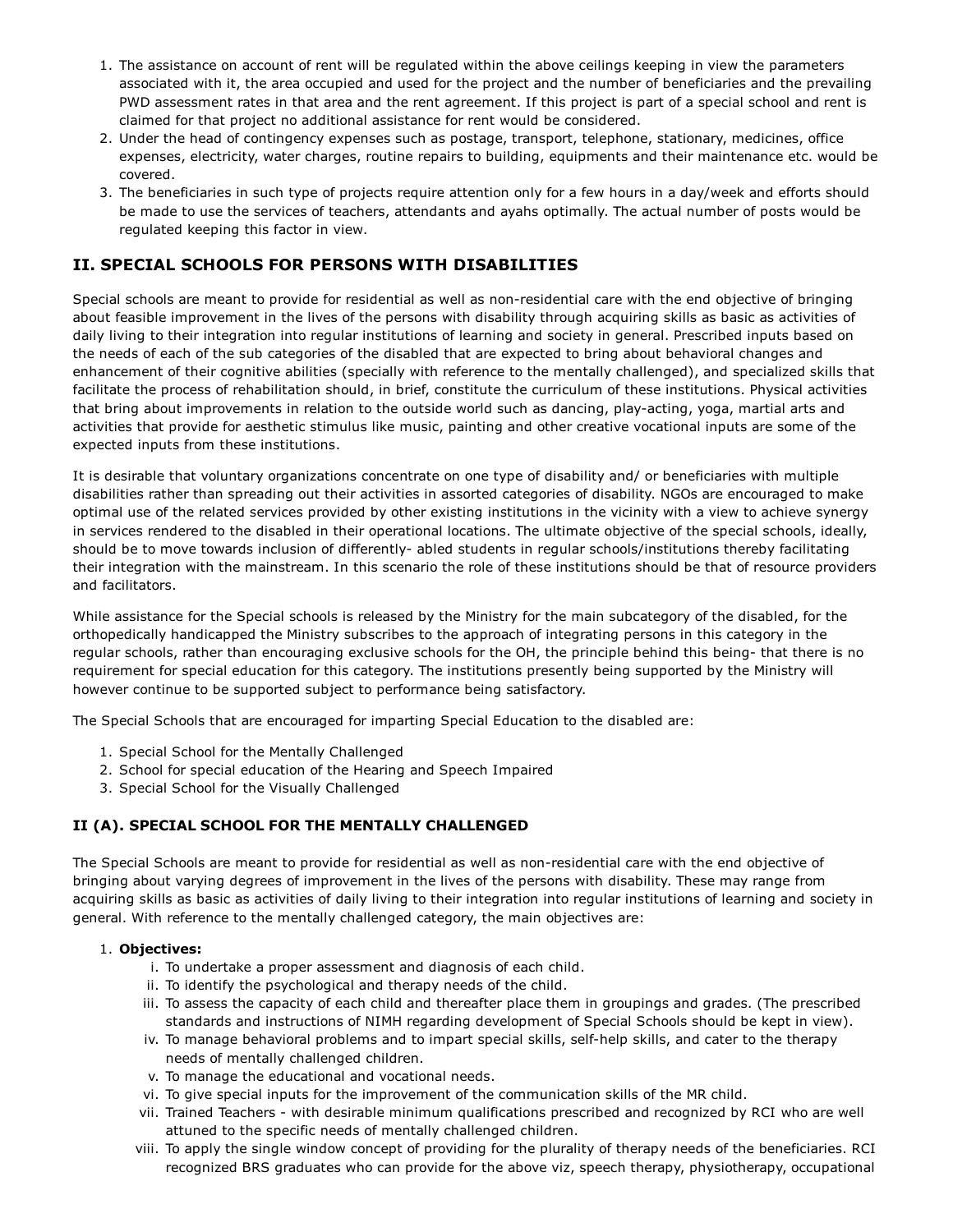therapy as well as psycho-therapy and parental counseling are encouraged to be recruited. Efforts should be made to use their services and dispense with the practice of hiring persons separately for each of the therapeutic services.

## **Size of Project:** 2.

- i. The chronological age of the beneficiaries of the Special School should be from 5-18 years of age. The upper age limit can be considered for relaxation. Children below the age of 5 years are expected to be covered under the project profile of Pre-School and Early Intervention and Home Management Projects.
- ii. The size of the Schools should be such that there are necessary levels of gradation prescribed by the National Institutes, with a total strength of 25 to 50 (or more) for each School, assuming that the teacher: beneficiary ratio range preferably from 1: 8 to 1 : 2 for the severely multiple disabled children. It must be appreciated, however, that children with multiple disability can be given a maximum of 1-2 hours of specialized attention in a day and so a teacher can handle 4-6 such children in a day and the ratio of 1: 4 to 1 : 6 is quite acceptable for institutions having children with multiple disability.
- **Infrastructure:** The infrastructure arrangement of the school should also be suitable for the MR children and 4. should be barrier and hazard free as far as possible.

## 5. **Assistance Admissible:**

| <b>Cost Item</b>                                                                                                                                                       | No. of<br>Post/item | <b>Total Annual</b><br>Cost in Rs. |  |  |  |
|------------------------------------------------------------------------------------------------------------------------------------------------------------------------|---------------------|------------------------------------|--|--|--|
| <b>Recurring Honorarium</b>                                                                                                                                            |                     |                                    |  |  |  |
| 1. Principal (upto 150 beneficiaries) (8200* 12)                                                                                                                       | $\mathbf{1}$        | 98400                              |  |  |  |
| 2. Trained Teachers (teacher to beneficiary ratio-1:8 for MR and 1:2 for Multiple<br>disabled) $(6900*12*1)+(5800*12*2)+(3800*12*2)$                                   | 5                   | 313200                             |  |  |  |
| 3. Jr. Speech Therapist (Part Time per visit basis @ Rs.340 per visit with 2<br>mandatory visits per week) (for 100 beneficiaries) (2*340*50)                          | $\mathbf{1}$        | 34000                              |  |  |  |
| 4. Psychologist (Part time per visit basis @ 340 per visit with 2 mandatory visits<br>per week) (for 100 beneficiaries) (2*340*50)                                     | $\mathbf{1}$        | 34000                              |  |  |  |
| 5. Physiotherapist (part time per visit basis @ 340 per visit with 2 mandatory<br>visits per week) (one for every 100 identified beneficiaries) (2*340*50)             | 1                   | 34000                              |  |  |  |
| 6. Occupational therapist (part time per visit basis @ 340 per visit with 2<br>mandatory visits per week) (one for every 100 identified beneficiaries)<br>$(2*340*50)$ | $\mathbf{1}$        | 34000                              |  |  |  |
| 7. Medical Doctor (Part time per visit basis @ 340 per visit with 1 mandatory visit<br>per week) (one for every 100 beneficiaries) (1 *340*50)                         | $\mathbf{1}$        | 17000                              |  |  |  |
| 8. Yoga/PT/Music etc. Teacher (Part time per visit basis @ 340 per visit with 3<br>mandatory visits per week) (3*340*50*2)                                             | 2                   | 102000                             |  |  |  |
| 9. Warden (150 beneficiaries) Extra Allowance @ 1000 p.m. to one of the existing<br>staff (1000* 12)                                                                   | $\mathbf{1}$        | 12000                              |  |  |  |
| 10. Cook and helper (upto 150 beneficiaries) (2500+1000)*12                                                                                                            | 1(each)             | 42000                              |  |  |  |
| 11. Accountant (upto 150 beneficiaries) (3500*12)                                                                                                                      | $\mathbf{1}$        | 42000                              |  |  |  |
| 12. Sweeper-cum-Peon (upto 150 beneficiaries) (2500*12)                                                                                                                | $\mathbf{1}$        | 30000                              |  |  |  |
| 13. Attendant/Ayah (1 for every 15 beneficiaries) (2500*12*3)                                                                                                          | 3                   | 90000                              |  |  |  |
| 14. Conveyance @ 10% of the Honorarium                                                                                                                                 | $\overline{a}$      | $\overline{a}$                     |  |  |  |
| <b>Cost Item</b><br><b>Non Honorarium Recurring Items</b>                                                                                                              | No. of<br>Post/item | <b>Total Annual</b><br>Cost in Rs. |  |  |  |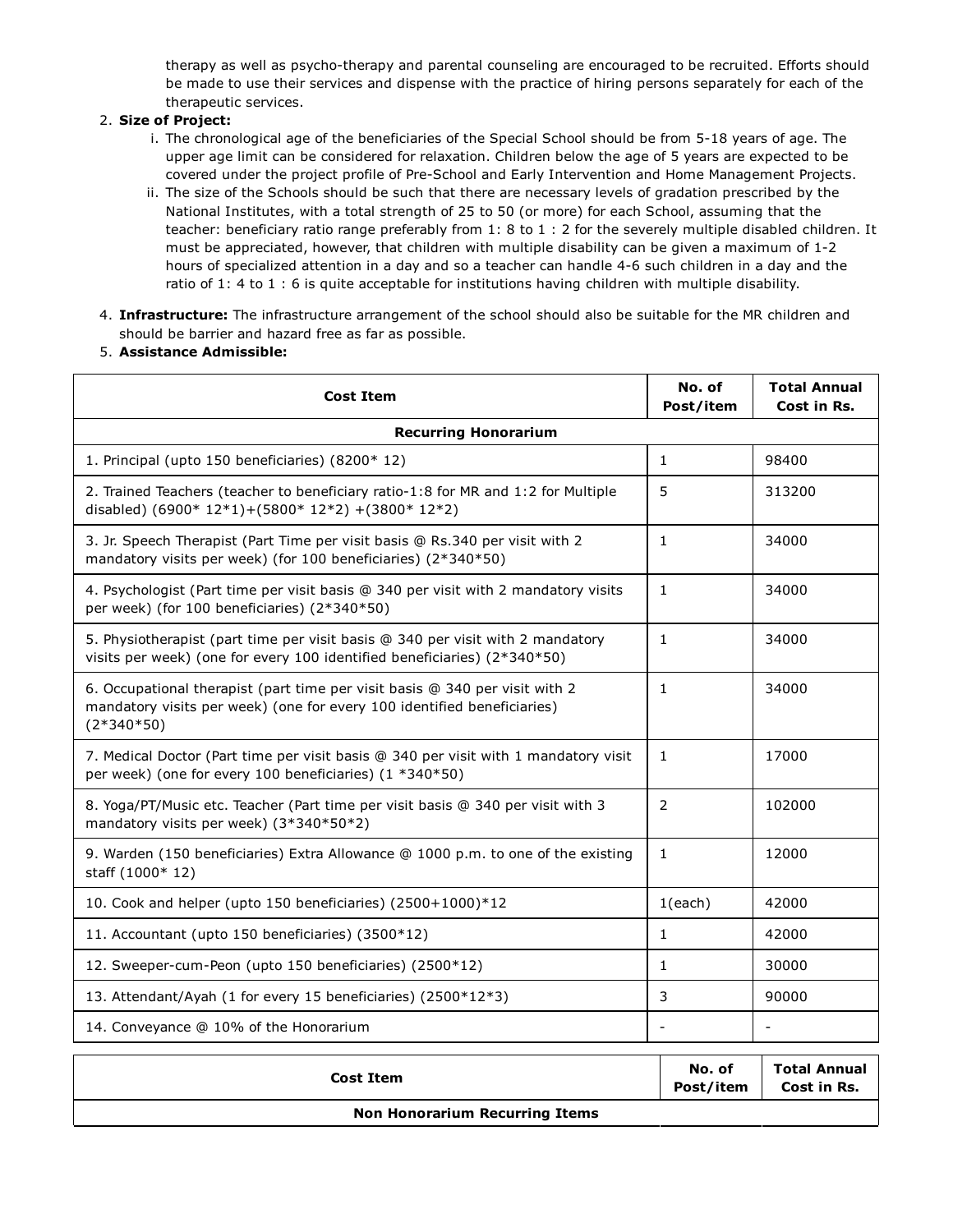| 1. Rent (per month for upto 100 beneficiaries) (10000* 12)*(50/100) (Class 'A' :<br>Rs.20000, Class 'B' Rs.14000, Class 'C'/Others : Rs.10000)                                                     | 60000           |
|----------------------------------------------------------------------------------------------------------------------------------------------------------------------------------------------------|-----------------|
| <b>OR</b>                                                                                                                                                                                          |                 |
| Building Maintenance within the limit @ 2% of the cost of the Building or Rs.70000<br>per annum or actual expenditure of the previous year, whichever is lowest.                                   |                 |
| 2. Transport (250* 10*(50/2)<br>(Class 'A': Rs.400 p,m.p.b, Class 'B': Rs.350 p.m.p.b, Class 'C' Others: Rs.250<br>p.m.p.b)                                                                        | 62500           |
| 3. Stipend/Hostel Maintenance- Residential Inmates Rs.850 per month per<br>beneficiary (850*10*(50/2)<br>- Day Trainees - Rs 200 per month per beneficiary (200* 10*(50/2)                         | 212500<br>50000 |
| 4. Contingencies @ Rs.1600 per annum per beneficiary (Maximum) (1600*50)                                                                                                                           | 80000           |
| <b>Non Recurring</b>                                                                                                                                                                               |                 |
| 1. Furniture (Low cost multi purpose and adaptable furniture should be used) Up to<br>a maximum of Rs.2000 per beneficiary subject to assessment of actual needs (once<br>in 3 years) (Rs.2000*50) | 100000          |
| 2. Sports equipment/ Adapted Sports Equipment (Rs.10000 or actuals whichever is<br>lower, once in 3 years)                                                                                         | 10000           |
| 3. Physiotherapy equipment (refer to annxeure to this model project)                                                                                                                               |                 |
| 4. Occupational Therapy equipment (refer to annxeure to this model project)                                                                                                                        |                 |
| 5. Speech Therapy equipment (refer to annxeure to this model project)                                                                                                                              |                 |
| 6. Special Teaching aids and Toys (refer to annxeure to this model project)                                                                                                                        | ۳               |
| 7. Special designed toys for younger children (refer to annxeure to this model<br>project)                                                                                                         |                 |
| 8. Teaching Mirror (refer to annxeure to this model project)                                                                                                                                       |                 |
| 9. Computer Hardware and accessories (subject to actual cost as per quotation<br>from an authorized vendor)                                                                                        | 50000           |
| 10. Specialised Software/special key board/access technology (subject to actual<br>cost as per quotation from an authorized vendor)                                                                | 60000           |

- 1. The building owned or hired should be clean spacious, well lighted and ventilated to facilitate comfortable stay and learning by the trainees/beneficiaries. The building and classrooms should provide barrier free access as required.
- 2. The amount of assistance on account of rent will be regulated within the above ceilings keeping in view the parameters associated with it, the area occupied and used for the project, the number of beneficiaries and the prevailing PWD assessment rates in that area and the rent agreement.
- 3. The existing norms for the teacher pupil ratio is kept at 1: 8 for the mentally challenged and 1:2 for the multiple disabled. The extent of funding will however be contingent on various factors like availability of resources with the government, the financial capacity of the NGO, delivery of services and activity level of the NGO, the need and justification put forth by the organization, etc.
- 4. Considering that the distance from home to school would vary in each case, the school authorities are at liberty to decide on adjusting the release of transport allowance with reference to the difference in distance and expenses covered by their students/beneficiaries.
- 5. Transport allowance will be retained by the NGO if it is providing the transport facility.
- 6. One Post of Attendant/ayah for every 15 beneficiaries (Ratio is the ceiling and the number would depend upon the severity of disability and age group of beneficiaries).
- Efforts should preferably be made to use the services of multidisciplinary BRS graduates rather than availing 7.services of different therapists on part time basis.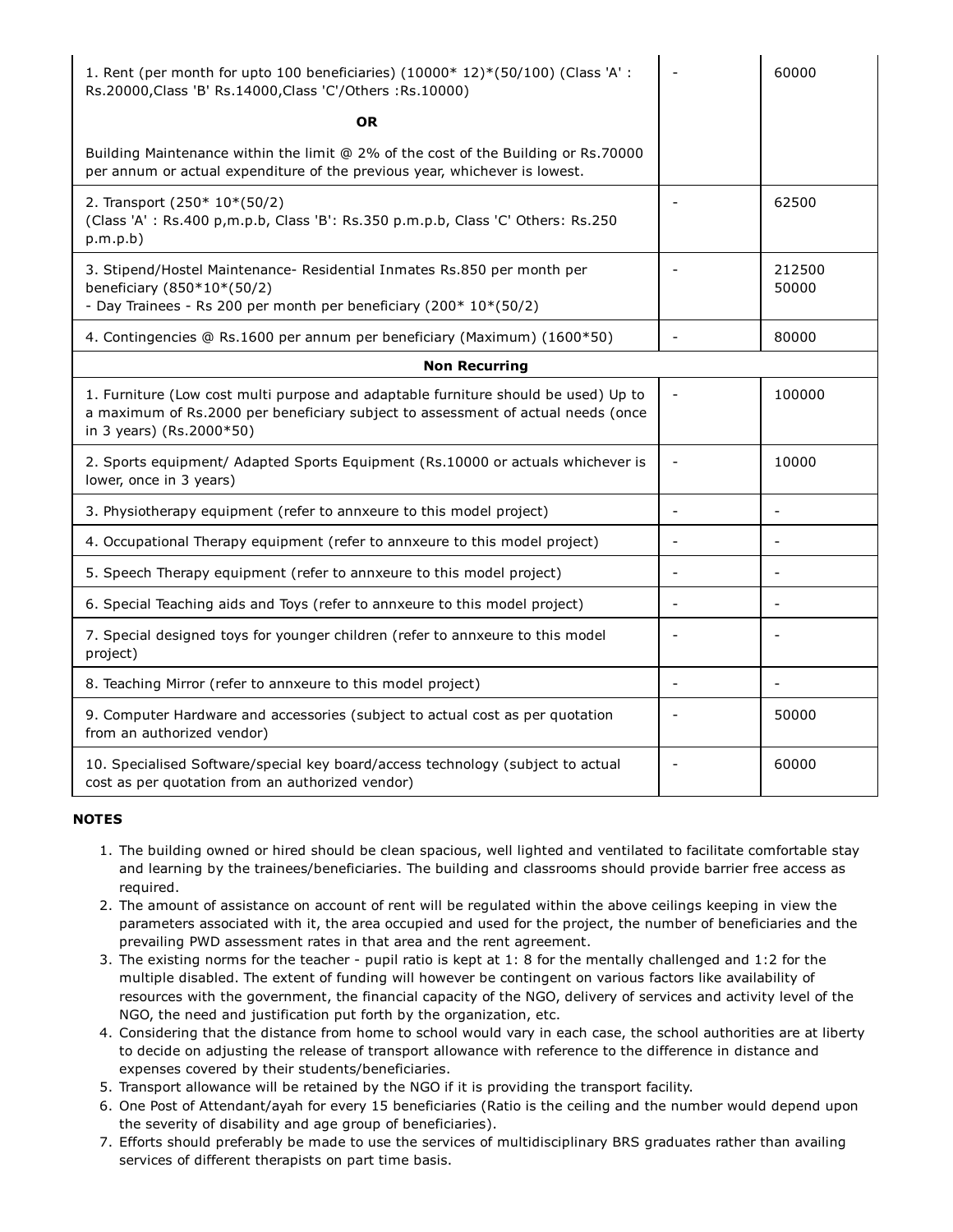- 8. The posts of yoga teacher/music teacher and such other special subjects would be considered only after it is ensured that such beneficiaries have been identified and assessed scientifically to be in need of such services for leading a better quality 'of life and not in a routine manner just because the scheme provides for such a cost item. These services would be operated on part time/on per visit basis.
- 9. Under the head of contingency, expenses such as postage, transport, telephone, stationery, medicines, office expenses, electricity, water charges, routine repairs to building, equipments and their maintenance etc would be covered. Additional charges on electricity in projects involving heavy machinery could be considered separately.
- 10. Stipend/Hostel Maintenance grants will be restricted to dependent beneficiaries whose family income from all sources does not exceed Rs. 1.00 lakh per annum. The Hostel Maintenance grant for boarders is intended to defray the expenses on food and other boarding expenses. The ceilings in this respect would be Rs.850 per month per beneficiary. Rs.200 per month will be allowed for day trainees/beneficiaries to cover their limited expenses.
- 11. It is expected that the duties of the Warden are performed by one of the existing members of staff for an additional allowance or honorarium. The post of a warden would only be considered in situations where the other staff - particularly teachers/instructors/persons holding administrative posts - cannot take up this additional responsibility or where there are residential facilities for both males and females.

#### **Annexure**

### **ILLUSTRATIVE LIST OF TEACHING AND TRAINING MATERIAL AND EQUIPMENT FOR PROJECTS RELATING TO MENTAL RETARDATION**

### **Indoor equipment**

- Large beads (coloured all sizes 100 each), blocks (both coloured and non coloured) wood/acrylic (not swallowable)
- Metal nails and board kit
- Peg board with different shapes
- Balls-different sizes
- Blowing toys
- Toys/other material to provide sensory stimuli
- Rattle, teethers, toy drums etc.
- String toys that are pulled (tractors, cars, planes)
- Picture and numbers books, colour clay, Marbles
- Percussion instruments, drums, bells, tape recorder, tapes with music
- Black board, felt boards, magnetic boards
- Dari/mat
- Containers-small basket or bowls or drums
- Flannel, plastic sheets and cloth, wheat flour for finger paints and a container
- Mirror (big)
- Measuring scales
- Bottles (unbreakable ones for water play)
- Books of various grade levels from nursery to V
- Gardening tools
- Montessori equipment
- Weighing scale
- Cutlery, utensils
- Prevocational equipments
- Carpentry tools-screw driver, pliers, hammer, saws, etc.
- Gardening tools spades, watering cans, long hose pipes
- Consumables

## **Outdoor equipment**

Simple set of stairs wooden rocking horse/boats slide, jungle gym, see-saw hoops, balls

# **Note**

The above list is illustrative only. The precise type and nature of teaching/training material for Schools and Rehabilitation Centres and equipments for Vocational Training/Sheltered workshop and periodicity of assistance would be considered on merits on a case to case basis. The extent of assistance under this head would be regulated within the ceilings of Rs.60000 for teaching and training material and Rs.200000 for Vocational Training and Rehabilitation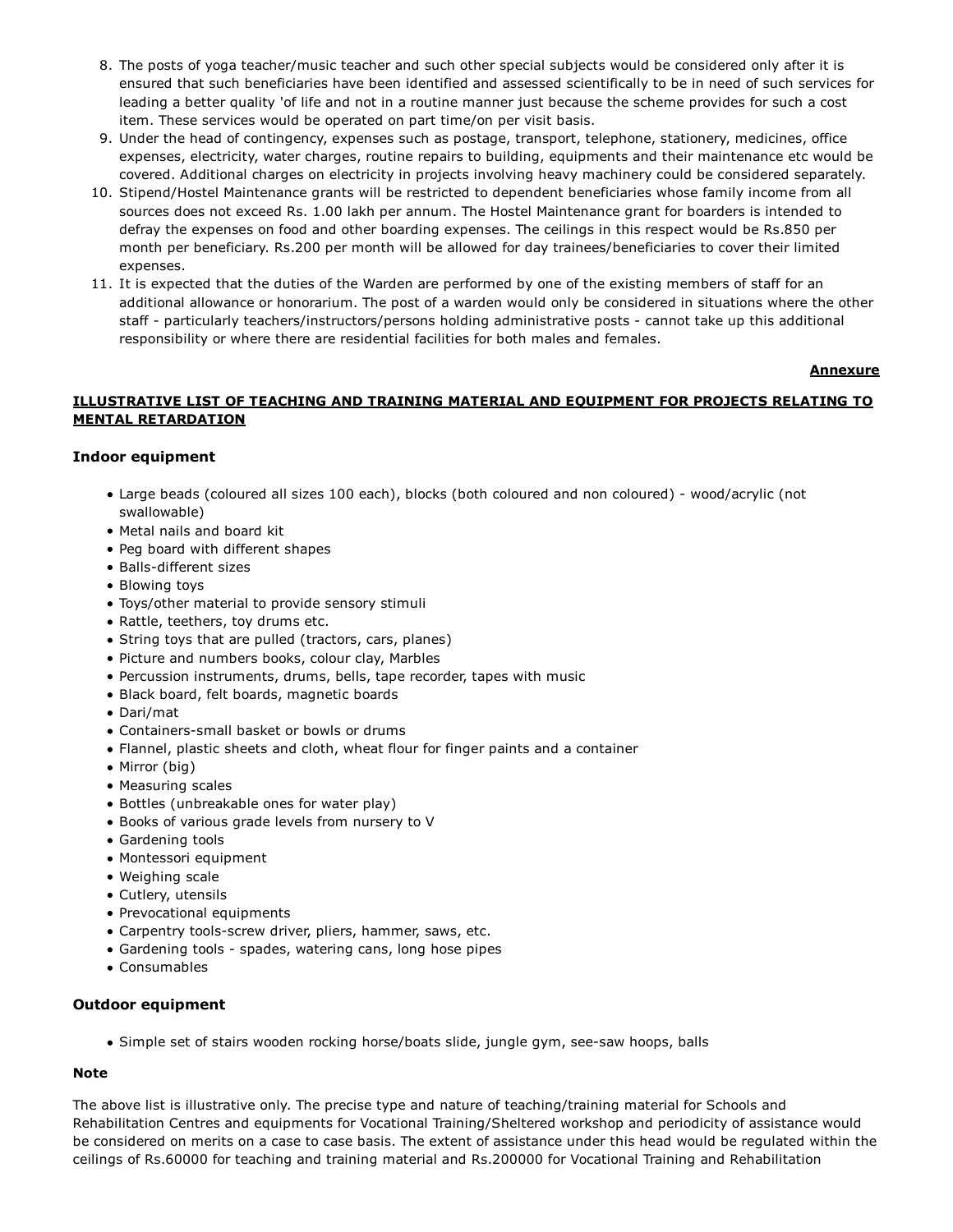# **II (B) SPECIAL SCHOOL FOR THE HEARING & SPEECH IMPAIRED**

In the special education for the hearing impaired, the emphasis is on development of language and communication skills and academics. The basic objective of the special education for the hearing disabled can therefore be stated to be "to assist the hearing disabled children to lead as normal a life as possible through education".

### **Objectives:** 1.

- i. To empower and enable the hearing impaired through access to special education to be productive citizens.
- ii. To impart knowledge that is age appropriate and pragmatic.
- iii. To facilitate communication skills in children with hearing impairment through sign language wherever found appropriate.
- iv. To help hearing impaired children to make use of their residual hearing to the maximum possible extent.
- v. To assist the hearing impaired child to acquire receptive and expressive language skills.
- vi. To help hearing impaired children improve their speech skills.
- vii. To cope with the normal literacy levels to prepare and provide opportunities for educational integration that would eventually lead to social integration.
- viii. To involve the parents and encourage them in a participative role in the educational development of the hearing impaired child.
- ix. To help the hearing impaired child to develop and emotionally fulfilling interpersonal relationship with others in society.
- x. To create awareness in the society at large with a view to provide healthy environment of growth and development for children with hearing impairment.
- xi. To facilitate the movement of their students to regular schools running integrated/inclusive programme.

### **Size of Project:** 2.

The size of the Schools should be such that there are necessary level of gradation with a total strength of 25 to 50 (or more) for each School, assuming that the teacher: beneficiary ratio is 1 :8. The Chronological age of the beneficiaries of the Special School should be from 5-18 years of age. Children below the age of 5 years are expected to be covered under the project profile of Pre-School and Early Intervention and Home Management Projects. However the School must attempt integration of the children with regular schools as early as possible. In respect of children who have been integrated with regular schools the special school may continue to provide remedial and supportive measures as required for which reasonable charges may be recovered from parents/guardians.

## **Infrastructure:** 3.

The infrastructural arrangement of the school should be suitable for the hearing impaired children.

## 5. **Assistance Admissible:**

| <b>Cost Item</b>                                                                                                                                         | No. of<br>Post/item | <b>Total Annual</b><br>Cost in Rs. |
|----------------------------------------------------------------------------------------------------------------------------------------------------------|---------------------|------------------------------------|
| <b>Recurring Honorarium</b>                                                                                                                              |                     |                                    |
| 1. Principal (upto 150 beneficiaries) (8200*12)                                                                                                          |                     | 98400                              |
| 2. Trained Teachers (Teacher: Pupil ratio of 1:8) $(6900*12*1)+(5800*1)$<br>$12*2$ + (3800* 12*2)]                                                       | 5                   | 313200                             |
| 3. Speech Therapist/ Audiologist (part Time per visit basis @ Rs.340 per visit<br>with 2 mandatory visits per week) (for 100 beneficiaries) $(2*340*50)$ |                     | 34000                              |
| 4. ENT Specialist (part time) (per visit basis @ Rs.340 per visit per month) (for<br>100 beneficiaries) $(340*12)$                                       |                     | 4080                               |
| 5. Medical Doctor (Part Time) (Part Time per visit basis @ Rs.340 per visit with<br>mandatory one visit per week) (for 100 beneficiaries) $(340*1*50)$   |                     | 17000                              |
| 6. Warden (upto 150 beneficiaries) Extra Allowance @ Rs.1000 p.m. to one of<br>the existing staff $(1000*12)$                                            |                     | 12000                              |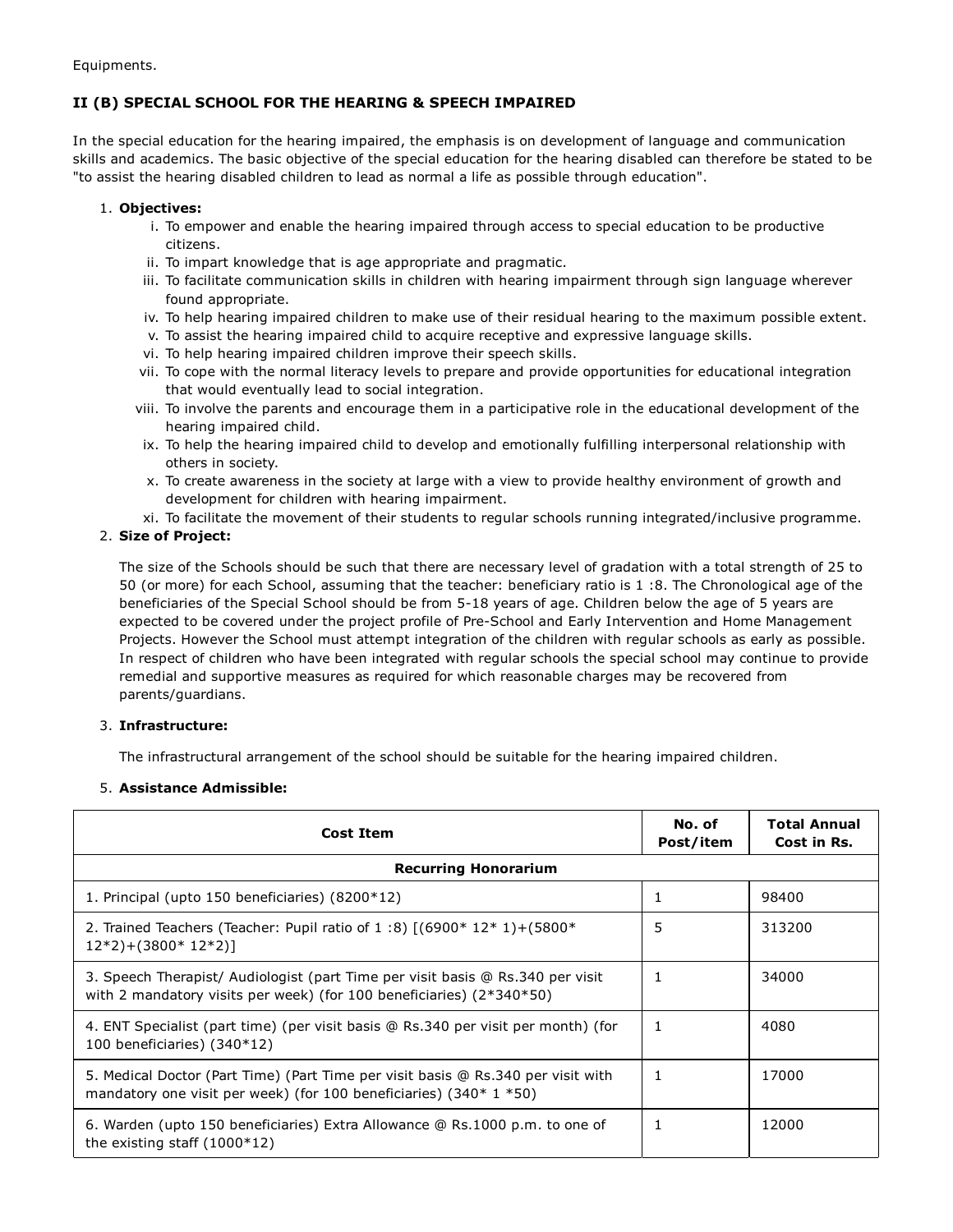| 7. Cook and helper (upto 150 beneficiaries) (2500+ 1000)*12                                                                                                                      | $1$ (each)               | 42000           |
|----------------------------------------------------------------------------------------------------------------------------------------------------------------------------------|--------------------------|-----------------|
| 8. Accountant (upto 150 beneficiaries) (3500*12)                                                                                                                                 | 1                        | 42000           |
| 9. Peon cum Sweeper (upto 150 beneficiaries) (2500*12)                                                                                                                           | $\mathbf{1}$             | 30000           |
| 10. Attendant/Ayah (for every 50 beneficiaries) (2500*12)                                                                                                                        | 1                        | 30000           |
| 11. Conveyance @10% of the Honorarium                                                                                                                                            | $\overline{\phantom{a}}$ |                 |
| <b>Non Honorarium Recurring Items</b>                                                                                                                                            |                          |                 |
| 1. Rent (per month for upto 100 beneficiaries) (10000*12)*(50/100)<br>Class 'A' Cities: Rs.20000, Class 'B' Cities: Rs.14000<br>Class 'C'/Others: Rs.10000                       |                          | 60000           |
| 2. Transport $(250 * 10 * (50/2))$<br>Class 'A' Cities: Rs.400 p.m.p.b<br>Class 'B' Cities: Rs.350 p.m.p.b<br>Class 'C' Others: Rs.250 p.m.p.b                                   |                          | 62500           |
| 3. Contingencies @ Rs.1600 per annum per beneficiary (Maximum) 1600*50                                                                                                           |                          | 80000           |
| 4. Stipend/Hostel Maintenance<br>- Residential Inmates - Rs. 850 per month per beneficiary (850* 10*(50/2)<br>- Day Trainees - Rs. 200 per month per beneficiary (200*10*(50/2)) |                          | 212500<br>50000 |

| <b>Cost Item</b>                                                                                                                                                                                    |  | <b>Total Annual</b><br>Cost in Rs. |
|-----------------------------------------------------------------------------------------------------------------------------------------------------------------------------------------------------|--|------------------------------------|
| <b>Non Recurring</b>                                                                                                                                                                                |  |                                    |
| 1. Furniture (Low cost multi purpose and adaptable furniture should be used) Upto<br>a maximum of Rs. 2000 per beneficiary subject to assessment of actual needs.<br>(Rs.2000*50) (once in 3 years) |  | 100000                             |
| 2. Sports equipment/Adapted Sports Equipment (Rs. 10000 or actual whichever is<br>lower) (once in 3 years).                                                                                         |  | 10000                              |
| 3. Individual Hearing Aids (refer to annxeure to this model project)                                                                                                                                |  |                                    |
| 4. Group Hearing aids having 10 Microphones with loop induction system (refer to<br>annxeure to this model project)                                                                                 |  |                                    |
| 5. Clinical & Pure Tone Audiometer (refer to annxeure to this model project)                                                                                                                        |  |                                    |
| 6. Speech Trainer (refer to annxeure to this model project)                                                                                                                                         |  |                                    |
| 7. Computerized Speech Therapy Equipment (refer to annxeure to this model<br>project)                                                                                                               |  |                                    |
| 8. Teaching Mirror (refer to Annxeure to this model project)                                                                                                                                        |  | $\overline{\phantom{m}}$           |
| 9. Computer Hardware and accessories (subject to actual cost as per quotation<br>from an authorized vendor)                                                                                         |  | 50000                              |
| 10. Specialised Software (like text conversion in audio files) (subject to actual cost<br>as per quotation from an authorized vendor)                                                               |  | 60000                              |

- 1. The building owned or hired should be clean spacious, well lighted and ventilated to facilitate comfortable stay and learning by the trainees/beneficiaries.
- 2. The amount of assistance on account of rent will be regulated within the above ceilings keeping in view the parameters associated with it, the area occupied and used for the project, and the number of beneficiaries and the prevailing PWD assessment rates in that area and the rent agreement.
- 3. The existing norms for the teacher-pupil ratio is kept at 1:8. The extent of funding will however be contingent on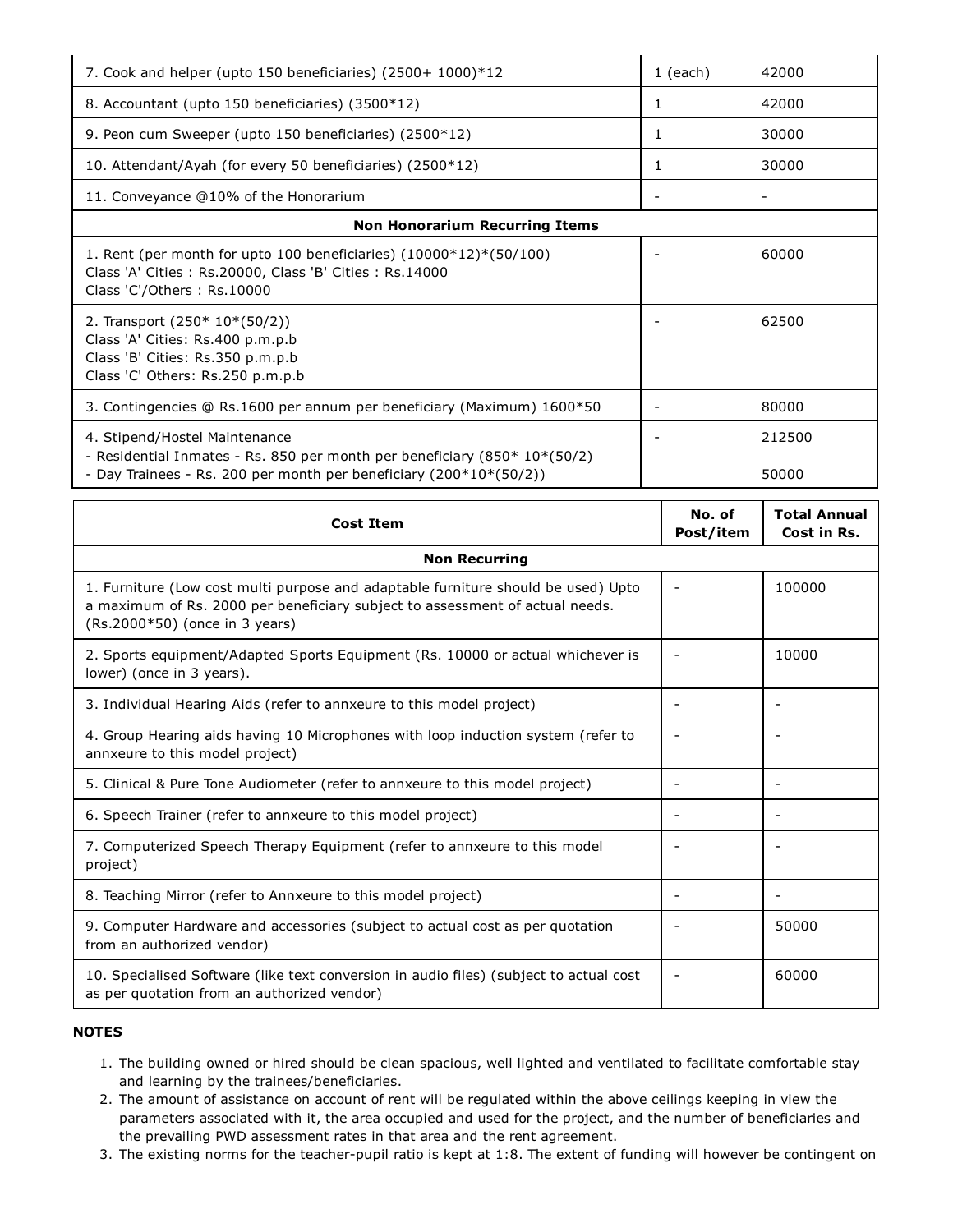various factors like availability of resources with the government, the financial capacity of the NGO, delivery of services and activity level of the NGO, the need and justification put forth by the organization, etc.

- 4. Considering that the distance from home to school would vary in each case, the School authorities are at liberty to decide on adjusting the release of Transport allowance with reference to the difference in distance and expenses covered by their students/beneficiaries.
- 5. Transport allowance will be retained by the NGO if it is providing the transport facility.
- 6. One Post of Attendant/Ayah for every 50 beneficiaries. (Ratio is the ceiling and the number would depend on age group of beneficiaries.)
- 7. Under the head of contingency, expenses such as postage, transport, telephone, stationery, medicines, office expenses, electricity, water charges, routine repairs to building, equipments and their maintenance etc: would be covered. Additional charges on electricity in projects involving heavy machinery could be considered separately.
- Stipend/Hostel Maintenance grants will be restricted to dependent beneficiaries whose family income from all 8. sources does not exceed Rs 1 lakh per annum. The Hostel Maintenance grants for boarders is intended to defray the expenses on food and other boarding expenses. The ceiling in this respect would be Rs. 850 per month per beneficiary. Rs. 200 per month will be allowed for day trainees/beneficiaries to cover their limited expenses.
- 9. It is expected that the duties of the Warden are performed by one of the existing members of staff for an additional allowance or honorarium. The post of a warden would only be considered in situations where the other staff-particularly teachers/instructors/persons holding administrative posts - cannot take up this additional responsibility or where there are residential facilities for both males and females. This will be applicable to all type of residential facilities.

**Annexure**

## **ILLUSTRATIVE LIST OF TEACHING AND TRAINING MATERIAL AND EQUIPMENT FOR PROJECTS FOR THE HEARING IMPAIRED**

- 1. Clinical Audiometer
- 2. Portable Audiometer
- 3. Speech Trainer
- 4. Brainstem evoked response Audiometer
- 5. Impedance Audiometer
- 6. Group Hearing with access of 10 students
- 7. TEOAE Screener analyzer with accessories
- 8. Flexible Naso Pharyngo Baryngoscope Model ENT
- 9. Phonetic Stimulator
- 10. Oscilloscope
- 11. Audio Scope-handheld-Screening Pure tone Audiometer
- 12. Software, hardware for use as visible speech equipment (for e.g. Vaghmi, SSI- Dr.Speech etc.)
- 13. Micromotor for ear mould making
- 14. Artificial Electronic Larynx
- 15. Baby Reactometer
- 16. Middle Ear Analyzer with accessories
- 17. Auto Tympanometer with access
- 18. Hearing and test system with insertion Gain Measurement

### **NOTE**

The above list is illustrative only. The precise type and nature of teaching/Training material for Schools and Rehabilitation Centres and equipments for Vocational Training/Sheltered workshop and periodicity of assistance would be considered on merits on a case to case to basis. The extent of assistance under this head will be regulated within the ceilings of Rs.60000 for teaching and training material and Rs.200000 for Vocational Training and Rehabilitation Equipments.

## **II.(C) SPECIAL SCHOOLS FOR THE VISUALLY CHALLENGED**

As in the case of the special school for the hearing disabled, the main thrust of the special education for the visually disabled is on communication skills and development of other sensory abilities, the end objective being to integrate these students in regular institutions of learning and society in general.

### **Objectives:** 1.

i. To impart special training on communication and language skills through use of Braille script.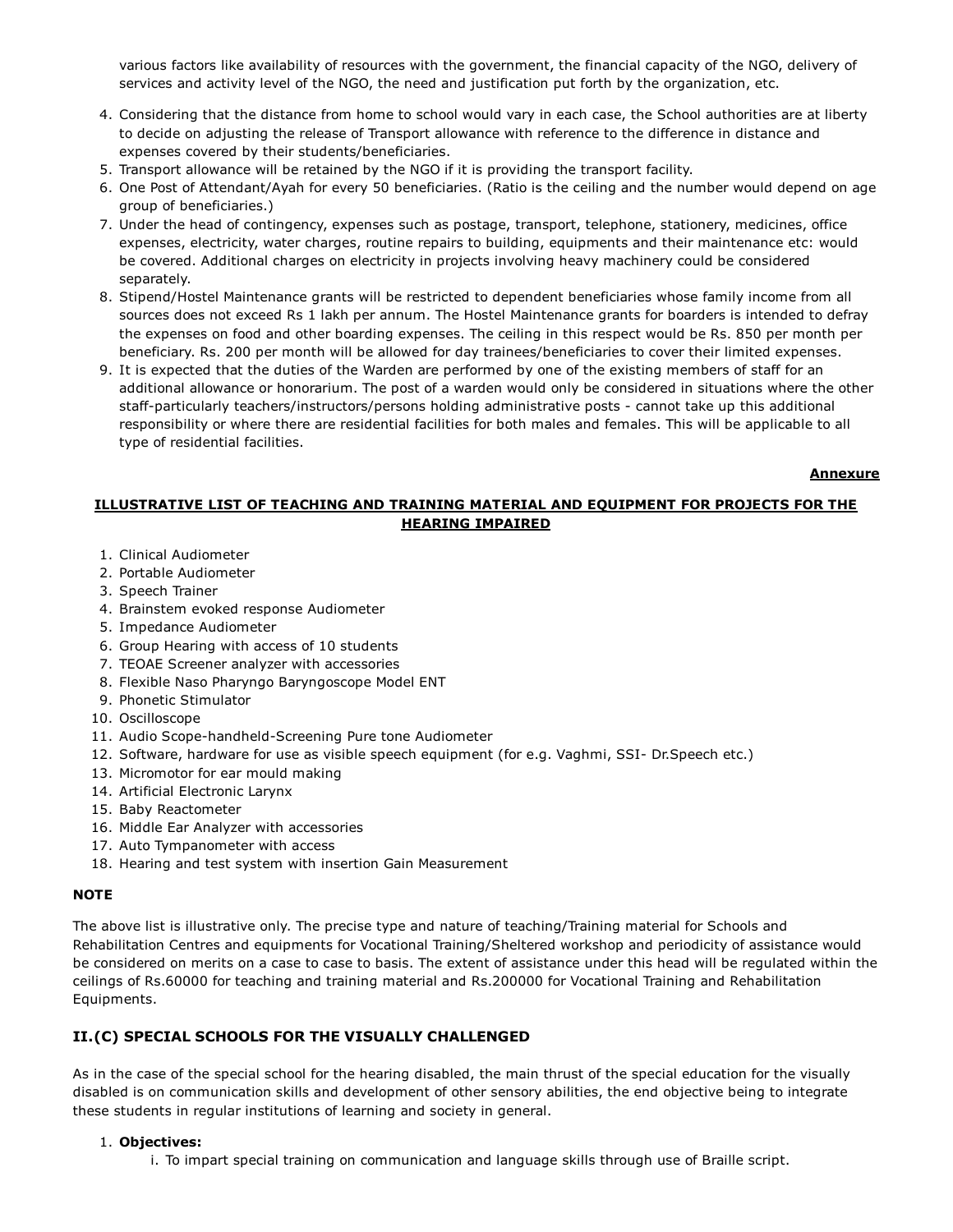- ii. To improve the mobility skills of the visually impaired and facility in the use of necessary aids and appliances.
- iii. To give special inputs on managing the daily living skills.
- iv. To tone the other functional senses through special instruction on multi-sensory training.
- v. To provide for special orientation education with reference to the physical, psychological and social environment.
- vi. To cope with the normal literacy levels to prepare and provide opportunities for educational integration that would eventually lead to' social integration.
- vii. To involve the parents and encourage them in a participative role in the educational process of their child.
- viii. To prepare the students for integration in regular schools as far as possible.
- ix. To provide support services for visually impaired children studying in integrated/inclusive schools.

## **Size of Project:** 2.

- a. The chronological age of the beneficiaries of the Special School should be from 5-18 years of age.
- b. The size of the School will depend on whether it is a primary or secondary level institution or both, In any case, the prescribed size per unit shall be for 50 beneficiaries, with the assumption that the teacher/pupil ratio ranges from 1:8 to 1:15.

## **Infrastructure:** 3.

The infrastructural arrangement of the school should be suitable for the visually disabled and should be barrier and hazard free as far as possible. The extent of support for each school for special education of Visually disabled will be as follows.

# 5. **Assistance Admissible:**

| <b>Cost Item</b>                                                                                                                                           | No. of<br>Post/item | <b>Total Annual</b><br>Cost in Rs. |  |  |  |
|------------------------------------------------------------------------------------------------------------------------------------------------------------|---------------------|------------------------------------|--|--|--|
| <b>Recurring Honorarium</b>                                                                                                                                |                     |                                    |  |  |  |
| 1. Principal (upto 150 beneficiaries) (8200*12)                                                                                                            | $\mathbf{1}$        | 98400                              |  |  |  |
| 2. Trained Teachers (Teacher: Pupil ratio of 1: 15 to 1:8) [(6900* 12*<br>$1)+(5800*12*1)+(3800*12*1)]$                                                    | 3                   | 198000                             |  |  |  |
| 3. Braille Instructor (for 50 beneficiaries) (5800*12)                                                                                                     | $\mathbf{1}$        | 69600                              |  |  |  |
| 4. Mobility Instructor (for 50 beneficiaries) (5800*12)                                                                                                    | $\mathbf{1}$        | 69600                              |  |  |  |
| 5. Therapist (part time per visit basis @ 340 per visit with 2 mandatory visits<br>per week) (one for every 100 identified beneficiaries) $(340 * 2 * 50)$ |                     | 34000                              |  |  |  |
| 6. Medical Doctor Part time per visit basis @ 340 per visit with 1 mandatory visit<br>per week) (for 100 beneficiaries) (340*1*50)                         |                     | 17000                              |  |  |  |
| 7. Accountant (upto 150 beneficiaries) 3500 *12)                                                                                                           | $\mathbf{1}$        | 42000                              |  |  |  |
| 8. Warden (upto 150 beneficiaries) Extra Allowance @ 1000 p.m. to one of the<br>existing staff $(1000*12)$                                                 | $\mathbf{1}$        | 12000                              |  |  |  |
| 9. Cook and helper (upto 150 beneficiaries) (2500+1000)*12                                                                                                 | 1 each              | 42000                              |  |  |  |
| 10. Sweeper cum Peon (upto 150 beneficiaries) 2500*12                                                                                                      | $\mathbf{1}$        | 30000                              |  |  |  |
| 11. Attendant/Ayah(1 for every 50 beneficiaries) 2500*12                                                                                                   | $\mathbf{1}$        | 30000                              |  |  |  |
| 12. Conveyance 10% of Honorarium                                                                                                                           | $\blacksquare$      | $\blacksquare$                     |  |  |  |
| <b>Non Honorarium Recurring Items</b>                                                                                                                      |                     |                                    |  |  |  |
| 1. Rent (per month upto 100 beneficiaries) $(10000*12)*(50/100)$<br>Class 'A' Cities: Rs.20000<br>Class 'B' Cities: Rs.14000<br>Class 'C' Others: Rs.10000 |                     | 60000                              |  |  |  |
| 2. Transport (250* 10*(50/2))<br>Class 'A' Cities: Rs.400 p,m.p.b<br>Class 'B' Cities: Rs.350 p.m.p.b                                                      |                     | 62500                              |  |  |  |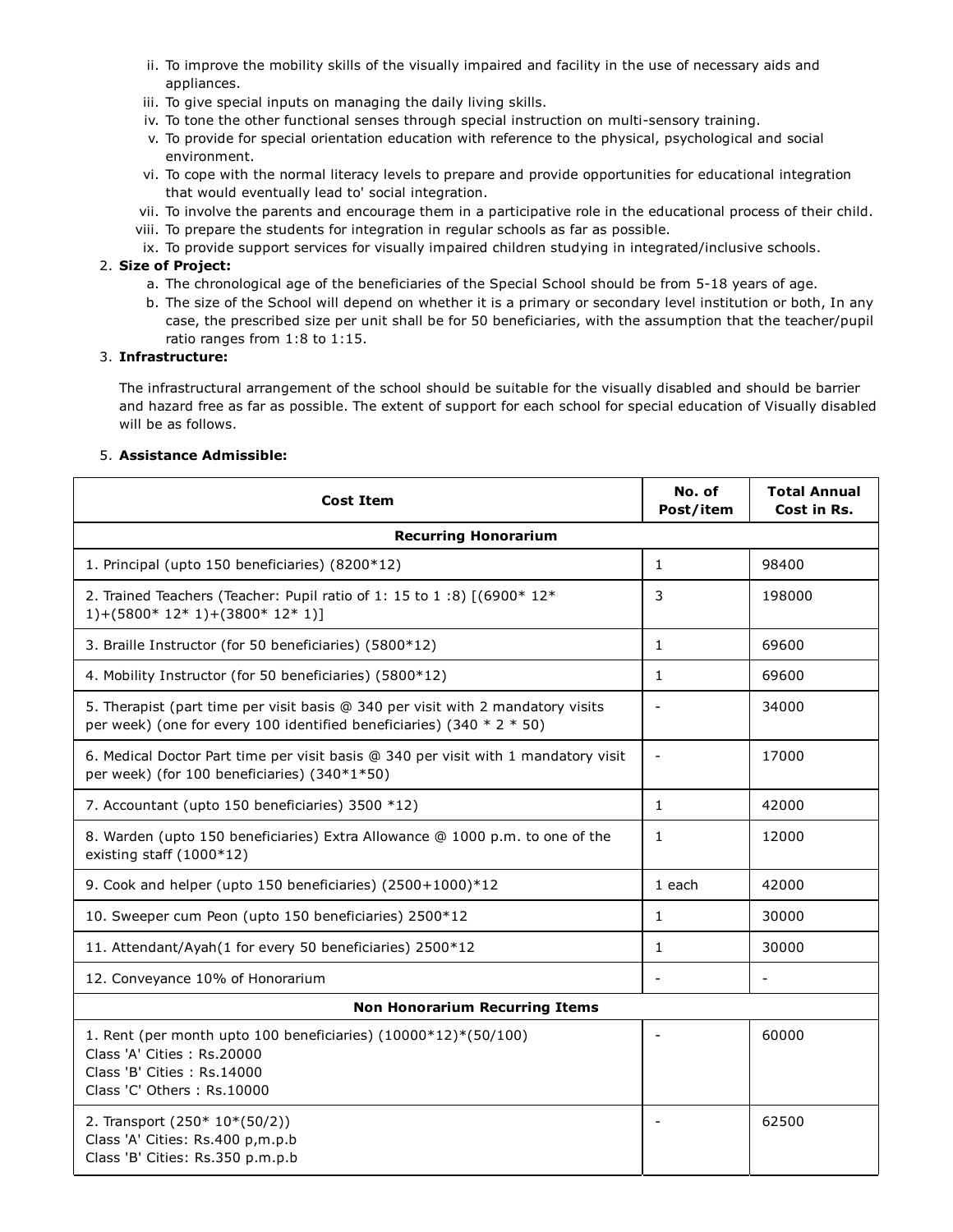| Class 'C' Others: Rs.250 p.m.p.b                                                                         |        |
|----------------------------------------------------------------------------------------------------------|--------|
| 3. Contingencies @ Rs.1600 per annum per beneficiary (Maximum) (1600*50)                                 | 80000  |
|                                                                                                          |        |
| 4. Stipend/Hostel Maintenance<br>- Residential Inmates - Rs. 850 per month per beneficiary 850*10*(50/2) | 212500 |

| <b>Cost Item</b>                                                                                                                                                                                      | No. of<br>Post/item | <b>Total Annual</b><br>Cost in Rs. |
|-------------------------------------------------------------------------------------------------------------------------------------------------------------------------------------------------------|---------------------|------------------------------------|
| <b>Non Recurring</b>                                                                                                                                                                                  |                     |                                    |
| 1. Furniture (Low cost multi purpose and adaptable furniture should be used) up to<br>a maximum of Rs. 2000 per beneficiary subject to assessment of actual needs. (Rs<br>$2000*50$ (once in 3 years) |                     | 100000                             |
| 2. Sports equipment/Adapted Sports Equipment (once in 3 years)                                                                                                                                        |                     | 10000                              |
| 3. Computer Hardware and accessories (subject to actual cost as per quotation from<br>an authorized vendor)                                                                                           |                     | 50000                              |
| 4. Specialised Software (like screen reading/JAWS)(subject to actual cost as per<br>quotation from an authorized vendor)                                                                              |                     | 60000                              |
| 5. Braille slates, Braillers, Thermo foam, Arithmetic Frames, Abacus, Geometry kits,<br>Science teaching kits, Special Teaching aids & Toys (refer to annxeure to this model<br>project)              |                     |                                    |

- 1. The building owned or hired should be clean spacious, well lighted and ventilated to facilitate comfortable stay and learning by the trainees/beneficiaries. The building and classroom should provide barrier free access as far as possible.
- 2. The amount of assistance on account of rent will be regulated within the above ceilings keeping in view the parameters associated with it, the area occupied and used for the project and the number of beneficiaries and the prevailing PWD assessment rates in that area and the rent agreement.
- 3. The existing norms for the teacher-pupil ratio is kept ranging from 1:15 (normal) to 1:8. The extent of funding will however be contingent on various factors like availability of resources with the government, the financial capacity of the NGO, delivery of services and activity level of the NGO, the need and justification put fourth by the organization, etc. A higher ratio than 1:15 will be considered in deserving cases and in the case of primary schools.
- 4. Considering that the distance from home to school would vary in each case, the School authorities are at liberty to decide on adjusting the release of Transport allowance with reference to the difference in distance and expenses covered by their students/beneficiaries.
- 5. Transport allowance will be retained by the NGO if it is providing the transport facility.
- 6. The posts of yoga teacher/music teacher and such other special subjects would be considered only after it is ensured that such beneficiaries have been identified and assessed to be in need of such services for leading a better quality of life and not in a routine manner just because the scheme provides for such a cost item. These services would be operated on part time/on per visit basis.
- 7. Under the head of contingency expenses such as postage, transport, telephone, stationery, medicines, office expenses, electricity, water charges, routine repairs to building, equipments and their maintenance etc. would be covered. Additional charges on electricity in projects involving heavy machinery could be considered separately.
- Stipend/Hostel Maintenance grants will be restricted to dependent beneficiaries whose family income from all 8. sources does not exceed Rs 1lakh per annum. The Hostel Maintenance grants for boarders is intended to defray the expenses on food and other boarding expenses. The ceiling in this respect would be Rs. 850 per month per beneficiary. Rs. 200 per month will be allowed for day trainees/beneficiaries to cover their limited expenses.
- 9. It is expected that the duties of the Warden are performed by one of the existing members of staff for an additional allowance or honorarium. The post of a warden would only be considered in situations where the other staff-particularly teachers/instructors/persons holding administrative posts - cannot take up this additional responsibility or where there are residential facilities for both males and females. This will be applicable to all type of residential facilities.
- 10. Provision should be made and arrangements tied up for periodical medical and eye check up of students so as to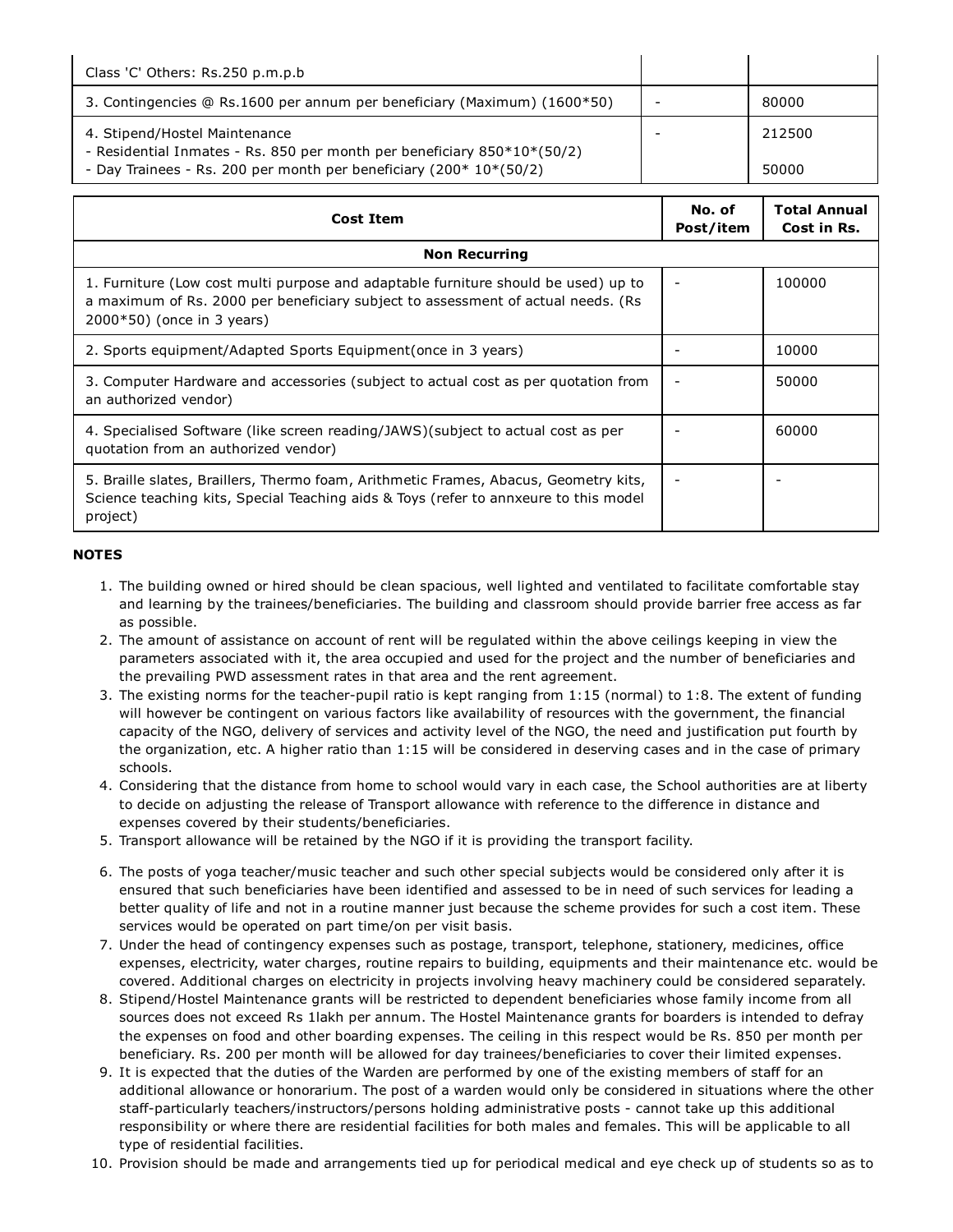ensure that such of the beneficiaries whose vision can be restored are helped. The services of Ophthalmologist/Optometrist trained in low vision management can be availed on per visit basis and the visit can be once in 3 months or 6 months depending upon the need.

### **Annexure**

## **ILLUSTRATIVE LIST OF TEACHING AND TRAINING MATERIAL AND EQUIPMENT FOR VISUALLY HANDICAPPED**

- 1. Braille writing slates
- 2. Taylor frames
- 3. Abacus
- 4. Mathematics kits
- 5. Science kits
- 6. Sensory training kits
- 7. Canes for mobility
- 8. Chess boards
- 9. Playing cards
- 10. Draught boards
- 11. Braille text books
- 12. Recorded books

# **III. PROJECT FOR CEREBRAL PALSIED CHILDREN**

### **Objectives:** 1.

- i. To undertake a proper assessment and diagnosis of the problem of each beneficiary.
- ii. To identify the psychological and physiotherapy needs of the beneficiary.
- iii. To assess the capacity of each beneficiary and thereafter place them in groupings and grades.
- iv. To manage the behavioral problems and to impart special skills, self-help skills, and cater to the therapy needs of the beneficiary.
- v. To manage the educational and vocational needs.
- vi. To give special inputs for the improvement of the communication skills of the beneficiary.

## **Size of the Project:** 2.

- The project size should normally be not more than 15-20 beneficiaries.
- 3. **Amount of Assistance:**

| <b>Cost Item</b>                                                                                                            | No. of<br>Post/item      | <b>Total Annual</b><br>Cost in Rs. |  |
|-----------------------------------------------------------------------------------------------------------------------------|--------------------------|------------------------------------|--|
| <b>Recurring Honorarium</b>                                                                                                 |                          |                                    |  |
| 1. Special Teachers (in the ratio of 1:4) $(6900*12*5)$                                                                     | 5                        | 414000                             |  |
| 2. Speech Therapist (part Time per visit basis @ Rs 340 per visit with 2<br>mandatory visits per week) $(340 * 2 * 4 * 12)$ | 1                        | 32640                              |  |
| 3. Psychologist (part time per visit basis @340 per visit with 2 mandatory visits<br>per week) (340*2*4*12)                 | $\mathbf{1}$             | 32640                              |  |
| 4. Physiotherapist (part time per visit basis @340 per visit with 2 mandatory visit<br>per week) (340*2*4*12)               | 1                        | 32640                              |  |
| 5. Medical Doctor (part time per visit basis @ 340 per visit with 1 mandatory visit<br>per week) (340*4*12)                 | 1                        | 16320                              |  |
| 6. Sweeper-cum-Peon (upto 150 beneficiaries) 2500*2*12                                                                      | $\mathcal{P}$            | 60000                              |  |
| 7. Attendant/Ayah(1 for every 5 beneficiaries) (2500*4*12)                                                                  | 4                        | 120000                             |  |
| 8. Conveyance @ 10% of the Honorarium                                                                                       | $\overline{\phantom{a}}$ | $\overline{\phantom{a}}$           |  |
| <b>Non Honorarium Recurring Items</b>                                                                                       |                          |                                    |  |
| 1. Rent (per month for 100 beneficiaries) $(7000*12)*(20/100)$<br>Class 'A' Cities: Rs.14000<br>Class 'B' Cities: Rs.11000  | $\overline{\phantom{a}}$ | 16800                              |  |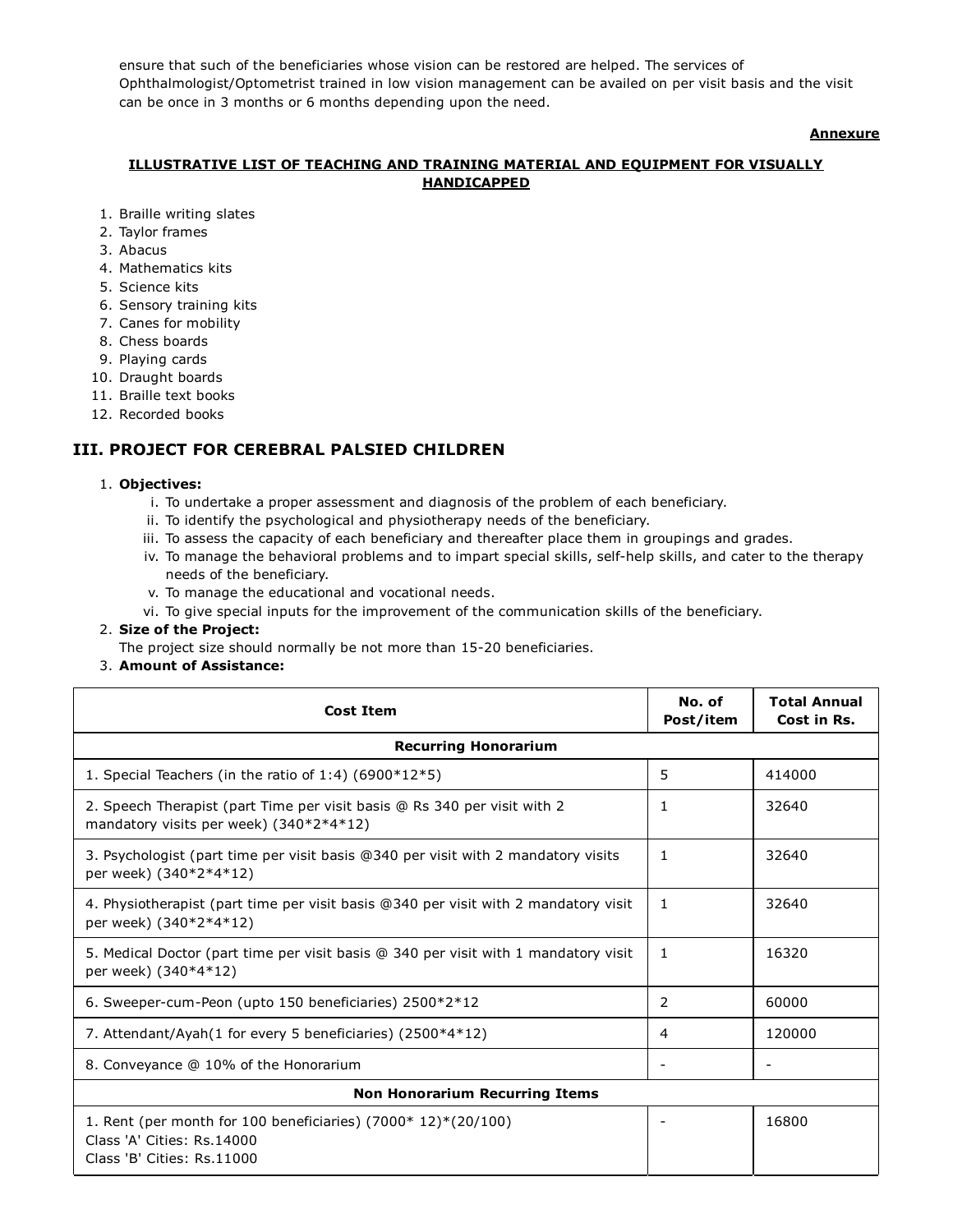| Class 'C'/Others: Rs.7000                                                                                                                                          |       |
|--------------------------------------------------------------------------------------------------------------------------------------------------------------------|-------|
| <b>OR</b>                                                                                                                                                          |       |
| Building Maintenance within the limit @ 2% of the cost of the Building or<br>Rs.70000 per annum or actual expenditure of the previous year whichever is<br>lowest. |       |
| 2. Transport $(250*20*12)$<br>Class 'A' Cities: Rs.400 p.m.p.b<br>Class 'B' Cities: Rs.350 p.m.p.b<br>Class 'C' Others: Rs.250 p.m.p.b                             | 60000 |
| 3. Contingencies @ Rs.700 per annum per beneficiary (Maximum) (700*20)                                                                                             | 14000 |

| Cost Item                                                                                                                                                                                                                     | No. of<br>Post/item | <b>Total Annual</b><br>Cost in Rs. |
|-------------------------------------------------------------------------------------------------------------------------------------------------------------------------------------------------------------------------------|---------------------|------------------------------------|
| <b>Non Recurring</b>                                                                                                                                                                                                          |                     |                                    |
| 1. Furniture (Low cost multi purpose and adaptable furniture should be used) up to a<br>maximum of Rs. 2000 per beneficiary subject to assessment of actual<br>needs(Rs.2000*20).                                             |                     | 40000                              |
| 2. Sports equipment/Adapted Sports Equipment (Rs.10000 or actuals whichever is<br>lower) (once in 3 years)                                                                                                                    |                     | 10000                              |
| 3. Computer Hardware and accessories (subject to actual cost as per quotation from<br>an authorized vendor)                                                                                                                   |                     | 50000                              |
| 4. Specialised Software/special key board/access technology (subject to actual cost as<br>per quotation from an authorized vendor)                                                                                            |                     | 60000                              |
| 5. Physiotherapy/Occupational Therapy/Speech Therapy equipment, Special Teaching<br>aids and Toys, Specially designed toys for younger children, Teaching Mirror (refer to<br>annxeure to model projects II A, II B and II C) |                     |                                    |

**Note:** The observation in respect of rent, transport, contingencies etc. stated under other project profiles will be applicable for these type of projects also.

# **IV. VOCATIONAL TRAINING CENTERS**

## **Project Objectives:** 1.

These projects are meant for adolescents/adults with disabilities and these are expected to achieve the objective of moving the disabled person towards economic independence. An illustrative list of trades and the maximum period of training is available in Annexure to this model project. In addition, vocational courses recognized by the National Council for Vocational Training (NCVT), Directorate General of Employment and Training, Ministry of Labour and Employment, Government of India, can be offered by Vocational Training Centres, with suitable adjustment of training periods considering the types of disabilities of the beneficiaries. While selecting the trades and beneficiaries it is imperative to ensure that trades are suitable for the beneficiary and that care is taken to assess the potential viability of marketing the skills acquired. The expected age limits of beneficiaries for these centers should range from 15 to 35 years. In deserving cases involving beneficiaries who are mentally retarded the age limits can be considered for relaxation.

It is expected that the projects of this kind will have established forward linkages in terms of tie up for future employment or self employment. Placement arrangements, financial assistance for individual entrepreneurship or through self-help groups and marketing arrangement should be in-built in these programmes.

### **Size of the project:** 2.

Each Center could be set up for beneficiaries for a minimum level of 20 and a maximum level up to 50 beneficiaries per trade. A maximum of three trades could be offered by each Center. In cases where the number of beneficiaries with the Non Governmental Organisations is very large the Ministry shall reserve the discretion to allow for more than three trades per center. The sale proceeds of the products made out of the raw material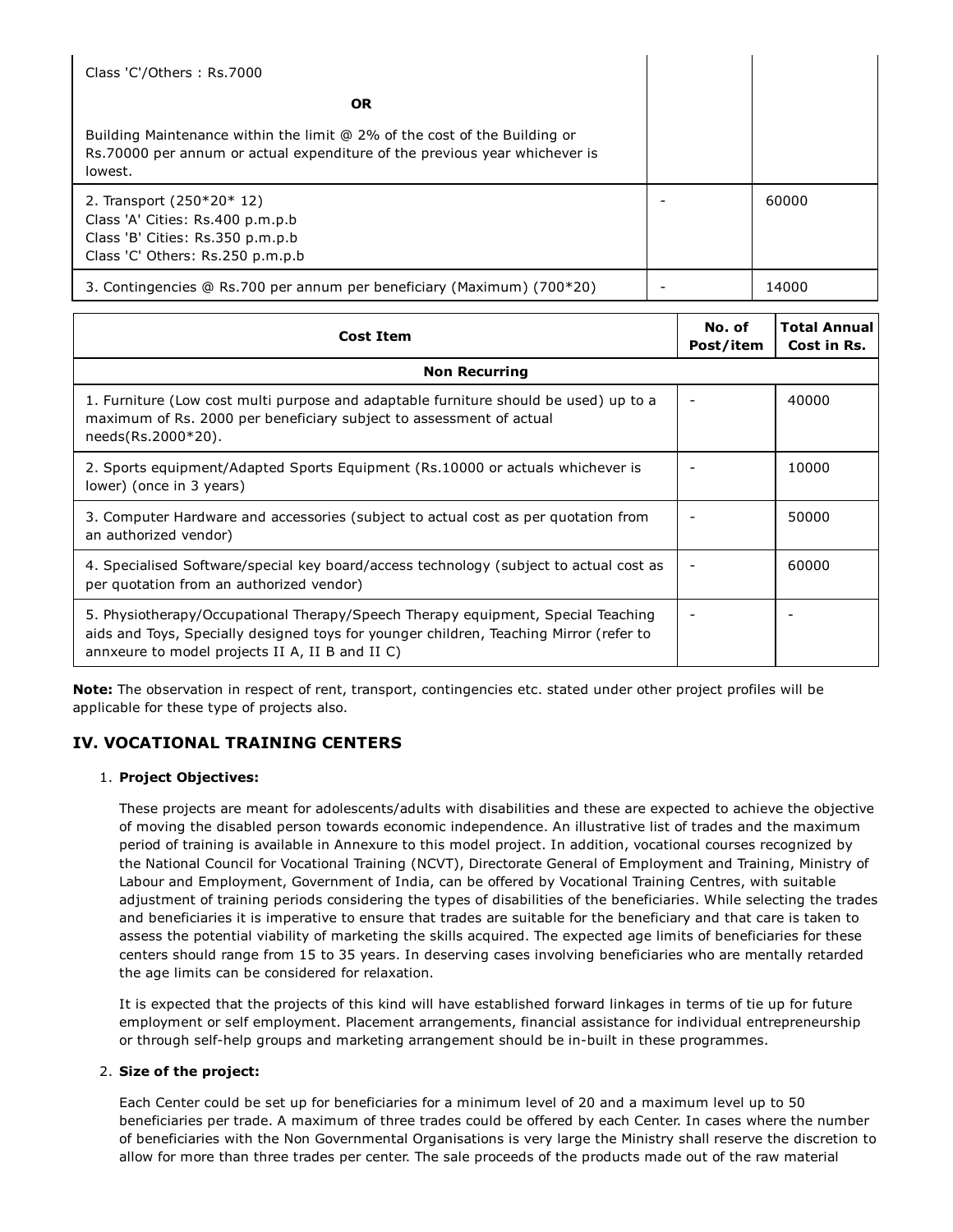sanctioned for the center must be reflected in the accounts of the project and should be set off against the expenses. The duration of the training courses for each trade should not exceed the norms as suggested in Annexure to this model project. Each beneficiary will undergo the full course of the vocational training, after which he/she will not be retained any further with the institution. The trainees shall however be at liberty to join the sheltered workshop if one is being run by the same organization.

## **Assistance Admissible:** 3.

The extent of assistance will be reckoned with reference to the estimated size of the project in terms of the number of beneficiaries, types of trades proposed etc. However it should be ensured that minimal overheads are envisaged for each of the projects. For instance, instructors proficient in more than one trade should be employed for those trades which are related in nature (e.g. Knitting and Tailoring) and/or for relatively lesser specialized areas such as candle making, file making, book binding etc. Admissible project component under Vocational Training Projects, are illustrated hereunder:

| <b>Cost Item</b>                                                                                                                                                                                                                                                            | No. of<br>Post/item | <b>Annual Cost</b><br>in Rs. |
|-----------------------------------------------------------------------------------------------------------------------------------------------------------------------------------------------------------------------------------------------------------------------------|---------------------|------------------------------|
| <b>Recurring Honorarium</b>                                                                                                                                                                                                                                                 |                     |                              |
| 1. Project Coordinator cum Placement officer (11500*12) (upto I50 beneficiaries)                                                                                                                                                                                            | $\mathbf{1}$        | 138000                       |
| 2. Office Assistant-cum-Typist/Data Entry Operator (3500*12) (upto 150<br>beneficiaries)                                                                                                                                                                                    | 1                   | 42000                        |
| 3. Sweeper cum Peon (2500*12) (upto 150 beneficiaries)                                                                                                                                                                                                                      | $\mathbf{1}$        | 30000                        |
| 4. Vocational Instructor - 1 for each specialised trade of 50 beneficiaries (3800*12)                                                                                                                                                                                       | 3                   | 136800                       |
| 5. Vocational Counsellor (5800*12) (for every 100 beneficiaries)                                                                                                                                                                                                            | 1                   | 69600                        |
| <b>OR</b>                                                                                                                                                                                                                                                                   |                     |                              |
| Part Time Vocational Counsellor (for every 100 beneficiaries) (Rs.340 per visit with<br>mandatory 2 visits per week and this post would be encouraged in the case of large<br>engineering projects) (340*50*2)<br>(it is preferable to operate the post on part time basis) |                     | 34000                        |
| 6. Warden (upto 150 beneficiaries) Extra Allowance@ 1000 p.m to one of the existing<br>staff (1000* 12)                                                                                                                                                                     | 1                   | 12000                        |
| 7. Cook and helper (for the whole unit) (upto 150 beneficiaries) 1 (each) (2500+<br>$1000)*12$                                                                                                                                                                              | 1                   | 42000                        |
| 8. Conveyance allowance @ 10'% of Honorarium                                                                                                                                                                                                                                | L.                  | $\overline{\phantom{a}}$     |
| <b>Non-Honorarium Recurring items</b>                                                                                                                                                                                                                                       |                     |                              |
| 9. Stipend/Hostel Maintenance<br>(i) Residential Inmates (Rs. 850 per month per beneficiary) $(850 * 12 * (50/2))$<br>(ii) Day Trainees (Rs. 200 per month per beneficiary) (200*12*(50/2))                                                                                 |                     | 255000<br>60000              |
| 10. Transport (250*12*(50/2))<br>Class 'A' Cities Rs. 400 p.m.p.b<br>Class 'B' Cities Rs. 350 p.m.p.b<br>Class 'C'/Others Rs.250 p.m.p.b                                                                                                                                    |                     | 75000                        |
| 11. Raw Material Rs. 10000 pa to Rs 70000 p.a per trade for a project size of 15-20<br>beneficiaries in each trade and the exact amount would depend upon the trade taken<br>up                                                                                             |                     | 40000                        |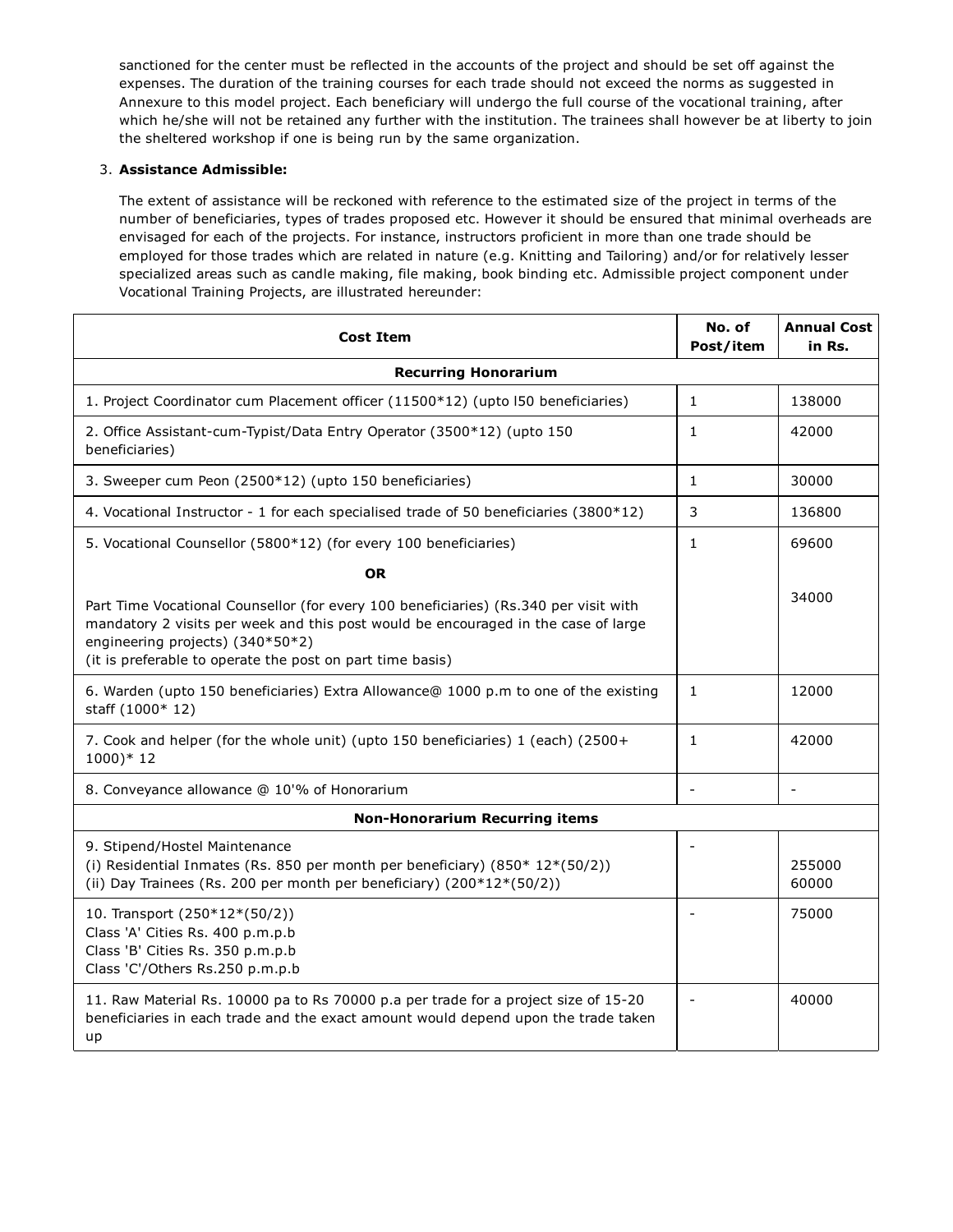| 12. Rent (per month upto 150 beneficiaries) $(10000*12)*(50/150)$<br>Class 'A': Rs.20000<br>Class 'B': Rs.14000<br>Class 'C'/Other cities: Rs.10000                | 40000 |
|--------------------------------------------------------------------------------------------------------------------------------------------------------------------|-------|
| <b>OR</b>                                                                                                                                                          |       |
| Building Maintenance within the limit of 2%, of the cost of the Building or Rs.70,000<br>per annum or actual expenditure of the previous year whichever is lowest. |       |
| 13. Contingencies Rs.1600 per beneficiary per annum (1600*50)                                                                                                      | 80000 |

| <b>Cost Item</b>                                                                                                                                                                                                                                        | No. of<br>Post/item | <b>Annual Cost in Rs.</b>                                                   |
|---------------------------------------------------------------------------------------------------------------------------------------------------------------------------------------------------------------------------------------------------------|---------------------|-----------------------------------------------------------------------------|
| <b>Non Recurring</b>                                                                                                                                                                                                                                    |                     |                                                                             |
| 1. Equipment (basic) (refer to annexure of model project IIA, IIB and II<br>C) Trade Specific                                                                                                                                                           |                     |                                                                             |
| 2. Computer Hardware and accessories (subject to actual cost as per<br>quotation from an authorized vendor)                                                                                                                                             |                     | 50000                                                                       |
| 3. Specialised Software/special key board/access technology (subject to<br>actual cost as per quotation from an authorized vendor)                                                                                                                      |                     | 60000 (for each type of<br>persons with disabilities<br>receiving training) |
| 4. Furniture up to a maximum of Rs. 2000 per beneficiary subject to<br>assessment of actual needs. (Rs.2000*50) This would cover appropriate<br>furniture in the working area and hostel/home including specialized<br>furniture. (once in three years) |                     | 100000                                                                      |
| 5. Books (once in two years)                                                                                                                                                                                                                            |                     | 15000                                                                       |

- 1. If the NGO is providing for transportation, it may retain this allowance.
- 2. If the beneficiary arranges for his/her own transportation then the allowance must be released to him/her /guardian.
- 3. Considering that the distance from home to school/work area would vary in each case, the NGO is at liberty to decide on adjusting the release of transport allowance with reference to the difference in distance and expenses incurred by their trainees.
- 4. The prescribed duration of the training programs have been given in Annexure to this model project and the beneficiaries are expected to successfully complete the training within the prescribed period making way for new trainees. The period of stay in no case shall exceed the outermost limit of 3 years even for MR persons.
- Stipend/Hostel Maintenance grants will be restricted to dependent beneficiaries whose family income from all 5. sources does not exceed Rs 1 lakh per annum. The Hostel Maintenance grant for boarders is intended to defray the expenses on food and other boarding expenses. The ceilings in this respect would be Rs.850 per month per beneficiary. Hostel Maintenance would not cover honorarium in respect of Hostel staff. Rs. 200 per month will be allowed for day trainees/beneficiaries to cover their limited expenses. The assistance under this head will be restricted to the prescribed period of training and in no case beyond 3 years for the same beneficiary.
- 6. The amount of assistance on account of rent will be regulated within the above ceilings keeping in view the parameters associated with it, the area occupied and used for the project, type of trade undertaken and the number of beneficiaries and the prevailing PWD rates assessment in that area and the rent agreement.
- 7. The building owned or hired should be clean, spacious, well lighted and ventilated to facilitate comfortable stay and learning by the trainees/beneficiaries. The building and classrooms should provide barrier tree access as far as possible.
- 8. It is expected that the duties of the Warden are performed by one of the existing members of staff for an additional allowance or honorarium. The post of a warden would only be considered in situations where the other staff - particularly teachers/instructors/persons holding administrative posts - cannot take up this additional responsibility or where there are residential facilities for both males and females. This will be applicable to all type of residential programs.
- 9. Under contingencies, expenses such as postage, transport, telephone, stationery, medicines, office expenses,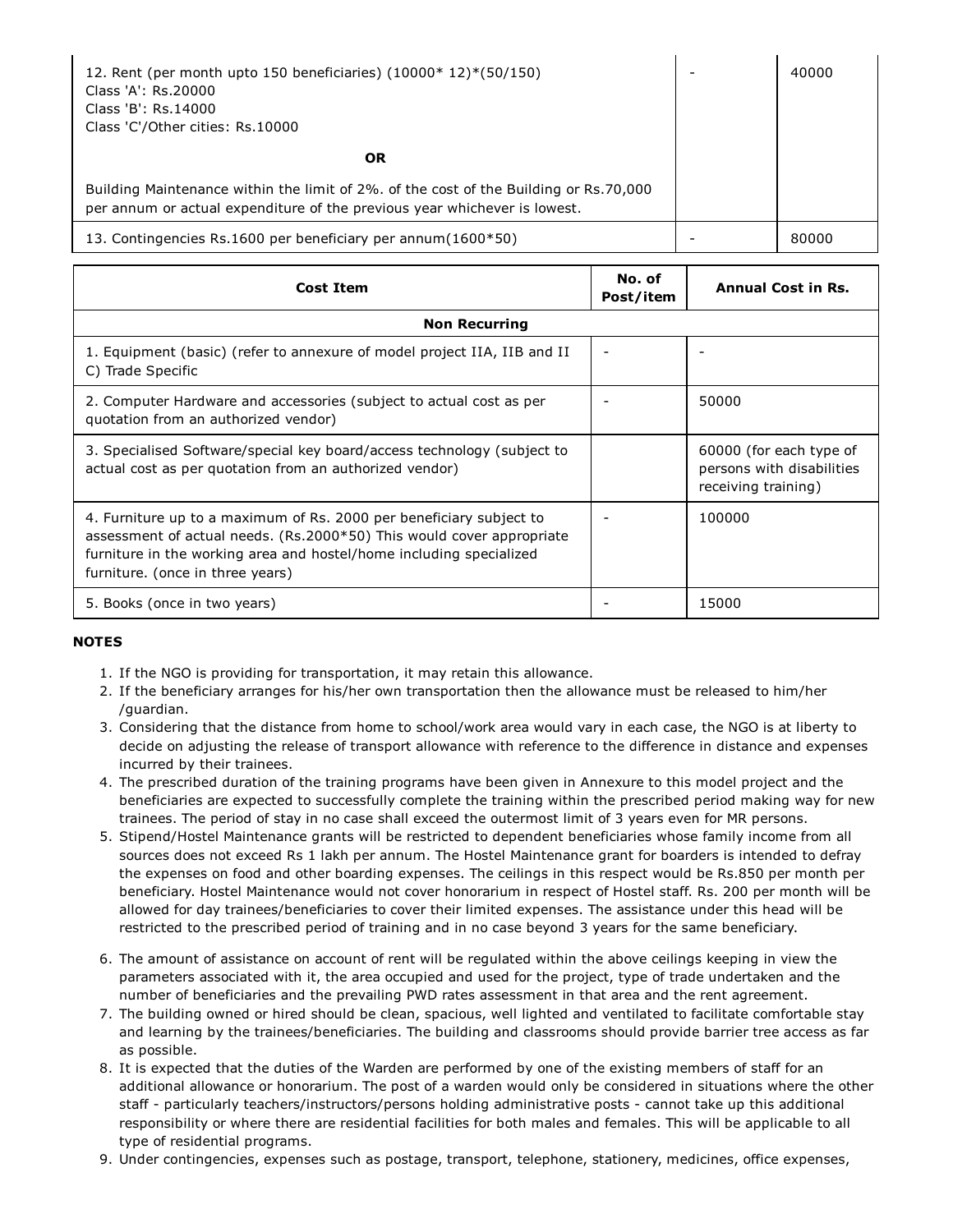electricity, water charges, routine repairs to building, equipments and their maintenance etc would be covered. Additional charges on electricity in projects involving heavy machinery could be considered separately.

10. The actual requirement of funds for procurement of raw material within these limits have to be adequately justified.

### **Annexure**

# **ILLUSTRATIVE LIST OF RECOMMENDED TRADES FOR VOCATIONAL TRAINING**

| S.No. | <b>Name of Trade/Occupation</b>                          | <b>Duration</b> |  |  |  |
|-------|----------------------------------------------------------|-----------------|--|--|--|
|       | <b>Orthopaedically/Physically Handicapped</b>            |                 |  |  |  |
|       | i. Automobile Industry Related Trades                    |                 |  |  |  |
| 1.    | Auto Mechanic (Three wheeler)                            | 10 months       |  |  |  |
| 2.    | Tyre Retreading Vulcanising & Rebuttoning                | 10 months       |  |  |  |
|       | ii. Electrical and Electronics Technology Related Trades |                 |  |  |  |
| 1.    | <b>Electrical Motor Winding</b>                          | 10 months       |  |  |  |
| 2.    | Electronic/Electrical Appliances Repairing               | 6 months        |  |  |  |
| 3.    | House Wiring and Repair                                  | 6 months        |  |  |  |
| 4.    | Electrical/Electronics assembly                          | 12 months       |  |  |  |
| 5.    | Computer Application and Programming Skills              | 12 months       |  |  |  |
| 6.    | Web designing and internet management                    | 6 months        |  |  |  |
| 7.    | <b>Telephone Operation</b>                               | 3 months        |  |  |  |
| 8.    | Mobile repairing                                         | 3 months        |  |  |  |
|       | iii. Mechanical Industry Related Trades                  |                 |  |  |  |
| 1.    | Draughtsman (Mechanical)                                 | 24 months       |  |  |  |
| 2.    | Drilling (Fitters)                                       | 10 months       |  |  |  |
| 3.    | <b>General Mechanics</b>                                 | 12 months       |  |  |  |
| 4.    | Mechanical Watch & Clock                                 | 24 months       |  |  |  |
| 5.    | Sheet Metal Worker, Blacksmith and Welding               | 12 months       |  |  |  |
|       | iv. Other Engineering Related Trades                     |                 |  |  |  |
| 1.    | <b>Boiler Attendant</b>                                  | 10 months       |  |  |  |
| 2.    | Detergent & Cleaning Powder/Phenyl Making                | 2 months        |  |  |  |
| 3.    | General Engineering (Leather Work)                       | 12 months       |  |  |  |
| 4.    | Glasses Beads and Bangles                                | 12 months       |  |  |  |
| 5.    | Manufacture of Footwear                                  | 12 months       |  |  |  |
| 6.    | Manufacturing of paints, pigments, distemper etc.        | 10 months       |  |  |  |
| 7.    | Moulding                                                 | 12 months       |  |  |  |
| 8.    | Photography and video shooting                           | 6 months        |  |  |  |
| 9.    | Plumbing                                                 | 12 months       |  |  |  |
| 10.   | Pottery (Ceramic)                                        | 6 months        |  |  |  |
| 11.   | Upholstery & Plastic Work                                | 12 months       |  |  |  |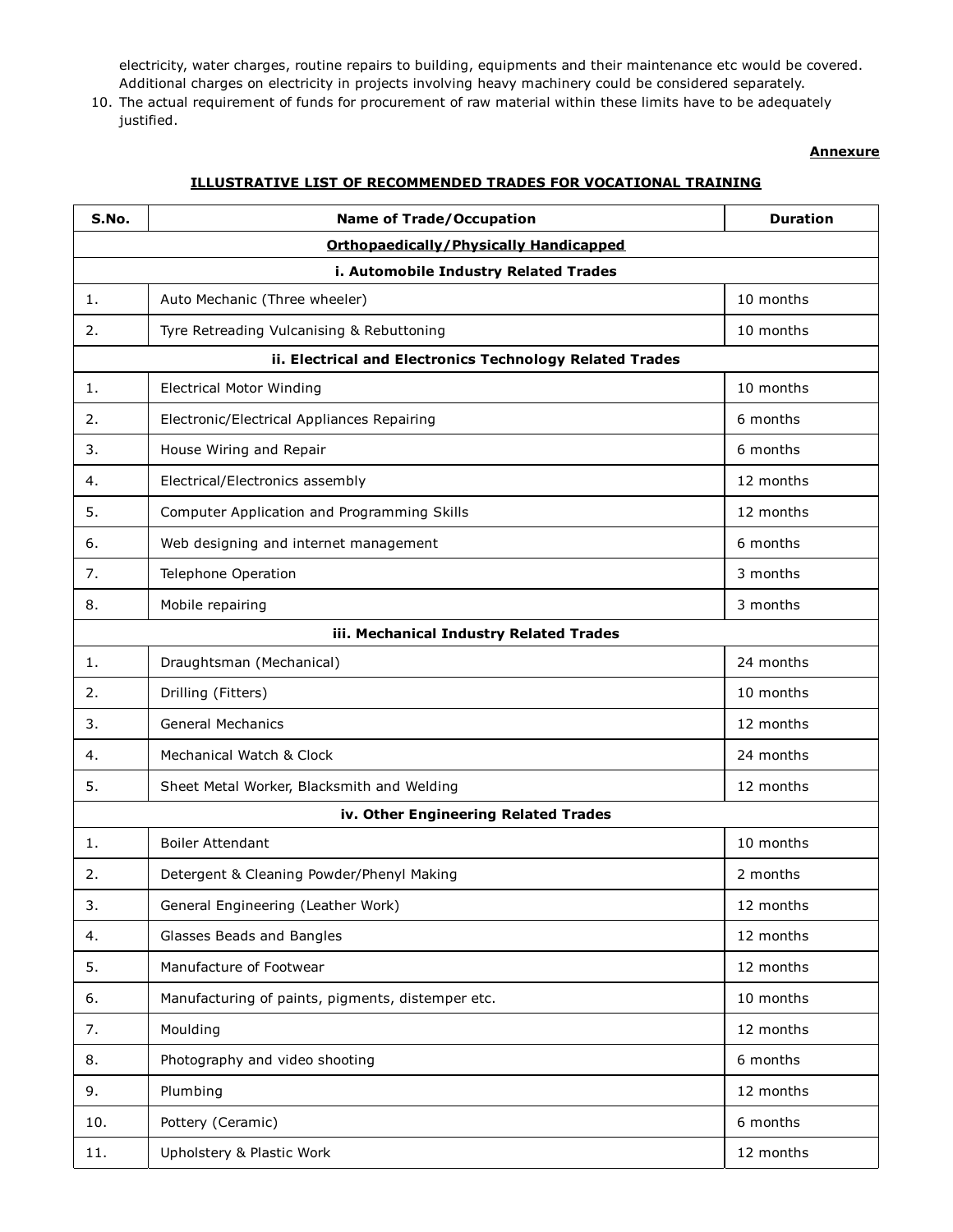| 12.                                 | Welding                          | 12 months |
|-------------------------------------|----------------------------------|-----------|
| v. Printing Industry Related Trades |                                  |           |
| 1.                                  | Book Binding, printing           | 6 months  |
| 2.                                  | Desktop Publishing               | 12 months |
| 3.                                  | Offset Printing Machine Operator | 12 months |
| 4.                                  | <b>Photo Lamination</b>          | 6 months  |
| 5.                                  | Plate Making                     | 6 months  |

| S.No. | <b>Name of Trade/Occupation</b>                      | <b>Duration</b> |
|-------|------------------------------------------------------|-----------------|
|       | <b>Orthopaedically/Physically Handicapped</b>        |                 |
|       | vi. Textile Industry Related Trades                  |                 |
| 1.    | Bleaching, Dyeing and Calico Printing                | 12 months       |
| 2.    | Dyeing and Printing of Textiles                      | 6 months        |
| 3.    | Handloom, Powerloom                                  | 12 months       |
| 4.    | Weaving, Hand Weaving of Newar Type Durries etc.     | 12 months       |
| 5.    | Kalamkari and Screen Printing                        | 10 months       |
| 6.    | Khadi Weaving                                        | 12 months       |
| 7.    | Laundry Works including Dry Cleaning                 | 6 months        |
| 8.    | Tailoring                                            | 6 months        |
|       | vii. Agriculture and Fisheries Sector Related Trades |                 |
| 1.    | Gobar Gas Plant Making                               | 10 months       |
| 2.    | Horticulture and Ornamental Plants                   | 6 months        |
| 3.    | Jute Fibre Processing and Product Making             | 10 months       |
| 4.    | Mushroom Cultivation and Processing                  | 3 months        |
|       | viii. Veterinary Services Related Trades             |                 |
| 1.    | Dairy Farming                                        | 12 months       |
| 2.    | Sheep and Goat Rearing                               | 6 months        |
|       | ix. Medical Services Related Trade                   |                 |
| 1.    | ECG & X-Ray Technician                               | 6 months        |
|       | x. Non-Engineering Trades                            |                 |
| 1.    | Aerated Water and Soft Drinks                        | 3 months        |
| 2.    | Agarbatti Making                                     | 1 month         |
| 3.    | Arts and Crafts                                      | 12 months       |
| 4.    | Bakery and Confectionery                             | 6 months        |
| 5.    | Pickle & Jam Making                                  | 6 months        |
| 6.    | Beautician/Hair & Skin Care                          | 6 months        |
| 7.    | Bee Keeping                                          | 3 months        |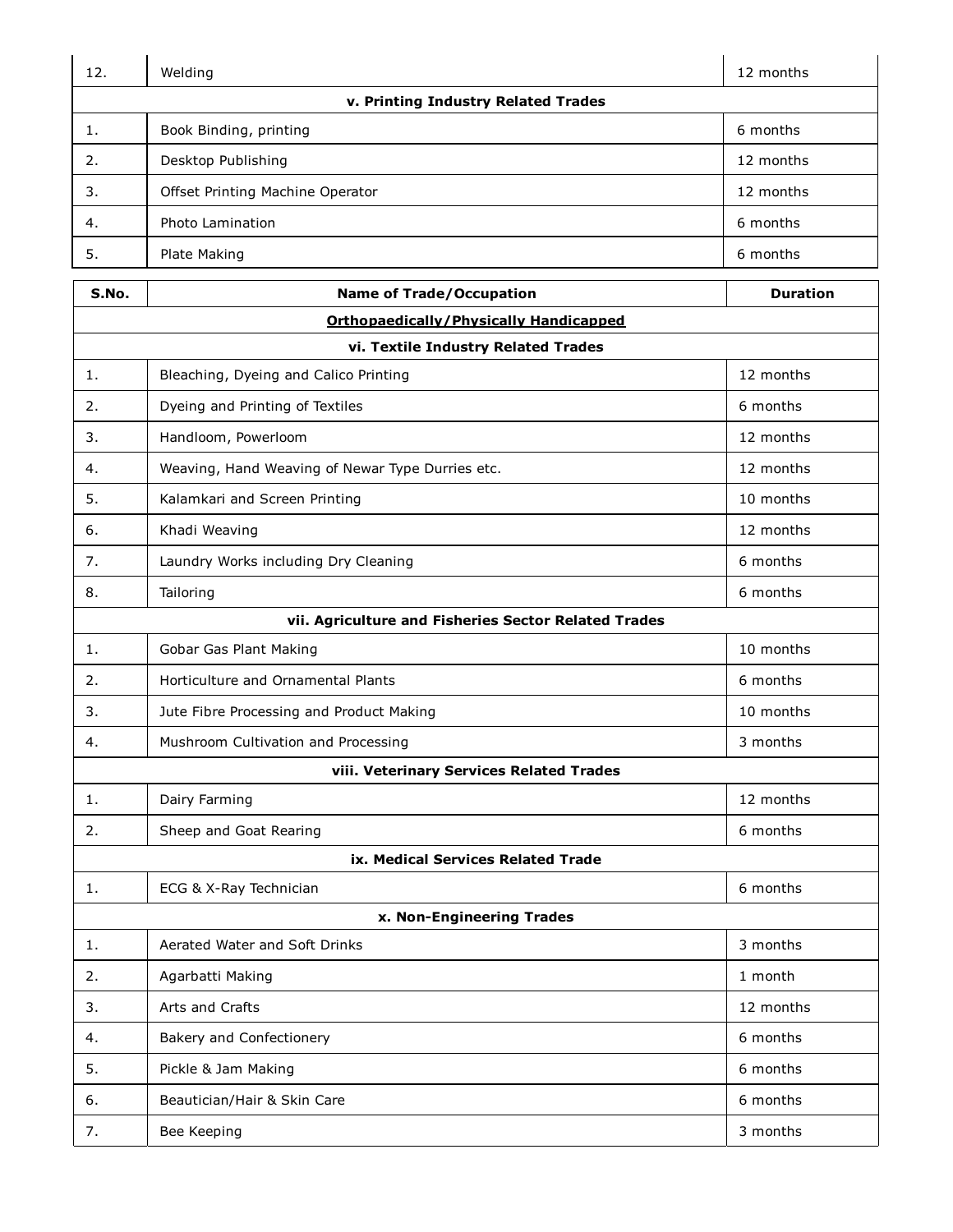| 8.  | <b>Black Smithy</b>                         | 6 months  |
|-----|---------------------------------------------|-----------|
| 9.  | Borewell and Pump set Maintenance           | 9 months  |
| 10. | Brush Making (Iron and Brass)               | 6 months  |
| 11. | Cane Willow and Bamboo Work                 | 12 months |
| 12. | Candle Making                               | 1 month   |
| 13. | Caning of furniture                         | 6 months  |
| 14. | Carpentry                                   | 12 months |
| 15. | Carving and Engraving                       | 12 months |
| 16. | Ceramics Refractory items - Colouring/Print | 10 months |
| 17. | Chalk Piece Making                          | 1 month   |
| 18. | China Clay Work                             | 3 months  |
| 19. | Clinical Lab Technician                     | 10 months |
| 20. | Coal Briquette Making                       | 1 month   |

| S.No. | <b>Name of Trade/Occupation</b>                    | <b>Duration</b> |  |  |
|-------|----------------------------------------------------|-----------------|--|--|
|       | <b>Orthopaedically/Physically Handicapped</b>      |                 |  |  |
|       | x. Non-Engineering Trades                          |                 |  |  |
| 21.   | Coir Mat making                                    | 3 months        |  |  |
| 22.   | Commercial Art                                     | 12 months       |  |  |
| 23.   | Commercial Packaging                               | 6 months        |  |  |
| 24.   | Conch Shell-Craft                                  | 6 months        |  |  |
| 25.   | Cotton Matress and Pillow Manufacturing            | 6 months        |  |  |
| 26.   | <b>Catering Services</b>                           | 12 months       |  |  |
| 27.   | Cutting and Polishing of Granite Stone             | 9 months        |  |  |
| 28.   | Decolam Furniture Making                           | 6 months        |  |  |
| 29.   | Dot Pen Refilling Making                           | 2 months        |  |  |
| 30.   | Drawing and Painting                               | 10 months       |  |  |
| 31.   | Duplicating Machine Operation                      | 2 months        |  |  |
| 32.   | Embroidery and Needle Work                         | 12 months       |  |  |
| 33.   | Fabric Making and Embroidery                       | 9 months        |  |  |
| 34.   | Fabrication, Almirah and other House Utility       | 10 months       |  |  |
| 35.   | Fabrication of NETs and Repair of Mech Boat Engine | 10 months       |  |  |
| 36.   | Flower and Garland Making (Artificial)             | 3 months        |  |  |
| 37.   | Food Preservation - Canning and Pickling           | 6 months        |  |  |
| 38.   | Fruit and Vegetable Preservation (Cold Storage)    | 12 months       |  |  |
| 39.   | Furniture and Cabinet Making                       | 12 months       |  |  |
| 40.   | Gem Stone Cutting                                  | 10 months       |  |  |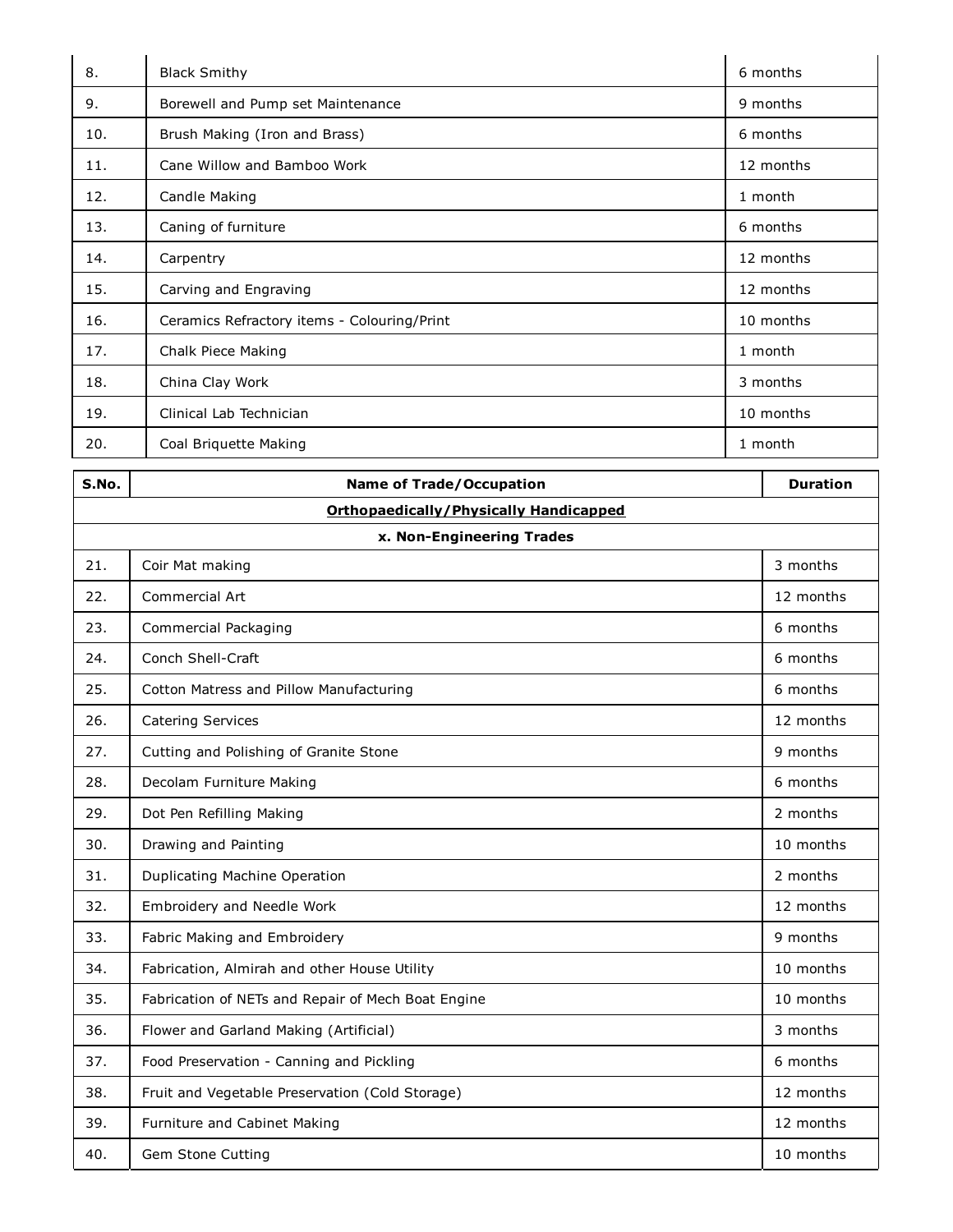| 41. | Granite and Marble Cutting Polishing etc.                                    | 6 months  |
|-----|------------------------------------------------------------------------------|-----------|
| 42. | Grinding of food Grains - Wet and Dry/Masala Making                          | 3 months  |
| 43. | Hand Crafts, Tricycle, Bullock-Carts Repair & Service                        | 10 months |
| 44. | Horn/Bone/Ivory Products Making                                              | 10 months |
| 45. | <b>Interior Decoration</b>                                                   | 12 months |
| 46. | Leaflet Making (including thali Stitching) and Marble Cutting Polishing etc. | 3 months  |
| 47. | Mat & Basket Making (Kora and Palm Leaves)                                   | 6 months  |
| 48. | Match Stick Making                                                           | 6 months  |
| 49. | Mosaic Polishing                                                             | 6 months  |
| 50. | <b>Optical Lens Cutting</b>                                                  | 6 months  |
| 51. | Paddy & Paddy Straw Craft (Decorative)                                       | 6 months  |
| 52. | Papad Making                                                                 | 6 months  |
| 53. | Paper Bag and Thunga Making/Plate/Envelop etc.                               | 6 months  |
| 54. | Photo Frame and Glass cutting                                                | 6 months  |
| 55. | Pillow and Bed Making (Cotton)                                               | 6 months  |
| 56. | Plastic Buttons, Hooks, Pins, Buckles, etc.                                  | 6 months  |
| 57. | Poster Making                                                                | 12 months |
| 58. | Pottery Bricks, Tiles and Improved Choola                                    | 6 months  |
| 59. | Pulp and Paper Material Manufacturing                                        | 6 months  |
| 60. | Secretarial Practice                                                         | 12 months |
| 61. | Sofa and Rexin Goods Making/Repair                                           | 6 months  |
| 62. | Spectacles Frame & Optical Work                                              | 10 months |
| 63. | Stenography (English/Regional)                                               | 12 months |
| 64. | <b>Straw Craft Making</b>                                                    | 6 months  |
| 65. | Toy Making                                                                   | 10 months |
| 66. | Tri-Cycle Assembly                                                           | 4 months  |
| 67. | Typewriting (English and Regional Languages)                                 | 10 months |
| 68. | Umbrella Assembly and Repairs                                                | 6 months  |
| 69. | Wood working                                                                 | 12 months |

| S.No.                       | <b>Name of Trade/Occupation</b>   | <b>Duration</b>                                |  |
|-----------------------------|-----------------------------------|------------------------------------------------|--|
| <b>Visually Handicapped</b> |                                   |                                                |  |
| ı.                          | Chair Caning                      | 12 months (incl. 3 months on the job training) |  |
| 2.                          | Handloom weaving                  | 18 months                                      |  |
| 3.                          | Light Engineering                 | 12 months                                      |  |
| 4.                          | Electrical/Electronics assembly   | 12 months                                      |  |
| 5.                          | Braille Shorthand (Hindi/English) | 12 months                                      |  |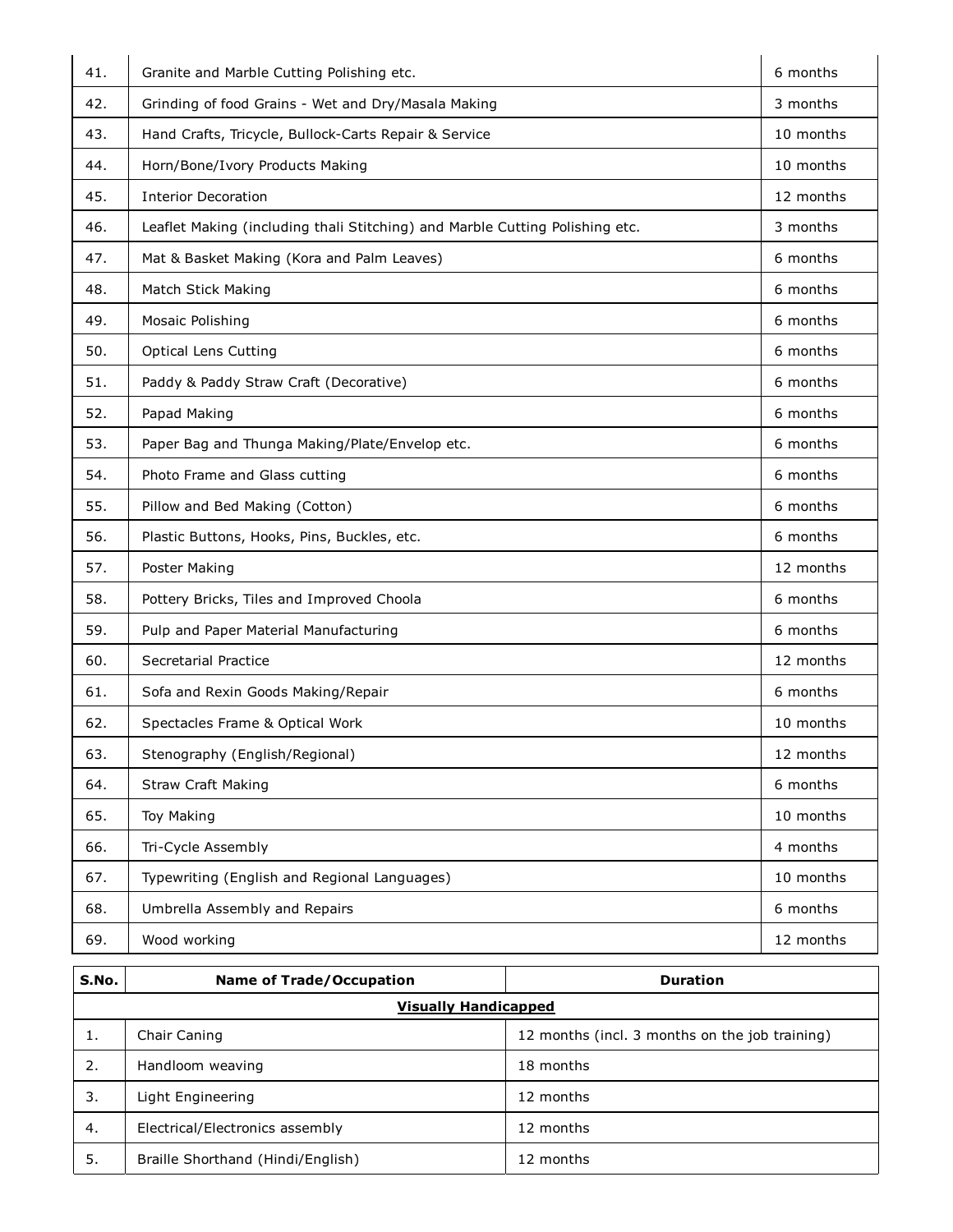| 6.  | Computer Application and Programming Skills      | 12 months |
|-----|--------------------------------------------------|-----------|
| 7.  | Web designing and internet management            | 6 months  |
| 8.  | Physiotherapy                                    | 18 months |
| 9.  | Office management                                | 12 months |
| 10. | Salesmanship and marketing                       | 12 months |
| 11. | Telemarketing and call centre executive training | 6 months  |
| 12. | Music (vocal and instrumental)                   | 12 months |
| 13. | Beautician and hair and skin care                | 6 months  |
| 14. | Entrepreneurship training                        | 6 months  |
| 15. | Candle Making                                    | 1 month   |
| 16. | Agarbatti Making                                 | 1 month   |
| 17. | Detergent Powder Making                          | 1 month   |
| 18. | Chalk making                                     | 1 month   |
| 19. | Umbrella Making                                  | 2 months  |
| 20. | <b>Envelope Making</b>                           | 2 months  |
| 21. | Nylon Plastic Bags Making                        | 3 months  |
| 22. | Telephone Operation                              | 3 months  |
| 23. | Mobile repairing                                 | 3 months  |

**Note:** Sl. 15 to 23 are subsidiary trades and can be combined with major trades, with a duration of 1-2 hours daily.

# **Hearing Handicapped**

| S.No | <b>Trade</b>                            | <b>Remarks</b>                                            |
|------|-----------------------------------------|-----------------------------------------------------------|
| 1.   | Metal Trade (Fitter, Welder, Turner)    | Period of Training will be same as duration of the course |
| 2.   | Carpentry                               | conducted by VRTC, Mumbai and TCAD, Hyderabad.            |
| 3.   | Cutting and Tailoring                   |                                                           |
| 4.   | Printing and Composing and book Binding |                                                           |
| 5.   | Arts & Crafts                           |                                                           |
| 6.   | Screen Printing                         |                                                           |
| 7.   | General Mechanic                        |                                                           |
| 8.   | Photography                             |                                                           |
| 9.   | Textile Printing                        |                                                           |
| 10.  | Automobile Engineering                  |                                                           |
| 11.  | <b>Computer Courses</b>                 |                                                           |
| 12.  | <b>Electrical Courses</b>               |                                                           |
| 13.  | <b>Commercial Practice</b>              |                                                           |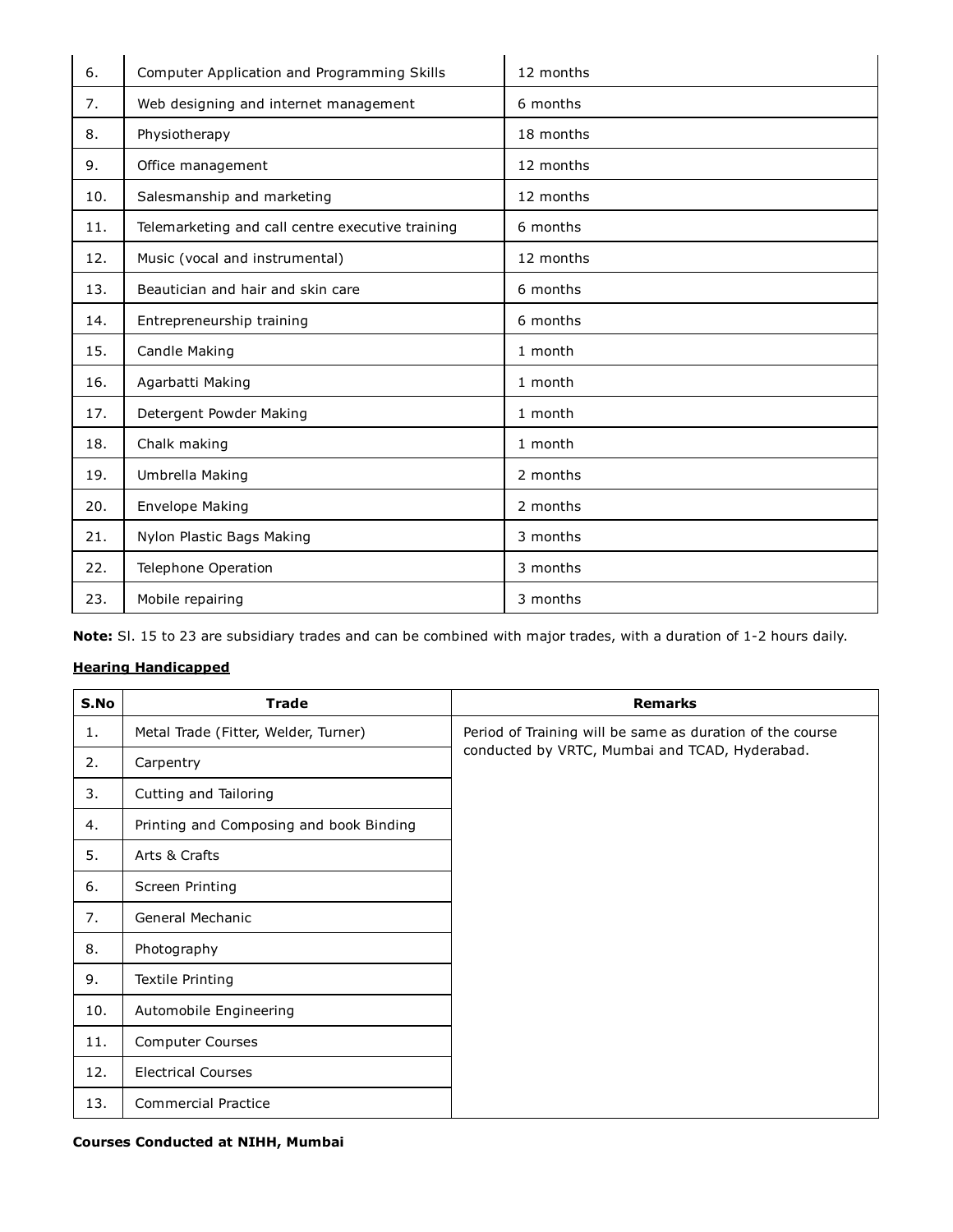- 1. Certificate course in Desk Top Publishing (6 months duration, entry qualification 9th pass)
- 2. Certificate Course in Accounting and Office Automation (6 months duration for SSC passed candidates)
- 3. Certificate Course in Information Technology (6 months duration for SSC passed candidate)

### **Mentally Retarded**

| S.No | <b>Name of the Trade</b>     | <b>Duration</b>                                              |
|------|------------------------------|--------------------------------------------------------------|
| 1.   | Envelope making              | Duration of Training will be thrice the period of training   |
| 2.   | Card Board Box Making        | specified for those trades for other categories of disabled. |
| 3.   | Candle Making                |                                                              |
| 4.   | Chair Caning                 |                                                              |
| 5.   | Printing, Weaving and Dyeing |                                                              |
| 6.   | Carpentry                    |                                                              |
| 7.   | File Cover Making            |                                                              |
| 8.   | Agarbatti Making             |                                                              |
| 9.   | Umbrella Making              |                                                              |
| 10.  | Light Engineering            |                                                              |
| 11.  | Soap and Detergent Making    |                                                              |

# **V. SHELTERED WORKSHOP (FOR 40-50 BENEFICIARIES)**

### **Project Objectives:**

Like the Vocational Training Centers, these projects are expected to achieve the objective of moving the disabled towards economic independence. While selecting the beneficiaries it is important that care is taken to assess the potential viability of marketing the product/services of the workshops. It is therefore expected that projects of this kind should establish forward linkages and tie up with establishments that would absorb the goods and services from these centers and thereby sustain their activity in an economic manner. It is desirable that the beneficiaries of the sheltered workshop are those trained through the VTC centers for the disabled.

It is preferred that the center should not exceed 50 beneficiaries at any given point of time. Should the need to expand the project arise in future for another unit, on account of exceptional circumstances, the Ministry will examine and rationalize the cost of augmentation if the expansion is approved. To avoid a cascading and overlapping effect of assistance, normally for the second unit the administrative cost will not be entertained and it would be expected that the existing staff strength should cater to the project needs.

### **Assistance Admissible:**

Since projects of this kind are mainly meant for income generation opportunities for the target group, assistance will be provided for a limited period of three years, at the end of which it is expected that the center will be self-sustaining. Raw material shall be allowed only for the initial year of assistance. Income from sale of the product of the center out of the raw material funded by the Ministry shall be reflected in the accounts of the project, while submitting their proposal for the second and subsequent year of assistance. The center is expected to take off from the second year onwards without receiving grants for the raw materials. The basic components of the Sheltered Workshop shall comprise:

| Cost Item                                                                                                                                                                             | No. of<br>Post/item | <b>Total Annual</b><br>Cost in Rs. |
|---------------------------------------------------------------------------------------------------------------------------------------------------------------------------------------|---------------------|------------------------------------|
| <b>Recurring Honorarium</b>                                                                                                                                                           |                     |                                    |
| 1. Project Coordinator (upto 150 beneficiaries) (11500*12)                                                                                                                            |                     | 138000                             |
| 2. Vocational Counsellor (it is preferable to operate the post on part time basis)<br>(for every 100 beneficiaries) (340*50*2) (Rs.340 per visit with mandatory 2 visits<br>per week) |                     | 34000                              |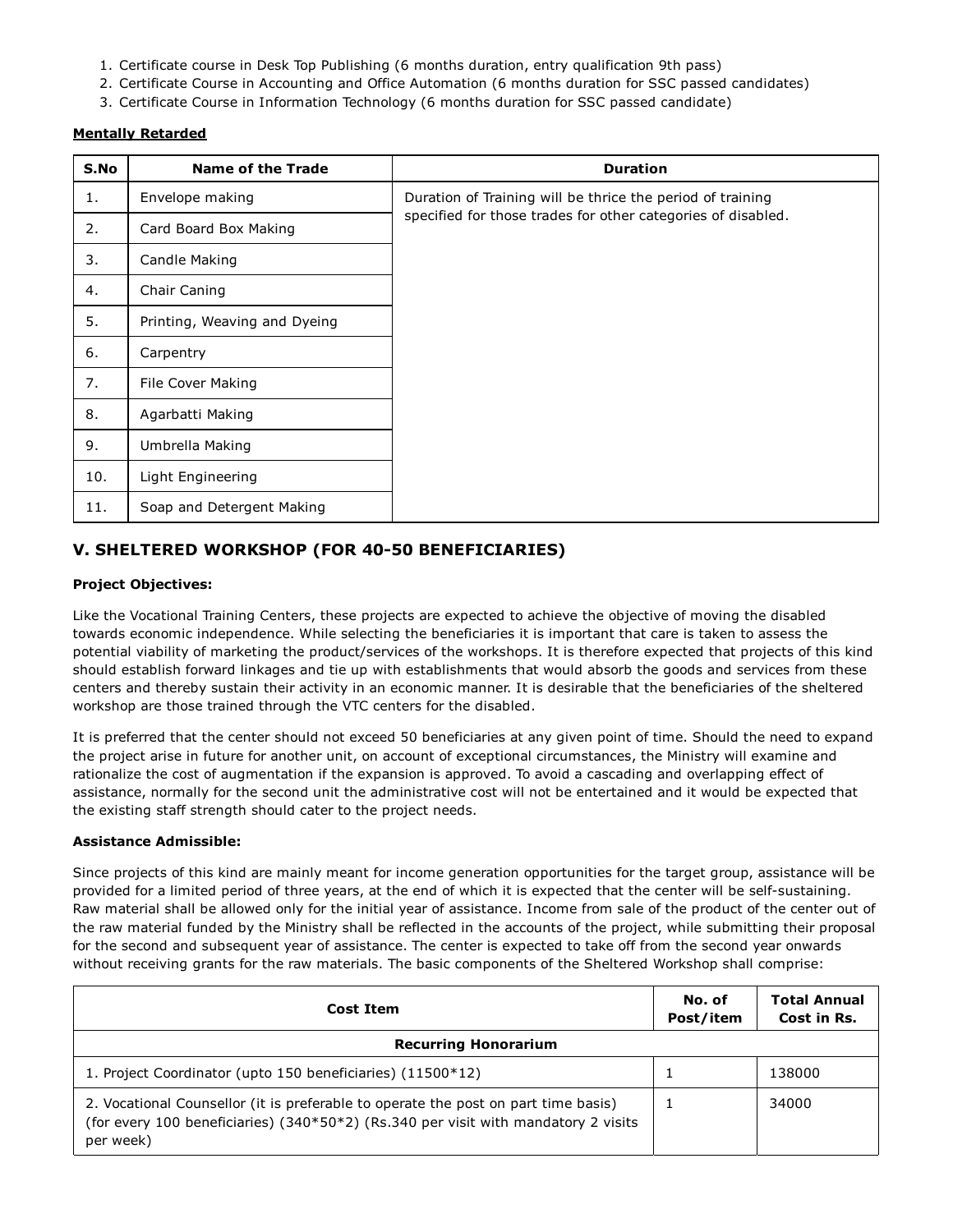| 3. Vocational Instructor (3800* 12) (1 for each trade of 50 beneficiaries)               | 45600 |
|------------------------------------------------------------------------------------------|-------|
| 4. Office Assistant-cum-Typist/Data Entry Operator (3500*12) (upto 150<br>beneficiaries) | 42000 |
| 5. Sweeper cum Peon (2500* 12) (upto 150 beneficiaries)                                  | 30000 |
| 6. Store Keeper (upto 150 beneficiaries) (2700* 12)                                      | 32400 |
| 7. Conveyance Allowance of 10% of Honorarium                                             |       |

| <b>Cost Item</b>                                                                                                                                                                 | No. of<br>Post/item             | <b>Total Annual Cost in Rs.</b>                                             |  |  |
|----------------------------------------------------------------------------------------------------------------------------------------------------------------------------------|---------------------------------|-----------------------------------------------------------------------------|--|--|
|                                                                                                                                                                                  | <b>Non Honorarium Recurring</b> |                                                                             |  |  |
| 8. Raw Material Rs. 10000 pa to Rs 70000 p.a per trade for a<br>project size of 15-20 beneficiaries in each trade and the exact<br>amount would depend upon the trade taken up   |                                 | 40000                                                                       |  |  |
| 9. Rent (per month upto 150 beneficiaries) and 3 trades (10000*<br>12) / (150/50)<br>Class 'A': Rs.20000<br>Class 'B': Rs.14000<br>Class 'C'/Other cities: Rs.10000<br><b>OR</b> |                                 | 40000                                                                       |  |  |
| Building Maintenance within the limit of 2%. of the cost of the<br>Building or Rs.70,000 per annum or actual expenditure of the<br>previous year whichever is lowest.            |                                 |                                                                             |  |  |
| 10. Contingencies Rs.1600 per beneficiary per annum (1600*50)                                                                                                                    |                                 | 80000                                                                       |  |  |
| <b>Non Recurring</b>                                                                                                                                                             |                                 |                                                                             |  |  |
| 1. Equipment (basic) (refer to annxeure to model project II A, II B<br>and II C) Trade Specific                                                                                  |                                 |                                                                             |  |  |
| 2. Computer Hardware and accessories<br>(subject to actual cost as per quotation from an authorized vendor)                                                                      |                                 | 50000                                                                       |  |  |
| 3. Specialised Software/special key board/access technology<br>(subject to actual cost as per quotation from an authorized vendor)                                               |                                 | 60000 (for each type of<br>persons with disabilities<br>receiving training) |  |  |
| 4. Furniture<br>Up to a maximum of Rs.2000 per beneficiary<br>(subject to assessment of actual needs) for 50 beneficiaries                                                       |                                 | 100000                                                                      |  |  |

- 1. Accounting of the sale proceeds of the items produced at the workshop should be ensured.
- 2. After the 1st year Working Capital can be arranged from NHFDC.
- 3. Under contingencies expenses such as postage, telephone, medicines, stationery, office expenses, electricity, water charges, routine repairs to building, equipments and their maintenance etc would be covered. Additional charges on electricity in projects involving heavy machinery could be considered separately.
- 4. The actual requirement of funds for procurement of raw material within the limits indicated, have to be adequately justified.
- 5. The norms in respect of rent are ceilings with reference to the parameters indicated and will be regulated within the ceilings keeping in view the area occupied, type of trade undertaken and the number of beneficiaries and the prevailing PWD assessment rates in that area and the rent agreement.
- 6. The building owned or hired should be clean spacious, well lighted and ventilated to facilitate comfortable working conditions for the beneficiaries. The building and classrooms should provide barrier free access as far as possible.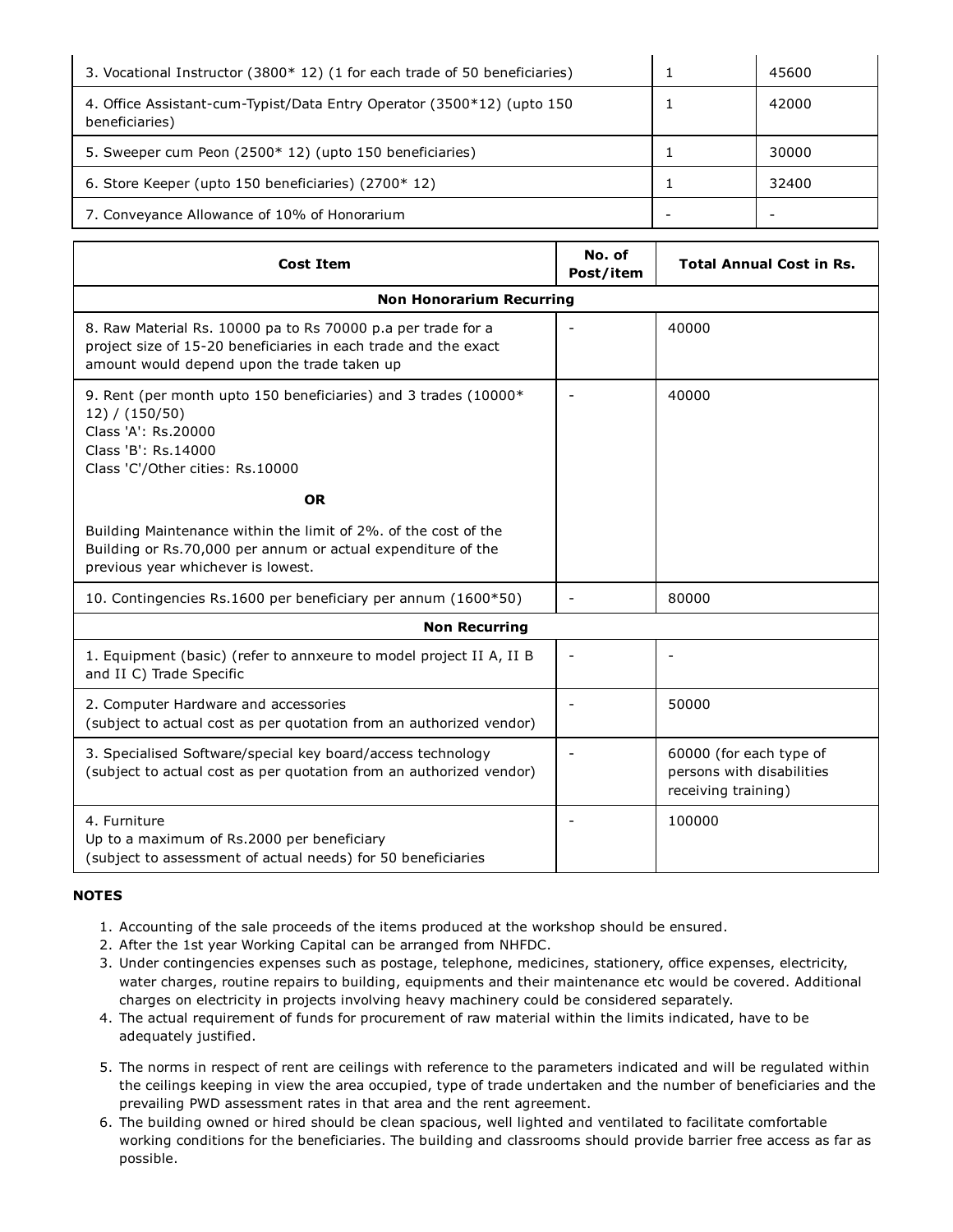# **VI. PROJECT FOR REHABILITATION OF LEPROSY CURED PERSONS (LCPs)**

## **Objective:**

The project is for adults cured of leprosy and not for the leprosy afflicted persons. Of the existing components of the projects indicated in the Scheme to Promote Voluntary Action For Persons With Disabilities for this category only the VTC component is strongly encouraged. Project for Sheltered workshop can also be run for this category. The basic aim of this project is to empower the LCPs with skills that would enable them to improve their socio-economic condition, and to sustain themselves through. self-employment and entrepreneurship either individually and/or collectively. Each VTC should cater to at least 25 or above LCPs. Separately Homes can be supported for the severely disabled LCPs for 50-100 persons.

### **Assistance Admissible:**

### **A. Cost Items - Common to Vocational Training Unit and Home (for a total of 150 beneficiaries)**

| Cost Item                                                    |  | No. of Post/item   Total Annual Cost in Rs. |  |
|--------------------------------------------------------------|--|---------------------------------------------|--|
| <b>Recurring Honorarium</b>                                  |  |                                             |  |
| 1. Project Coordinator (upto 150 beneficiaries) (11500*12*1) |  | 138000                                      |  |
| 2. Accountant (upto 150 beneficiaries) (3500*12*1)           |  | 42000                                       |  |
| 3. Conveyance 10% of Honorarium                              |  |                                             |  |

## **B. Cost Items - Vocational Training Unit (for 25 beneficiaries and one Trade)**

| <b>Cost Item</b>                                                                                                                                                                                                            | No. of<br>Post/item | <b>Total Annual</b><br>Cost in Rs. |
|-----------------------------------------------------------------------------------------------------------------------------------------------------------------------------------------------------------------------------|---------------------|------------------------------------|
| <b>Recurring Honorarium</b>                                                                                                                                                                                                 |                     |                                    |
| 1. Vocational Instructors - one for each trade of 25 beneficiaries (3800* 12)                                                                                                                                               | 1                   | 45600                              |
| 2. Vocational Counsellor (It is preferable to operate the post on part time basis Rs.<br>340 per visit with mandatory 2 visit per week) (340*2*50) (for 75 beneficiaries<br>and 3 trades)                                   | 1                   | 34000                              |
| 3. Helper (for each trade of 25 beneficiaries) 2500*12                                                                                                                                                                      | 1                   | 30000                              |
| 4. Sweeper cum Peon (2500* 12) (upto 150 beneficiaries)                                                                                                                                                                     | 1                   | 30000                              |
| 5. Conveyance 10% of Honorarium                                                                                                                                                                                             |                     | $\overline{\phantom{a}}$           |
| 6. Rent (upto 150 beneficiaries) (7000*12)*(25/150)<br>Class 'A' Cities: Rs.14000<br>Class 'B' Cities: Rs. 11000<br>Class 'C'/Others: Rs.7000                                                                               |                     | 14000                              |
| 7. Contingencies @ Rs.1600 per Annum (for 25 beneficiaries) (25* 1600)                                                                                                                                                      |                     | 40000                              |
| 8. Raw Material Rs.10000 p.a to Rs.70000 p.a. for a project size of 25 beneficiaries<br>and the exact amount would depend upon the trade taken up                                                                           |                     | 15000                              |
| 9. Stipend/Hostel Maintenance (for 15 residential and 10 non residential trainees),<br>- Residential Inmates - Rs. 850 per month per beneficiary (850*15*12)<br>- Day Trainees Rs.200 per month per beneficiary (200*10*12) |                     | 153000<br>24000                    |

| Cost Item                                                                                               | No. of<br>Post/item | <b>Total Annual Cost</b><br>in Rs. |  |
|---------------------------------------------------------------------------------------------------------|---------------------|------------------------------------|--|
| <b>Non Recurring items</b>                                                                              |                     |                                    |  |
| 1. Equipment (Basic) (refer to annxeure to model project IIA, IIB and IIC)<br>depending upon the trade) |                     |                                    |  |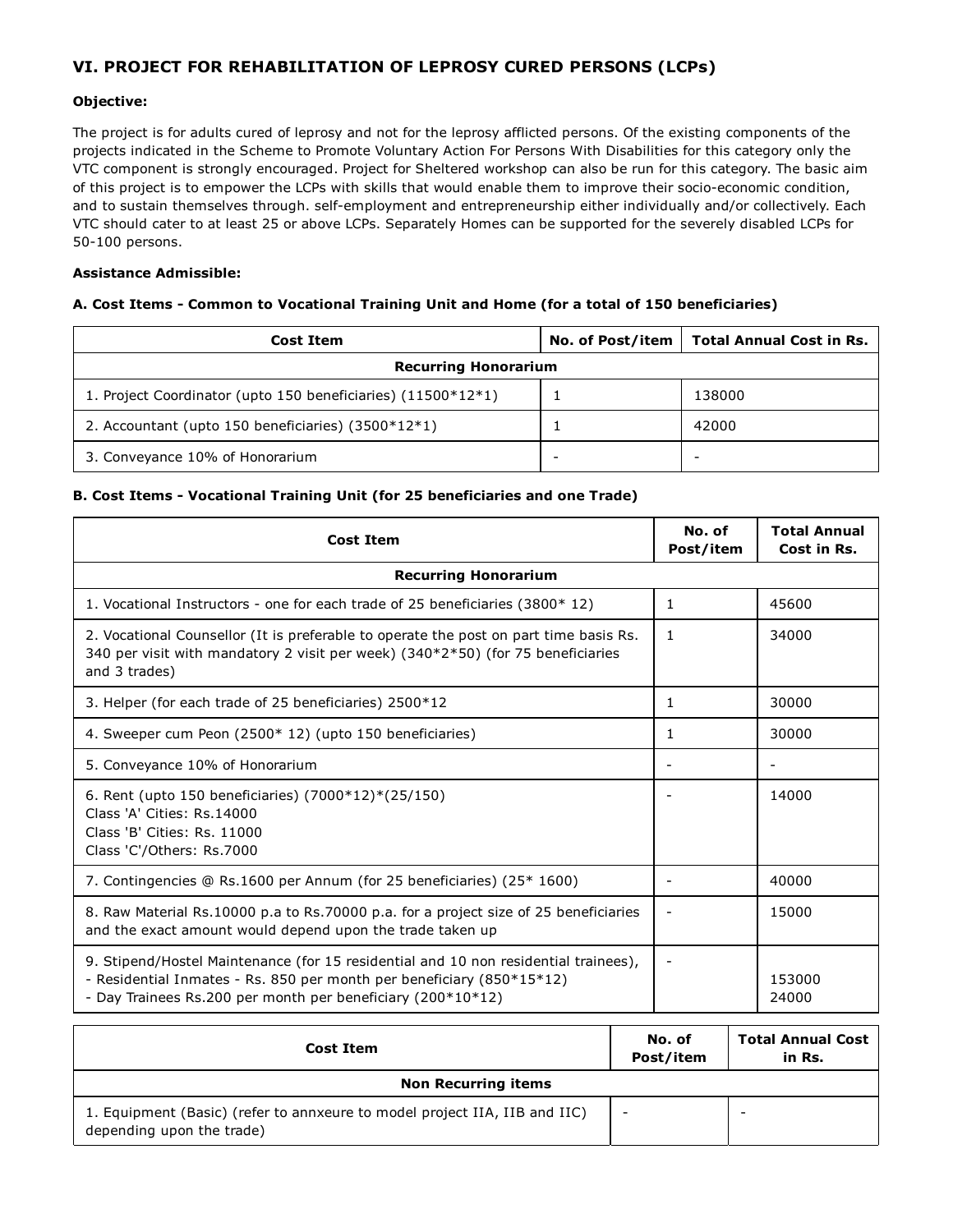## **C. Home for severely Disabled Leprosy Cured Persons (for 100 beneficiaries)**

| <b>Cost Item</b>                                                                                                                                 | No. of<br>Post/item | <b>Total Annual Cost</b><br>in Rs. |
|--------------------------------------------------------------------------------------------------------------------------------------------------|---------------------|------------------------------------|
| <b>Recurring Honorarium</b>                                                                                                                      |                     |                                    |
| 1. Warden (upto 150 beneficiaries) Extra Allowance @ 1000 p.m. to one of the<br>existing staff $(1000*12)$                                       | $\mathbf{1}$        | 12000                              |
| 2. Cook and helper (upto 150 beneficiaries) (2500+1000)*12                                                                                       | 1 each              | 42000                              |
| 3. Nurse (upto 150 beneficiaries) (3800*12)                                                                                                      | 1                   | 45600                              |
| 4. Doctor (part Time per visit basis @ Rs.340 per visit with 1 mandatory visit<br>per week) (upto 150 beneficiaries) $(340 * 1 *4 * 12)$         | 1                   | 16320                              |
| 5. Sweeper cum Peon (2500* 12) (upto 150 beneficiaries)                                                                                          | 1                   | 30000                              |
| 6. Conveyance (10% of the Honorarium)                                                                                                            |                     |                                    |
| <b>Non Recurring Honorarium</b>                                                                                                                  |                     |                                    |
| 7. Rent (upto 150 beneficiaries) (7000*12)*(100/150)<br>Class 'A' Cities: Rs. 14000<br>Class 'B' Cities: Rs. 11000<br>Class 'C'/Others: Rs. 7000 |                     | 56000                              |
| 8. Contingencies @ Rs. 1600 Per annum per beneficiary (Maximum - for 100<br>beneficiaries)                                                       |                     | 160000                             |
| 9. Stipend/Home Maintenance - Residential Inmates @ Rs 850 per month per<br>beneficiaries 100*850*12                                             |                     | 1020000                            |

| Cost Item                                                                                                                                                                                                                                 | No. of<br>Post/item | <b>Total Annual</b><br>Cost in Rs. |
|-------------------------------------------------------------------------------------------------------------------------------------------------------------------------------------------------------------------------------------------|---------------------|------------------------------------|
| <b>Non Recurring</b>                                                                                                                                                                                                                      |                     |                                    |
| 1. Utensils (for 100 beneficiaries once in 3 years)                                                                                                                                                                                       |                     | 20000                              |
| 2. Furniture, Cots & Mattresses: Up to a maximum of Rs. 2000 per beneficiary<br>subject to assessment of actual needs. This would cover appropriate furniture cots,<br>mattresses for residential inmates (once in 3 years) (Rs.2000*100) |                     | 200000                             |

- 1. The Home is meant for those Leprosy Cured Persons who may not be in a position, due to severity of disability, to be rehabilitated through vocational training. In this context the beneficiaries of VTC and the Home for Leprosy Cured should not be same.
- 2. The building owned or hired should be clean spacious, well lighted and ventilated to facilitate comfortable stay and learning by the trainees/beneficiaries.
- 3. The amount of assistance on account of rent will be regulated within the above ceilings keeping in view the parameters associated with it, the area occupied and used for the project, type of trade undertaken and the number of beneficiaries and the prevailing 'PWD assessment rates in that area and the rent agreement.
- 4. Under the head of contingency expenses such as postage, transport, telephone, stationery, medicines, office expenses, electricity, water 'charges, routine repairs to building, equipments and their maintenance etc. would be covered. Additional charges on electricity in projects involving heavy machinery could be considered separately.
- 5. Assistance under Hostel Maintenance/stipend will be restricted for the period of training prescribed in Annexure to model project IV for various trades in respect of trainees of Vocational Training Centre.
- 6. It is expected that the duties of the Warden are performed by one of the existing members of staff or an inmate for an additional allowance or honorarium.
- 7. The actual requirement of funds for procurement of raw material within these limits have to be adequately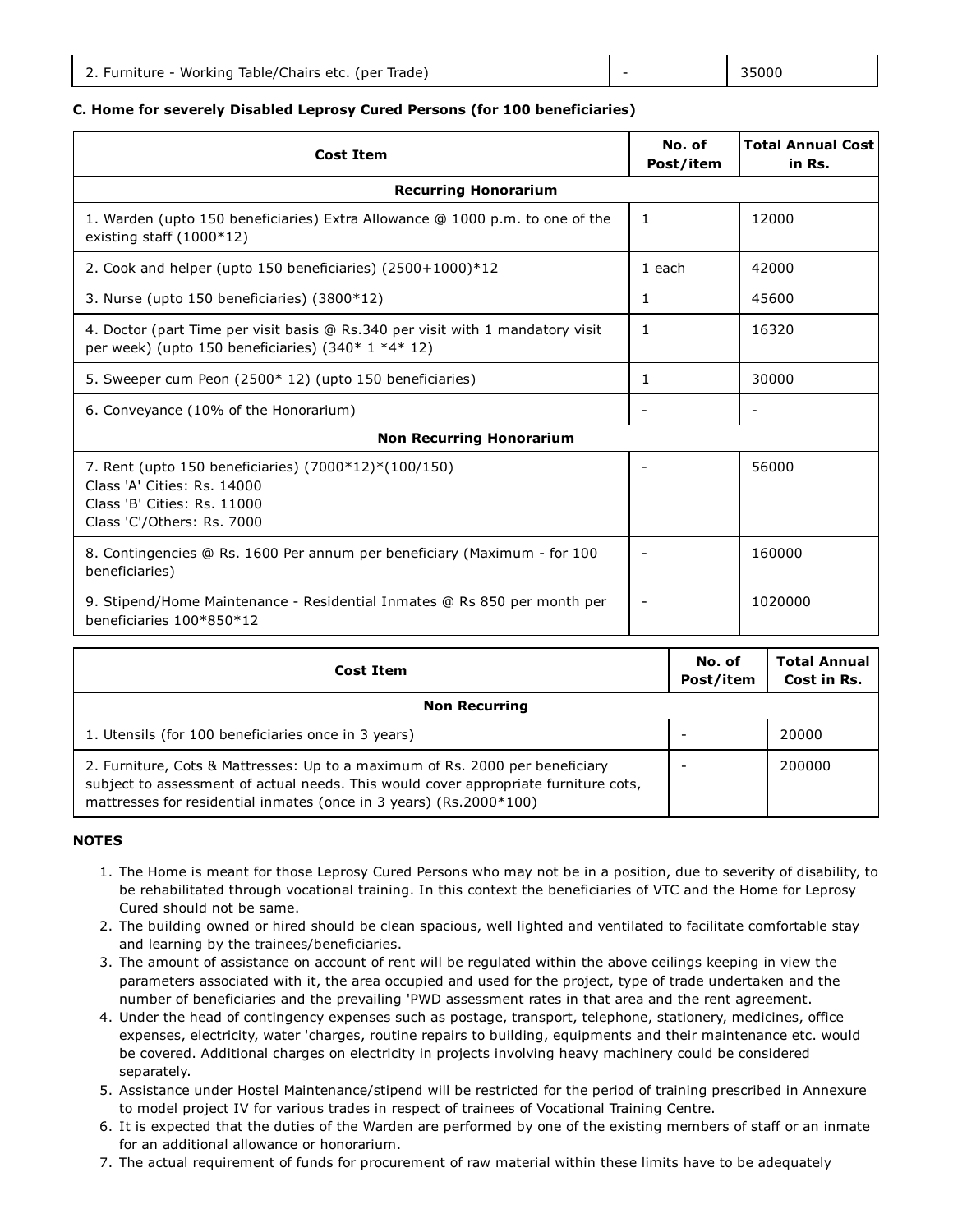justified.

# **VII. HALF WAY HOME FOR PSYCHO-SOCIAL REHABILITATION OF TREATED AND CONTROLLED MENTALLY ILL PERSONS**

The objective of this project is to provide a facilitating mechanism for rehabilitation, of treated and controlled mentally ill persons after their discharge from Mental Hospitals and asylums. The need for such halfway homes is felt, as the community at large is still hesitant in accepting such persons into its fold. The project is aimed at providing vocational training to such treated and controlled mentally ill persons as well as counseling for them and their families to facilitate reintegration with the family/society. The project is expected to also provide medical advice/treatment relating to their illness so that periodic or occasional psychiatric disturbances can be managed. It is expected that the inmates would be able to get integrated into normal life within a reasonable period of time. The half way homes/ hostels can be for a group of 25 inmates.

| S.No. | <b>Recurring</b>                                                                                                                        | No. of<br>posts/Items | <b>Total Annual Cost</b><br>in Rs. |
|-------|-----------------------------------------------------------------------------------------------------------------------------------------|-----------------------|------------------------------------|
| А.    | <b>Honorarium Rupees</b>                                                                                                                |                       |                                    |
| 1.    | Project Coordinator (11500*12*1)                                                                                                        | $\mathbf{1}$          | 138000                             |
| 2.    | House Keeper (3000*12*1)                                                                                                                | 1                     | 36000                              |
| 3.    | Helper (2500*12*1)                                                                                                                      | 1                     | 30000                              |
| 4.    | Watchman (2500*12*1)                                                                                                                    | $\mathbf{1}$          | 30000                              |
| 5.    | Office Assistant cum Accountant (3500*12*1)                                                                                             | $\mathbf{1}$          | 42000                              |
| 6.    | Social Worker (5800*12*1)                                                                                                               | 1                     | 69600                              |
| 7.    | Vocational Instructor (3800*12*2)                                                                                                       | $\overline{2}$        | 91200                              |
| 8.    | Doctor (General Physician) - part time @Rs.340 per visit with 2<br>mandatory visits per week) (340*2*52)                                |                       | 35360                              |
| 9.    | Psychiatrist - part time - @ Rs.340 per visit with 2 mandatory visit<br>per week) (340*2*52)                                            |                       | 35360                              |
| 10.   | Occupational Therapist - part time - @ Rs 340 per visit with 2<br>mandatory visits per week) (340*2*52)                                 |                       | 35360                              |
| В.    | <b>Recurring - Non Honorarium</b>                                                                                                       |                       |                                    |
| 1.    | Rent (per month for upto 25 beneficiaries) (10000*12)<br>Class 'A' Cities: Rs.15000<br>Class 'B': Rs.10000<br>Class 'C'/Others: Rs.7500 |                       | 180000                             |
| 2.    | Hostel/Home Maintenance (50% paying members) $[(500 * 12$<br>$*(12)]$                                                                   |                       | 72000                              |

| lS.No. | Recurring                                                                                                            | No. of<br>posts/Items | <b>Total Annual</b><br>Cost in Rs. |
|--------|----------------------------------------------------------------------------------------------------------------------|-----------------------|------------------------------------|
| В.     | <b>Recurring - Non Honorarium</b>                                                                                    |                       |                                    |
| 3.     | Contingencies (25*1600)                                                                                              |                       | 40000                              |
| 4.     | Medicine and Lab charges                                                                                             |                       | 25000                              |
| 5.     | Raw Material @ Rs. 10000 to Rs. 70000 p.a per trade and the extent of<br>amount would depend upon the trade taken up |                       | 20000                              |
| C.     | <b>Non Recurring</b>                                                                                                 |                       |                                    |
| 1.     | Equipment for vocational training (2 trades)                                                                         |                       | 250000                             |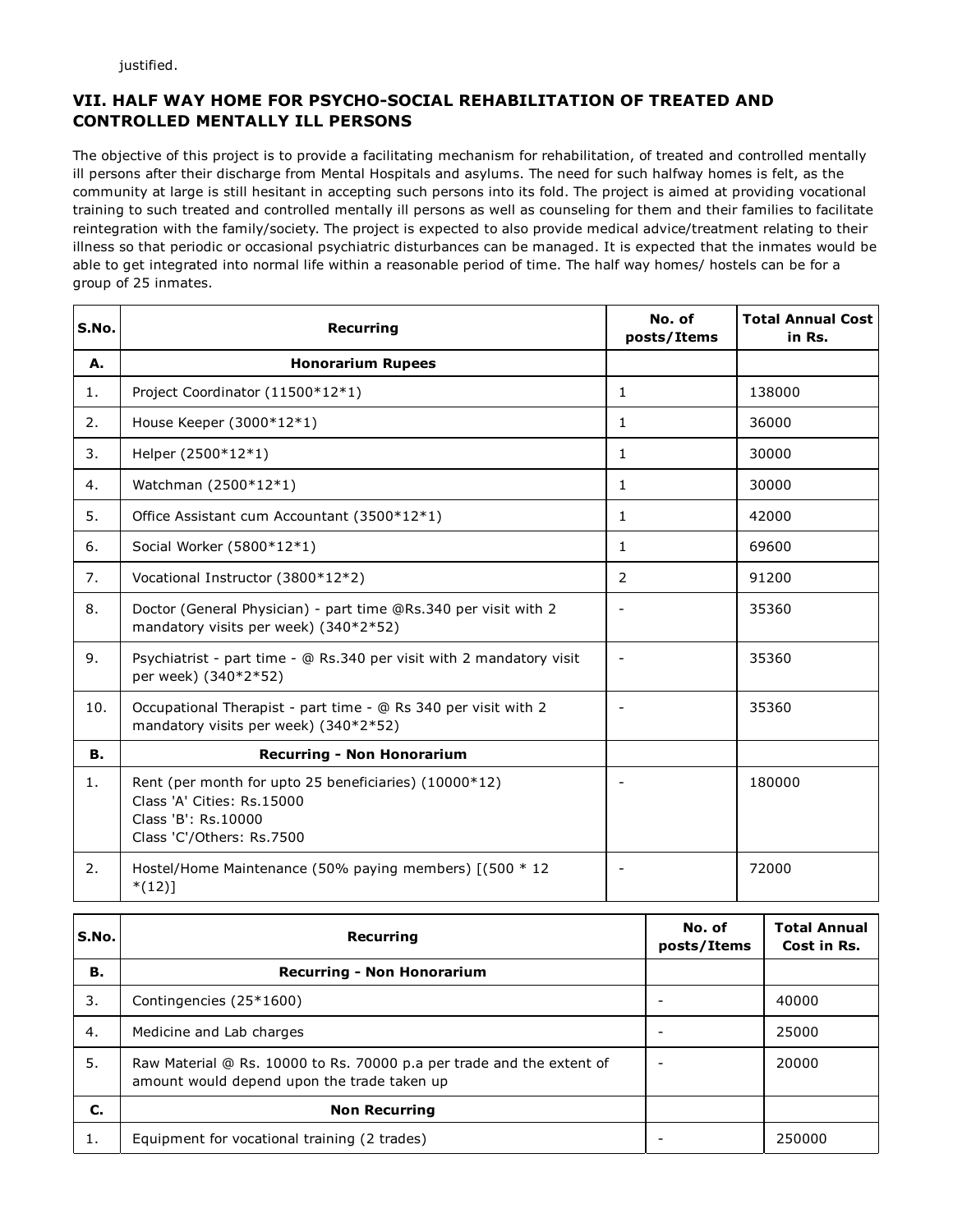| 2. | Furniture, Cots, Mattresses @ Rs.2000 per beneficiary subject to<br>assessment of actual needs, to cover appropriate furniture in the working<br>area and hostel/home. (once every 3 years) | 50000 |
|----|---------------------------------------------------------------------------------------------------------------------------------------------------------------------------------------------|-------|
|    | Kitchen Equipments                                                                                                                                                                          | 20000 |

# **VIII. PROJECT RELATING TO SURVEY, IDENTIFICATION, AWARENESS AND SENSITIZATION**

## **Objectives:**

- i. To assist in the identification of disability and facilitate early intervention through awareness creation for the benefit of target group.
- ii. To inculcate awareness relevant to the problem and the category of disability so identified.
- iii. To sensitize the parents/guardians of the target beneficiaries on the management needs of the mentally and physically challenged ward/child.
- iv. To suggest appropriate rehabilitation plans for the type of disability so identified.
- v. To facilitate research on trends relating to different disabilities.

## **Assistance Admissible:**

| <b>Cost Item</b>                                                                                                                         | No. of<br>Post/item | <b>Total Annual Cost</b><br>in Rs. |
|------------------------------------------------------------------------------------------------------------------------------------------|---------------------|------------------------------------|
| <b>Recurring Honorarium</b>                                                                                                              |                     |                                    |
| 1. Project Coordinator (for the whole project of prospective 1000<br>beneficiaries) $(11500*12)$                                         | 1                   | 138000                             |
| 2. Accountant (for the whole Project of prospective 1000 beneficiaries)<br>$(3500*12)$                                                   | 1                   | 42000                              |
| 3. Doctors/Paediatrician/ENT/Neurologist/Orthopaedic Surgeon on part time<br>basis @ Rs 2800 p.m) (2800*3*12)                            | 3                   | 100800                             |
| 4. Sweeper cum Peon (2500* 12) (upto 150 beneficiaries)                                                                                  | 1                   | 30000                              |
| 5. Social Worker (5800*12)                                                                                                               | 1                   | 69600                              |
| 6. Rehabilitation Volunteers (for the whole project of 1000 beneficiaries)<br>$(1100*3*12)$                                              | 3                   | 39600                              |
| <b>Non Honorarium Recurring Items</b>                                                                                                    |                     |                                    |
| 1. Rent (per month for the whole project) (3500*12)<br>Class 'A' Cities Rs.7000<br>Class 'B' Cities Rs. 5500<br>Class 'C'/Others Rs.3500 | $\qquad \qquad -$   | 42000                              |
| 2. Contingencies Per month (12*2000)                                                                                                     |                     | 24000                              |

## **NOTES**

- 1. The amount of assistance will be restricted under various heads to the duration of the project.
- 2. Under contingencies expenses such as postage, transport, telephone, stationery, office expenses, electricity, water charges, routine repairs to building, equipments and their maintenance etc would be covered.
- 3. The amount of assistance on account of rent will be regulated within the above ceilings keeping in view the parameters associated with it, the area occupied and used for the project the number of beneficiaries, the prevailing PWD assessment rates in that area and the rent agreement.
- 4. If this project is part of the project for Special School or Pre School and Early Intervention no separate claim for rent and administrative posts would be considered and other cost items will also be rationalized wherever necessary.

# **IX. HOME BASED REHABILITATION PROGRAM/HOME MANAGEMENT PROGRAMME**

While institutionalized efforts for imparting special education to the disabled are rendered through the Special Schools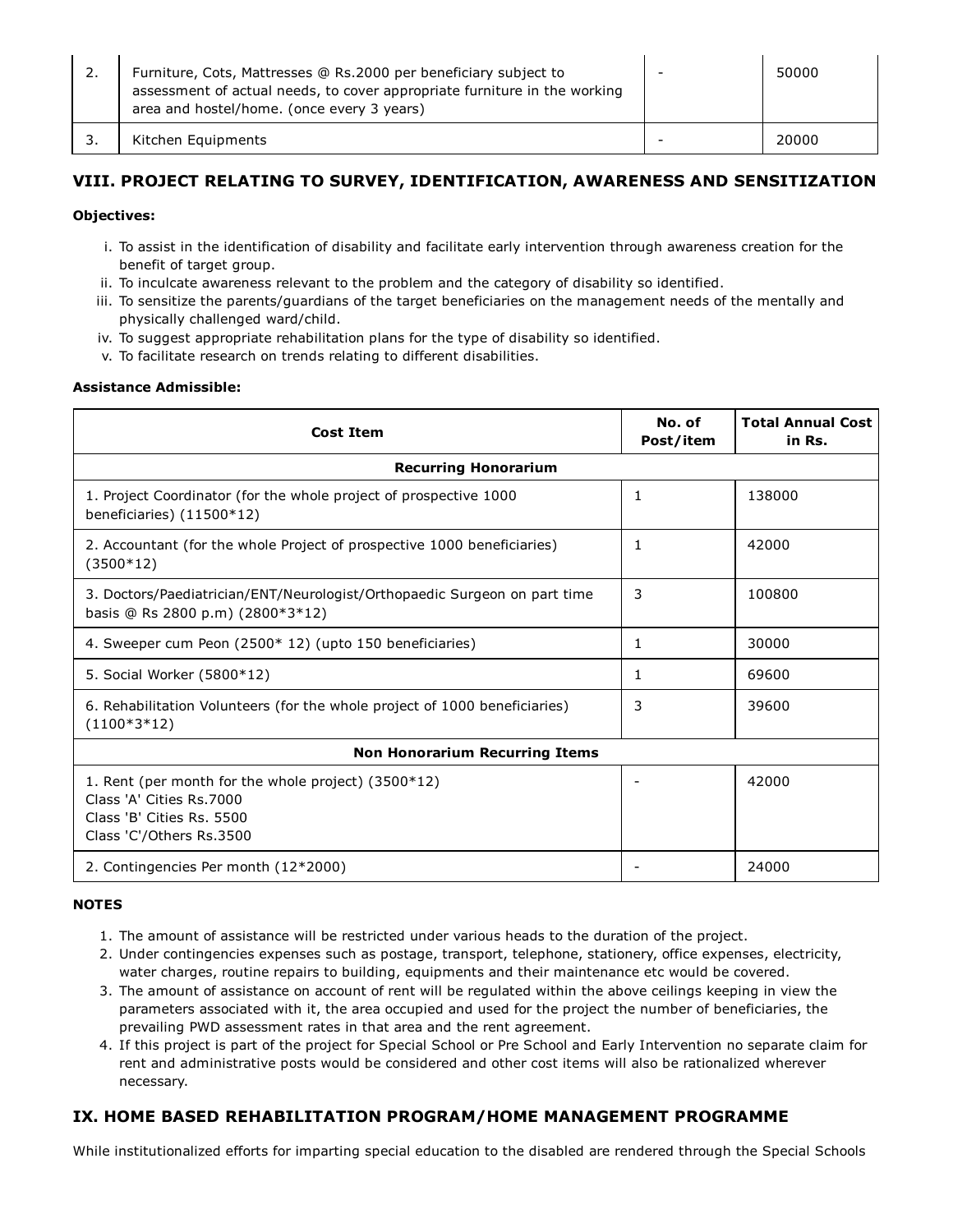and institutions, it is imperative to appreciate the need to supplement these efforts through Community and Home management programs. With a view to apply a holistic approach in addressing the needs of the physically and mentally challenged, projects which focus on community involvement and the family in the home environment have been encouraged. Of these, the Home Management projects are expected to cater to the development of the child within the larger context of his or her home environment. In this sense these programmes would serve as vital supplements to the inputs received in the special schools. The existing special schools are encouraged and expected to provide resources to run these services. The aim is to rely upon the Special School set up as resource base for these programs. The incidental expenses relating to material and logistic costs will be granted for these programs.

### **Objectives:**

- i. To guide and provide for mobility skills.
- ii. To help the disabled in developing basic communication skills.
- iii. To impart activities of daily living skills in the home environment especially for the severely disabled.
- iv. To sensitize the parents/guardians of the target group through counseling and related inputs.
- v. To help families to identify the resources and subject material for managing problem behaviours, behavioral disorders and positive behavioral support.
- vi. To help the parents to acquire the right perspective to look at the problem of the child within the larger context of his or her environment, home and in the community.
- vii. To assist in a way that the families in the home environment are able to identify factors that influence or trigger challenging behaviour and develop an understanding of how to provide the positive behavioral support that the child needs to act appropriately.
- viii. To bring home the therapeutic needs of the disabled.
- ix. To provide TLM and other relevant material for guidance at home.
- x. To conduct annual client evaluation through review exercise.

### **Project size:**

The number of beneficiaries covered should range from 15 to 30 families covering as many persons with disability. The ratio of coverage per home for each itinerant teacher should be 1:15.

### **Assistance admissible:**

| <b>Cost Item</b>                                                                                                                                     | No. of<br>Post/item | <b>Total Annual Cost</b><br>in Rs. |
|------------------------------------------------------------------------------------------------------------------------------------------------------|---------------------|------------------------------------|
| <b>Recurring Honorarium</b>                                                                                                                          |                     |                                    |
| 1. Supervisor (preferably BRS) $(6900*12*1)$                                                                                                         | 1                   | 82800                              |
| 2. Itinerant Teacher / (TGT) (1:15 (families) (5800*12*2) (One visit a week<br>per family for 2 hours and 3 families per day)                        | 2                   | 139200                             |
| <b>Cost Item</b>                                                                                                                                     | No. of<br>Post/item | <b>Total Annual</b><br>Cost in Rs. |
| <b>Other Recurring Item</b>                                                                                                                          |                     |                                    |
| 1. Transport Allowance for Itinerant Teacher / TGT and therapists (see note 1)<br>below).                                                            |                     |                                    |
| 2. Pediatrician / ENT / Neurologist / Orthopaedic Surgeon (part Time @ Rs.700<br>per visit with one visit a week for 4 hours at a particular center) |                     |                                    |
| 3. Contingencies Rs.700 per annum per beneficiary                                                                                                    |                     |                                    |
| <b>Teaching &amp; Learning Material Items</b>                                                                                                        |                     |                                    |
| 1. Teaching / Learning Material                                                                                                                      |                     | 20000                              |

- 1. For the cost of Home visits, the transport cost will be charged to the parents of each beneficiary except in the case of BPL families. To facilitate coverage of BPL families, the itinerant teacher can obtain additional remuneration of 10% the honorarium as in the case of other projects.
- 2. Under the head of contingency expenses such as postage, transport, telephone, stationery, medicines, office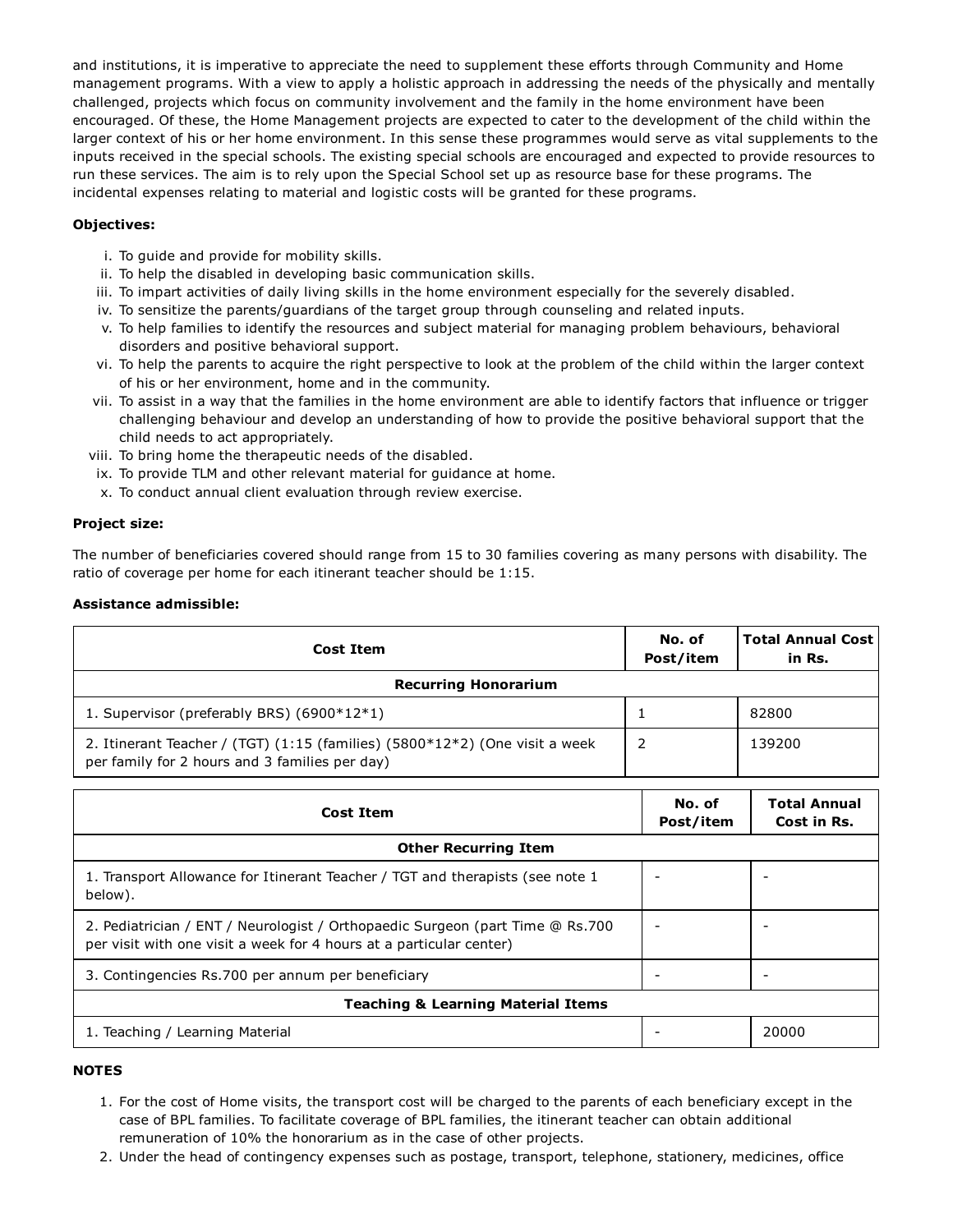expenses, electricity, water charges, routine repairs to building, equipments and their maintenance etc would be covered.

# **X. PROJECT FOR COMMUNITY BASED REHABIlTATION**

In community based programmes the disabled person, the family, the community, and health professionals collaborate to provide needed services in a non-institutional setting, in an environment where services for disabled persons are seriously limited or totally absent. In this context, these programmes are appropriate in addressing the needs of the disabled especially in the rural settings. Its essential feature is its focus on partnership and community participation. Introducing rehabilitation services at a local or community level removes many obstacles to care, which are associated with institutions. The difficulty of ravel and its expenses are eliminated or reduced to a minimum. The individual is not isolated from the community; family members and community volunteers are part of the rehabilitative process. All participants can see what the disabled person has achieved. This can help integrate the person into the community, which is prepared to value the unique contribution, which the person is able to make.

## **Objectives:**

- i. Community Based Rehabilitation recognizes the need to work for equality of status and opportunities for the disabled.
- ii. To rehabilitate and train disabled individuals, as well as to find ways to integrate them into their communities.
- iii. The objective is to bring the physically and mentally challenged into the mainstream of life and help them in their effort of be coming self sufficient and active members of society.
- iv. Integral to this approach is the participation of community members with the focus for training a new corps of health and social workers.

### **Project Cost:**

The cost for the various components of the CBR programme illustrated below. While these costheads are suggestive, it may be borne in mind that the size of the CBR project would depend upon the location of the project being implemented. Approaches to the implementation of CBR could vary and are largely determined by a variety of social and demographic factors.

### **Assistance Admissible:**

| <b>Cost Item</b>                      | No. of Post/item                                   | <b>Item Cost in Rs.</b>                 |  |  |
|---------------------------------------|----------------------------------------------------|-----------------------------------------|--|--|
|                                       | <b>Recurring Honorarium</b>                        |                                         |  |  |
| 1. Project Coordinator /<br>Director  |                                                    | 8200 p.m.                               |  |  |
| 2. Rural Rehabilitation<br>Volunteers | Ratio: 2 for each panchayat 1 male and 1<br>female | Rs. 800 p.m. plus Rs. 250 p.m.<br>as TA |  |  |
| 3. CBR Personnel or MRWs              | 3 Multi Rehabilitation Workers for 10<br>villages  | Rs. 3800 p.m.                           |  |  |

| <b>Cost Item</b>                                                         | No. of Post/item                                                           | <b>Item Cost in</b><br>Rs. |
|--------------------------------------------------------------------------|----------------------------------------------------------------------------|----------------------------|
|                                                                          | <b>Recurring Honorarium</b>                                                |                            |
| 4. Social Worker                                                         | One Social Worker for Rs. 4800 p.m. 20 villages                            | $\overline{\phantom{a}}$   |
| 5. Specialist (Social Educator, Orthopaedic /<br>Speech Therapists etc.) | @ Rs.340 per visit basis                                                   | -                          |
| 6. Vocational Instructor*: (See note below)                              | Matriculation or equivalent and Diploma /<br>Certificate in relevant trade | Rs. 3800                   |
| 7. Administrative Expenses                                               | 10% of project cost                                                        | $\overline{\phantom{0}}$   |

### **\*NOTES**

1. The post of Vocational Instructor will be provided for only if the project specifically envisages a vocational training component. The expenses of training would be the same as for other programmes. Keeping in mind the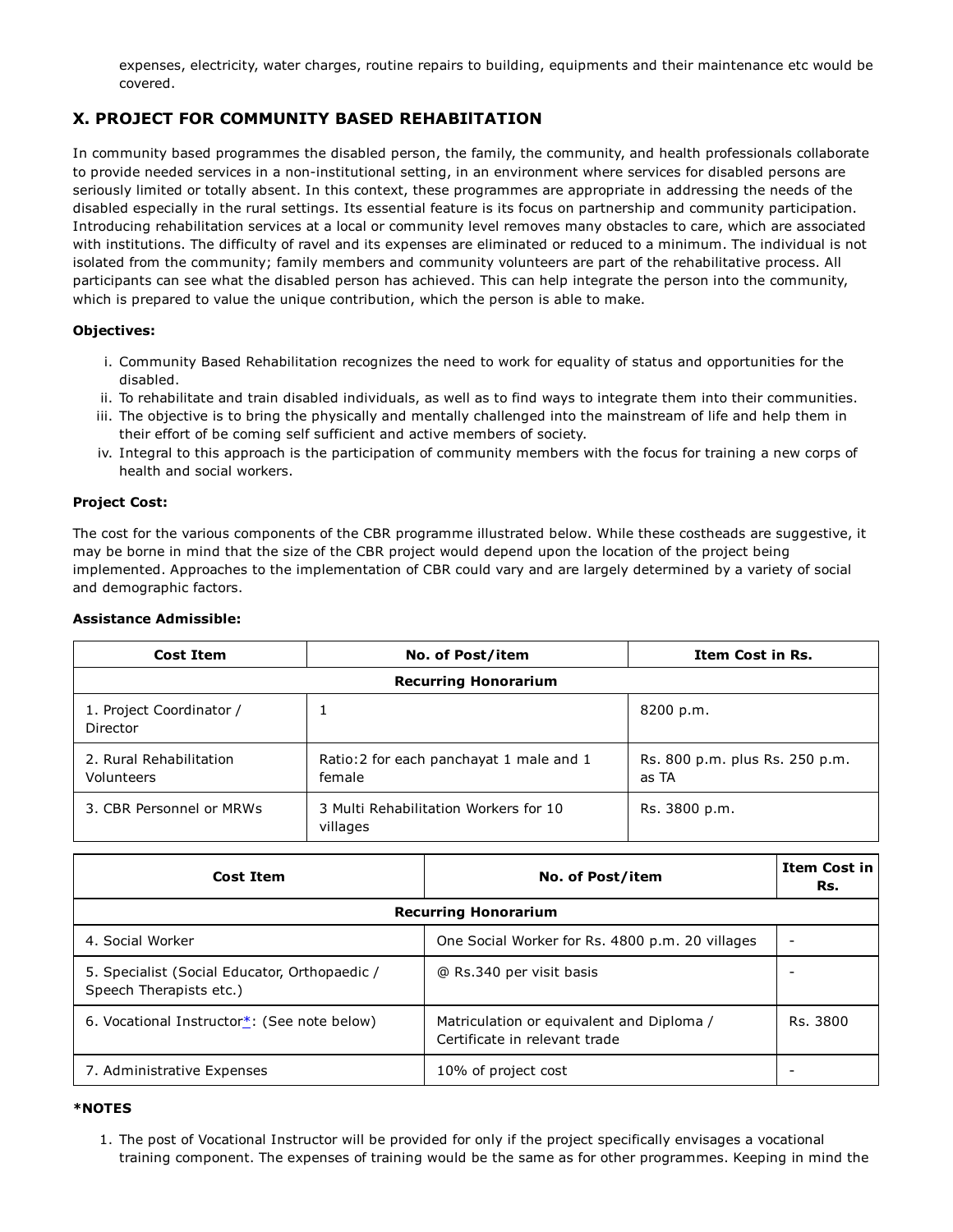fact that the implementation of the CBR programmes involves a lot of traveling, expenses on travel, may be accepted at twice the rates suggested for other programmes.

2. Whenever a motorbike or a bicycle is proposed to be provided to the CBR worker, the traveling expenses will be paid only if no POL charges are given to the worker. The personnel in CBR programme must be trained rehabilitation workers. Experience will also be taken into account. The services of specialists may be obtained through networking with regular programs providing such services.

# **Xl. PROJECT FOR LOW VISION CENTRES**

There are an estimated 2.5 crore children and adults with Low Vision in the country. Centres are proposed to be set up for the medico rehabilitative aspects of people with Low Vision. This would include provision of Low Vision Aids and Magnification devices as also supportive rehabilitative services. The main objectives of these centres would be:

- i. To provide identification, assessment, counseling and training with low vision aids
- ii. To assist individuals with Low Vision to reach their maximum potential through guidance and improvement of visual efficiency by prescribing appropriate optical aids.
- iii. Provision of or referral for appropriate medical treatment where necessary.
- iv. To supply Aids and Appliances specific to the needs of people with Low Vision.
- v. To provide training in the use of low vision aids for indoor and out door activates including for near and distant viewing.
- vi. To provide Psychological/Social/rehabilitative counseling, orientation and mobility training etc.

### **Assistance Admissible:**

| SI.<br>No. | Cost Item                                                                                | No. of<br>posts/items | <b>Total annual cost</b><br>(in Rs.) |  |
|------------|------------------------------------------------------------------------------------------|-----------------------|--------------------------------------|--|
|            | <b>Recurring Honorarium</b>                                                              |                       |                                      |  |
| 1.         | Project Supervisor (trained in Optometrics and managing Low<br>Vision) @ Rs.11500 p.m.   |                       | 138000                               |  |
| 2.         | Opthalmologist (1 on part time basis, 12 days per month @<br>Rs.340 per visit)           |                       | 48960                                |  |
| 3.         | Low Vision Rehabilitation Assistant (Rs.3500 per month)                                  |                       | 42000                                |  |
| 4.         | Office Assistant-cum-Typist / Data Entry Operator (upto 150)<br>beneficiaries) (3500*12) |                       | 42000                                |  |
| 5.         | Peon / Attendant / Helper (2500*12)                                                      |                       | 30000                                |  |
|            | Recurring other than Honorarium                                                          |                       |                                      |  |
| 1.         | Admn. Expenses (per annum) (including rent)                                              |                       | 48000                                |  |

| SI.<br>No. | <b>Cost Item</b>                                                                                                  | No. of<br>posts/items | <b>Total annual</b><br>cost (in Rs.) |
|------------|-------------------------------------------------------------------------------------------------------------------|-----------------------|--------------------------------------|
|            | <b>Non-recurring</b>                                                                                              |                       |                                      |
| 1.         | Trial case non illuminated                                                                                        |                       | 7000                                 |
| 2.         | Trial Frame                                                                                                       |                       | 700                                  |
| 3.         | Ophthalmoscope Keeler Vista 20 with local transformer                                                             |                       | 11500                                |
| 4.         | Indirect Ophthalmoscope Keeler fison with local transformer keeler<br>Vantage Original Outfit with yolk +20k lens |                       | 42000                                |
| 5.         | Streak Retinoscope mains model - India                                                                            |                       | 4000                                 |
| 6.         | Reverse Roller Test Type Maual                                                                                    | 1                     | 3500                                 |
| 7.         | Slit lamp Microscope Indian make                                                                                  |                       | 30000                                |
| 8.         | Perimeter projection, Arc type - India                                                                            |                       | 16000                                |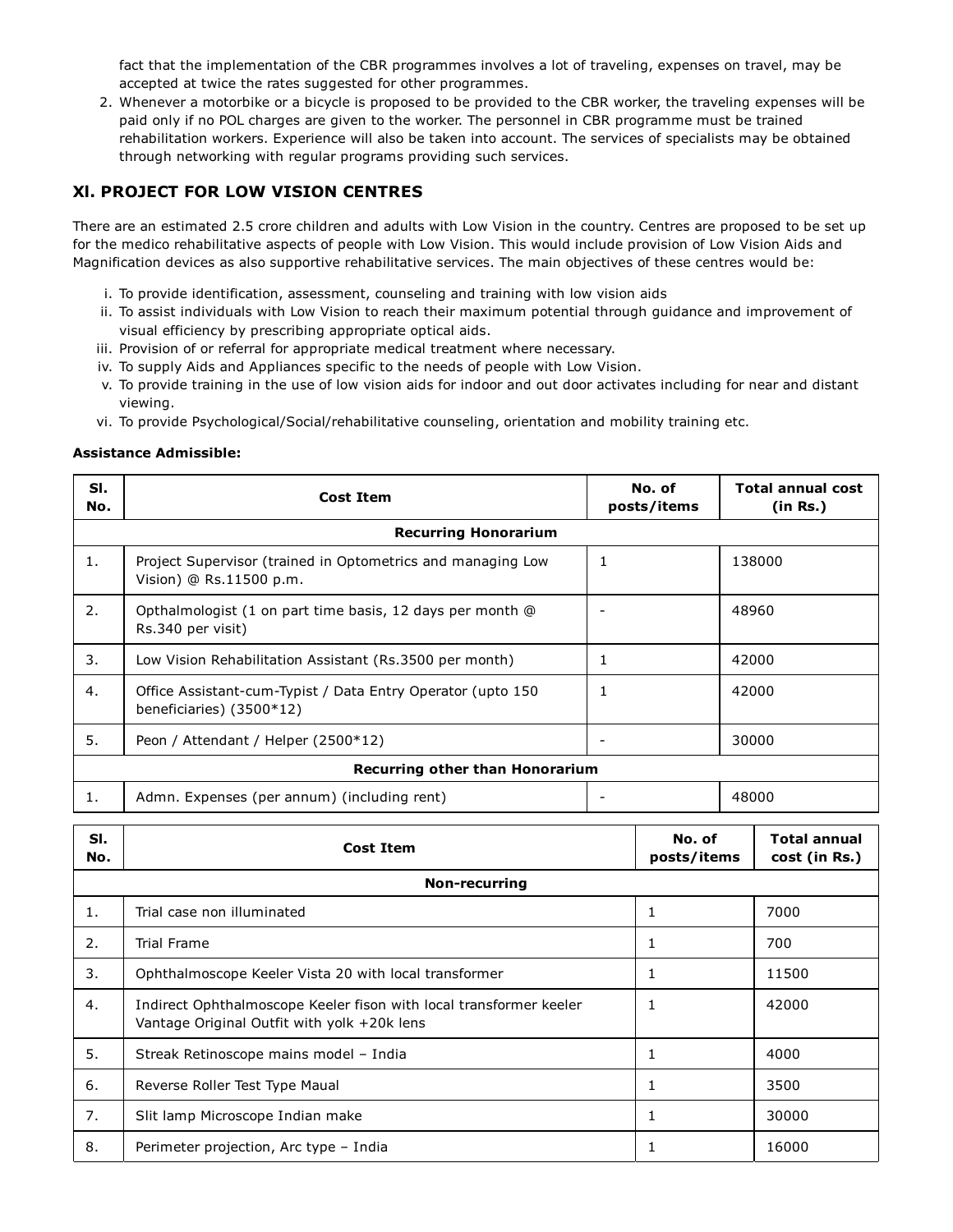| 9.  | Table for Perimeter                                                                                                                                           | 1            | 2500   |
|-----|---------------------------------------------------------------------------------------------------------------------------------------------------------------|--------------|--------|
| 10. | Lensometer T.M.L. - Japan                                                                                                                                     | 1            | 34000  |
| 11. | LEA contrast sensitivity and colour vision test                                                                                                               | 1            | 10000  |
| 12. | CBM indigenous kit                                                                                                                                            | 1            | 2000   |
| 13. | Amsler Chart                                                                                                                                                  | 1            | 500    |
| 14. | B & H Low Vision Aid Set of single lens devices                                                                                                               | 1            | 2500   |
| 15. | Keeler LVA Starter set containing telescopes for distance                                                                                                     | 1            | 40000  |
| 16. | Specwell Telescope 2 x 4 x and 6x                                                                                                                             | 1            | 12000  |
| 17. | Specwell Tribal Frame and Accessories                                                                                                                         | 1            | 5000   |
| 18. | Assorted Hand, stand and illuminated magnifiers                                                                                                               | $\mathbf{1}$ | 3000   |
| 19. | Set of 4 corning Filters                                                                                                                                      | 1            | 20000  |
| 20. | CCTV Black and White Unit Telesensory (USA)                                                                                                                   | 1            | 80000  |
| 21. | Field Expander Testing Set and loaner Unit                                                                                                                    | 1            | 50000  |
| 22. | Assortment of LV A Telescope distance and near single lens magnifiers,<br>hand held and spectacle mounted (for sale and as loaner units and<br>stock) approx. | $\mathbf{1}$ | 250000 |
| 23. | Floor and table lamps, reading stands, occcluders and accessories                                                                                             | 1            | 5000   |

# **XII. PROJECTS FOR HUMAN RESOURCE DEVELOPMENT**

**Objective** – Human Resource Development

- Training for trainers in special education, for the rehabilitation of persons with cerebral palsy, mentally challenged and other categories of the disabled.
- To serve as a resource center for the rehabilitation of the disabled persons.
- To provide for the training and learning material and other relevant documentation, and to serve as a center for research and networking of resources in the field of rehabilitation of the disabled with special reference to the cerebral palsied and mentally challenged persons.

Each training program should cater to 20-25 participants in one batch. Though the cost for a cook has been provided it is desirable that the boarding and lodging facility be out sourced wherever feasible.

| SI.<br>No. | <b>Cost Item</b>                                                                                                             | No. of<br>Post/item | <b>Item Cost</b><br>(Annual) in Rs. |  |  |
|------------|------------------------------------------------------------------------------------------------------------------------------|---------------------|-------------------------------------|--|--|
| 1.         | Honorarium of Two Core Faculty Members (One at level of Asst.<br>Professor and one at the level of Lecturer (8000+6000)* 12) |                     | 168000                              |  |  |
| 2.         | Honorarium to 15 quest faculty @ Rs. 300 per hour $(15 \times 300 \times 20$ hrs)                                            |                     | 90000                               |  |  |
| 3.         | Training Allowance (20 participants* 10 months* Rs.300 p.m.)                                                                 |                     | 60000                               |  |  |
| 4.         | Educational tour including train fare by IInd class and incidental<br>charges Rs. 40 per day per trainee                     |                     | 30000                               |  |  |
| 5.         | TA/DA to Examiners & quest faculty                                                                                           |                     | 10000                               |  |  |
| 6.         | Documentation (including translation & distributing)                                                                         |                     | 14000                               |  |  |
| 7.         | Contingencies                                                                                                                |                     | 14000                               |  |  |
|            | <b>For Hostel Facility</b>                                                                                                   |                     |                                     |  |  |
| 1.         | Warden 5200*12                                                                                                               | 1                   | 62400                               |  |  |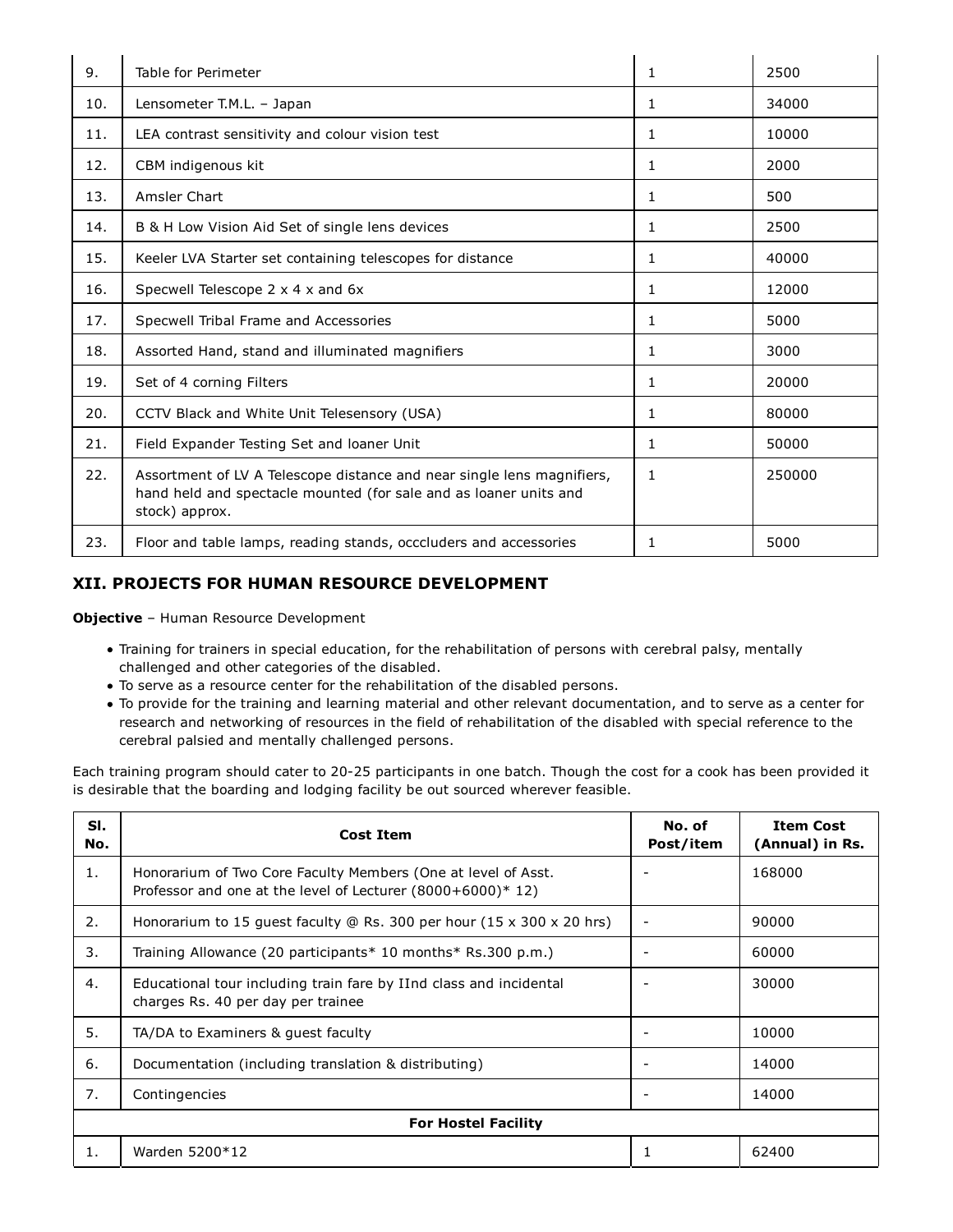| <u>.</u> | Cook 2500*12                                        | 30000 |
|----------|-----------------------------------------------------|-------|
| . ب      | Attendant 2500* 12                                  | 30000 |
| -4.      | Sweeper cum Peon (2500*12) (upto 150 beneficiaries) | 30000 |

| SI.<br>No. | Cost Item                                                                                                | No. of<br>Post/item      | <b>Item Cost (Annual)</b><br>in Rs. |
|------------|----------------------------------------------------------------------------------------------------------|--------------------------|-------------------------------------|
|            | <b>Non-Recurring</b>                                                                                     |                          |                                     |
| 1.         | Projector / display system                                                                               | 1                        | 20000                               |
| 2.         | TV (Colour)                                                                                              | 1                        | 10000                               |
| 3.         | DVD / VCD Player                                                                                         | 1                        | 5000                                |
| 4.         | Screen                                                                                                   | 1                        | 6000                                |
| 5.         | Computer Hardware and accessories (subject to actual cost as per<br>quotation from an authorized vendor) | 1                        | 50000                               |
| 6.         | Specialised Software (subject to actual cost as per quotation from an<br>authorized vendor)              | $\overline{\phantom{0}}$ | 60000                               |
| 7.         | Photostat machine                                                                                        |                          | 125000                              |

It should be ensured that the trainees fulfill the eligibility conditions prescribed for similar courses conducted by National Institutes. It would be required to give an undertaking to this effect. The institute should also be authorized / approved by RCI to carry out the Human Resource Development Programs.

# **XIII. SEMINARS/WORKSHOPS/RURAL CAMPS**

- i. Support and finance of seminar/workshop/rural camps by NGOs would be considered on merit of each proposal to the maximum of Rs. 2,50,000 once in a year.
- ii. Proposals for seminars/workshops/rural camps should clearly spell out the objectives, outcomes and tangible outputs of seminars, workshops to be conducted, details of duration, details about resource personnel etc.
- iii. The Ministry would favour proposals from NGOs that are already working in the field and have preferably been availing assistance from the Ministry.

# **XIV. ENVIRONMENT FRIENDLY AND ECO-PROMOTIVE PROJECTS FOR THE HANDICAPPED**

The objective is to fund environment friendly and eco-promotive projects by the handicapped like gardening, horticulture, raising of nurseries, planting of trees, etc. Maximum amount of Rs. 500 per beneficiary per month will be provided to a maximum of 25 beneficiaries per project.

# **XV. GRANT FOR COMPUTER/SPECIALISED SOFTWARE**

Grants for hardware (computers/laptops/etc.) and specialized software may be applied for, appropriate to their requirements, subject to actual cost as per quotation from an authorized vendor for disabled persons

Hardware may include state of art accessories (scanner, CD/DVD player/writer, etc.) required for persons with disabilities. Specialized software for disabled persons includes software such as screen reading software JAWS for persons with visual disability, special keyboard/access technology for persons with cerebral palsy, text conversion in audio files for the hearing impaired.

# **XVI. CONSTRUCTION OF BUILDING**

The maximum admissible limit is Rs. 15 lakhs. This ceiling is to be construed with reference to 90% of the admissible grant. The conditions applicable are as below:

- i. Rs.1.5 lakhs for each classroom for every 10 students (or part)
- ii. Rs.2.00 lakhs for every 10 students (or part) for vocational training or employment centers.
- iii. Hostel Building: Assistance is to be provided for construction of covered area not exceeding 40 sq. ft. per beneficiary, subject to a maximum of Rs. 25000 per person.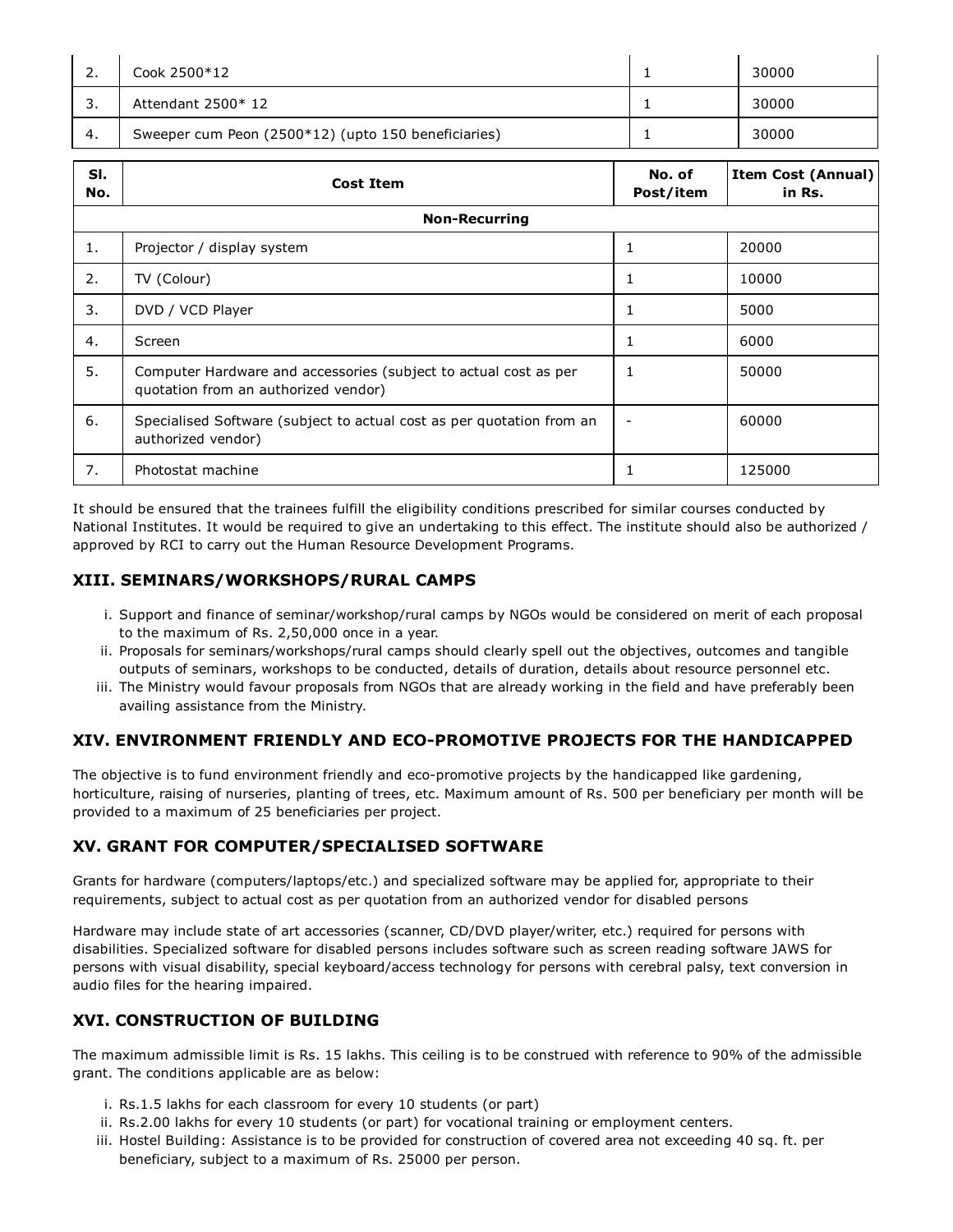- iv. Proposal for additional building grant for a particular purpose can be considered after three years of completion of the original building provided there is an increase in the number of beneficiaries.
- v. The building grant will not be allowed for projects benefiting less than 50 persons.
- vi. The proposals for construction of building would be considered preferably in rural areas/semi urban areas.
- vii. The organisation should have been in receipt of assistance from the Ministry under any Scheme for disabled for a minimum period of 5 years or should have been running the projects without reliance on the grant from the Ministry for 7 years.
- viii. The estimates of cost of construction will have to be certified by PWD or any Govt. Agency like Municipal Corporation etc.

# **XVII. PROJECT FOR LEGAL LITERACY, INCLUDING LEGAL COUNSELLING, LEGAL AID AND ANALYSIS, AND EVALUATION OF EXISTING LAWS**

Under the ambit of this project it has been decided to fund project for legal literacy, including legal counseling, legal aid and analysis and evaluation of existing laws for the disabled.

| S.No. | Post/Item                                         | Honorarium Rates per month |  |
|-------|---------------------------------------------------|----------------------------|--|
|       | Para Legal Trainer                                | 8200                       |  |
| 2.    | Office Assistant-cum-Typist / Data Entry Operator | 3500                       |  |
| 3.    | Contingencies                                     | 1400                       |  |
| 4.    | Legal Aid / Court expenses per case               | 9000                       |  |

# **XVIII. DISTRICT DISABILITY REHABILITATION CENTRES**

## **Introduction:**

As a part of the overall strategy to provide comprehensive services to the persons with disabilities at the grass root level, the Ministry of Social Justice and Empowerment with active support from State Govt. has been facilitating creation of the infrastructure and capacity building at district level for awareness generation, rehabilitation, training/guiding of grassroots level functionaries, through setting up District Disability Rehabilitation Centres (DDRCs) in all the unserved districts of the country, managed by a District Management Committee (DMT) headed by the District Collector.

For first three years (5 years in case of DDRCs in the North Eastern States, J&K & UTs) the financial support towards the staff honorarium, equipment and travel is provided through the Scheme for Implementation of PWD Act of the Ministry of Social Justice and Empowerment, GOI. After 3/5 years DDRCs are transferred completely to a pre-identified implementing non-Governmental agencies that would thereafter manage DDRCs and continue their services. The DMTs would continue to supervise and coordinate the activities of the DDRCs. Funding to the DDRCs at this stage is to be provided under this scheme.

## **Objectives:**

To provide financial support to District Disability Rehabilitation Centres (DDRCs) which would provide rehabilitative support to persons with disabilities through:

- i. Survey & identification of persons with disabilities through camp approach;
- ii. Awareness Generation for encouraging and enhancing prevention of disabilities, early detection and intervention etc.
- iii. Early Intervention;
- iv. Assessment of need of assistive devices, provision/fitment of assistive devices, follow up/ repair of assistive devices;
- v. Therapeutic Services e.g. Physiotherapy, Occupation Therapy, Speech Therapy etc.;
- vi. Facilitation of disability certificate, bus passes and other concession/facilities for persons with disabilities;
- vii. Referral and arrangement of surgical correction through Govt. & Charitable institutes;
- viii. Arrangement of loans for self employment, through banks & other financial institutions;
- ix. Counseling of disabled, their parents & family members;
- x. Promotion of barrier free environment;
- xi. to provide supportive and complimentary services to promote education, vocational training and employment for persons with disabilities through:
	- a. Providing orientation training to teachers, community and families.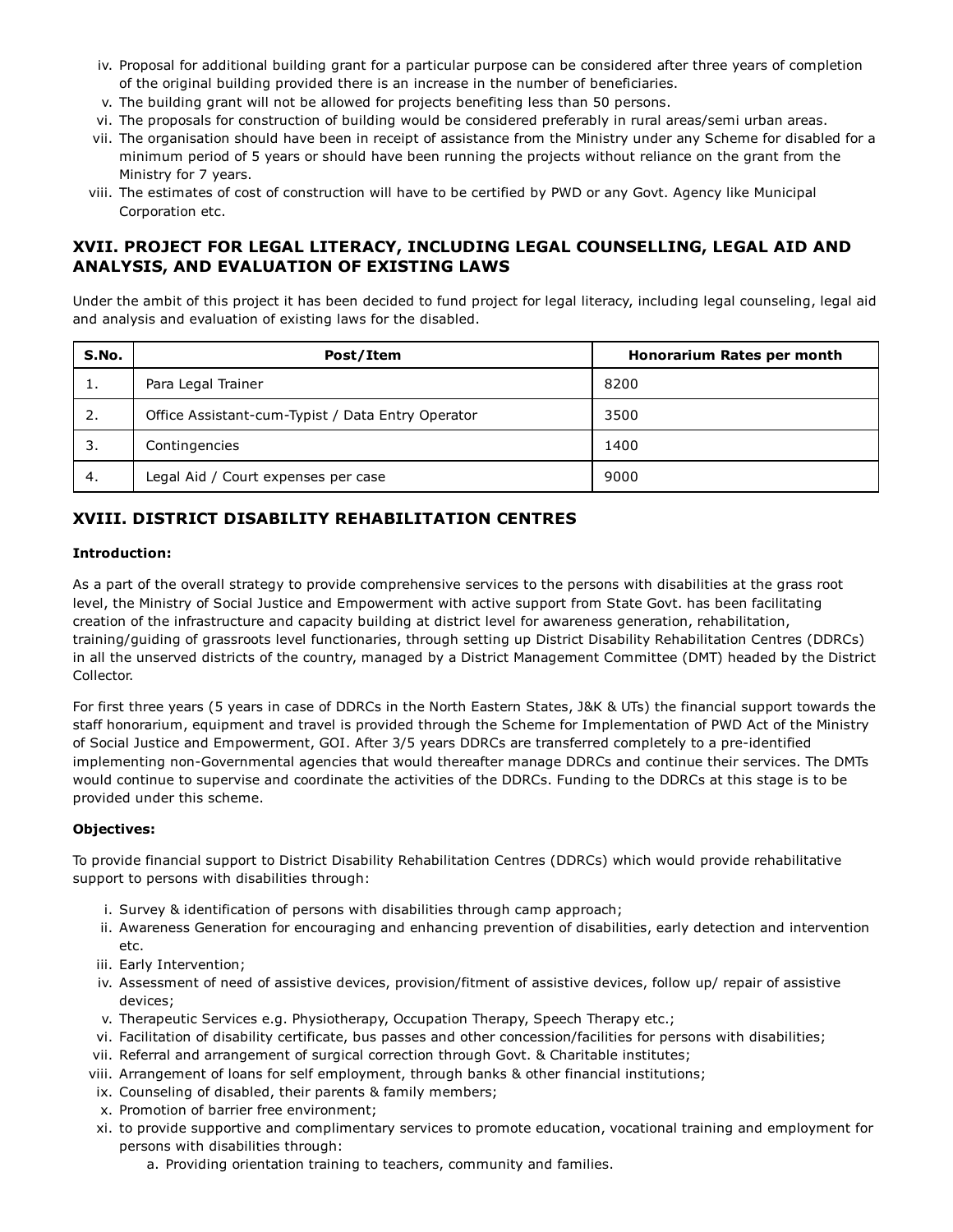- b. Providing training to persons with disabilities for early motivation and early stimulation for education, vocational training and employment.
- c. Identifying suitable vocations for persons with disabilities, keeping in view local resources and designing and providing vocational training and identifying suitable jobs, so as to make them economically independent.
- d. Provide referral services for existing educational, training, vocational institutions.

# **Cost Norms : Revised cost norms w.e.f. 1st April, 2010 per DDRC per annum under DDRS are as under:**

### **A. Recurring Honorarium**

After 7 years funding under DDRS, Grant in aid for the following items would be admissible on tapering of grant every alternate year by 5% of the total admissible project cost and to continue till support comes down to 75% of the project cost admissible but no tapering to projects in rural areas.

| S.No. | <b>Cost Item</b>                                                                                                                                                                                                                                                                                                  |              | No. of items   Total Annual Cost in Rs. |
|-------|-------------------------------------------------------------------------------------------------------------------------------------------------------------------------------------------------------------------------------------------------------------------------------------------------------------------|--------------|-----------------------------------------|
| 1.    | Clinical Psychologist (8,200*12*1)<br>OR Psychologist $(8,200*12*1)$                                                                                                                                                                                                                                              | 1            | 98,400                                  |
| 2.    | Senior Physiotherapist / Occupational therapist (8,200*12*1)                                                                                                                                                                                                                                                      | 1            | 98,400                                  |
| 3.    | Sr. Prosthetics / Orthotics (OH) (8,200*12*1)                                                                                                                                                                                                                                                                     | 1            | 98,400                                  |
| 4.    | Prosthetics / Orthotics (technician) (5,800*12*1)                                                                                                                                                                                                                                                                 | 1            | 69,600                                  |
| 5.    | Sr speech therapist / Audiologist 1<br>PG in related field (8,200*12*1)<br>OR Graduate in related filed (Speech and Hearing) (8,200*12*1)                                                                                                                                                                         |              | 98,400                                  |
| 6.    | Earmould Technician - cum - hearing aid repairer (5,800*12*1)                                                                                                                                                                                                                                                     | 1            | 69,600                                  |
| 7.    | Mobility Instructor (5,800*12*1)                                                                                                                                                                                                                                                                                  | 1            | 69,600                                  |
| 8.    | Multipurpose rehabilitation worker (5,800*12*1)                                                                                                                                                                                                                                                                   | $\mathbf{1}$ | 69,600                                  |
| 9.    | General Staff Clerk / Accountant cum Storekeeper (5,800*12*1)                                                                                                                                                                                                                                                     | 1            | 69,600                                  |
| 10.   | Attendant / Peon / Messenger (3,700*12*1)                                                                                                                                                                                                                                                                         | 1            | 44,400                                  |
| 11.   | District Disability Rehabilitation Officer<br>(one of the existing professional of DDRC or a<br>suitable State Govt. Officer as decided by the<br>District Management Team would be designated as DDRO<br>who will be responsible for coordination, management<br>and administration of DDRC on day to day basis) | 1            | Rs. 2000/- p.m.                         |

### **For Special Areas with 20% increase in the revised rates (for honorarium) only.**

### **B. Recurring Non-Honorarium**

| S.No.    | <b>Cost Item</b>       | No. of items             | <b>Total Annual Cost in Rs.</b> |
|----------|------------------------|--------------------------|---------------------------------|
| <b>.</b> | Contingency and Travel | $\overline{\phantom{0}}$ | Rs. 2,10,000                    |

## **C. Non-Recurring Items**

Purchase of/repairs of the equipment the following equipment

| S.No. | Cost Item                            | No. of items | <b>Total Cost in Rs.</b> |
|-------|--------------------------------------|--------------|--------------------------|
| .     | As per the prescribed list hereunder |              | Rs. 7,00,000             |

Purchase/repairs of the following equipment is admissible once in five years.

| pments for O.H.<br>cauibr<br>___ |  |
|----------------------------------|--|
|                                  |  |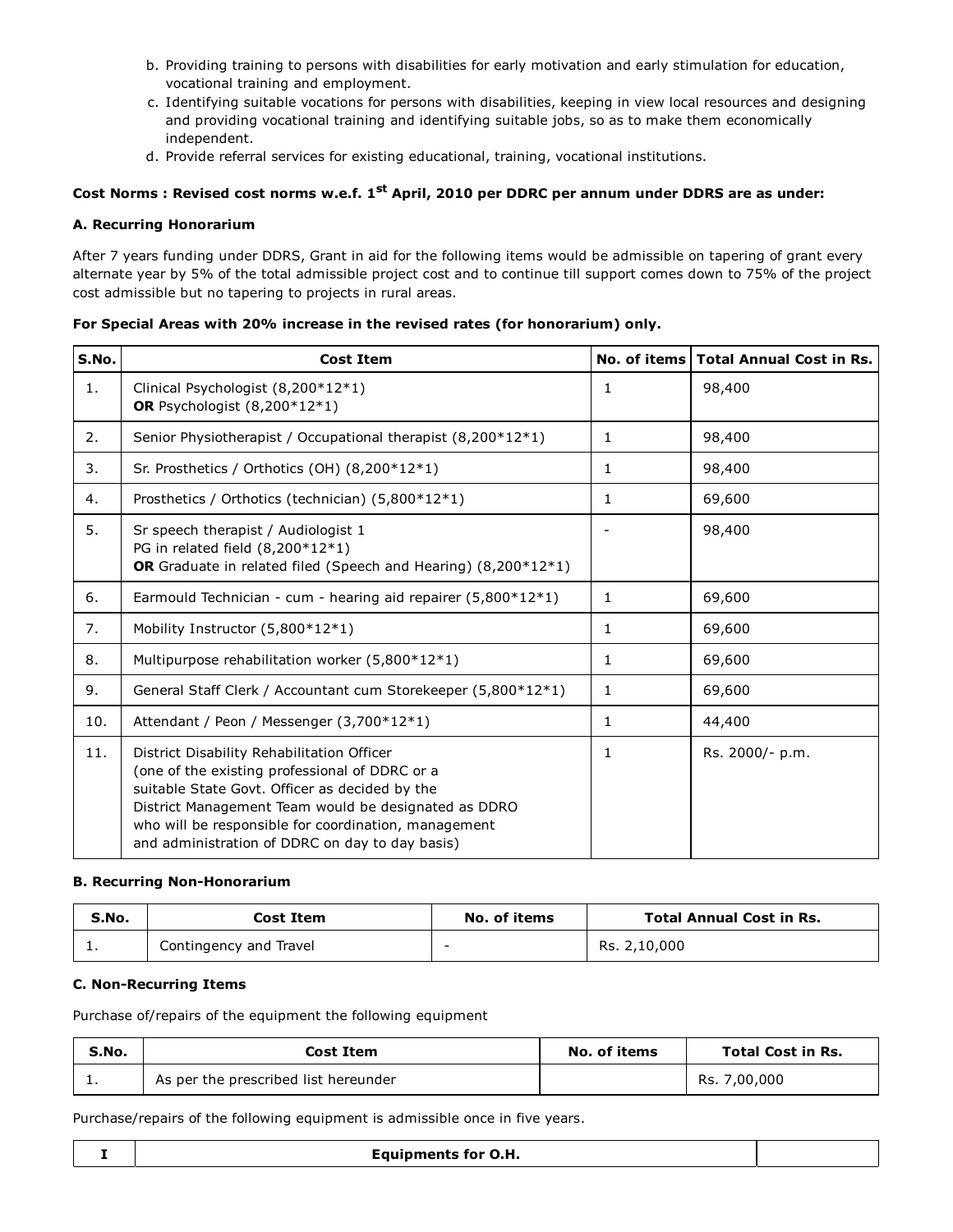| 1              | Bench grill M/c with all accessories complete            | 01        |
|----------------|----------------------------------------------------------|-----------|
| 2              | Bench grinder with all accessories complete              | 01        |
| 3              | Electric oven 3'X3'X3'                                   | 01        |
| 4              | ALIMCO Super carver (TE OZ 90)                           | 01        |
| 5              | ALIMCO Orthovoc (TE OZ 81)                               | 01        |
| 6              | Big saw (Bosch)                                          | 01        |
| 7              | Apparatus bending bands (TE 2A 01)                       | 01        |
| 8              | Apparatus bending bands (TE 2A 02)                       | 01        |
| 9              | Apparatus bending braces (TE 2A 03)                      | 01        |
| 10             | Big bending stirrups (TE 2A 11)                          | 01        |
| 11             | Leather sewing machine (Electric drive)                  | 01        |
| 12             | Bench vice 6" and 4"                                     | $04(2+2)$ |
| 13             | Anvil (50 kg. & 20 kg.)                                  | $02(1+1)$ |
| 14             | Misc. hand tools for orthotic section                    | 02 sets   |
| 15             | Misc. hand tools for prosthetic section                  | 02 sets   |
| 16             | Misc. hand tools for leather padding and shoe            | 02 sets   |
| 17             | Work table 6'x3'x32"                                     | 02 Nos.   |
| 18             | Measurement table 7'x2-1/2x32"                           | 01        |
|                |                                                          |           |
| 19             | Misc. tools & equipments for measurement and fabrication | ÷         |
| 20             | Parallel bar 15' long                                    | 01        |
| II             | Physiotherapy / Occupational Therapy Equipment           | 01        |
| 1              | Shortwave Diathermy (400 W)                              | 01        |
| 2              | Motorised intermittent cervical & Lumber traction unit   | 01        |
| 3              | Weight Machine                                           | 01        |
| 4              | <b>Static Cycle</b>                                      | 01        |
| 5              | Parafin Wax Unit                                         | 01        |
| 6              | Moist Heat unit (Hydroculator)                           | 01        |
| $\overline{7}$ | Stimulator                                               | 01        |
| 8              | Interferriantial unit                                    | 01        |
| 9              | Laser therapy                                            | 01        |
| 10             | Shoulder wheel                                           | 01        |
| $11\,$         | Cold pack unit                                           | 01        |
| 12             | Contrast bath                                            | 01        |
| 13             | Inclined sanding unit                                    | 01        |
| 14             | Horizontal sanding unit                                  | 01        |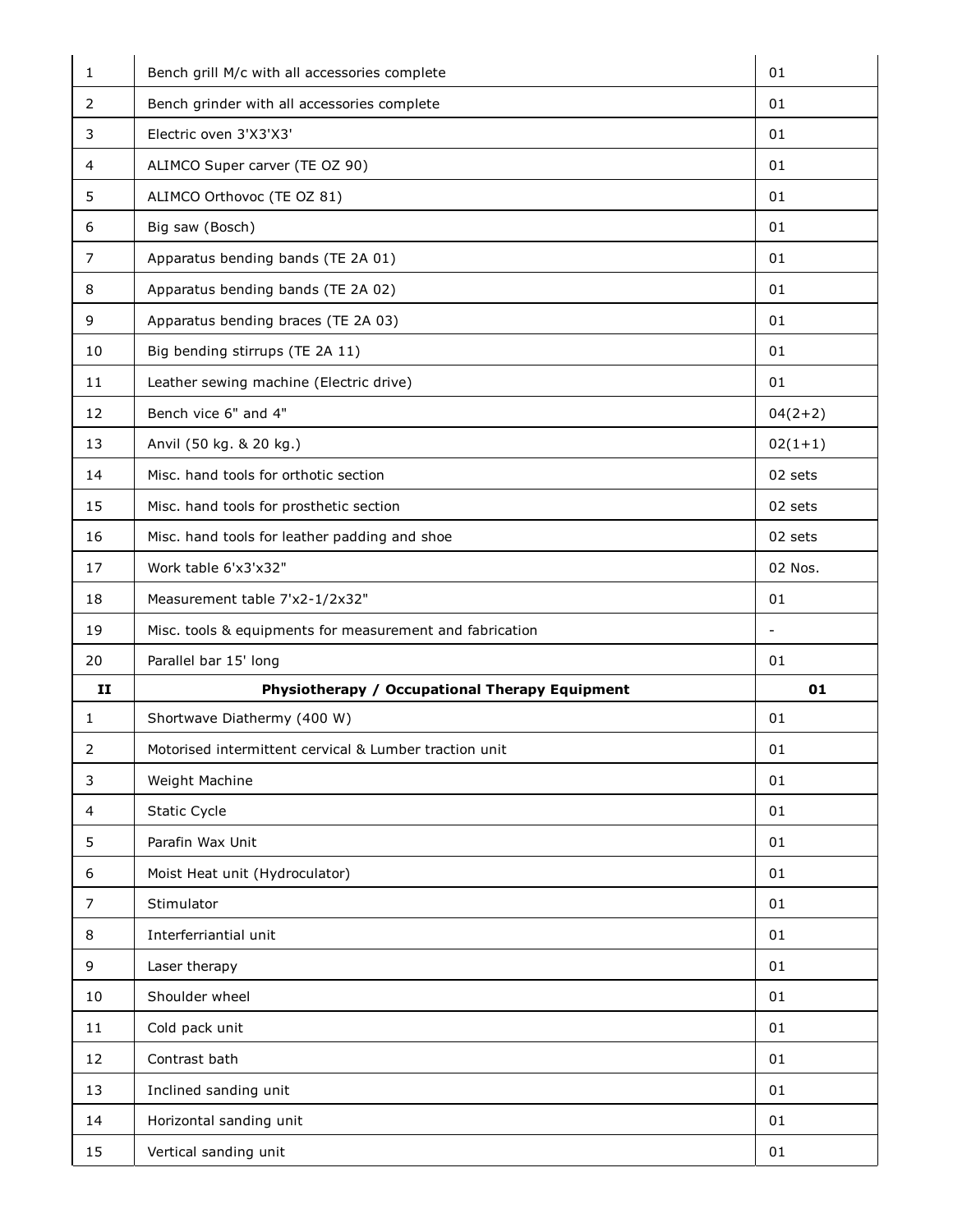| 16 | Hand function kit    | 01 |
|----|----------------------|----|
| 17 | Different peg boards | 01 |
| 18 | Beach ball           | 01 |

| III            | <b>Equipments for V.H.</b>                                                                                                                                          |                   |
|----------------|---------------------------------------------------------------------------------------------------------------------------------------------------------------------|-------------------|
| $\mathbf{1}$   | Refraction set                                                                                                                                                      | $\blacksquare$    |
| 2              | Cataract / glaucoma set                                                                                                                                             |                   |
| 3              | Misc. tools                                                                                                                                                         |                   |
| IV             | <b>Equipments for H.H.</b>                                                                                                                                          |                   |
| 1              | Clinical audiometer                                                                                                                                                 | 01                |
| $\overline{2}$ | Portable audiometer                                                                                                                                                 | 01                |
| 3              | Individual speech trainer                                                                                                                                           | 01                |
| $\overline{4}$ | Ear mould material and equipments                                                                                                                                   | 01                |
| 5              | Hearing aids repair kits                                                                                                                                            | <b>One</b><br>set |
| 6              | Trial hearing aids                                                                                                                                                  |                   |
| $\overline{7}$ | Toys / play / conditioning materials                                                                                                                                |                   |
| 8              | Therapy & educational toys                                                                                                                                          | $\overline{a}$    |
| 9              | Tape recorder                                                                                                                                                       | 01                |
| $\mathbf v$    | <b>Equipments for M.R.</b>                                                                                                                                          |                   |
| 1              | wooden board with 50 holes and 20 rust free galvanized rods                                                                                                         | 01                |
| 2              | Durable foam-board No. cards and symbols cards                                                                                                                      | 10                |
| 3              | Specially designed beads in 6 colours (in large size and small size)                                                                                                | 1 set             |
| $\overline{4}$ | Educational water proof colour chart of surroundings etc.                                                                                                           |                   |
| 5              | 1 flash card holder (New Design)                                                                                                                                    | 01                |
| 6              | Educational Pictures card and work card kits (7 water proof picture cards and foam board matching<br>world card in each kit) like for Transport, Playtime, Round Me | 1 set             |
| 7              | Clock face stamps on teakwood base-small, medium, large, oval                                                                                                       | 1 set             |
| 8              | Stamps on vegetables on specially designed coloured base                                                                                                            | 1 set             |
| 9              | Stamps of fruits on special base                                                                                                                                    | 1 set             |
| 10             | Stamps of wild animals on special base                                                                                                                              | 1 set             |
| 11             | Stamps of domestic animals on special base                                                                                                                          | 1 set             |
| 12             | Stamps of transport on special base                                                                                                                                 | 1 set             |
| 13             | Wooden number strips (1-100) and display folder                                                                                                                     | 10                |
| 14             | Educational wooden number cards for numbers (1-100), symbols etc.                                                                                                   | 10                |
| 15             | Day birdie (A puzzle to learn the days of the week)                                                                                                                 | 01                |
| 16             | Grown plant (to lean parts of the plant and how they grow)                                                                                                          | 01                |
| 17             | Handprints (to learn Nos. 1-5)                                                                                                                                      | 01                |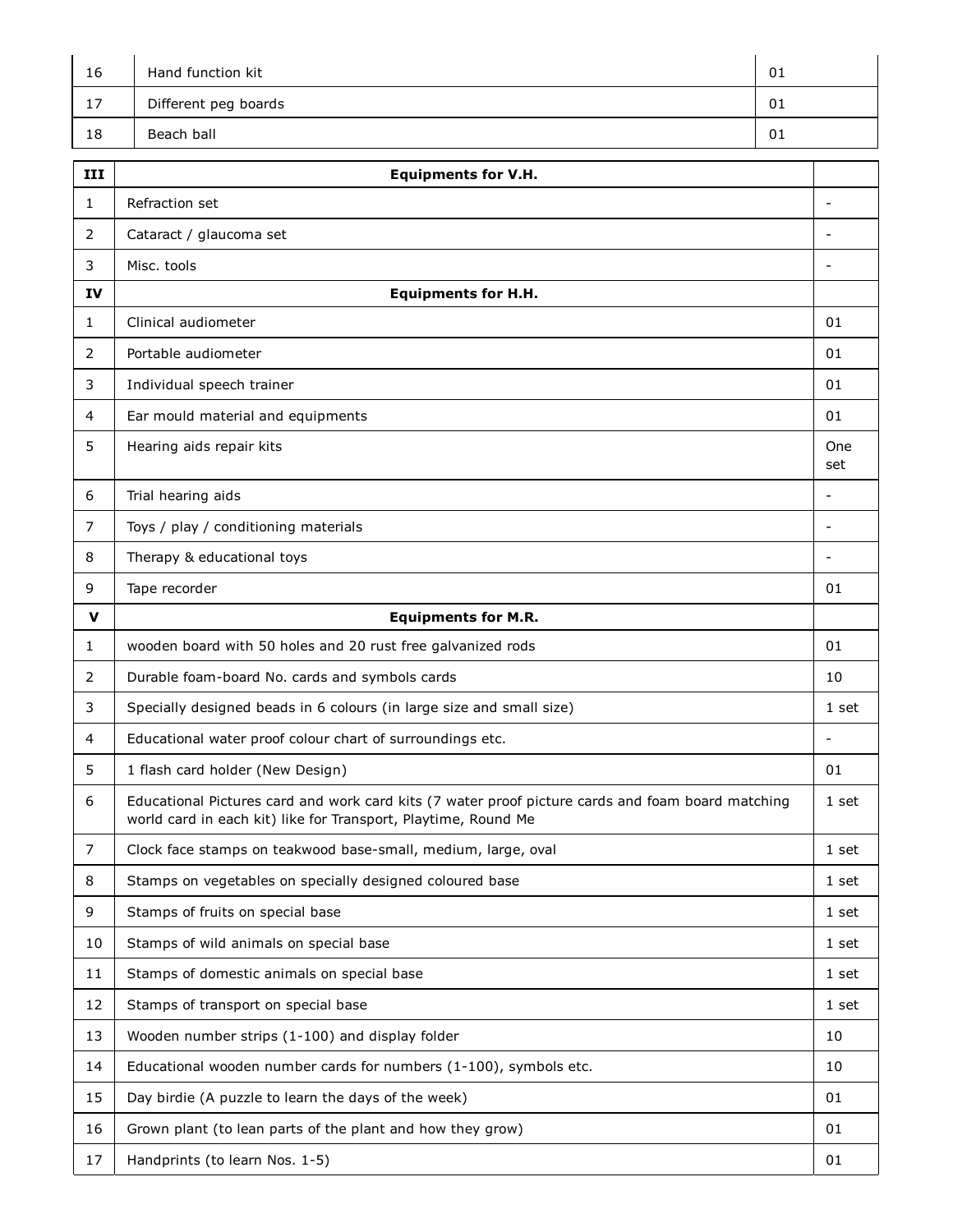| 18 | Footprints (to learn Nos.11-20)                         |  |
|----|---------------------------------------------------------|--|
| 19 | Odd and even duck (to introduce odd and even nos. 1-10) |  |
|    |                                                         |  |

| v  | <b>Equipments for M.R.</b>                                                                                                                                                                                                                                                                           |                          |
|----|------------------------------------------------------------------------------------------------------------------------------------------------------------------------------------------------------------------------------------------------------------------------------------------------------|--------------------------|
| 20 | Lacing kit (3 shapes with eyelets and laces for motor control)                                                                                                                                                                                                                                       | 01                       |
| 21 | Footsteps (20 shapes with eyelets and laces for motor control)                                                                                                                                                                                                                                       | 01                       |
| 22 | Festivals a story sequence puzzle (Christmas)<br>Festivals. A story sequence Puzzle (Diwali)<br>Festivals. A story sequence puzzle (Ramjan)                                                                                                                                                          | 01<br>01<br>01           |
| 23 | Seasons (round the year)<br>Kit 1. 1 coloured chart of summer<br>1 holder<br>15 word cards<br>kit 2, 1 coloured chart of winter<br>1 holder<br>15 word cards<br>kit 3. 1 coloured chart of rainy season<br>1 holder<br>15 word cards<br>seasons kit with all 3 seaons plus holder and 45 words cards | 1 set                    |
| 24 | What we wear<br>25 picture cards of clothes<br>25 word cards of clothes<br>25 word cards of helping words                                                                                                                                                                                            | 1 set                    |
| 25 | Daily living adaptation kit<br>(Samples of 22 items of daily living adapted to suit the requirements of the mentally challenged)                                                                                                                                                                     | 1                        |
| 26 | Toys (used for visual, auditory and tactile stimulation)                                                                                                                                                                                                                                             |                          |
| 27 | Therapy ball                                                                                                                                                                                                                                                                                         | 1                        |
| 28 | <b>Bolsters</b>                                                                                                                                                                                                                                                                                      | 1                        |
| 29 | Balance board                                                                                                                                                                                                                                                                                        | 1                        |
| 30 | Comer seat                                                                                                                                                                                                                                                                                           | 1                        |
| 31 | Modified chairs (positive and negative)                                                                                                                                                                                                                                                              | 1                        |
| 32 | Flip charts<br>Vehicles<br>Numbers<br>Vegetables<br>Animals                                                                                                                                                                                                                                          | $\overline{\phantom{a}}$ |
| 33 | Word books<br>Vegetables<br>Fruits<br>Numbers<br>Animals                                                                                                                                                                                                                                             | $\blacksquare$           |
| 34 | Manual for preparation of stimulation material for rural infants and toddlers                                                                                                                                                                                                                        | $\overline{a}$           |

Site is designed and hosted by National Informatics Centre.

Contents on this website is published and managed by the Ministry of Social Justice and Empowerment. For any query regarding this website Please contact the "Web Information Manager: Shri Shyam Kapoor, Joint Secretary and eMail: shyam.kapoor@nic.in